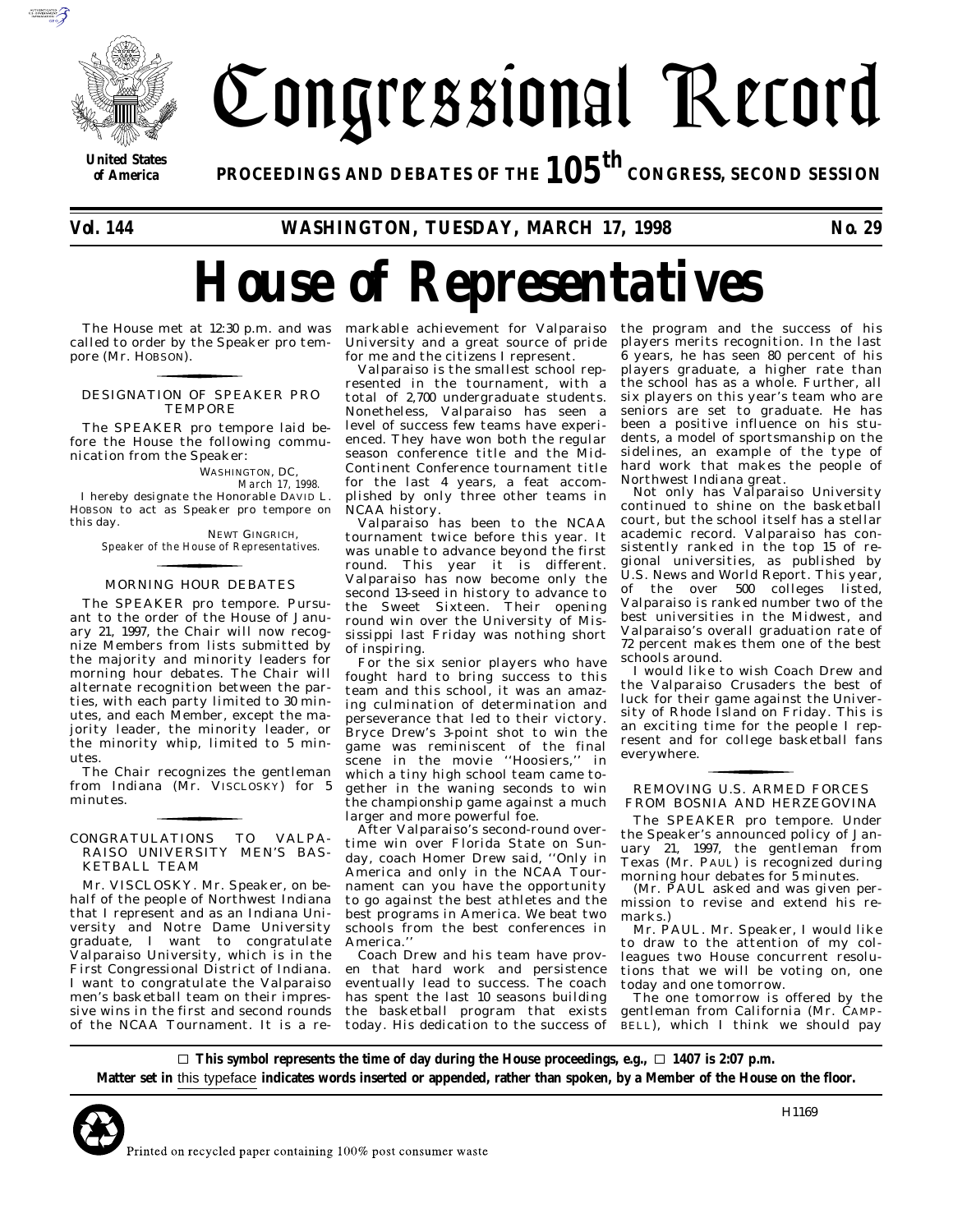close attention to and, hopefully, support. This is H. Con. Res. 227. It is a concurrent resolution directing the President, pursuant to section  $\tilde{5}(c)$  of the War Powers Resolution, to remove United States Armed Forces from the Republic of Bosnia and Herzegovina.

The troops should never have been sent there in the first place. There was a lot of controversy. It was far from unanimous consent from the Congress to send the troops there. They were sent there in 1995, and they were to be there for 18 months, and each time we came upon a date for removing the troops, they were extended.

Currently, it is the President's position that the troops will stay indefinitely. He has not set a date, although the Congress has set a date for this June for all funding to be removed as of June and the troops should come home. This resolution more or less states that same position. I strongly favor this, and I believe that the Congress should send a strong message that we should not casually and carelessly send troops around the world to police the world. This is a good way for us to get into trouble.

Our national security is not threatened. There was no justification for our troops to be sent there. There are always good reasons, though, given because there are problems. Well, there are problems every place in the world. If we try to solve all the problems of the world, we would not have troops in a hundred countries like we have now, we would have them in three or four hundred countries. But it is true that we send troops with the most amount of pressure put upon us to do it.

There are certain countries, like in Rwanda, Africa, we certainly did not apply the same rules to that country as we do to Bosnia and the Persian Gulf and Iraq. We did not do this when we saw the mass killings in the Far East under Pol Pot.

So, under certain circumstances where there is political pressure made by certain allies or by interests of oil, then we are likely to get involved. But the principle of a noninterventionism foreign policy should make certain that we, the Congress, never condone, never endorse, never promote the placement of troops around the world in harm's way because it is a good way for men to get killed and, for most purposes, the lives of our American soldiers are too valuable to be put into a situation where there is so much harm and danger.

Fortunately, there has been no American deaths in this region, but there is a good reason for those troops to come out. The peace has not been settled, though, there. It is not going to be. And our 16,000 or 20,000 troops that we have had there will not be able to maintain the peace as long as these warring factions exist. They have existed not for months, not for a few years, but literally for hundreds of years if not thousands of years people in this region have been fighting among themselves.

So it is not our responsibility. Yes, we can condemn the violence; and who would not? But does that justify the taxing of American citizens and imposing a threat to American lives by imposing and sending our troops to all these hot spots around the region?

So I strongly urge my fellow colleagues to look carefully at this resolution tomorrow and assume congressional responsibility. It is not the responsibility of the President to wage war, to put troops around the world. That is a congressional responsibility.

So although there has been no declaration of war, we are sitting ducks for a war to be started. So let us stop the war before it gets started.

I think we should strongly endorse this resolution and make sure these troops come home. It is interesting that there is a fair amount of support for this, and we obviously won the vote on this last year to say the troops should come home in June of this year. I suspect and hope that this will be restated, and there will be no excuse to extend their stay in this region.

But at the same time we win those kind of votes, and there is a strong sentiment here in the Congress when we are required to vote and there is certainly a strong sentiment among the American people that we ought to be dealing with our problems here at home, we ought not to assume the role of world policemen, and we ought to mind our own business, and we ought to be concerned about the sovereignty of the United States, rather than sending our troops around the world under the auspices of the United Nations and NATO and literally giving up our sovereignty to international bodies. We were very confused as to who was really in charge of foreign policy in Iraq, whether it was Kofi Annan or whether it was our President.

#### AGREEMENTS BETWEEN TELE-VISION STATIONS AND POLICE for the control of the control of

The SPEAKER pro tempore. Under the Speaker's announced policy of January 21, 1997, the gentleman from Oregon (Mr. BLUMENAUER) is recognized during morning hour debates for  $\overline{5}$  minutes.

Mr. BLUMENAUER. Mr. Speaker, Tuesday, January 27, people in my hometown of Portland, Oregon, were stunned by a series of events that stem from a drug raid gone bad. In the midst of this episode, one Portland policewoman was killed, another seriously injured, and a third received more minor injuries.

Reflecting back on this episode, Mr. Speaker, there were two areas that gave great local concern.

One was an activity involved with the coverage, the live coverage of this event by local news helicopters on the raid and the concern on the part of some that this might have interfered with the police activities at that event, both in terms of providing interference, in terms of communication with the

noise that was involved, the police direct communication, one with another, and the potential that it was possible for the gunman in this case to have used live television broadcasts to be able to monitor the events at the scene.

There was another area of great concern, and that was simply the firepower of this gunman. To say the least, it was disturbing that his private arsenal included a grenade launcher and numerous grenades, a crossbow with darts, a small arsenal of shotguns, rifles, handguns, hundreds of rounds of ammunition, including 100-round capacity magazine with 80 rounds inside.

That weapon actually used in the shooting was an SKS semiautomatic assault weapon. This weapon was powerful enough that the fatal bullet was fired through the front door, that it was possible that there were other bullets that went through the walls of the house and through both sides of police car parked outside.

The weapon in question was not on the 1994 Crime Control Bill of banned assault weapons, although that bill did prohibit the manufacture of ammunition and magazines of more than 10 rounds. However, high-capacity ammunition magazines manufactured prior to September of 1994 were exempted, with the expectation that the manufacturers would sell off the stockpiles within a few years.

Unfortunately, that 1994 ban allowed manufacturers to stockpile a seemingly unlimited supply of high-capacity ammunition magazines which are still being sold regularly today by manufacturers, wholesalers, and retailers, 3 years after that ban went into effect.

This is noteworthy because, although assault weapons account for a tiny fraction of the guns in private hands, they were used in over 13 percent of the 122 fatal law enforcement shootings that took place in a 21-month period in 1994 and 1995. Of those deaths, almost 20 percent involved high-capacity magazines.

When faced with tragedy of this nature as we faced in Portland, it is important to reflect on what we learn from these circumstances. That is the true story today. The positive changes were a result of reflection on this episode.

I am pleased that the local authorities and the news media came together to deal with an area of friction in the past to establish a voluntary agreement to be used in emergency situations in the future. This agreement will ensure a safe environment for our police, while guaranteeing that the public has an access to information.

The stations will no longer show live shots of special emergency reaction teams. They will keep helicopters a mile away and at least 1,000 feet in elevation to prevent disturbance with emergency police communication.

The police will provide a location as close as possible to the emergency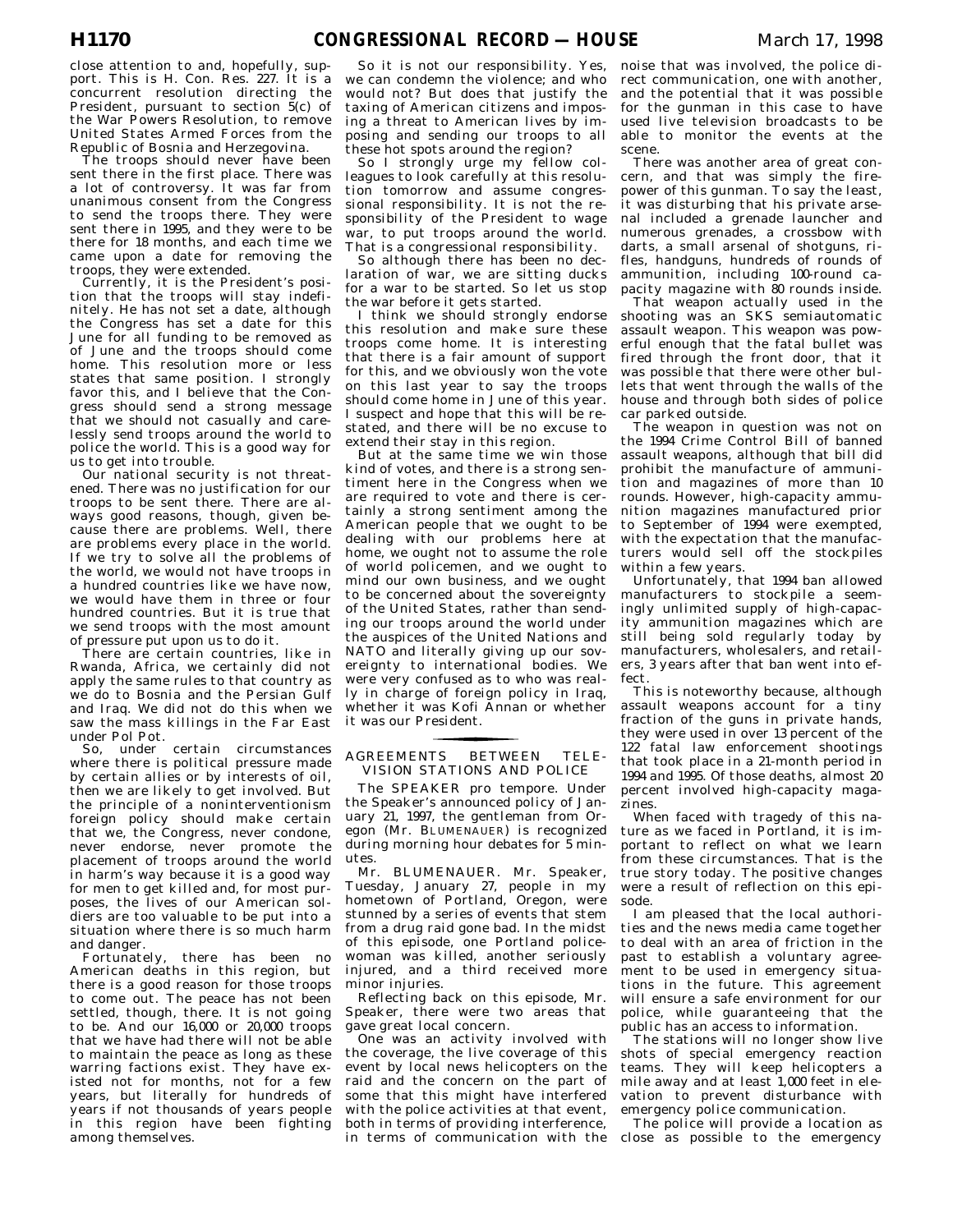event for a TV pool camera on the ground and to videotape the operation for later broadcast. The police in the communications activities with the stations have set up a special phone to give a direct link to the four local news stations.

This senseless killing served as a wake-up call for Portland. I think the model agreement that we have developed can serve as a model for other communities in the future.

I would ask my colleagues to reflect upon the situation that they may see in their community. Are there appropriate agreements in place between the news media and law enforcement in their hometowns?

It is clearly not Congress' role to have to legislate news coverage. It is, however, our role to do everything in our power to make sure that this never happens again. Congress does have a role in dealing with the trade, distribution of and availability of dangerous weapons; and I hope we will readdress this in the future.

I encourage my colleagues to learn from this Portland tragedy. To do so would mean that the sacrifice of Portland's finest will not have been in vain.

#### $\Box$  1245

#### 2000 CENSUS

The SPEAKER pro tempore (Mr. HOBSON). Under the Speaker's announced policy of January 21, 1997, the gentleman from Florida (Mr. MILLER) is recognized during morning hour debates for 5 minutes.

Mr. MILLER of Florida. Mr. Speaker, I rise today to talk about the 2000 Census. I realize there are not many people in Washington focused on that subject today or this week. While the country remains fixated on the problems engulfing the White House, the business of government must go on. The 2000 Census will be the largest peacetime mobilization ever undertaken by the Federal Government, and the planning must continue.

I want to begin by complimenting and thanking Acting Director James Holmes. Last week we were headed towards a confrontation over the issue of congressional access. Last night I received word from Mr. Holmes and we have resolved the issue. I think Mr. Holmes understands how seriously Congress takes its oversight responsibilities in regard to the census. Given all the controversy surrounding the methodology of the 2000 Census, the best way to proceed is to have an open relationship in the process of information gathering. Frankly, until Mr. Holmes arrived, the administration had a different view.

Mr. Speaker, we need cooperation between Congress and the administration because at the moment the 2000 Census is in serious trouble. I have said I believe we are headed towards a failed census. The Clinton administration, without the approval of the Congress,

has designed the largest statistical experiment in U.S. history. The plan is multifaceted and complicated. If one element of the plan goes wrong, it can destroy the accuracy of the entire census. The plan depends on an unrealistic time line and if they do not meet the deadlines at each step, the plan could easily fall apart.

The Commerce Department's own Inspector General has called the plan risky. The Inspector General said in December, ''We conclude that although the 2000 Census design is risky, the bureau's fundamental problem is that it simply may not have enough time to plan and implement a design that achieves its dual goals of containing cost and increasing accuracy.'' The Inspector General goes on to state, ''Because this process is long, complex, and operating under a tight schedule, there will be many opportunities for operational and statistical errors.''

I have a Ph.D. in statistics and marketing, so I understand clearly the operational risk of this plan. As a statistician, the administration plan raises too many red flags to move forward and spend \$4 billion of taxpayers' money.

Let me try and give my colleagues a basic outline of this grand experiment. There are 60,000 census tracks in the United States. Each contains about 4,000 people. Under this new, untested theory, the administration wants to count only 90 percent of the people in each census track. That is unprecedented. For the first time in American history we will not attempt to count all Americans. First, they collect all the census forms returned by mail for each of the 60,000 census tracks. They hope to average about 67 percent response rate in each track. Then in each of these 60,000 tracks, they will randomly remove enough remaining addresses to add up to 10 percent of the total census track and then put them aside. Then they will do what is called a nonresponse follow-up with the homes not removed so they have actually counted 90 percent of the people in each track. Then they will conduct 60,000 simultaneous polls to estimate the other 10 percent in each census track.

This has never been tried before. The scope of this experiment is simply breathtaking. When you see a poll in the New York Times or CNN or USA Today the pollsters typically do one poll and survey 1,000 or so Americans. I saw a poll this morning that shows the President's approval ratings just went up again, which really has to make one question the accuracy of polling. But what this administration is talking about doing is 60,000 separate simultaneous polls at the same time. It has never been tried before and the potential for mistakes and errors is quite large.

That is just the beginning. After all this has been completed, they will conduct an extensive nationwide poll of 750,000 American households. This is

done to adjust the figures in all 60,000 census tracks. Some tracks will be added to, some subtracted from, based on this poll of 750,000 households. This 750,000 survey is called the Integrated Coverage Measurement or ICM. The administration claims the ICM will increase accuracy. That is a huge theoretical leap of faith. The Commerce Inspector General says, ''Because of its complexity, the ICM is highly vulnerable. In particular, the survey's magnitude, quality demands, and tight schedule all present serious challenges.'' He added, ''Estimation associated with the ICM survey in particular faces lingering methodological questions.'' In other words, it is not at all clear that the experiment will increase accuracy at all. We need to work together and get the most accurate, best census we can for the year 2000, not test or try experiments.

ISLAND MEN'S BASKETBALL TEAM SALUTING UNIVERSITY OF RHODE for the control of the control of

The SPEAKER pro tempore. Under the Speaker's announced policy of January 21, 1997, the gentleman from Rhode Island (Mr. WEYGAND) is recognized during morning hour debates for 3 minutes.

Mr. WEYGAND. Mr. Speaker, I rise this afternoon with great pride, because the smallest State in the country, Rhode Island, has one of the greatest basketball teams in the country, the University of Rhode Island. It won its game just two days ago against one of the powerhouses of this country, the University of Kansas, in an outstanding game that pitted a very small, some people would say even very slow, untalented basketball team against one of the giants. A team like Kansas, that had two first-team all-Americans, was unbeatable by the critics' viewpoint. Rhode Island did not have a chance. As a matter of fact, most of them did not think they had a chance against a smaller team called Murray State. But Rhode Island proved them wrong. They proved their critics wrong. More importantly, what they brought to our small State was great pride.

I am here this morning because as an alum of the University of Rhode Island, my daughter also an alumnus and my son a freshman, we could not be more happy. All of the people in the State of Rhode Island, all 1 million people, are ecstatic about what has happened. We have proven that small schools are still alive and doing well in the NCAA. We have proven that no matter what the odds may be, no matter how big the task may be, no matter how big the obstacle, even a small team in a small State can overcome those. We are extremely proud of our university, of all the things that they have become, but more importantly of their future. We look forward to Friday evening's basketball game against Valparaiso, and we join with our colleagues over there to have a celebration on Saturday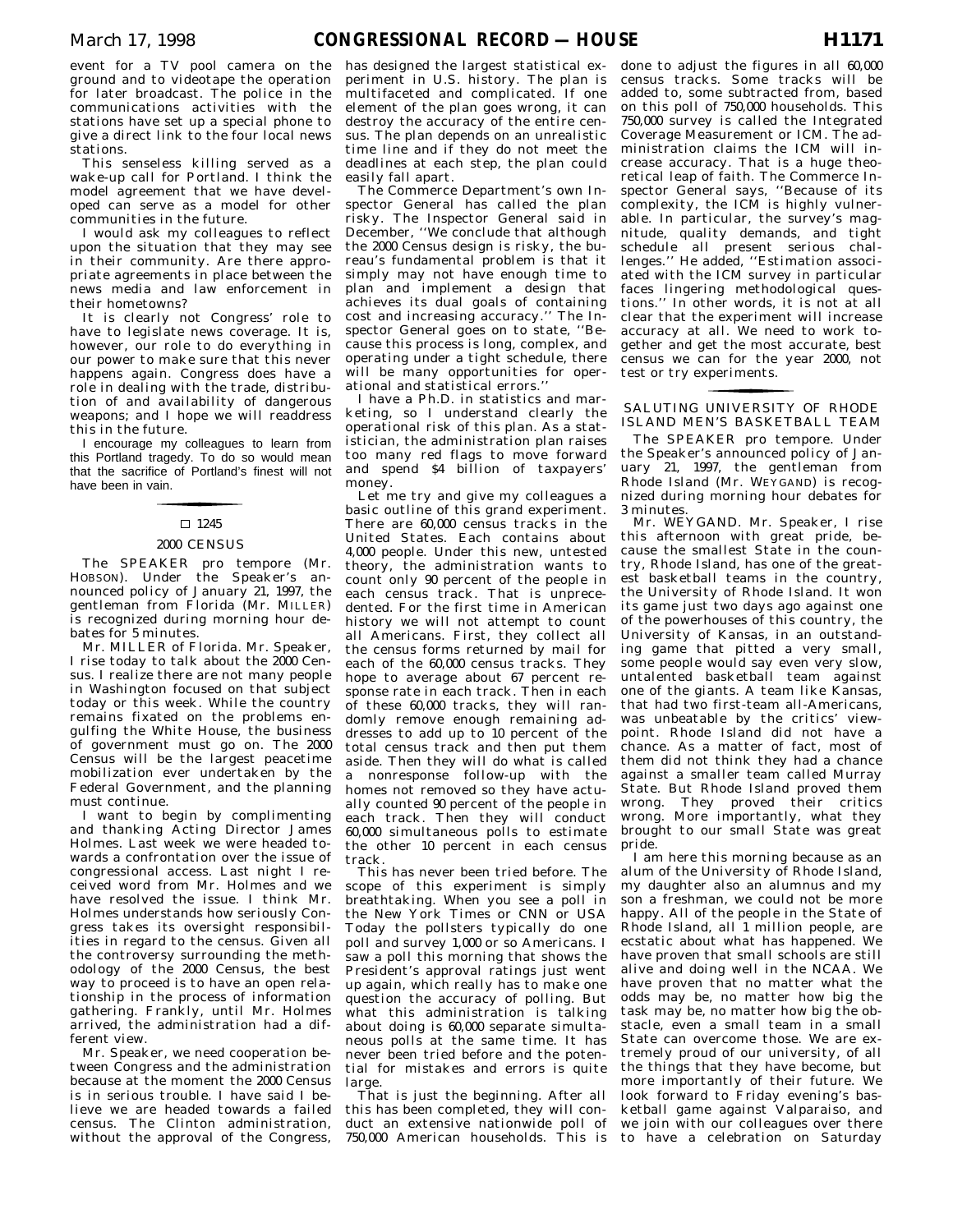morning when we celebrate the victory for the University of Rhode Island. for the control of the control of

#### REGARDING THE INTERNATIONAL MONETARY FUND

The SPEAKER pro tempore. Under the Speaker's announced policy of January 21, 1997, the gentleman from New Jersey (Mr. SAXTON) is recognized during morning hour debates for 5 minutes.

Mr. SAXTON. Mr. Speaker, I wanted to speak to my colleagues about what I think is a very important issue. It involves the International Monetary Fund. That may be a dry issue to some. But when we consider that the International Monetary Fund today has available to it \$36 billion of American money, of U.S. dollars, it is a rather sobering thought.

We have lots of needs for money in our country, and we have seen fit in a benevolent way to help others around the world with various economic situations to the tune of \$36 billion. But what got my attention, and I hope has gotten Members' attention, is that the International Monetary Fund through Secretary Rubin, Secretary of the Treasury, has requested \$18 billion more. The signs are that that is not all they want. If we put that in perspective over the last several decades, we have contributed \$36 billion to the IMF, and this year they are asking for \$18 billion more. That is a 50 percent increase in what we have provided.

I guess the question is, is there even more to come? The issue of how much we contribute to the IMF is important. But there are other issues that are just as important, and that is questions involving how the money is used. I am not saying the money is used incorrectly, because it may very well be, but the fact of the matter is we do not know and we cannot find out, because the IMF operates in a cloak of secrecy.

Here around our government in Washington, D.C. and throughout the States, we learned decades ago that government works better when people can visualize what we are doing, when they have access to our process. The cloak of secrecy that surrounds the IMF and the reluctance or refusal of the Secretary of the Treasury and his staff to communicate with us relative to the activities of the IMF are something that needs to be changed. My experience in January and February of 1998 have revealed that there is a huge reluctance on the part of IMF officials and of the Treasury to come forth with information. In fact, they have refused on all but one occasion and when they finally agreed to permit certain information to come forward to the Joint Economic Committee, which I chair, they would have made us promise not to disclose it to anyone else. The very same cloak of secrecy would have been imposed upon us that we are trying to take away.

The issue of transparency with the IMF is extremely important. Number

two, it is also important to recognize that the IMF loans at what we call, what I call, subsidized rates. In other words, while American taxpayers are paying 7 or 71⁄2 percent interest for mortgages, the IMF loans money to high-risk foreign investors at less than 5 percent. In fact, in the last fiscal year, the IMF loaned 90 percent of its funds that it loaned at 4.7 percent. That is a subsidized rate. While auto loans in this country go for 9 percent to 10 percent interest, the IMF was loaning at 4.7 percent to 90 percent of its borrowers. And while credit card holders in this country pay 16 to 21 percent or greater, the IMF was loaning at 4.7 percent.

It is bad enough that these subsidized rates were being used, but even worse, Mr. Speaker, if we are going to provide these loans to people who get themselves in trouble economically, does it not just encourage people to make bad loans, to take high risks? Everyone who invests in this world, in this country or this world, takes some risk. In some cases you invest in a bank. If you invest in a bank in this country, Mr. Speaker, those loans are insured. That is a low risk. But if you want to take a speculative risk, if you want to take a big risk, go get something speculative to invest in.

#### $\Box$  1300

If someone is standing there by you as a benefactor saying, if you get in trouble, I have a 4.7 percent loan for you, not a bad deal. In fact, if we went out on the street corner next to the Capitol building and set up shop and said, we are going to make loans at 4.7 percent, why, we would have a line stretching around the block. That is what the IMF effectively does.

So I have introduced H.R. 3331, which is a bill that would correct the use of these funds with American money, and I urge all Members to look at it.  $\check{I}$ 

#### THE PRESIDENT SHOULD ANSWER QUESTIONS FULLY for the control of the control of

The SPEAKER pro tempore. Under the Speaker's announced policy of January 21, 1997, the gentleman from Arizona (Mr. HAYWORTH) is recognized during morning hour debates for 5 minutes.

Mr. HAYWORTH. Mr. Speaker, my colleagues, and those citizens who join us here in this chamber, and those citizens, Mr. Speaker, who join us electronically from coast to coast and beyond, I would commend to everyone's attention today the lead editorial in the Washington Post entitled, Ms. Willey's Story. Mr. Speaker, because this editorial is so important, I would like to read into the RECORD portions of the editorial, because I believe they make for compelling reading and offer a serious case to the American people.

When Newsweek magazine first reported allegations that President Clinton had groped Kathleen Willey in the White House, the President's lawyer, Robert Bennett, said his client had ''no specific recollection of meeting Willey in the Oval Office.''

ANNOUNCEMENT BY THE SPEAKER PRO TEMPORE The SPEAKER pro tempore (Mr. HOBSON). The gentleman will suspend. The Chair would remind the gentleman that he should not refer to personal accusations against the President.

PARLIAMENTARY INQUIRY

Mr. HAYWORTH. Mr. Speaker, a point of parliamentary inquiry. Is it then against the rules to also read verbatim from an editorial in a widely circulated newspaper?

The SPEAKER pro tempore. Under the precedents, the fact that it may be in the public domain elsewhere does not mitigate the statement.

Mr. HAYWORTH. Well, I thank the Chair for the information, and I find it somewhat illuminating.

Be that as it may, that is an interesting point. For I am not here to call into question or impugn anyone's integrity, Mr. Speaker. However, there are compelling questions that confront the American people, and if duly constitutional elected Members of Congress, then, are asked to abridge or silence what is part of the public record, I would suggest perhaps that we need to review those rules even as I respect and adhere to the rules of the House.

Let me then simply read the conclusion of the editorial, which I hope will be found in concurrence with the rules of the House. I would commend to other sources the videotape that appeared on CBS on 60 Minutes, and I would commend to everyone in this Nation, Mr. Speaker, the words in this morning's Washington Post editorial. For the Post, which agrees with President Clinton on many policy decisions, today makes a very forthright point in concluding its editorial, and I will quote from the conclusion.

Ms. Willey's story adds to the critical mass of allegations the President now faces. They need to be answered not by drips and drabs of ''recovered memory'' or fancy legal wordplay or a public presentation of all Ms. Willey's failings. They just need to be answered.''

ANNOUNCEMENT BY THE SPEAKER PRO TEMPORE

The SPEAKER pro tempore. The Chair would again remind the gentleman that those discussions are not appropriate at this time on the floor, pursuant to the rules of the House.

Mr. HAYWORTH. Mr. Speaker, reclaiming my time, I appreciate the rule of the Chair, but I believe it is important, Mr. Speaker, that the American people take a look at the serious situation confronting the executive branch and confronting us all. In that spirit, Mr. Speaker, I would simply refer to some comments made in history by a distinguished member of the other party and its one-time Presidential nominee, Senator Hubert Humphrey of Minnesota, who nearly a quarter of a century ago on the NBC telecast Meet The Press, when discussing another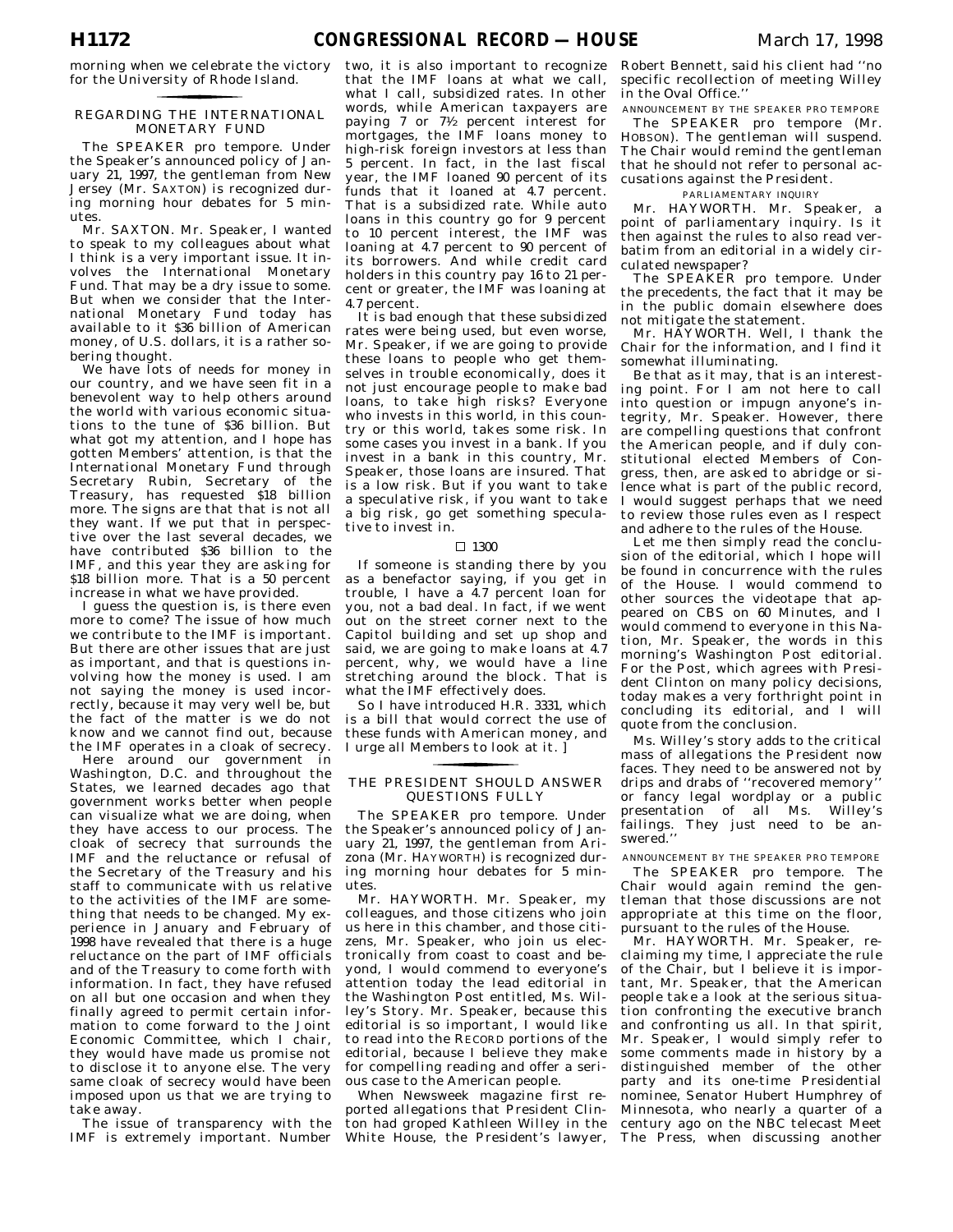President confronting another difficult time, offered the advice that the President should answer the questions fully and completely, because the American people are forgiving people. It is in that spirit that I offer the same advice today, not for purposes of partisan tomfoolery, but because these questions cut to the very core of our constitutional Republic. Indeed, Mr. Speaker, it is difficult to rule or exercise moral leadership when there appears to be little moral authority.

So I offer these observations not to stand and offer contentions for the rules of the House, not to be provocative, but because the questions need answers. Mr. Speaker, in that vein, for the public good, not for partisan political points, I would simply ask this President, Mr. Speaker, to follow the advice that Hubert Humphrey offered nearly a quarter century ago. Because these issues transcend partisan politics, these issues need to be answered. Mr. Speaker, I gladly yield my remaining time to my colleague the gen-

tleman from Iowa (Mr. LATHAM).

#### TRIBUTE TO 185TH FIGHTER WING OF THE AIR NATIONAL GUARD

Mr. LATHAM. Mr. Speaker, I thank the gentleman from Arizona for yielding.

Mr. Speaker, I rise today to recognize the men and women of the Air National Guard's 185th Fighter Wing based out of Sioux City, Iowa.

Last week, members of the 185th began a month-long deployment to Kuwait to assist in the enforcement of the no-fly zone over Iraq. Each member of the 185th that is participating in this mission has volunteered for this duty. This nationally recognized group of men and women are among the finest of America's defenders and Siouxlanders are very proud to be recognized as their home base.

The 185th exemplifies the importance of Guard and Reserve units throughout this country in ensuring the readiness of our Nation's national defense. They are men and women who unselfishly take time away from their families and their civilian roles in defense of freedom.

In addition to the members of the 185th, I would also like to recognize the family members of the men and women who serve in Guard and Reserve units. Many times, the difficulty of their sacrifices of time away from their loved ones is not properly acknowledged. I want those families to know that we are praying for a successful mission for the 185th and for the safe return home of their loved ones. Again, I want to say we are praying for their safe return from Kuwait.

#### for the contract of the contract of RECESS

The SPEAKER pro tempore. Pursuant to clause 12 of rule I, the Chair declares the House in recess until 2 p.m.

Accordingly (at 1 o'clock and 7 minutes p.m.), the House stood in recess until 2 p.m.

#### $\Box$  1400

#### AFTER RECESS

The recess having expired, the House was called to order by the Speaker at 2 p.m.

#### for the control of the control of PRAYER

The Chaplain, Reverend James David Ford, D.D., offered the following prayer:

At a time when there are great opportunities to do the works of justice and to show deeds of kindness, we pray for the spiritual energy to do our work and to be of service to every person. We pray, O gracious God, for a strong faith and for the enthusiasm to translate that faith into action; we pray for wisdom so that we will have the discernment to make good decisions; we pray for a spirit of hope and for the everlasting yearnings we have for a better Nation and a world at peace. So on this new day, O God, we are grateful for your daily blessings and for your wondrous gifts of grace. Amen.

#### THE JOURNAL for the control of the control of

The SPEAKER. The Chair has examined the Journal of the last day's proceedings and announces to the House his approval thereof.

Pursuant to clause 1, rule I, the Journal stands approved.

Mr. MARKEY. Mr. Speaker, pursuant to clause 1, rule I, I demand a vote on agreeing to the Speaker's approval of the Journal.

The SPEAKER. The question is on the Chair's approval of the Journal.

The question was taken; and the Speaker announced that the ayes appeared to have it.

Mr. MARKEY. Mr. Speaker, I object to the vote on the ground that a quorum is not present and make the point of order that a quorum is not present.

The SPEAKER. Pursuant to clause 5, rule I, further proceedings on this question will be postponed.

The point of no quorum is considered withdrawn.

#### PLEDGE OF ALLEGIANCE for the contract of the contract of

The SPEAKER. Will the gentleman from Massachusetts (Mr. MARKEY) come forward and lead the House in the Pledge of Allegiance.

Mr. MARKEY led the Pledge of Allegiance as follows:

I pledge allegiance to the Flag of the United States of America, and to the Republic for which it stands, one nation under God, indivisible, with liberty and justice for all.

#### ELECTION OF HON. RICHARD K. ARMEY AS SPEAKER PRO TEM-PORE ON TODAY

for the state of the state of the

Mr. BOEHNER. Mr. Speaker, I offer a privileged resolution (H. Res. 386) electing the Honorable RICHARD K. ARMEY of Texas to act as Speaker pro tempore, and ask for its immediate consideration.

The Clerk read the resolution, as follows:

#### HOUSE RESOLUTION 386

*Resolved,* that the Honorable Richard K. Armey, a Representative from the State of Texas, be, and he is hereby, elected Speaker pro tempore on this day.

SEC. 2. The Clerk of the House shall notify the President and the Senate of the election of the Honorable Richard K. Armey as Speaker pro tempore during the absence of the Speaker.

The resolution was agreed to.

A motion to reconsider was laid on the table. for the control of the control of

SWEARING IN OF HON. RICHARD K. ARMEY AS SPEAKER PRO TEM-PORE DURING ABSENCE OF THE SPEAKER

The SPEAKER. Will the gentleman from Texas (Mr. ARMEY) come forward and take the oath of office.

Mr. ARMEY took the oath of office administered to him by the Speaker, as follows:

Do you solemnly swear that you will support and defend the Constitution of the United States against all enemies, foreign and domestic; that you will bear true faith and allegiance to the same; that you take this obligation freely, without any mental reservation or purpose of evasion, and that you will well and faithfully discharge the duties of the office on which you are about to enter. So help you God.

#### PALESTINIAN WARNS SETTLERS for the control of the control of

(Mr. PAPPAS asked and was given permission to address the House for 1 minute and to revise and extend his remarks.)

Mr. PAPPAS. Mr. Speaker, in today's New York Times an article appeared entitled ''Palestinian Warns Settlers,'' and it says that the Palestinian security chief in the West Bank warned Jewish settlers today that they would "not leave alive" if they tried to attack residents.

Mr. Speaker, we are in a very important time in the history of the State of Israel. Statements such as this certainly are not conducive to the peace process, and I certainly hope that in the future people in responsible positions such as this will not make these kinds of statements.

#### SLUSH FUND ACCOUNTABILITY for the control of the control of

(Mr. HOYER asked and was given permission to address the House for 1 minute and to revise and extend his remarks.)

Mr. HOYER. Mr. Speaker, last year House Republicans created a \$7.9 million reserve fund for unanticipated committee expenses. They always anticipated, of course, spending the money. What they could not anticipate was which partisan witch-hunts they would use it for.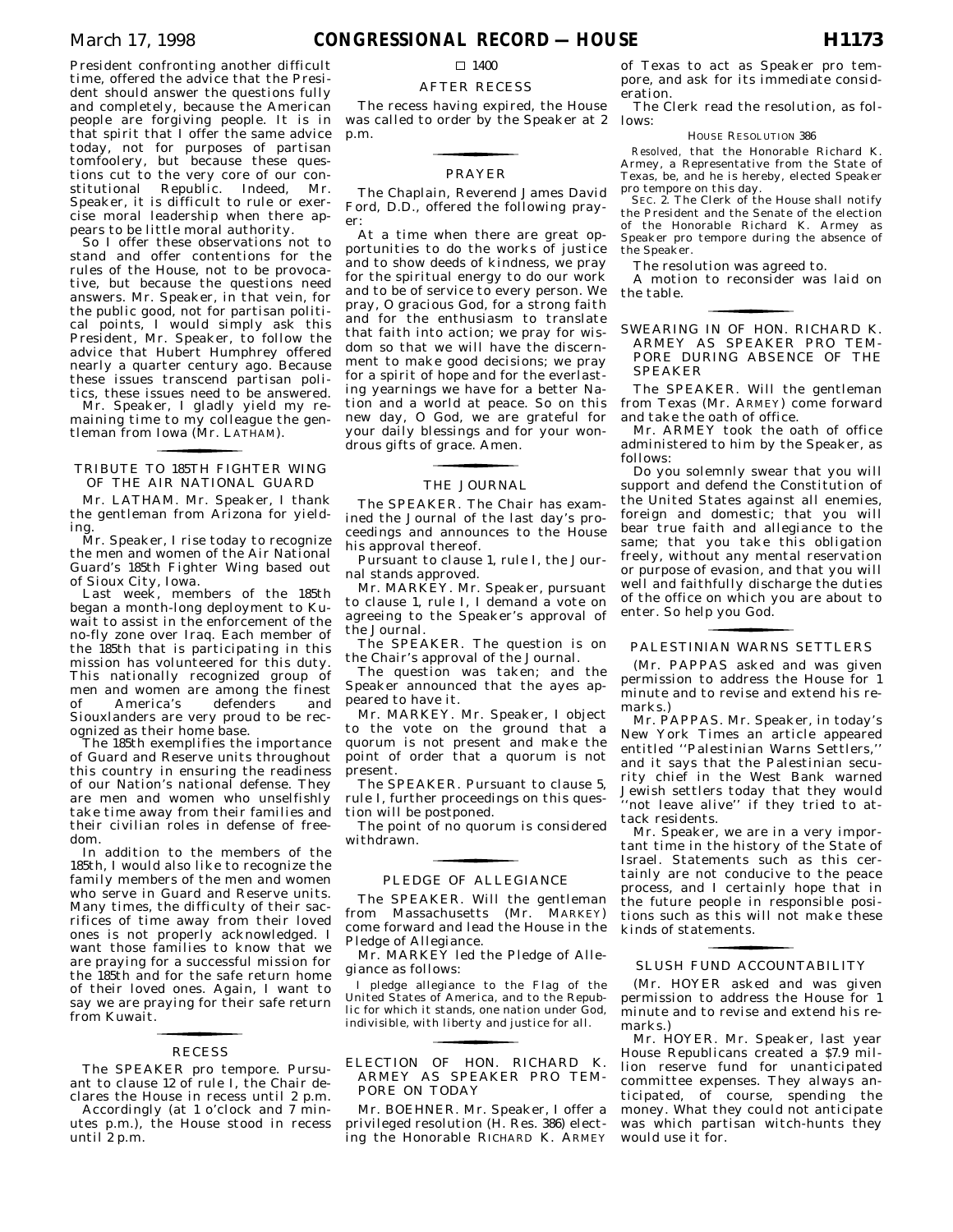This cash stash is nothing but a slush fund for GOP priorities. Committees cook up schemes; if the Speaker approves, the Committee on House Oversight rubber stamps, and money flows. There is no floor debate, no vote, and no accountability. Millions have been disbursed this way, and Republicans are now scheming how to spend the \$4 million left in the fund.

I have introduced legislation, Mr. Speaker, requiring a House vote on future payouts from the slush fund. If Republicans want to waste public money on partisan witch-hunts, they should have to debate and vote in public.

The majority loves to talk about accountability. Let us see if they can put the slush fund where their mouth is.

#### CHILD SURVIVAL for the control of the control of

(Mr. PITTS asked and was given permission to address the House for 1 minute and to revise and extend his remarks.)

Mr. PITTS. Mr. Speaker, I rise today to share the stories of a Kenyan doctor who describes the use of U.S. funded population control dollars in Africa. Dr. Stephen Karanja states, ''Our health sector has collapsed. Thousands of Kenyan people will die of malaria whose treatment costs a few cents, in health facilities whose stores are stacked to the roof with millions of dollars worth of pills, IUDs, Norplant Depo-provera, most of which are supplied with American money.''

He goes on to say, ''Some of these contraceptives, like Depo-provera, cause terrible side effects to the poor people of Kenya, who do not even have competent medical check-ups before injection.''

He continues, ''A mother brought a child to me for pneumonia, but  $\widetilde{I}$  had no penicillin to give the child. What I have in the stores are cases of contraceptives.''

Colleagues, we should reexamine our spending priorities. We are overfunding family planning and underfunding child survival. We should focus our efforts on saving lives.

#### CARNAGE OF NAFTA GOES ON AND for the control of the control of ON

(Mr. TRAFICANT asked and was given permission to address the House for 1 minute and to revise and extend his remarks.)

Mr. TRAFICANT. Mr. Speaker, the carnage of NAFTA goes on. Thompson Electric is laying off a thousand workers and moving to Mexico. Bass Shoe Company is laying off 350 workers and moving to the Caribbean. Mitsubishi Electric is moving to Mexico. Matsui Battery is moving to Mexico. Kobe Steel is moving to Mexico. Sanyo Plastics is moving to Mexico. Divisions of Sony and Hitachi are moving to Mexico. Asahi Glass is moving to Mexico. And Fuji Electric is on their way to Mexico. And not to be left behind in

America, Samsung of Korea is moving to Mexico.

Free trade, my assets. The American worker is getting screwed, and Uncle Sam is passing out cigars. Beam me up. If this is free trade, then I am a fashion leader.

EVERY YEAR IS THE SAME; TAX TAKERS ASK FOR MORE AND MORE FROM TAXPAYERS

for the control of the control of

(Mr. BALLENGER asked and was given permission to address the House for 1 minute and to revise and extend his remarks.)

Mr. BALLENGER. Mr. Speaker, as our country becomes increasingly divided between taxpayers and tax takers, the taxpayers are starting to stand up and tell their Representatives in Washington that America will no longer be the land of opportunity if the current trend continues.

Just this month, USA Today had on page 1 a chart showing the rising tax burden on the taxpayers. And the most interesting thing about the chart was that the tax burden has been rising steadily year after year for all families. It is rising for families with one income; it is rising for families with two incomes.

Funny how those who claim it is harder and harder for middle-class families to get ahead never seem to mention that one of the biggest reasons might be the rising tax burden. Funny how they never tire in opposing tax cuts on the grounds of fairness, and they never seem to consider the fairness towards the people who pay the taxes that Uncle Sam takes, between one-quarter and one-third of a middleclass family's income.

Every year it is the same old thing, tax takers ask for more and more from taxpayers, and every year the taxpayers sacrifice a little more freedom and find a little less opportunity in return.

#### ANNOUNCEMENT BY THE SPEAKER PRO TEMPORE for the control of the control of

The SPEAKER pro tempore (Mr. STEARNS). The Chair reminds all persons in the gallery that they are here as guests of the House, and that any manifestation of approval or disapproval of proceedings is in violation of the rules of the House.

#### DEMOCRATS PROPOSE TO EXPAND MEDICARE COVERAGE FOR PEO-PLE AGED 62 TO 64

for the control of the control of

(Ms. DELAURO asked and was given permission to address the House for 1 minute and to revise and extend her remarks.)

Ms. DELAURO. Mr. Speaker, today in my home State of Connecticut there are over 30,000 people ages 55 to 64 who are uninsured;  $\hat{1}$  in every 10 individuals in this age group. That is simply unacceptable.

Democrats have a plan to help vulnerable uninsured Americans between the ages of 55 and 64 obtain health coverage under the Medicare program. The Democratic proposal would make it possible for those who are near retirement age not to be wiped out by an illness because they do not have health coverage. The program would expand Medicare coverage for people ages 62 to 64, and displaced workers over 55 whose employers renege on their promise of retiree health benefits. The program is self-financed and would not cost the Medicare Trust Fund one dime.

Mr. Speaker, I urge my Republican colleagues to stop sending us home and start scheduling action on important issues like Medicare expansion. This proposal would be a significant and an important step toward ensuring that those who are near retirement age would not be without health coverage if they had a serious illness.

#### CONGRESS MUST NOT RETURN TO THE FAILED POLICIES OF THE PAST

for the contract of the contract of

(Mr. GUTKNECHT asked and was given permission to address the House for 1 minute and to revise and extend his remarks.)

Mr. GUTKNECHT. Mr. Speaker, for the first time in a generation, Congress will spend less than it takes in this year. We should take this good news with a dose of caution. I am afraid that President Clinton has a different opinion. With surpluses in sight, he has decided that the era of saying ''the era of big government is over'<sup>5</sup> is over.

In his budget, the President proposes 85 new government initiatives costing \$150 billion over the next 5 years. He pays for these programs with \$129 billion in new taxes and user fees, raising taxes to their highest level since 1945. Even worse than that, the Clinton budget falls out of balance next year and breaks the spending caps of last summer's balanced budget agreement by \$69 billion.

The President's budget is built with higher taxes, deficit spending, bigger government and broken promises. My grandmother used to say, ''If you always do what you have always done, you will always get what you have always got.''

In 3 short years we have cut taxes, eliminated deficits and kept our promises. We must not now return to the failed policies of the past.

#### FRESHMAN CAMPAIGN FINANCE for the control of the control of REFORM

(Mr. ALLEN asked and was given permission to address the House for 1 minute and to revise and extend his remarks.)

Mr. ALLEN. Mr. Speaker, the Thompson report released last week has confirmed what we all know; that the integrity of our political system has been undermined by the influence of soft money.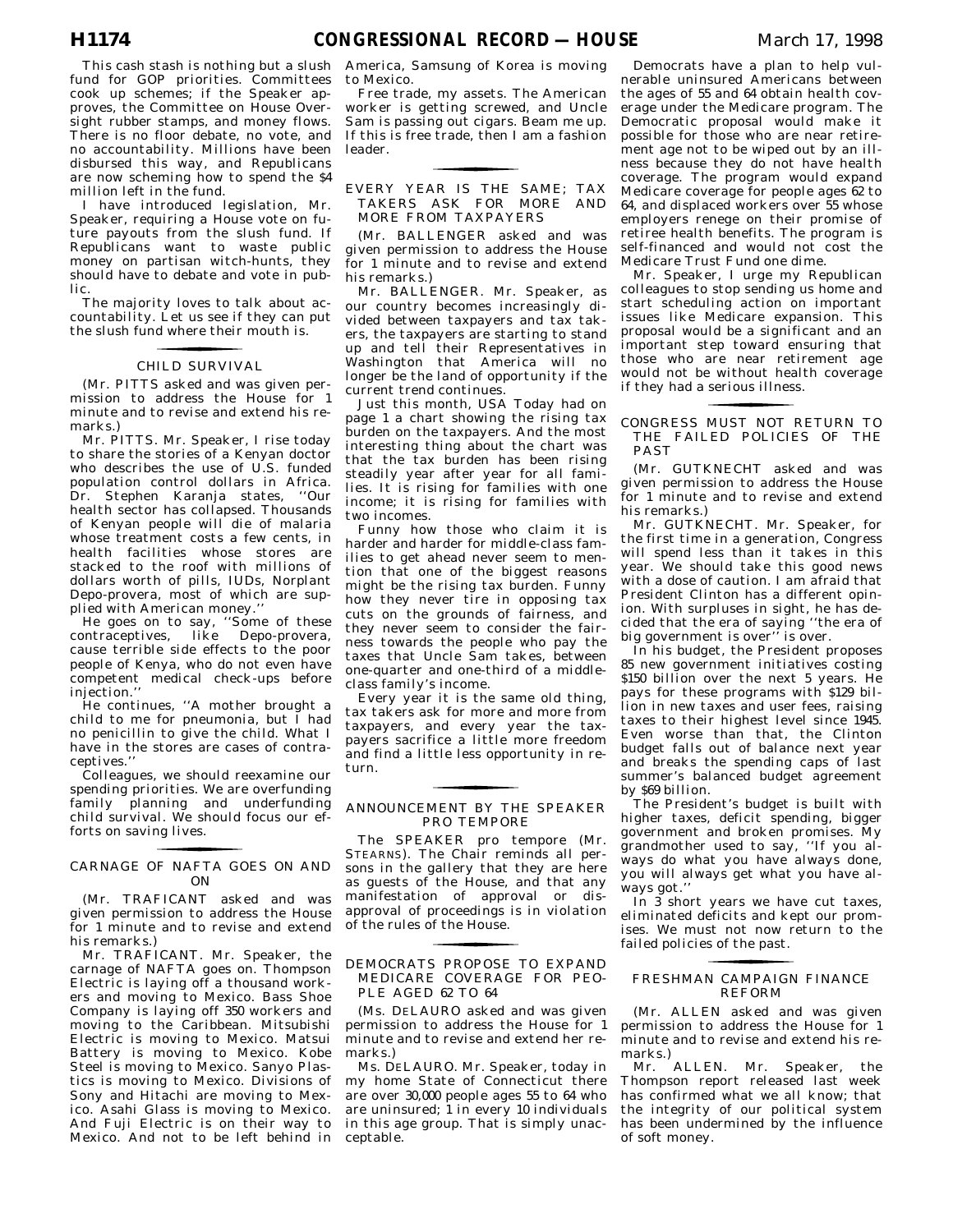The soft money loophole is the primary culprit for the abuses that Congress has spent millions of dollars to investigate. Through the soft money loophole, a single donor can give unlimited amounts of money to influence Federal elections. Soft money circumvents nearly a century of campaign finance law.

The bipartisan freshman task force set out to fix the major abuses of the current system. We put our differences aside and created a fair bipartisan campaign finance reform bill, H.R. 2183, the Bipartisan Campaign Integrity Act. It closes the soft money loophole, and it gets elected officials out of the business of raising \$1 million special interest contributions. It is fair. It is bipartisan.

Mr. Speaker, the freshman bill must be allowed to come to the House floor without any poison pills. An antilabor bill is not bipartisan reform, it is a poison pill, and poison pills are used to kill campaign finance reform. Mr. Speaker, the freshmen deserve a vote on H.R. 2183.

#### $\Box$  1415

#### FIGHT FOR COMPREHENSIVE TAX REFORM

(Mr. GIBBONS asked and was given permission to address the House for 1 minute and to revise and extend his remarks.)

Mr. GIBBONS. Mr. Speaker, last week the Clinton administration gathered 40 lobbyists for a meeting at which the President urged them to publicly oppose our efforts to force changes in the current Tax Code by 2001. Realizing, of course, that working men and women in America are committed to idea of scrapping the current Tax Code, the President has now enlisted a group of spin doctors and Washington insiders to defend the status quo of our tax system.

Well, I have a better idea of how the President can spend his time. Instead of gathering D.C. lobbyists and spin masters, who make their living off the complexities of our Tax Code, the President should gather 40 hard-working taxpayers and let them voice their frustration and outrage over the Clinton system.

Mr. Speaker, the President would do well to simply listen to the horror stories from taxpayers about the abuse, intrusive and sometimes illegal acts committed by the IRS, rather than the lobbyists defending his Tax Code. Just such a meeting would convince the President to join rather than hinder our fight for comprehensive tax reform.

#### AMERICAN PEOPLE DESERVE TAX for the contract of the contract of RELIEF

(Mr. JONES asked and was given permission to address the House for 1 minute.)

Mr. JONES. Mr. Speaker, today we are just 30 days away from the day of

the year that many Americans dread the most, and that is April 15th. April 15th, as we all know, is tax day. That means that, as we speak, families, businesses throughout the Nation are filing through mountains of documents, forms, rules and regulations; and they are frustrated.

I know my constituents in eastern North Carolina are frustrated, along with people throughout this Nation. My constituents tell me they are having real problems with our complex and burdensome Tax Code. Of course they are. Because they are currently facing 480 different tax forms, the easiest of which, the 1040 EZ, has 33 pages of instructions, all in fine print.

The American people want, need and deserve tax relief. Just ask anyone who is preparing for April 15th. We owe the American people tax relief. I hope that in a bipartisan way we can work together to provide them with a fair, simpler tax system.

#### STANDING UP FOR WHAT IS RIGHT AND DECENT IN AMERICA for the control of the control of

(Mr. DUNCAN asked and was given permission to address the House for 1 minute.)

Mr. DUNCAN. Mr. Speaker, Senator DANIEL PATRICK MOYNIHAN said 2 or 3 years ago that we have been ''defining deviancy down, accepting as a part of life what we once found repugnant.'' How true that is, and it is especially true when it comes to what we have been accepting in motion pictures and even into our homes through television and now the Internet.

That is why it was so pleasant to read the nationwide publicity about the vote last week by the Town Council of Tangier Island, Virginia. The Tangier Council voted 6 to 0 to not allow a Kevin Costner and Paul Newman movie to be filmed on the island. The council decided that there was just too much obscene language and too many scenes of an adult nature.

We have been warping the minds of our young people, Mr. Speaker, with so much that is indecent that we have almost lost the ability to be shocked anymore. This Nation would be a far better place if we had more people standing up for what is right, decent and good, as the Tangier Council did last week.

#### EXTRADITION OF JOANNE CHESIMARD for the control of the control of

(Mr. FRANKS of New Jersey asked and was given permission to address the House for 1 minute.)

Mr. FRANKS of New Jersey. Mr. Speaker, 25 years ago Joanne Chesimard gunned down two State Troopers on the New Jersey Turnpike. After hitting Trooper Werner Foerster with two shots in the chest, Chesimard grabbed his gun and fired two more bullets execution-style into his head. Six years later, after serving just 2 years of a life sentence for first-degree

murder, she successfully broke out of prison.

Recently, I was shocked to turn on the evening news and see Joanne Chesimard a free woman, living the high life in Cuba. Fidel Castro is protecting this cold-blooded cop killer. There can and must be no safe haven for Joanne Chesimard.

Today, I am introducing a resolution which calls on the State Department to demand the extradition of Joanne Chesimard as a condition for any improvement in our relations with Cuba. I urge my colleagues to support this resolution. Insist that justice be served. Bring back Joanne Chesimard to the United States to spend the rest of her life behind bars.

#### HUMAN RIGHTS ABUSES IN CHINA for the control of the control of

(Mrs. LINDA SMITH of Washington asked and was given permission to address the House for 1 minute.)

Mrs. LINDA SMITH of Washington. Mr. Speaker, last Friday, for the first time since the Tiananmen Square massacre, the Clinton administration decided not to sponsor a U.N. resolution condemning China's terrible human rights record. Why? Because China just hinted that they may release a few dissidents.

Let me tell my colleagues, this is not progress. For the people who still toil in slave labor camps in China, this is not progress. This is not protecting the thousands of people that are put in prison and then have their vital organs harvested like animals. This is not progress. But this is an administration that says we will have a national policy of trade without a conscience.

I want to tell my colleagues, the Americans I know everywhere I have gone have a conscience. So today I really appreciate the gentleman from New Jersey (Mr. SMITH) for having the courage to bring to the floor H.R. 364. This bill will send a strong message that America will not ignore the human rights abuses occurring each day in China or anywhere in the world.

#### U.N. GLOBAL CLIMATE ENVOY for the control of the control of

(Mr. KNOLLENBERG asked and was given permission to address the House for 1 minute and to revise and extend his remarks.)

Mr. KNOLLENBERG. Mr. Speaker, on a day when we are all trying to be green, I found an article in today's paper that disturbed my festive mood. It seems the UN's Global Climate envoy was in Washington yesterday bad-mouthing the United States Congress because we are asking the questions that President Clinton is refusing to ask about the Global Climate Treaty agreed to in Kyoto. He said the U.S. should perhaps get more in touch with the rest of the world and that this Congress is acting as if the rest of the world does not exist.

Now the President may want to blindly follow the UN and their global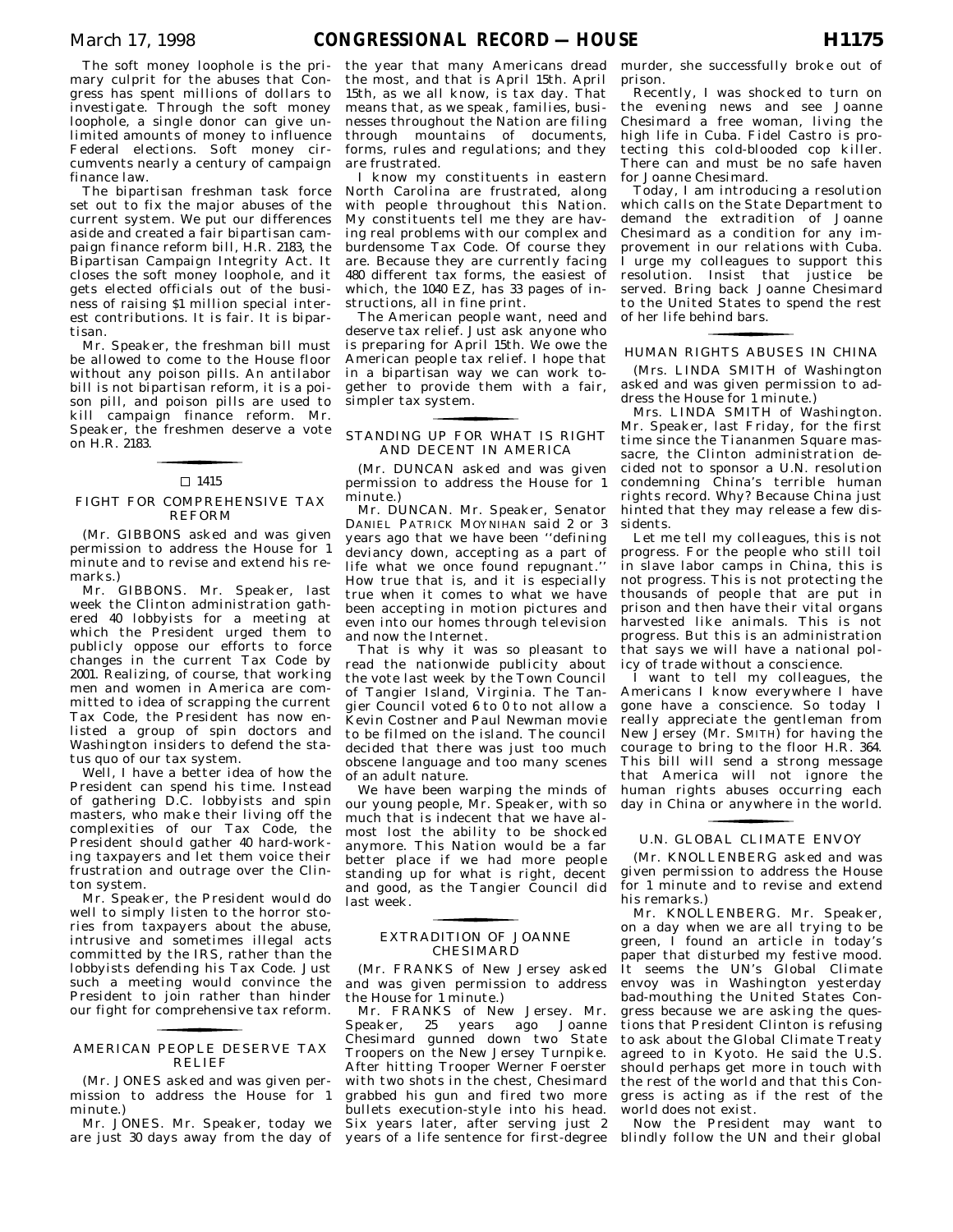climate folies, but I and many others are not ready to send our jobs overseas and our economy into the tank because the UN says we should. And if this treaty is so great, then how come China, India, and Mexico are not willing to commit to emissions reductions? On a day when I hope to be green, I am blue.

#### ANNOUNCEMENT BY THE SPEAKER PRO TEMPORE for the control of the control of

The SPEAKER pro tempore (Mr. STEARNS). Pursuant to the provisions of clause 5 of rule I, the chair announces that he will postpone further proceedings today on each motion to suspend the rules on which a recorded vote or the yeas and nays are ordered or on which the vote is objected to under clause 4 of rule XV.

Such roll call votes, if postponed, will be taken after debate has concluded on all motions to suspend the rules but not before 5 p.m. today.

for the contract of the contract of

#### OCCUPATIONAL SAFETY AND HEALTH ADMINISTRATION COM-PLIANCE ASSISTANCE AUTHOR-IZATION ACT OF 1998

Mr. BALLENGER. Mr. Speaker, I move to suspend the rules and pass the bill (H.R. 2864) to require the Secretary of Labor to establish a program under which employers may consult with State officials respecting compliance with occupational safety and health requirements, as amended.

#### The Clerk read as follows:

#### H.R. 2864

*Be it enacted by the Senate and House of Representatives of the United States of America in Congress assembled,*

#### **SECTION 1. SHORT TITLE.**

This Act may be cited as the ''Occupational Safety and Health Administration Compliance Assistance Authorization Act of 1998''.

#### **SEC. 2. COMPLIANCE ASSISTANCE PROGRAM.**

Section 21 of the Occupational Safety and Health Act of 1970 is amended by adding at the end the following new subsection:

'(d)(1) The Secretary shall establish and support cooperative agreements with the States under which employers subject to this Act may consult with State personnel with respect to—

''(A) the application of occupational safety and health requirements under this Act or under State plans approved under section 18; and

''(B) voluntary efforts that employers may undertake to establish and maintain safe and healthful employment and places of employment.

Such agreements may provide, as a condition of receiving funds under such agreements, for contributions by States towards meeting the costs of such agreements.

''(2) Pursuant to such agreements the State shall provide on-site consultation at the employer's worksite to employers who request such assistance. The State may also provide other education and training programs for employers and employees in the State. The State shall ensure that on-site consultations conducted pursuant to such agreements include provision for the participation by employees.

(3) Activities under this subsection shall be conducted independently of any enforcement activity. If an employer fails to take immediate action to eliminate employee exposure to an imminent danger identified in a consultation or fails to correct a serious hazard so identified within a reasonable time, a report shall be made to the appropriate enforcement authority for such action as is appropriate.

''(4) The Secretary shall, by regulation after notice and opportunity for comment, establish rules under which an employer—

''(A) which requests and undergoes an onsite consultative visit provided under this subsection,

''(B) which corrects the hazards that have been identified during the visit within the time frames established by the State and agrees to request a subsequent consultative visit if major changes in working conditions or work processes occur which introduce new hazards in the workplace, and

''(C) which is implementing procedures for regularly identifying and preventing hazards regulated under this Act and maintains appropriate involvement of, and training for, management and non-management employees in achieving safe and healthful working conditions,

may be exempt from an inspection (except an inspection requested under section 8(f) or an inspection to determine the cause of a workplace accident which resulted in the death of one or more employees or hospitalization for 3 or more employees) for a period of one year from the closing of the consultative visit.

(5) A State shall provide worksite consultations under paragraph (2) at the request of an employer. Priority in scheduling such consultations shall be assigned to requests from small businesses which are in higher hazard industries or have the most hazardous conditions at issue in the request.

The SPEAKER pro tempore. Pursuant to the rule, the gentleman from North Carolina (Mr. BALLENGER) and the gentleman from New York (Mr. Owens) each will control 20 minutes.

The Chair recognizes the gentleman from North Carolina (Mr. BALLENGER).

Mr. BALLENGER. Mr. Speaker, I yield myself such time as I may consume.

Mr. Speaker, H.R. 2864 will amend the Occupational Safety and Health Act to provide specific statutory authorization and direction for consultation programs operated by States with the assistance of Federal funding and direction.

These programs have in fact been operating for over 20 years. In 1975, OSHA began entering into contracts with the States to provide enforcement consultations for small businesses. The authority which OSHA used for these contracts is the general contracting authority in section 7C(1) of the Occupational Safety and Health Act.

In recent years the small business community, State consultation programs and the Clinton administration have all supported amending the Occupational Safety and Health Act to add a specific authorization and direction for the on-site consultation programs. So I am pleased to be able to bring this bill to the House, with bipartisan support in our committee. And with the support of the Clinton administration.

want to particularly thank the ranking member of the Subcommittee on Workforce Protections, Mr. OWENS, and the ranking member of the full committee, Mr. CLAY, for their willingness to work with us on this bill as well as the following bill. And also I want to thank Secretary of Labor Alexis Herman and Assistant Secretary for Occupational Safety and Health, Charles Jeffress, for their support of these bills.

Mr. Speaker, the consultation program allows employers, particularly small employers, with the opportunity to receive expert advice and compliance with OSHA standards and improving safety and health in their workplaces, without the adversarial temper and approach often associated with OSHA enforcement inspections.

I believe this program truly does implement the approach to safety and health which many of us have long supported: an OSHA program that offers assistance, rather than merely the threat of enforcement, to employers.

I have often said that it seems wrong to me that employers who want to improve their workplaces are afraid to call OSHA and ask for assistance. The consultation program is one program that allows and encourages employers to call OSHA and to get that assistance.

My own company in North Carolina has used the North Carolina OSHA consultation program; and, in fact, it was our experience with that North Carolina program that triggered my introduction of H.R. 2864. Under this program, an employer invites the OSHA consultation service into the workplace, and the consultant works with the employer in identifying any violations of OSHA standards and hazards.

If the employer fixes those items within a reasonable time, then there is no enforcement action connected to it. Under H.R. 2864, an employer who meets certain listed criteria may also be exempt from some inspections for 1 year.

I believe the program fills a real need. Unfortunately, it has not been well enough known, nor has it received enough funding, to fulfill that need. So I hope that recognizing the program in this statute is the first step in making it more widely known and increasing in its availability.

This bill along with the following bill are small but I think significant steps in bringing about change to the way in which OSHA carries out the role of protecting and promoting worker safety and health.

Again, I want to express my appreciation to the gentleman from New York (Mr. OWENS) for working out the legislation. Even though we were basically following the current program, there were still a few issues that we had to resolve, and I appreciate his willingness to do so.

It is my hope that with the bipartisan effort and support for these bills that the Senate will move quickly and cleanly as well. There are a lot of other issues related to OSHA that we need to plan and deal with, but I hope that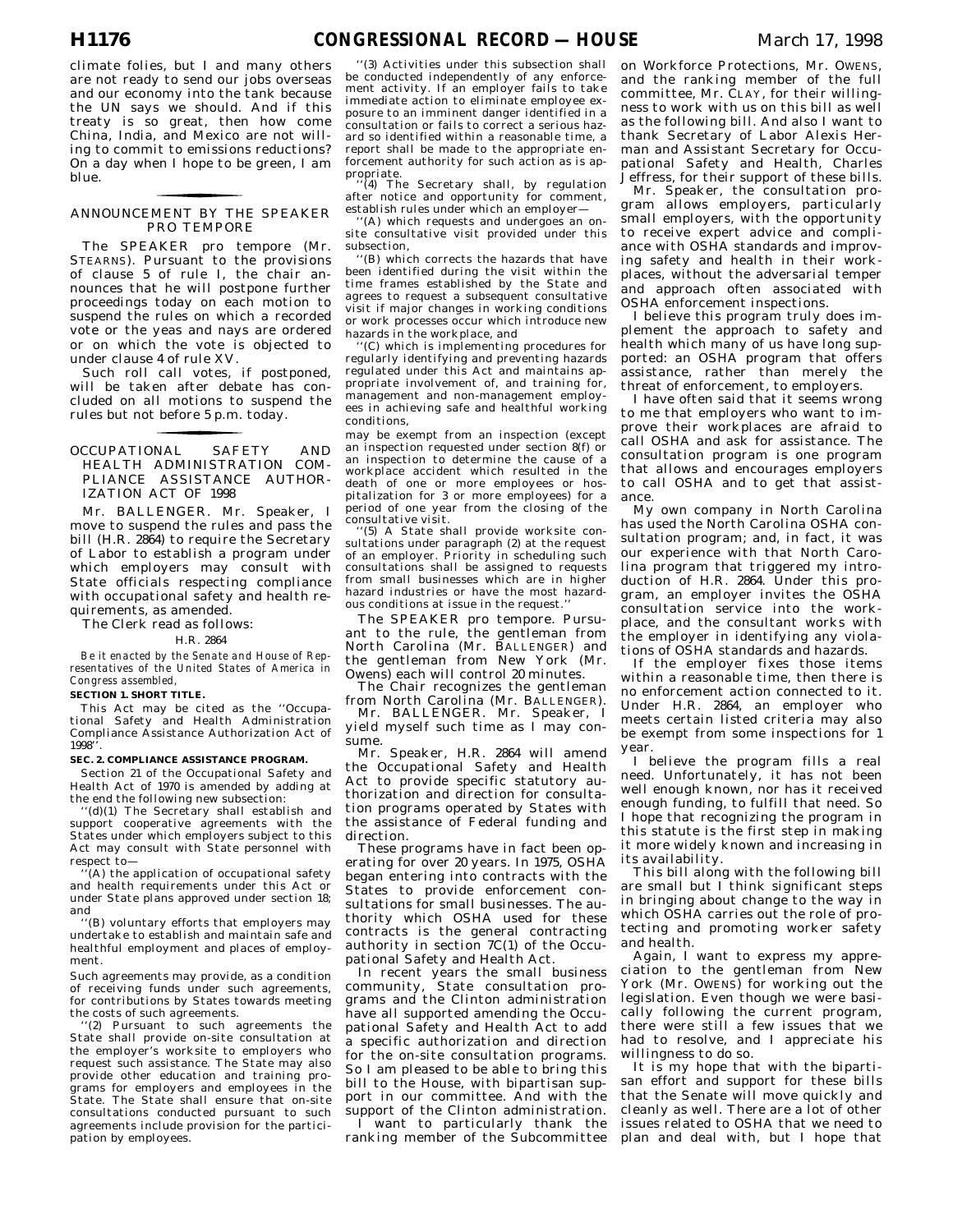Mr. Speaker, I reserve the balance of my time.

Mr. OWENS. Mr. Speaker, I yield myself such time as I may consume.

Mr. Speaker, I want to express my appreciation to the gentleman from North Carolina (Mr. BALLENGER), Chairman of the Subcommittee on Workforce Protections, for his willingness to work with me on this legislation. I believe the bill before us will further the safety and health of workers, and I am pleased to support its passage.

Mr. Speaker, I reserve the balance of my time.

Mr. BALLENGER. Mr. Speaker, I yield 3 minutes to the gentleman from Pennsylvania (Mr. GOODLING), Chairman of the Committee on Education and the Workforce.

Mr. GOODLING. Mr. Speaker, I thank the gentleman from North Carolina for yielding me this time.

Mr. Speaker, I want to express my support for the two bills amending the Occupation Safety and Health Act that are on the suspension calendar today.

I want to particularly commend the gentleman from North Carolina (Mr. BALLENGER), the Chairman of the Subcommittee on Workforce Protection, for his work on these bills and for his leadership on matters related to OSHA.

Also, I want to commend the gentleman from North Carolina along with the gentleman from New York, the ranking member of the Subcommittee on Workforce Protection, for being able to bring not one but two bills dealing with OSHA to the floor with bipartisan support.

I would note that both bills are supported by the Clinton administration as well as by the National Federation of Business, the Chamber of Congress and the Coalition on Occupational Safety and Health and other organizations. That is a rather remarkable convergence of support, particularly for bills amending the Occupational Safety and Health Act.

Mr. Speaker, these two bills are small but important steps in bringing about change to the way OSHA carries out its role in protecting worker safety and health. They help move OSHA towards a more cooperative, less confrontational approach.

H.R. 2864 requires OSHA to provide work-site consultations to employers, particularly small employers, who request the consultation. These consultations will be provided through State agencies or public colleges or universities.

H.R. 2864 in effect codifies the consultation program from OSHA that began in the 1970s and which has provided thousands of small businesses with expert advice and assistance in providing a safer workplace for their employees and compliance with OSHA standards.

I know that in my own State, the consultation program has been extremely effective in reaching out to small businesses and working with them to improve safety and health. The biggest problem with the program has been lack of resources; and we hope that, by specifically recognizing consultation services in the statute, that we will bring additional recognition and resources to the program.

#### $\Box$  1430

H.R. 2877 prohibits OSHA from using enforcement measures such as number of citations issued or penalties assessed to evaluate OSHA inspectors. It addresses the reality as well as the perception that OSHA inspectors often care less about worker safety than meeting quotas for citations and penalties. The former director of OSHA has acknowledged that past policy of the agency was in fact to use numbers of citations issued and penalties assessed as performance measures. As a matter of official policy, OSHA says it no longer uses these as performance measures. H.R. 2877 makes this policy permanent and also reflects our intention that OSHA's primary focus is not issuing citations and levying fines, but rather promoting safety and health for all American workers.

Mr. OWENS. Mr. Speaker, I yield such time as he may consume to the gentleman from Pennsylvania (Mr. KLINK).

Mr. KLINK. Mr. Speaker, I thank the gentleman for yielding me this time. I cannot tell my colleagues how pleased I am that this legislation, in fact both bills that come to the floor today are here. I want to commend and thank my former colleagues on the Committee on Education for this legislation, especially the gentleman from Pennsylvania (Mr. GOODLING), the gentleman from North Carolina (Mr. BALLENGER) and the gentleman from New York (Mr. OWENS). As far back as I remember when I had the pleasure and honor and distinction of serving on this committee back in the 103rd Congress, we wrangled with the whole idea of OSHA reform. We did not quite get the whole OSHA reform package together, but I am very pleased that the committee now has moved this bill and the bill to come after this that really make common sense bipartisan changes to the OSHA Act. This committee and the House really do themselves proud when they act in a common sense, bipartisan fashion to correct these issues.

Mr. Speaker, H.R. 2864 is good legislation, it follows the old adage that an ounce of prevention is worth a pound of cure. This bill will authorize OSHA's compliance assistance program, which has been in operation since the mid-1970s and for 23 years it has been working well. I think we should not only be authorizing this program, but expanding it because this program would help companies avoid problems with OSHA and at the same time make the workplace safer for workers.

An employer can ask a State consultant to review their work site for OSHA violations as long as the employer agrees to correct any hazards. Even better, a company that participates in the compliance assistance program then can be exempted from regular OSHA inspections for a year if they implement hazard prevention procedures and provide for safety training for management and for employees. I wish that more companies had the ability to take advantage of this.

One such plant in my district was recently visited in a random OSHA inspection. I do not know if this bill would have helped them or not and I do not know if the person who visited from OSHA was on a quota, but what ended up happening is a lot of picayune things were found, the company was fined \$10,000, called Rijnstaal USA, and they are owned by a foreign entity. Now the foreign entity is taking a look at perhaps moving this plant out of Arnold, Pennsylvania to Southeast Asia because they think that OSHA has been picking on them, that they have not had an opportunity to go in and correct some of these small problems. In a case like that, who would win? Certainly the Federal Government would not win, we would get less tax dollars, less of our people would be working and paying dollars. Jobs and opportunities are lost to the community. Taxpayers lose. The employees of this company would lose. The only people that would gain would be whatever region of Southeast Asia would get this company.

We must take a more common sense approach, and these two bills today really begin to do that. My colleagues on the committee are to be lauded for their efforts. Mr. Speaker, I think this bill is a fine example of both labormanagement cooperation and bipartisan legislating. I urge my colleagues to support it.

Mr. OWENS. Mr. Speaker, I have no further requests for time, and I yield back the balance of my time.

Mr. BALLENGER. Mr. Speaker, I have no further requests for time, and I yield back the balance of my time.

The SPEAKER pro tempore (Mr. STEARNS). The question is on the motion offered by the gentleman from North Carolina (Mr. BALLENGER) that the House suspend the rules and pass the bill, H.R. 2864, as amended.

The question was taken; and (twothirds having voted in favor thereof) the rules were suspended and the bill, as amended, was passed.

A motion to reconsider was laid on the table. for the control of the control of

#### AMENDING OCCUPATIONAL

SAFETY AND HEALTH ACT OF 1970 Mr. BALLENGER. Mr. Speaker, I

move to suspend the rules and pass the bill (H.R. 2877) to amend the Occupational Safety and Health Act of 1970, as amended.

The Clerk read as follows:

H.R. 2877

*Be it enacted by the Senate and House of Representatives of the United States of America in Congress assembled,*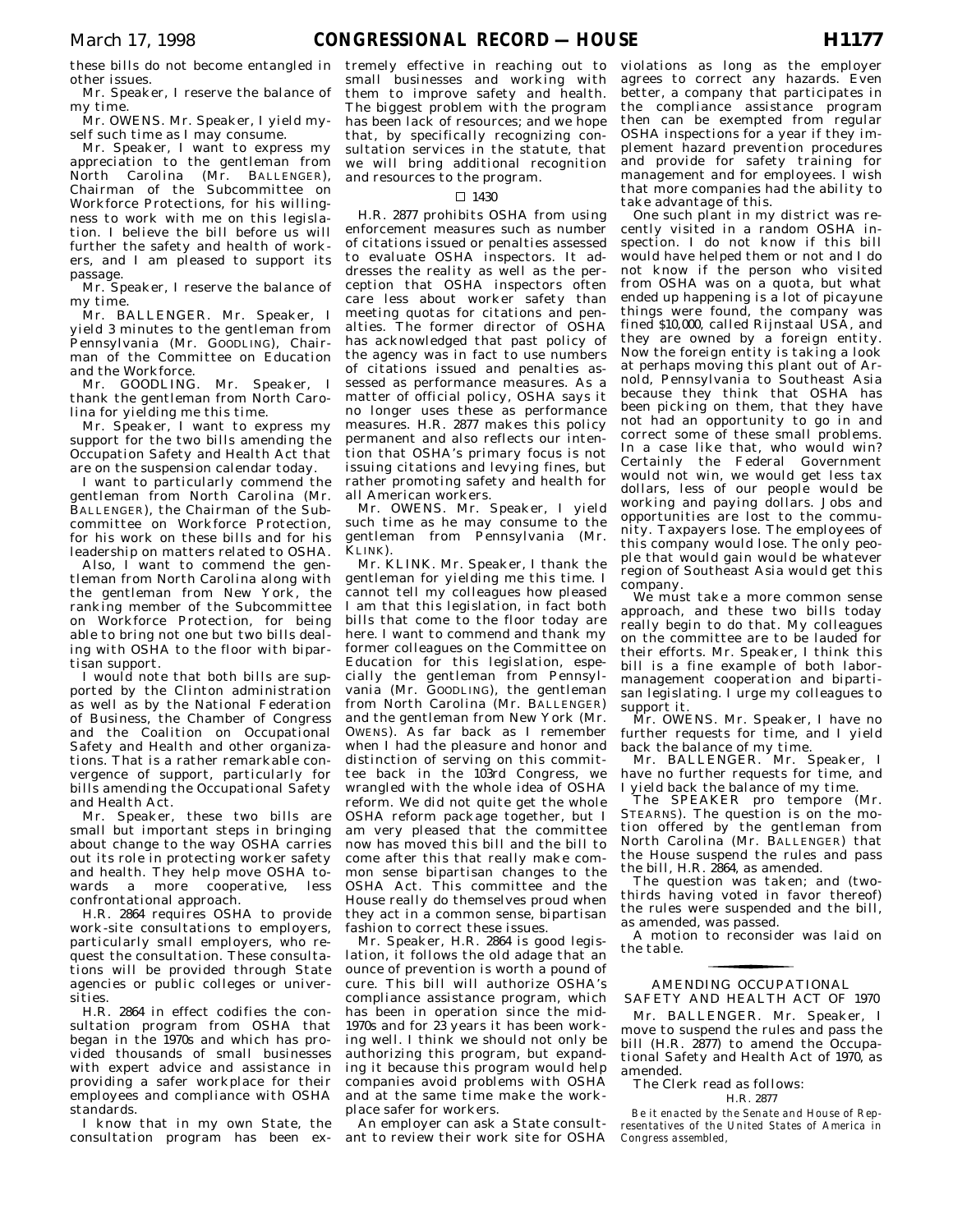#### **SECTION 1. INSPECTIONS.**

Section 8 of the Occupational Safety and Health Act of 1970 (29 U.S.C. 657) is amended by adding at the end the following:

(h) The Secretary shall not use the results of enforcement activities, such as the number of citations issued or penalties assessed, to evaluate employees directly involved in enforcement activities under this Act or to impose quotas or goals with regard to the results of such activities."

The SPEAKER pro tempore. Pursuant to the rule, the gentleman from North Carolina (Mr. BALLENGER) and the gentleman from New York (Mr. OWENS) each will control 20 minutes.

The Chair recognizes the gentleman from North Carolina (Mr. BALLENGER). Mr. BALLENGER. Mr. Speaker, I

yield myself such time as I may consume.

Mr. Speaker, H.R. 2877 amends the Occupational Safety and Health Act to prohibit the use of enforcement measures, such as numbers of citations and penalties, for evaluating OSHA compliance officers.

Mr. Speaker, few other Federal agencies have had the negative reputation among employers, hardly ever anybody with the reputation of OSHA. There are certainly those who would say that this attitude simply reflects the employer's lack of concern for the health and safety of their employees. As a businessman, I do not believe that myself. Instead, I think the problem has been with OSHA. I would note my agreement with the statement made by Vice President GORE that he made to hundreds of small business owners and representatives in 1995 at the White House Conference on Small Business, where he said,

I know that OSHA has been the subject of more small business complaints than any other agency. And I know that it is not because you don't care about keeping your workers safe. It is because the rules are too rigid and the inspections are often adversarial.

I would add one more reason to those stated by the Vice President: OSHA's longtime practice of evaluating its overall performance and the performance of its compliance personnel, the only people from OSHA that most employers and employees ever actually deal with, primarily on the basis of their enforcement numbers. Employers are justifiably outraged and resentful of an agency when its inspectors are primarily interested in finding violations so that they look good to their superiors.

A couple of years ago the deputy administrator of OSHA who had spent his career with the agency made the observation that

OSHA for the past 25 years has basically done business the same way. Congress gave us the money and we gave them the inspections. We finally realized that the number of inspections doesn't change the behavior of anyone and listened to employers who complained that the violations OSHA cited didn't relate to illness and injuries.

I might add that that realization by OSHA came about the same time that we in Congress began trying to refocus

OSHA away from enforcement as its primary purpose and goal. Today we take a small step toward correcting history and the practice of OSHA. H.R. 2877 amends the Occupational Safety and Health Act to prohibit the use of enforcement measures, such as number of citations or amount of penalties, to evaluate OSHA personnel. It also prohibits the use of such enforcement measures as goals or quotas. More broadly, this bill is intended to direct OSHA's focus towards promoting safety rather than viewing its goal and purpose as penalizing employers.

I want to express again my appreciation to the gentleman from New York (Mr. OWENS), the ranking member of the subcommittee, and the gentleman from Missouri (Mr. CLAY), the ranking member of the full committee, as well as the gentleman from Pennsylvania (Mr. GOODLING), the chairman, for their support of this bill, and also to the Secretary of Labor and the Assistant Secretary for Occupational Safety and Health, who have also expressed support for this bill.

As I noted earlier, the problem of evaluating OSHA personnel by the number of citations issued has not been confined to either Republican or Democrat administrations. It did, however, become particularly obvious when the Clinton administration in its first 2 years set agencywide goals of increased citations and penalties. Inspectors openly spoke to employees about having to issue citations in order to meet their quotas. I think few actions have undercut the agency's credibility as a safety and health agency more than that. To its credit the Clinton administration has taken steps to reverse this course. The previous and current administrators of OSHA have taken steps to remove the most blatant uses of citations and penalties to evaluate employees. Officially citations and penalties are no longer used as a performance measure. This was one of the steps taken as part of OSHA's reinvention by the Clinton administration. I certainly think it is a step in the right direction and one that I strongly supported. Nonetheless, we continue to hear complaints both from employers and from compliance personnel.

Just recently, for example, compliance officers in one region were given benchmarks by which their performance was judged. Those benchmarks included such things as numbers of citations per inspection and percentage of serious versus nonserious violations. This legislation is needed for several reasons: first, to make sure that the current official policy of the agency is continued; second, to make clear to everyone throughout OSHA that the use of enforcement measures to evaluate compliance personnel is not permitted; third, to assure not only OSHA personnel but also employers and employees that OSHA's primary purpose is not citing and fining employers but in promoting safer jobs.

Mr. Speaker, I reserve the balance of my time.

Mr. OWENS. Mr. Speaker, I yield myself such time as I may consume.

Mr. Speaker, again I want to thank the gentleman from North Carolina (Mr. BALLENGER), the chairman of the Subcommittee on Workforce Protections, for his willingness to work with me on this legislation. I fully concur in the gentleman's view that OSHA should not adopt work performance measures that can serve to bias the inspection process. The Clinton administration also strongly shares this view.

I do want to take this time to congratulate the administration and the workers at OSHA. There are few agencies that have such life and death responsibilities as OSHA. We must remember that last year more than 6,000 workers died on the job and nearly 60,000 were injured on the job. The work at OSHA remains very important and will go on. I think we should understand the difficulties that the OSHA inspectors face in respect to the inconvenience of employers versus the protection of the health and safety of employees. I therefore support H.R. 2877 and urge its adoption.

Mr. ROEMER. Mr. Speaker, I would like to voice my support today for H.R. 2877 and H.R. 2864. Both of these are encouraging examples of meaningful bipartisan reform that are enabling the agency to move from an adversarial relationship with employers to a cooperative one.

The common sense changes in H.R. 2877 assure that inspectors do not have to ever exaggerate the number or severity of violations they might find in work site inspections. It does so without compromising the safety of workers and without losing managerial control of the agency.

H.R. 2864 works to partner state consultation programs with businesses who seek advice on OSHA compliance. It is a great example of how OSHA can proactively cooperate with employers to correct problems without unnecessary fines before they cause injury or cost a life. It also focuses on small businesses in hazardous industries that may not be able to afford full-time safety managers or expensive consultants.

In the spirit of these effective and bipartisan measures, I plan on introducing a bill that helps solve a problem that some employers are having maintaining their Material Safety Data Sheets as mandated by OSHA. By allowing electronic access to these records, standardizing the format, and setting a comprehensible reading level, I hope to increase worker safety while lowering costs and headaches for small businessmen.

Again, these are excellent bills, and I wish to offer my utmost support. I encourage my colleagues to do the same.

Mr. UNDERWOOD. Mr. Speaker, I rise in support of H.R. 2877. "Safety First," is a catchphrase known to many of us. Although, often disregarded, the virtue and benefits of this policy are universally recognized, accepted and appreciated. The concept of safety has attracted so huge a following that eventually it was decided that everyone should follow and live by its precepts. Later, we even came up with legal definitions. However, as most wellmeaning folks have done before, we may have gone overboard by selectively imposing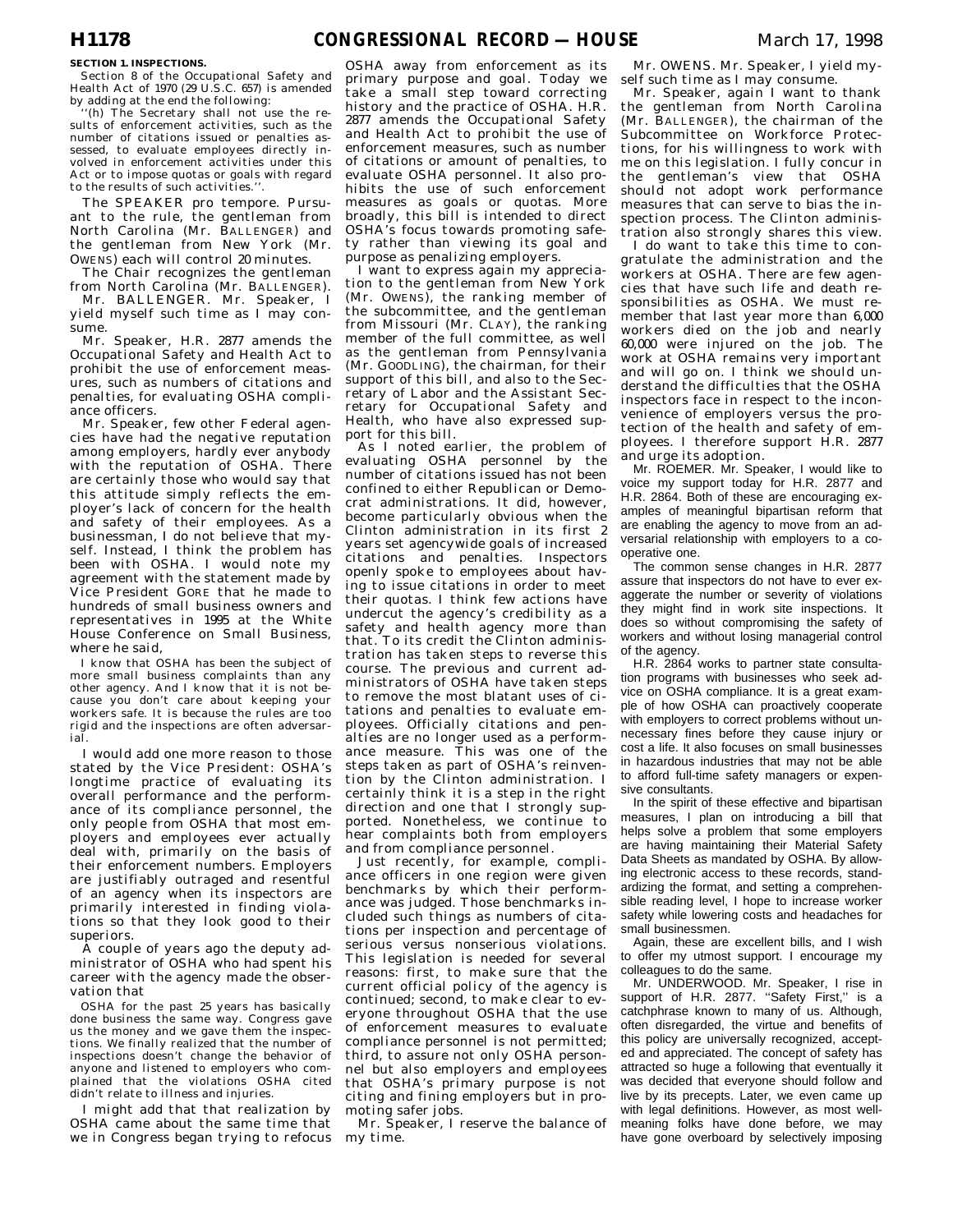this concept and designating some a few unfortunate entities to suffer the consequences for everyone. A scheme was even devised so that we can collect money from those who deviated from our mandates. This bring us to question whether safety is really the first priority.

H.R. 2877 prohibits the Labor Department and the Occupational Safety and Health Administration (OSHA) from using results of enforcement activity, such as numbers of citations issued and penalties assessed, to evaluate employees directly involved in OSHA enforcement activities. In addition, this bill would prohibit OSHA from imposing quotas or goals for citations or penalties on its inspectors.

Coming from the island of Guam, I am no stranger to complaints of unfair treatment by Federal officials. OSHA issues have generated their fair share of attention on the island. Contractors of Guam feel that they are being singled out by OSHA inspectors. Figures show that 85% to 90% of the Administration's inspection resources for our region was spent on Guam although we had the lowest fatality rates and some of the lowest injury rates of Region IX.

Consistency in OSHA's definitions also come to question. OSHA has stated that increased inspection activity in our area is due to the presence of high hazard industries. However, nowhere else are labor camps listed as high hazard industries. Innovative programs and approaches such as Voluntary Programs and ''Quick Fix'' Programs have not been made available to Guam. It has also been brought to my attention that as of May 1997, OSHA Enforcement officers have been stripped of all authority except to conduct selected inspections.

H.R. 2877's provisions would not solve all of the world's problems. However, if OSHA's inspectors do not have to worry about quotas, we can greatly reduce unfair citations and fines. Safety first; fines only if necessary; and quotas . . . quotas are not at all necessary. I urge my colleagues to support H.R. 2877.

Mr. OWENS. Mr. Speaker, I yield back the balance of my time.

Mr. BALLENGER. Mr. Speaker, I yield back the balance of my time.

The SPEAKER pro tempore. The question is on the motion offered by the gentleman from North Carolina (Mr. BALLENGER) that the House suspend the rules and pass the bill, H.R. 2877, as amended.

The question was taken; and (twothirds having voted in favor thereof) the rules were suspended and the bill, as amended, was passed.

A motion to reconsider was laid on the table.

for the control of the control of

#### GENERAL LEAVE

Mr. BALLENGER. Mr. Speaker, I ask unanimous consent that all Members may have 5 legislative days within which to revise and extend their remarks on H.R. 2864 and on H.R. 2877.

The SPEAKER pro tempore. Is there objection to the request of the gentleman from North Carolina?

There was no objection.

#### AUTHORIZING USE OF CAPITOL GROUNDS FOR BREAST CANCER SURVIVORS EVENT

Mr. KIM. Mr. Speaker, I move to suspend the rules and agree to the concurrent resolution (H. Con. Res. 238) authorizing the use of the Capitol Grounds for a breast cancer survivors event sponsored by the National Race for the Cure, as amended.

The Clerk read as follows:

H. CON. RES. 238

*Resolved by the House of Representatives (the Senate concurring),*

#### **SECTION 1. AUTHORIZATION OF BREAST CANCER SURVIVORS EVENT ON CAPITOL GROUNDS.**

The National Race for the Cure (referred to in this resolution as the ''Race'') may sponsor a public event on the Capitol Grounds on April 1, 1998, or on such other date as the Speaker of the House of Representatives and the President pro tempore of the Senate may jointly designate.

#### **SEC. 2. CONDITIONS.**

(a) IN GENERAL.—The event to be carried out under this resolution shall be—

(1) free of admission charge to the public; and

(2) arranged not to interfere with the needs of Congress and under conditions to be prescribed by the Architect of the Capitol and the Capitol Police Board.

(b) RESPONSIBILITY.—The Race shall assume full responsibility for all expenses and liabilities incident to all activities associated with the event.

#### **SEC. 3. STRUCTURES AND EQUIPMENT.**

For the purposes of this resolution, the Race may erect upon the Capitol Grounds, subject to the approval of the Architect of the Capitol, such stage, sound amplification devices, commemorative pink ribbon, and other related structures and equipment as may be required for the event to be carried out under this resolution.

#### **SEC. 4. ADDITIONAL ARRANGEMENTS.**

The Architect of the Capitol and the Capitol Police Board may make any such additional arrangements that may be required to carry out the event under this resolution. **SEC. 5. APPLICABILITY OF PROHIBITIONS.**

Nothing in this resolution may be construed to waive the applicability of the prohibitions established by section 4 of the Act of July 31, 1946 (Chapter 707; 60 Stat. 718), concerning sales, displays, and solicitations on the Capitol Grounds.

The SPEAKER pro tempore. Pursuant to the rule, the gentleman from California (Mr. KIM) and the gentleman from Minnesota (Mr. OBERSTAR) each will control 20 minutes.

The Chair recognizes the gentleman from California (Mr. KIM).

Mr. KIM. Mr. Speaker, I yield myself such time as I may consume.

Mr. Speaker, House Concurrent Resolution 238, as amended, authorizes the use of the Capitol Grounds by the National Race for the Cure to host an event on the morning of Wednesday, April 1, 1998. This event is a tribute to breast cancer survivors and will be free of charge and open to the public. Furthermore, it will not interfere with the needs of Congress.

This Survivors Day event is intended to raise the awareness of breast cancer and emphasize the importance of education and early detection on a national level. The sponsor will assume full responsibility for all expenses and liabilities relating to the event.

#### $\Box$  1445

In addition, all of the arrangements will be overseen by the Architect of the Capitol and the Capitol Police Board.

The sponsor intends to erect a stage and a 50- to 75-foot pink ribbon, the commemorative symbol of breast cancer awareness, and sound amplification equipment.

In addition, in order to satisfy the concerns regarding fund-raising activities, the amendment clarifies that this event will not involve any fund-raising activities, as this is a prohibited use of the Capitol grounds pursuant to title 40, section 193 of the United States Code.

Mr. Speaker, breast cancer strikes 1 out of 8 American women and is the leading cause of death for women between the ages of 35 and 54. Early detection is known to provide the best chances of survival from this disease. This event will lend support to all survivors of breast cancer and demonstrate our commitment to the complete eradication of the disease.

In conclusion, I wish to congratulate the gentleman from New York (Mr. SOLOMON), the Chairman of the Committee on Rules who sponsored this resolution, and the gentleman from Texas (Mr. BENTSEN), whose wife Tamra is a private organizer of this event.

I support this resolution and urge my colleagues to support it.

Mr. Speaker, I yield 5 minutes to the gentleman from New York (Mr. SOLO-MON).

Mr. SOLOMON. Mr. Speaker, I thank the gentleman for yielding me this time. They are waiting upstairs for a quorum, and I have to get back up there.

Mr. Speaker, on behalf of Senator CONNIE MACK, the gentleman from Texas (Mr. BENTSEN) and myself, I introduced House Concurrent Resolution 238. I want to say what an honor and privilege it has been to work with the distinguished Senator from Florida, CONNIE MACK, and his wife Priscilla on this very, very important initiative.

I want to thank the Chairman of the Subcommittee on Public Buildings and Economic Development, the gentleman from California (Mr. KIM), and of course the ranking member, the gentleman from Minnesota (Mr. OBER-STAR), my good friend, as well for the opportunity to speak on this issue here this morning.

Mr. Speaker, this a humble resolution. It simply authorizes the use of the Capitol grounds for an event on April 1st which will honor breast cancer survivors sponsored by the nationally recognized Race for the Cure.

Mr. Speaker, the statistics are staggering. Breast cancer strikes 1 in 8 women, as my good friend, the gentleman from California (Mr. KIM) has said, and is the leading cause of death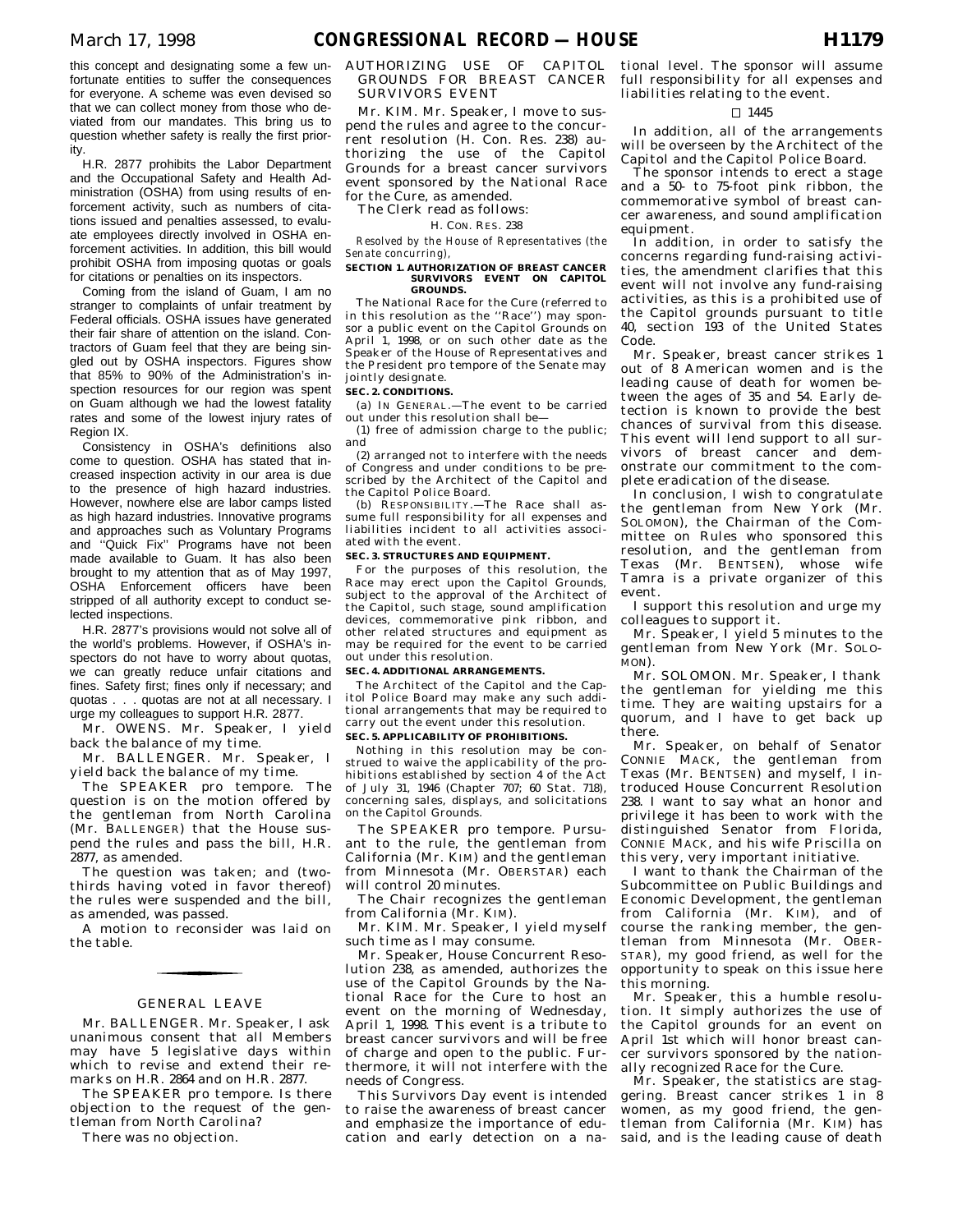for women between the ages of 20 and 54. Today, there are 2.6 million women living with breast cancer in the United States. No woman is immune from the disease, and sadly, over 180,000 new cases will be diagnosed this year alone. In my home State of New York, nearly 14,000 women will be diagnosed with breast cancer this year.

Mr. Speaker, early detection is the key to winning the battle against breast cancer. We now know that regular mammography screenings with prompt treatment could result in onethird fewer deaths. The bad news is that only one-third of women follow the recommended screening guidelines.

That is why we are here today, to authorize the use of the Capitol grounds to highlight the importance of education and early detection on a national level by celebrating survivors of breast cancer and enhancing public awareness of this devastating disease.

Mr. Speaker, life is an incredible gift, and having survived a battle against cancer myself on 2 occasions in the past 4 years, I just want to urge everyone to come over here and pay tribute to these women and pass this bill today.

Mr. OBERSTAR. Mr. Speaker, I yield myself such time as I may consume.

I am obviously very strong in support of the pending resolution, and I thank the Chair of the subcommittee for moving this legislation through so expeditiously, and the Chairman of the Committee on Rules for his very thoughtful words in support of an issue that is very special to me.

Mr. Speaker, I bring a personal perspective as well as a legislative perspective to this issue. The nationally established Race for the Cure has done an enormous amount of good in education and in publicizing an issue nationally that until the early 1980s was one that sort of stood in the closet. Until that time, it was difficult for most people to say in a public setting the word breast, and then to associate it with cancer. But along about the early 1980s, this disease came to be of epidemic proportions.

The Race for the Cure has brought this issue home to people of all walks of life all across the country, educating women to the need for self-examination, regular visits with a physician, regular mammographies for women of certain age, for women with a family history of breast cancer, for women with a family history of breast cancer and whose first child was born after the age of 30. And as women became better informed, as the terms entered our national lexicon, there have been enormous benefits. The Race for the Cure has raised dollars for cancer research, but more importantly, it has raised consciousness and awareness and the information level and the understanding level.

When my wife Jo detected the lump in her breast and it was confirmed as malignant, and she had a mastectomy, followed by chemotherapy. The issue

crashed in upon the Oberstar family. I was serving on the Committee on the Budget at the time, and I, for the first time, must shamefully admit, took a look at the number for breast cancer research. It was \$35 million in 1983. It is now well over \$500 million. I am pleased to say that I have had some role in moving it along in that direction, but there were lots of others who participated and made it happen.

In the 8 years that Jo struggled with breast cancer, the ups and downs, the pain of treatment, the pain that our children felt as they lost the participation of their mother to an ever-increasing level of inability to function fully as a human being, but still with a great heart, with enormous love and great support for the children, to the degree that she could, in that period of 8 years, 300,000 women died of breast cancer.

Annually, more women died in the 1980s of breast cancer than men and women died in the Vietnam War over 10 years. In the decade since the second round of onset of spread and metastasis of that disease in her body, 420,000 women have died of breast cancer.

Research has been effective in opening new avenues of treatment, much earlier detection, much better treatment and care of breast cancer victims, but we are still a long way, we are not even halfway home; we are a long way from even seeing avenues to a cure, let alone truly effective treatments.

The work that we do and activities like Race for the Cure does do something of extreme importance, and that is to bring home to women the importance of early detection, regular checkups. The earlier one detects the disease, the better chance one has of surviving.

Our three daughters understand this all very well. Their mother had breast cancer; their grandmother had breast cancer. They are at some level of risk. But they have more at their disposal than their mother had. They know how early this disease can strike. They know that they need regular checkups. They know how quickly to act, and we want that kind of information brought home to women all across America. And the Race for the Cure is a way to do that.

No longer should generations of mothers, cornerstone of humanity, worry, wonder, live in fear, sometimes terrifying fear, that they, too, may become victims.

I applaud those who have organized in State after State across the country the Race for the Cure with the contribution they are making to future generations of women who can live more hopefully than did women of my wife's generation. The race may not be for a cure, but it has that objective in mind, and we must keep hope alive and keep research going and keep early detection and treatment nurtured by the benefits of this initiative.

Mr. KIM. Mr. Speaker, I reserve the balance of my time.

Mr. OBERSTAR. Mr. Speaker, I yield such time as she may consume to the gentlewoman from the District of Columbia (Ms. NORTON).

Ms. NORTON. Mr. Speaker, I thank the gentleman for yielding to me. The gentleman has spoken movingly of his own personal experience, one that I remember when it occurred. In doing so, I think he speaks for many Members of this House, who in one fashion or another have had family members to experience this disease. And in this respect, Mr. Speaker, I think that the Members of this House are truly representative of the American people, because this frightening disease is one that knows no group of any kind and is spread throughout the society. So it makes great sense that on the people's grounds we would grant an exception and allow a tribute to be held here in connection with the Race for the Cure.

So I strongly support this resolution that would allow the use of the Capitol grounds for the so-called Capitol tribute to breast cancer survivors, and I do so in two capacities, or perhaps three, not only as a member of Congress, but as the cochair of the Congressional Women's Caucus, 50 Members strong, who all of us across party lines strongly support this resolution, and, of course, as the Member representing the Nation's Capital, which is proud and pleased to have this tribute take place in this city.

I support this resolution for a special reason. I believe these events have made a tremendous difference. The gentleman from Minnesota (Mr. OBER-STAR) spoke about the need to raise consciousness. It is raising awareness that is saving lives. It is raising awareness that has sent women of every racial group and income group in huge numbers now to take advantage of mammography.

What is most encouraging to me is to see how mammography has spread across all the discernible lines, and that could simply not have happened except for a very much elevated consciousness. We would not have poor women and women of color going to get their mammograms by the hundreds of thousands as we do today were it not for events like this that did perform the simple agent of raising consciousness.

The Women's Caucus takes special note of this resolution and especially supports it. Breast cancer was long an underfunded disease spreading at frightening rates throughout our society, and the Women's Caucus years ago took it as its own special mission and obligation to see to it that funding was increased for the eradication of breast cancer.

#### $\square$  1500

Funding matters and raising consciousness matters. I think we see that in the figures that were reported on March 13, that in the first 5 years of the 1990s the annual number of new cases for cancer of all kinds fell steadily, and this happened among men and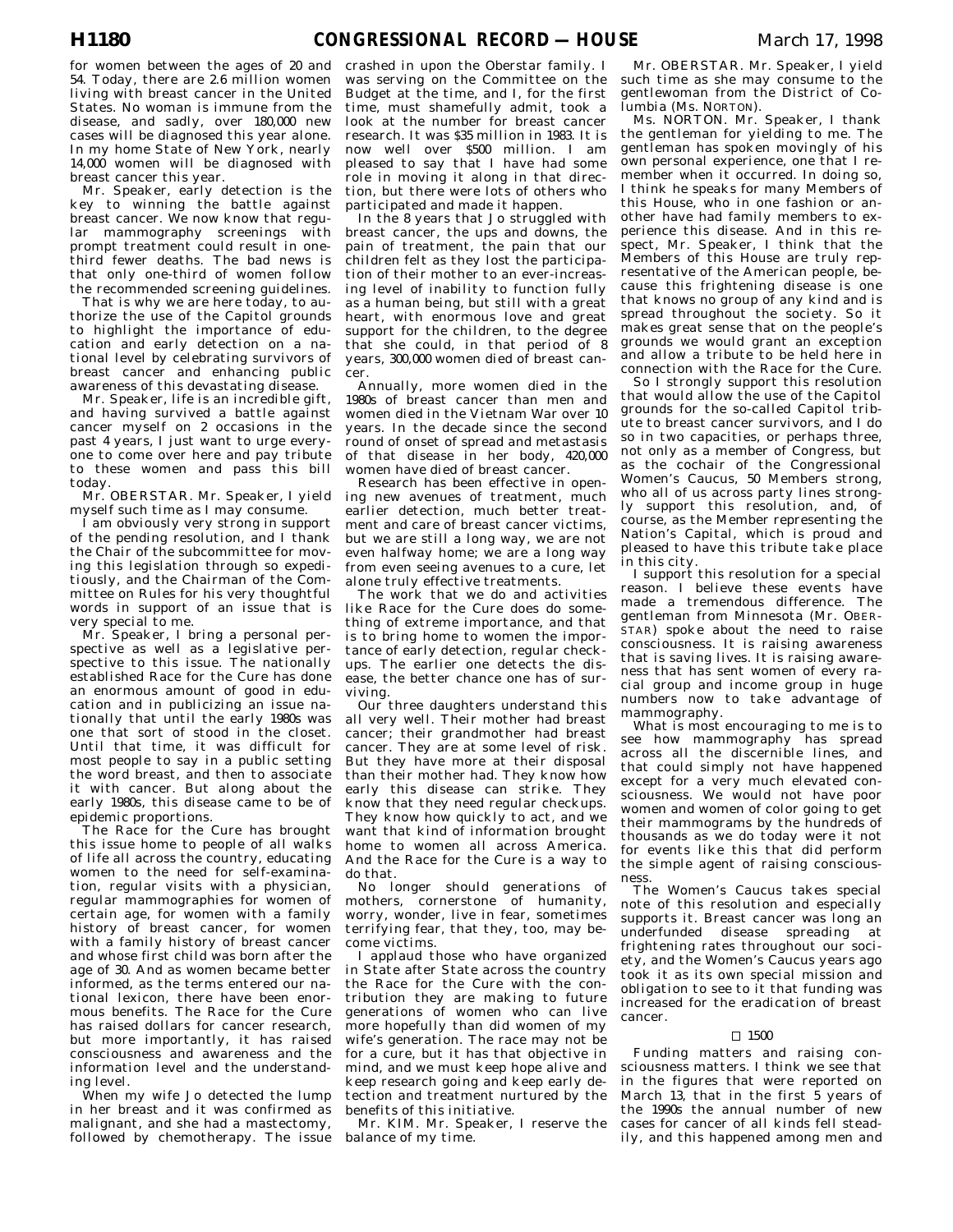women of all ethnic groups and most age groups.

I was particularly heartened that this downward trend for cancer was noted among several specific kinds of cancer: lung, prostate, colon or rectal and, yes, breast cancer.

This is, of course, as we might imagine, Mr. Speaker, the most frightening form of cancer for women. Perhaps it is not the most devastating, but it just as well may be, because it attacks the mind and the spirit with special viciousness, even as it is attacking the body.

Among women, breast cancer has declined for whites, and it has declined for Asians and for Hispanics. But during those years, 1990 to 1995, it rose for blacks. This rise for one group and the continuing numbers of women who get breast cancer of course takes away from the very hopeful statistics that are beginning to be reported. Breast cancer is the second leading cause of cancer deaths to American women, second only to lung cancer. It is the leading cause of cancer death among women ages 40 to 55.

Mr. Speaker, those are the ages when women are finally done with childrearing, can come forward and blossom fully; and to have cancer occur at those prime years is simply intolerable. Even with the more hopeful statistics, even with the access to mammograms we now see across all groups in the society, 44,000 women died from breast cancer in 1997 and 180,000 new cases of the disease were diagnosed. We can do much better than that. We can do better than that not so much by curing cancer with some magic potion but by preventing cancer and by detecting cancer early with mammograms.

I greet this activity on the part of the Race for the Cure. I think it is most appropriate for the Congress to show its special concern beyond our funding, beyond the leadership of the Women's Caucus, by opening up this place, these grounds, for this special tribute. The Race for the Cure is a joyful event. There will be many breast cancer survivors participating, but it must reminded us that the Race for the Cure is still a race to be won.

Mr. KIM. Mr. Speaker, I yield 3 minutes to the gentleman from New York (Mr. GILMAN), Chairman of the Committee on International Relations.

(Mr. GILMAN asked and was given permission to revise and extend his remarks.)

Mr. GILMAN. Mr. Speaker, I thank the gentleman for yielding me the time.

Mr. Speaker, I am pleased to rise in strong support of this measure. The National Race for the Cure has had a major impact upon our Nation. Last year, as I recall, there was a postage stamp dedicated to the Race for the Cure, just to emphasize how important this national program is. It raises millions and millions of dollars each year, and there is no better place to show leadership for the national Race for the Cure than here in our Nation's capital.

I know many of our congressional spouses, including my own, are very actively involved in the National Race for the Cure, because they feel very strongly about the impact upon women. It is for that reason I am pleased to rise in support of this measure, and I hope our colleagues give it full support.

Mr. OBERSTAR. Mr. Speaker, I yield myself such time as I may consume.

Mr. Speaker, from time to time I have raised questions about various events proposed for the Capitol grounds, some of which I have thought were inappropriate or limited to a very narrow interest group. This event, the National Race for the Cure, to be held on April 1, is a broadly-inclusive event, one in which a wide range of people participate. It does not serve a special interest, it serves all interests. It is certainly in the category, in my classification, of those kinds of events that are appropriate for the grounds of our Nation's Capitol.

Mr. Speaker, the event that we will authorize by this resolution will, again, contribute to continued public understanding and awareness of breast cancer, I should mention, not only for women but also for men. While some 178,000 cases are expected by the National Cancer Institute to be diagnosed in women this year, also some 1,600 of breast cancer in men will be diagnosed this year. That is about an average number. It is much less a threat to men's health than breast cancer is to women's health, but it should be noted for the RECORD that men are not immune, either, from this dread disease.

While there has been an improvement in the detection rate, about a 4 percent decline in detection of breast cancers or incidents, I should say, of breast cancer, that is minuscule. It is a movement in the right direction, but it is minuscule. It shows how large the task is ahead of us.

Let us engage in this event, participate, give it our moral support, give it our physical support, not only here in the Nation's capital but throughout the country in our respective States, so that the greater awareness, the increased research that is undertaken year after year and focused on this disease will mean for future generations of young women that they will not have to wonder and worry about a fate that befell their mothers and grandmothers; that hopefully the day will come when there really is a cure and the race will be over.

Mrs. MORELLA. Mr. Speaker, I am pleased to rise in strong support of this bipartisan resolution authorizing the use of the Capitol Grounds for a Breast Cancer Survivors Event Sponsored by the National Race for the Cure.

While we have made progress in mounting an aggressive federal attack on breast cancer and the tragedy it causes, we still have far to go. Women continue to face a 1 in 8 chance of developing breast cancer during their lifetimes. It remains the most frequent major cancer in women and the second leading cause of cancer deaths among women. Last year, an

estimated 182,000 women were diagnosed with breast cancer and 46,000 died of the disease.

We must increase our investment in breast cancer research. We know very little about how to prevent the disease and treatment options are few. At least two-thirds of breast cancers occur in women with no known risk factors.

Just last weekend, I was honored to present a leadership award to Nancy Brinker, who established the Susan Komen Breast Cancer Foundation and who created the Race for the Cure. This event has become the nation's largest 5K series held in a record 86 cities throughout the United States in 1998.

It is most appropriate that this House approve the use of our nation's Capitol for this important event, and take this opportunity to redouble our efforts to eradicate breast cancer.

Mr. OBERSTAR. Mr. Speaker, I yield back the balance of my time.

Mr. KIM. Mr. Speaker, I yield back the balance of my time.

The SPEAKER pro tempore (Mr. STEARNS). The question is on the motion offered by the gentleman from California (Mr. KIM) that the House suspend the rules and agree to the concurrent resolution, H. Con. Res. 238, as amended.

The question was taken; and (twothirds having voted in favor thereof) the rules were suspended and the concurrent resolution, as amended, was agreed to.

A motion to reconsider was laid on the table.

#### GENERAL LEAVE for the control of the control of

Mr. KIM. Mr. Speaker, I ask unanimous consent that all Members may have 5 legislative days within which to revise and extend their remarks and include extraneous material on House Concurrent Resolution 238.

The SPEAKER pro tempore. Is there objection to the request of the gentleman from California?

for the control of the control of

There was no objection.

PROVIDING FOR CONSIDERATION OF H.R. 2870, TROPICAL FOREST CONSERVATION ACT OF 1998

Mr. SOLOMON (during consideration of H. Con. Res. 238), from the Committee on Rules, submitted a privileged report (Rept. No. 105–449) on the resolution (H. Res. 388) providing for the consideration of the bill (H. R. 2870) to amend the Foreign Assistance Act of 1961 to facilitate protection of tropical forests through debt reduction with developing countries with tropical forests, which was referred to the House Calendar and ordered to be printed.

#### URGING RESOLUTION ON HUMAN RIGHTS SITUATION IN PEOPLE'S REPUBLIC OF CHINA

for the control of the control of

Mr. SMITH of New Jersey. Mr. Speaker, I move to suspend the rules and agree to the resolution (H. Res.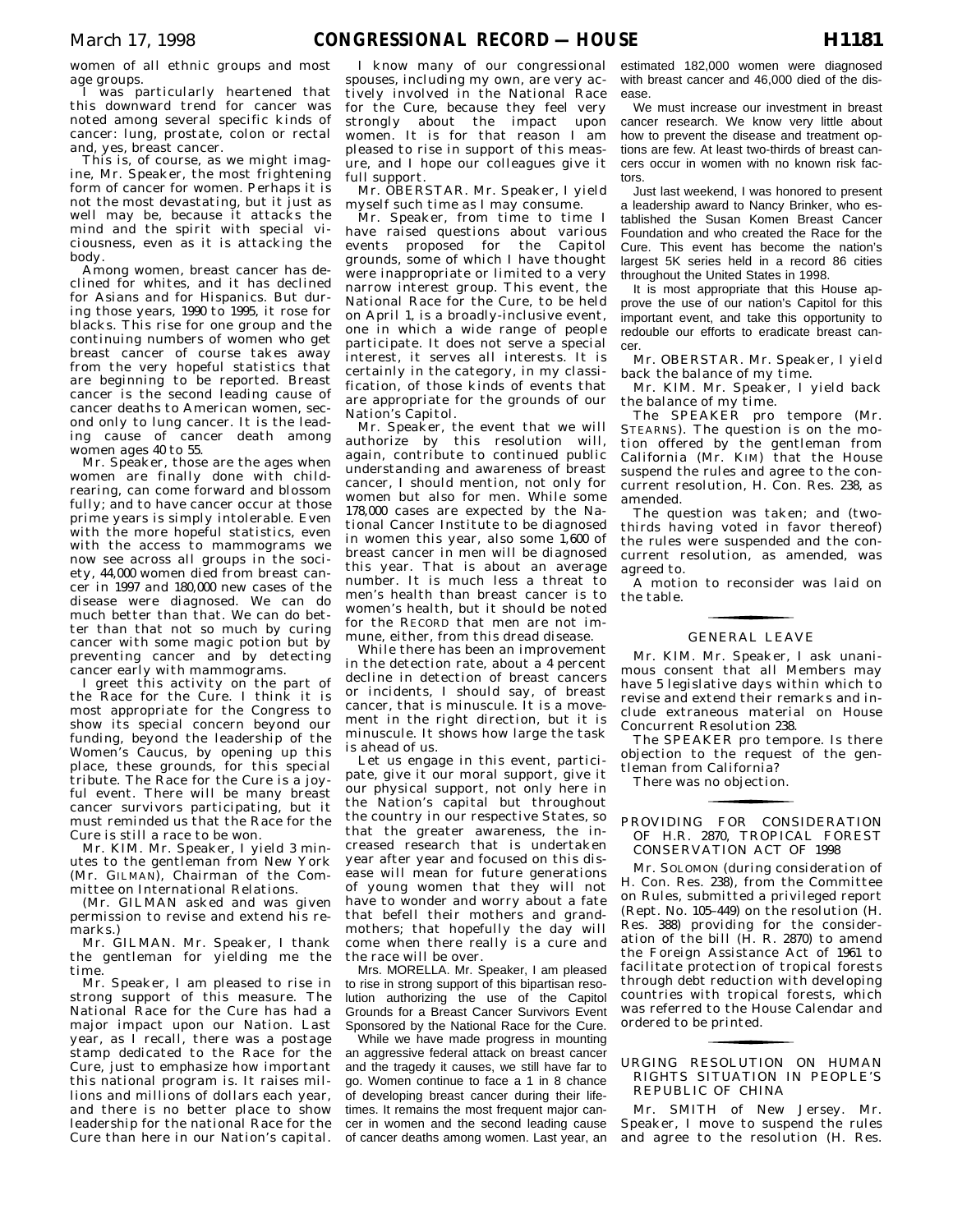364) urging the introduction and passage of a resolution on the human rights situation in the People's Republic of China at the 54th session of the United Nations Commission on Human Rights, as amended.

The Clerk read as follows:

#### H. RES. 364

Whereas the State Department's Country Reports on Human Rights Practices for 1997 state that ''[t]he Government [of China] continued to commit widespread and well-documented human rights abuses, in violation of internationally accepted norms,'' including extrajudicial killings, the use of torture, arbitrary arrest and detention, forced abortion and sterilization, the sale of organs from executed prisoners, and tight control over the exercise of the rights of freedom of speech, press, and religion;

Whereas, according to the State Department, ''Serious human rights abuses persisted in minority areas [controlled by the Government of China], including Tibet and Xinjiang [East Turkestan], where tight controls on religion and other fundamental freedoms continued and, in some cases, intensified [during 1997]'';

Whereas, according to the 1997 Country Reports, the Government of China enforces its 'one-child policy'' using coercive measures including severe fines of up to several times the annual income of the average resident of China and sometimes punishes nonpayment by destroying homes and confiscating personal property;

Whereas, according to the 1997 Country Reports, as part of the Chinese Government's continued attempts to expand state control of religion, ''Police closed many 'underground' mosques, temples, and seminaries,'' and authorities ''made strong efforts to crack down on the activities of the unapproved Catholic and Protestant churches including the use of detention, arrest, and ''reform-through-education'' sentences;

Whereas, although the 1997 Country Reports note several ''positive steps'' by the Chinese Government such as signing the United Nations Covenant on Economic, Social and Cultural Rights and allowing the United Nations Working Group on Arbitrary Detention to visit China, Assistant Secretary of State John Shattuck has testified regarding those reports that ''We do not see major changes [in the human rights siguation in China]. We have not characterized China as having demonstrated major changes in the period over the course of the last year";

Whereas, in 1990, 1992, and each year since then, the United States has participated in an unsuccessful multilateral effort to gain passage of a United Nations Commission on Human Rights resolution addressing the human rights situation in China;

Whereas the Government of China has mounted a diplomatic campaign each year to defeat the resolution and has succeeded in blocking commission consideration of such a resolution each year except 1995, when the United States engaged in a more aggressive effort to promote the resolution;

Whereas China's opposition to the resolution has featured an attack on the principle of the universality of human rights, which the United States, China, and 169 other governments reaffirmed at the 1993 United Nations World Conference on Human Rights;

Whereas on February 23, 1998, the European Union (EU) agreed that neither the EU nor its member states would table or cosponsor a resolution on the human rights situation in China at the 54th Session of the United Nations Commission on Human Rights;

Whereas on March 13, 1998, the Administration announced that it would not seek passage of a resolution at the United Nations Commission on Human Rights addressing the human rights situation in China;

Whereas without United States leadership there is little possibility of success for that resolution;

Whereas, in 1994, when the President announced his decision to delink Most Favored Nation (MFN) status for China from previously announced human rights conditions, the Administration pledged that the United States would ''step up its efforts, in cooperation with other states, to insist that the United Nations Human Rights Commission pass a resolution dealing with the serious human rights abuses in China'' as part of the Administration's ''new human rights strategy'';

Whereas a failure vigorously to pursue the adoption of such a resolution would constitute an abandonment of an important component of the ''expanded multilateral agenda'' that the Administration promised as part of its ''new human rights strategy'' toward China; and

Whereas Chinese democracy advocate and former political prisoner Wei Jingsheng has stated that ''[t]his [United Nations Commission on Human Rights] resolution is a matter of life and death for democratic reform in China'': Now, therefore, be it

*Resolved*, That the House of Representatives—

(1) urges the President to reconsider his decision not to press for passage of a resolution on human rights violations in China at the 54th Session of the United Nations Commission on Human Rights;

(2) expresses its profound regret that the European Union will not table or cosponsor a resolution on human rights violations in China at the 54th Session of the United Nations Commission on Human Rights; and

(3) urges all members of the United Nations Commission on Human Rights to support passage of a resolution on human rights violations in China at the 54th Session of the United Nations Commission on Human Rights.

The SPEAKER pro tempore. Pursuant to the rule, the gentleman from New Jersey (Mr. SMITH) and the gentleman from Florida (Mr. DAVIS) each will control 20 minutes.

The Chair recognizes the gentleman from New Jersey (Mr.SMITH).

Mr. SMITH of New Jersey. Mr. Speaker, I yield myself such time as I may consume.

Mr. Speaker, I urge every member of this body to support House Resolution 364. This strongly bipartisan resolution urges the introduction and passage of a resolution on human rights in the People's Republic of China at the 54th session of the U.N. Human Rights Commission which began yesterday and runs to the 24th of next month.

If any government deserves to be the subject of a U.N. Human Rights Commission resolution, the Beijing regime does. In its testimony before my subcommittee last month, Assistant Secretary of State John Shattuck made it very clear that ''. . .the government of China continues to commit widespread and well-documented abuses in all areas of human rights.'' He also testified that there have not been any major improvements in that situation during the last year.

As detailed in the State Department's country reports on human rights practices in China, those abuses included extrajudicial killings, the use of torture, arbitrary arrest and detention, forced abortion and forced sterilization, the sale of organs from executed prisoners, and tight controls over religion, speech, and press. Persecution in some areas, such as the captive nations of Tibet and East Turkistan, even intensified during the past year.

House Resolution 364 merely urges the administration to reconsider and to do what it promised to do when it delinked MFN for China from human rights considerations in 1994: ''. . . to insist that the U.N. Human Rights Commission pass a resolution dealing with the serious human rights abuses in China.''

However, this past weekend, the administration signaled that it is backing away from that promise, just as it backed away from its previous promise to link China's MFN status to respect for human rights. In both cases, the retreat has not been justified by any improvement in the Chinese government's human rights record. As a matter of fact, it has gone backwards.

In explaining its decision not to seek a China resolution in Geneva, the administration has highlighted the PRC's recent announcement that it intended to sign the International Covenant on Civil and Political Rights. However, that rationale does not justify the President's latest deference to the Beijing dictatorship for three basic reasons.

First, the Beijing regime regularly ignores its legal promises, especially where human rights are concerned. The Constitution of the PRC already guarantees freedom of speech, of the press, of assembly, of association, of procession, and of demonstration, as well as the freedom of religious belief and the freedom of ethnic minorities such as the Tibetans and Uyghurs from discrimination and oppression.

According to the administration's own reporting, the Beijing regime routinely and systematically violates those freedoms.

In a further example, China signed the U.N. Convention Against Torture over a decade ago; but according to the State Department, and other sources in human rights organizations, the Chinese government continues to use torture against prisoners each and every day. Thus, in return for its silence, the United States must demand real improvements, not paper promises.

Second, experience demonstrates that ratification of the International Convention on Civil and Political Rights does not guarantee genuine respect for human rights. Many of the most abusive countries on the planet, including Iraq, North Korea, Nigeria, to name a few, are parties to that convention.

Third and most important, by using convention ratification as an excuse for the United States' inaction in Geneva, the administration has set up an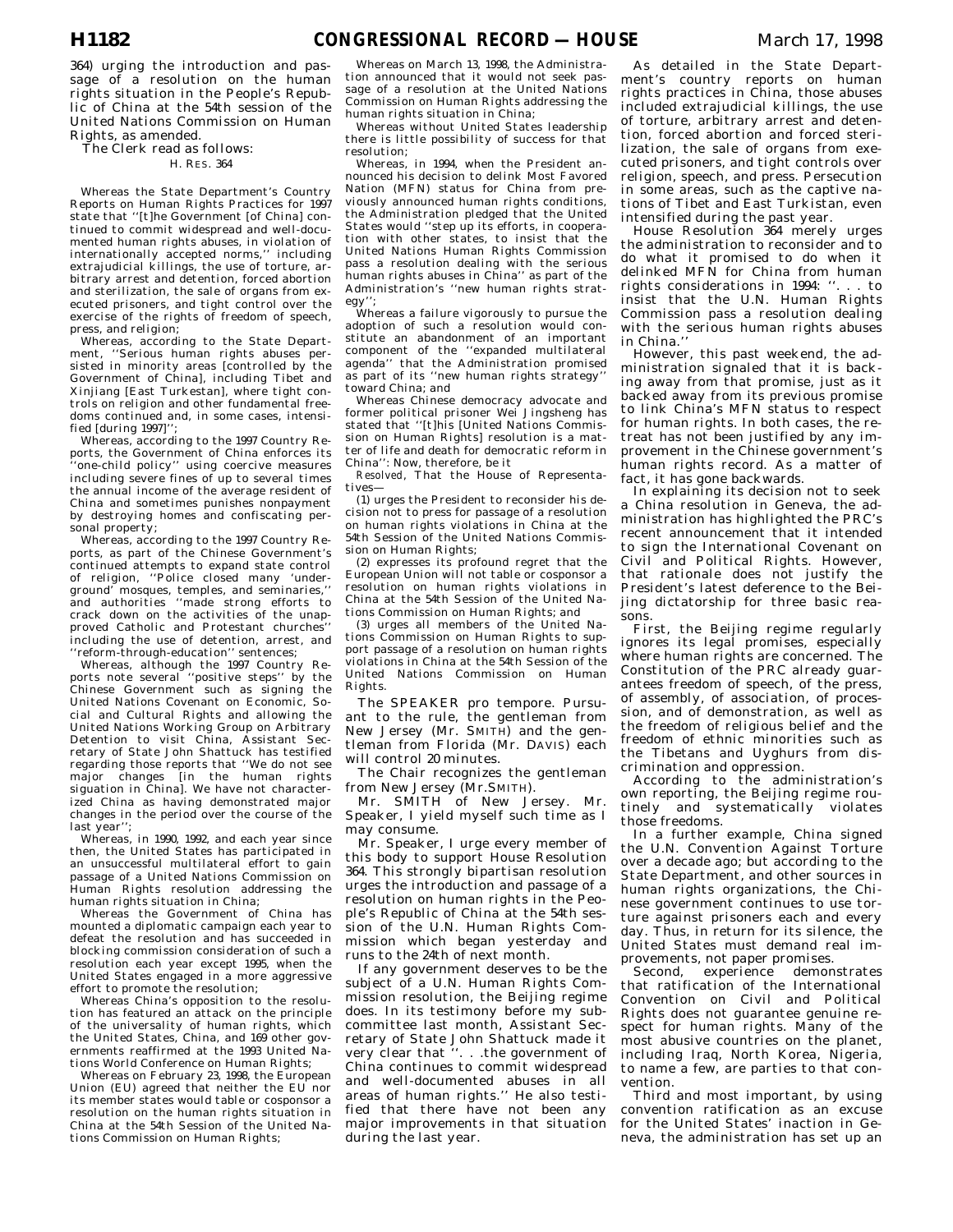explicit double standard benefitting the Beijing regime.

Yet, last year alone, the administration supported seven U.N. Human Rights Commission resolutions concerning other countries that have signed the International Convention on Civil and Political Rights: Nigeria, Iran, Sudan, Iraq, Rwanda, Bosnia and Herzegovina, Croatia, Yugoslavia, and Equatorial Guinea.

The unprecedented favors shown to the Beijing dictatorship suggest that, in reality, the President's latest decision has little to do with the convention and everything to do with dollars and cents.

Wei Jingsheng, Mr. Speaker, the great Chinese democracy advocate and former prisoner of conscience, testified before my subcommittee just a few weeks ago. He said that a U.N. Human Rights Commission resolution at this time is a ''matter of life or death'' for the democratic reform in China.

Last week, in an open letter urging the U.S. to support a China resolution in Geneva, he explained that ''the success of the Chinese government to silence the world community has serious consequences. It is a massive blow to the Chinese people's determination to struggle for human rights and democracy. They are left with the feeling that they are being betrayed.''

Mr. Speaker, the President's decision this past weekend was, indeed, a betrayal, a betrayal of the countless Chinese, Tibetans, and others who suffer under the current regime, and a betrayal of our own democratic and humanitarian ideals.

The United States' support for a U.N. human rights resolution is the very least that we can do for the Chinese and the Tibetan peoples. If the U.S. will not raise human rights violations in a forum dedicated exclusively to human rights concerns, then where will we raise those issues and how can we expect tyrants to heed our admonitions in private when they know we will lack the will to speak about them in public?

#### $\Box$  1515

Notwithstanding his announcement this weekend, Mr. Speaker, I urge the President, we urge collectively the President to honor his previous pledge to support a China resolution at the U.N. Human Rights Commission in Geneva. In the meantime, I urge my colleagues to support passage of the resolution.

#### I. SUMMARY

China appears to be on the verge of ensuring that no attempt is made ever again to censure its human rights practices at the United Nations. It is an extraordinary feat of diplomacy and an equally extraordinary capitulation on the part of governments, particularly the United States and the countries of the European Union, that claim to favor multilateral initiatives as a way of exerting human rights pressure. One of the few remaining international fora to exert such pressure is the annual meeting of the U.N. Commission on Human Rights in Geneva—in session this year from March 10 to April 18—

where countries with particularly egregious human rights records can become the subject of resolutions. Every year save one since 1990, the U.S. and the E.U. have taken the lead, with support from Japan and other governments, in sponsoring a resolution on China, and every year save one, China has successfully blocked even debate on the subject. The threat of a resolution, however, has itself been an effective form of pressure, as illustrated by the time and resources China has spent in trying to counter it.

This report is an analysis of China's diplomatic efforts with respect to key members of the commission over the last three years. It describes a pattern of aggressive lobbying by Chinese officials, using economic and political blandishments, that has worked to undermine the political will in both developed and developing countries to hold Beijing accountable in Geneva, coupled with procrastination and passivity on the part of China's critics, the same governments that have been such vocal proponents of multilateralism.

The report suggests that countries concerned about human rights in China should put more, not less effort into a carefully constructed resolution at the U.N. Human Rights Commission; that the process of fashioning a resolution and lobbying for its passage is important, whether it ultimately reaches the floor of the commission for debate or not; and that ending all efforts on China at the U.N. Human Rights Commission, as the U.S. and Europe seem to be considering, will be seen in China as a triumph over the West's dominance of international institutions and one that it may want to follow up in fields other than human rights.

As this report went to press, the U.S. and the E.U. were involved in diplomatic negotiations with China on a possible package of limited steps or promises in exchange for dropping a resolution this year and in subsequent years. The U.S. in particular, seemed poised to accept any last-minute gestures that China might make during Vice President Albert Gore's trip to China in late March, midway through the commission's deliberations. But the prospect of obtaining truly meaningful improvements from Beijing on human rights would have been far higher had there been a real threat of a coordinated, high-level lobbying effort behind a resolution in Geneva, the work on which would have had to have begun in September or October 1996. For the U.S. and  $\dot{E}$ .U. to suggest at this late date that a resolution cannot pass is a prophecy they have done their utmost to make self-fulfilling.

#### BACKGROUND

A resolution on China at the commission is a curiously potent tool for raising human rights issues, given that it is an unenforceable statement that carries no penalties or obligations. But as the product of the U.N., it has major implications for a country's international image, and even to table a resolution for discussion is considered by many countries, China among them, as a major loss of face. But China considers the U.N. Human Rights Commission an important forum for other reasons as well, including as a vehicle for countering Western ''hegemonism,'' particularly through alliances with governments in Asia, Africa and Latin America. During the 1996 session of the commission, Chinese diplomats made clear that they saw an attempt to seek a resolution on China as an example of this hegemonism, arguing that the North used the commission as a one-way forum through which to confront, judge, and interfere in the internal affairs of developing countries while ignoring abuses in the U.S. and Europe, and that the commission paid too much attention to political and civil rights while neglecting economic, social, and cultural rights and the right to development.<sup>1</sup> In addition to its value to China as a forum to challenge the West, the commission has also become a useful vehicle to play the U.S. off against its erstwhile European allies.

Interest in using the U.N. Human Rights Commission as a forum for criticizing China only emerged after the crackdown in Tiananmen Square in 1989. Beginning in 1990, the annual Geneva meetings were marked by efforts to table mildly worded resolutions urging China to improve its human rights practices and criticizing ongoing violations of international standards. These efforts were defeated before the resolutions could come up for debate by ''no-action'' motions brought by one of China's friends on the commission—Pakistan could be counted on in this regard. A ''no-action'' motion, if passed, meant that the resolution died a quick death before ever coming to debate and vote.

In March 1995, however, the ''no-action'' motion failed for the first time. China's human rights record was debated, and a resolution sponsored by the U.S. and the European Union lost by only one vote when Russia unexpectedly cast its vote in opposition. It was the closest China had ever come to defeat. In April 1996, by contrast, China again successfully blocked a resolution through the ''no-action'' procedure, by a vote of twenty-seven to twenty with six abstentions. In the year that elapsed between the two meetings, China's human rights record had worsened, but its lobbying had improved and the political will of its critics had weakened.

Visits between China and commission members between April 1996 and March 1997 resulted in more aid packages, new and expanded trade contracts including foreign investment and joint ventures, and promises of improved bilateral cooperation on projects ranging from agriculture to nuclear technology. While it is impossible to definitively document the direct relationship between each visit or aid package and the votes of individual commission members, an overall pattern emerged that may help to explain China's success at muzzling the commission. Clearly, in many countries, much more was at stake than a Geneva vote, as Beijing sought to boost its long-term political and economic relationships and to weaken Taiwan's ties with some capitals. But a major objective during this period was also to defeat the annual Geneva effort.

In 1995 and in 1996, the importance of the outcome in Geneva was clearly reflected in official statements. At the conclusion of the 1995 voting, a foreign ministry spokesman speaking on state radio ''expressed its [the Chinese government's] admiration and gratitude to those countries that supported China,'' and China's ambassador to the U.N. in Geneva said the resolution was ''entirely a product of political confrontation practiced by the West with ulterior motives.'' 2 After the 1996 vote, an article by the official Chinese news agency Xinhau, entitled ''Failure of Human Rights Resolution Hailed,'' gloated that the commission ''has again shot down a draft resolution against China, marking another failure by the West to use human rights to interfere in China's internal affairs.  $\ldots$   $\ldots$   $\ldots$ 

From China's perspective, there were two relatively balanced voting blocs on the commission, and a number of crucial swing votes.4 One bloc consisted of Asian and African states. The second was composed of western Europe and North and Central America. The swing votes were to be found

Footnotes appear at end of report.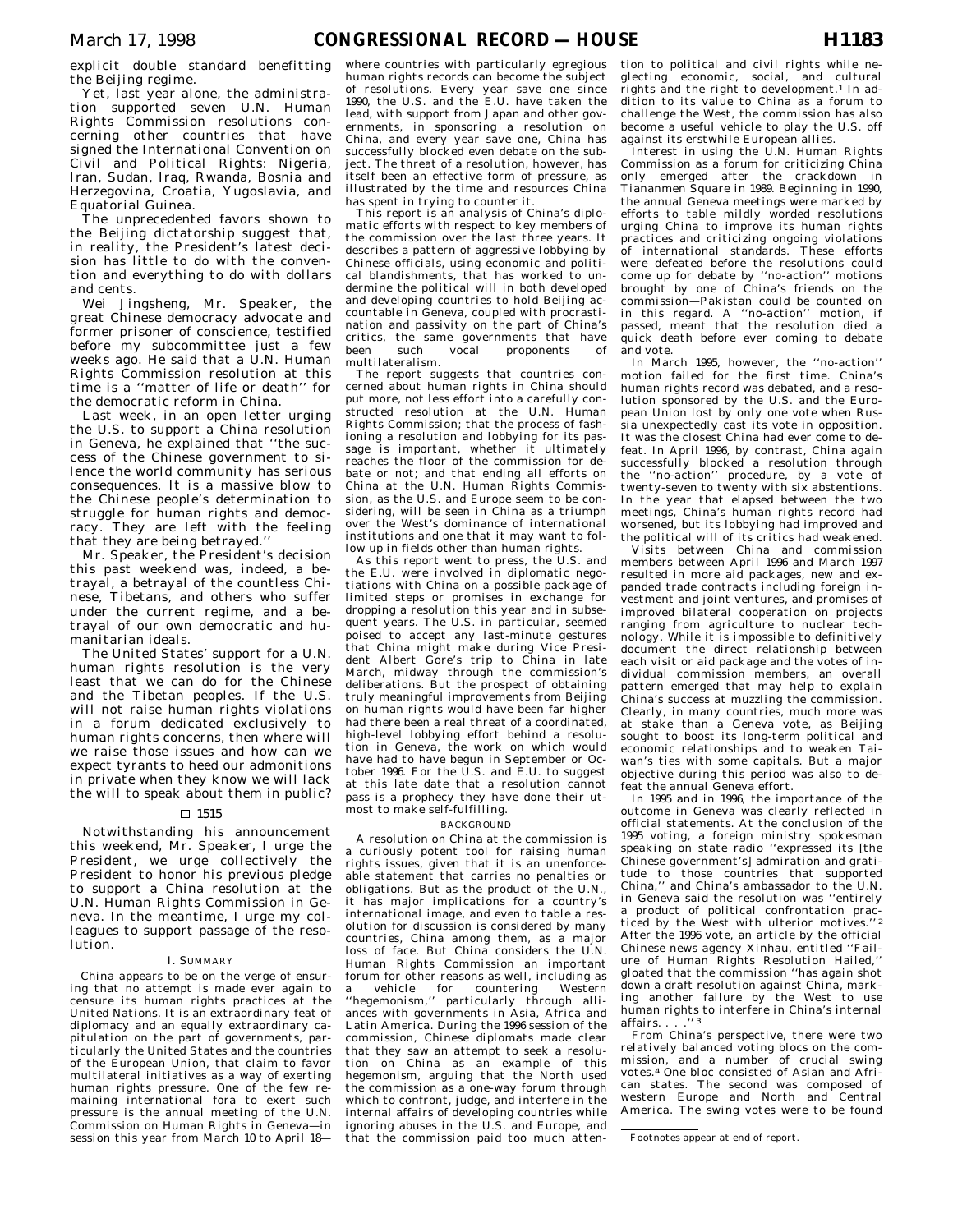among some of the new democracies of central Europe, the former Soviet republics, large Latin American countries and a handful of African and Asian nations. China courted them all and pursued its efforts to divide Europe and the United States.

II. THE EUROPEAN UNION AND THE UNITED

#### **STATES**

In 1995, the year the resolution lost by one vote, the U.S. and E.U., which together with Japan were the resolution's co-sponsors, began efforts to get other countries on board as early as December 1994, when then U.S. National Security Adviser Anthony Lake went to Zimbabwe, Gabon and Ethiopia. The Geneva resolution was one of the issues on his agenda. Geraldine Ferraro, then head of the U.S. delegation to the commission, made calls to Latin American capitals.

After that close call, Chinese diplomats and government officials seemed to intensify their efforts to underscore that good economic relations with the world's largest country would be fostered by decreasing pressure on human rights. Overt Chinese pressure, of course, was not always needed: European leaders were well aware that the competitive edge with the Americans could be widened if human rights criticism was left to the latter, especially when the U.S. was already preoccupied with a struggle with China over intellectual property rights and the annual debate over Most Favored Nation status.

The first attempts to derail a resolution on China at the 1996 U.N. Human Rights Commission session took place in Bangkok on March 1 and 2, 1996 when Chinese Premier Li Peng met with German Chancellor Helmut Kohl and French President Jacques Chirac at the E.U.-Asia summit. With a US\$2.1 billion Airbus contract hanging in the balance and a visit to France by Li Peng set for April, France took the lead in trying to work out a deal whereby in exchange for a few concessions from China, the E.U. and the U.S. would agree to drop the resolution. The nature of the proposed concessions was never made public but was rumored to include an agreement by China to sign and ratify the two major international human rights treaties, the International Covenant on Civil and Political Rights and the International Covenant on Economic, Social and Cultural Rights: the release of some political prisoners; and an invitation to U.N. High Commissioner for Human Rights José Ayala Lasso, to visit China. Ratification without reservations would indeed have been a useful step, but when pressed to give a timetable for ratification, Beijing reportedly backed off, and the deal fell through. Italy—then in the presidency of the E.U.—was said to be leaning to the French deal, as was Germany, which with bilateral trade of \$18 billion, was China's largest trading partner in Europe and one of Europe's top investors in China. The Europeans did not come on board until ten days after the commission session opened, and then only reluctantly.

The resolution was doomed by a failure of will on the American side as well. The United States was no more eager than its European counterparts to earn China's opprobrium by sponsoring a resolution, and, according to one source, a deliberate decision was made within the Clinton administration sometime in December 1995 to give the resolution less attention that the year before, with the result that lobbying was late, desultory and ultimately unsuccessful.

Despite appeals on human rights in China and Tibet signed by over 200 French legislators and scattered protests, Li Peng's visit to Paris from April 9–13, just before the commission vote, was hailed by Beijing as marking a ''watershed'' in its ties with France. Li

Peng took the opportunity to finalize the Airbus sale in what appeared to be a deliberate slight to the U.S. government and the American company Boeing, hitherto the largest supplier of aircraft to China. In one reporter's words. China preferred to deal with countries that ''don't lecture China about human rights, don't threaten sanctions for the piracy of music, videos and software and don't send their warships patrolling the Taiwan Straits.'' 5

Li Peng's trip to Europe was followed in July 1996 by a six-nation swing by President Jiang Zemin through Europe and Asia, aimed at closing business deals and enhancing Jiang Zemin's international standing. An important side-effect, if not a deliberate objective of these visits, was to erode the willingness of some European countries to confront Beijing in Geneva. The trip came on the heels of a Chinese threat to impose economic sanctions on Germany in retaliation for a conference on Tibet. The conference was sponsored by the Friedrich Naumann Foundation, closely linked to Foreign Minister Klaus Kinkel's Free Democratic Party, and was to be held in Germany in June in cooperation with the Dalai Lama's government-in-exile. The row started over the German government' proposal to provide a subsidy for the conference. Under pressure, government funding was withdrawn, but the conference went ahead with the support of German politicians from all parties. The Chinese government then forced the closure of the foundation's Beijing office. In retaliation, German politicians introduced a motion in the Bundestag criticizing China's human rights record. China then withdrew an invitation to German Foreign Minister Kinkel to visit Beijing.

When Beijing further warned that German business interests in China could suffer, Bonn quickly scrambled to restore good relations. In September the invitation was renewed, and Kinkel went the following month. He did raise the cases of political prisoners Wang Dan and Wei Jingsheng, but the real story was that commercial relations with Germany were back on track, for in November in Beijing, President Jiang and German President Roman Herzog signed four agreements on financial and technological cooperation. The last quarter of 1996 saw multimillion dollar deals signed between China and Germany companies, including a joint venture by Mercedes Benz in Jiangsu province to produce buses; a joint venture by Kogel Trailer to produce specialized auto vehicles; a joint venture by Bayer AC and Shanghai Coating Company to produce iron oxide pigments; and a US\$6 billion investment in a petrochemical plant by German chemical company BASF.

China also wooed other European countries. In June, Chen Jinhua, head of China's State Planning Commission, visited Italy. In Milan, he held meeting with leading Italian financial and business interests, discussing how China's ninth five-year plan would lead to the continued open up of the economy to the outside world. Stressing the growth of bilateral trade, which stood at a record US\$ 5.18 billion in 1995, he noted China's potential as a huge market with possibilities for increased Sino-Italian cooperation. In September, Li Peng went to the Hague, just as the Netherlands was poised to take over leadership of the E.U.; in October Italian Foreign Minister Lamberto Dini led a group of Italian businessmen to Beijing on a "good will'' visit; and in November, Li Peng was back in Europe on a visit to Rome, where he and his Italian counterpart pledged to encourage Sino-Italian economic and trade ties.

Britian also worked to bolster its trade with China. When Trade and Industry Sec-

retary Ian Lang met with Minister of Foreign Trade and Economic Development Wu Yi in Beijing in September 1996, they agreed to set up working groups in the chemical industry, aeronautics, and energy. In October, Li Lanqing, a vice-premier and vice-chair of the State Council (the equivalent of China's cabinet), traveled to London to meet with Deputy Prime Minister Michael Heseltine, and in November, the two countries signed a Memorandum of Understanding on forming a Sino-U.K. Aerospace Equipment Working Group to promote commercial and technical cooperation in civil aviation.

#### III. LATIN AMERICA

Latin America was clearly a priority region for China if it was to defeat a resolution at the 1996 commission session. Next to Europe and North America, it was most likely to vote against China. In some cases, this was due to history of susceptibility to U.S. influence, in others to a democratic transition from an abusive authoritarian past that made the new democracies important allies in efforts to censure grave abuses wherever they occurred. Many Latin American countries, including Mexico, Brazil, Chile, Ecuador, Argentina, Peru and Venezuela, also had serious strains in their bilateral relations with China because of textile and garment ''dumping'' by the latter. Of all the countries in the region, only Cuba and Peru consistently voted with China in 1995 and 1996, Mexico, Colombia and Venezuela abstained in both years.

Top Chinese government and Party officials increased the exchange of visits with Latin America leaders after the near success of the 1995 resolution. In October 1995, Premier Li Peng went to Mexico and Peru, signing trade and cooperation agreements with both governments. Peru had abstained from all China votes at the commission until 1995 when it voted in favor of the no-action motion. As if to reinforce the relationship, Luo Gan, secretary-general of the State Council, went to Peru in March 1996 with the commission already in session and pledged US\$350,000 in aid and a loan of US\$70 million to be used toward China-Peru trade. The sums were small, but the symbolism of South-South aid was important. Peru again voted with China at the commission in 1996. That August, the speaker of the Peruvian parliament, visiting Beijing, said pointedly in the context of a discussion on human rights that his country did not interfere with China's internal affairs. High-level exchanges also took place in 1995 with Brazil, Chile, and Cuba.<sup>6</sup>

In June 1996, following the April vote in the Human Rights Commission, Wu Yi went on a month-long tour of seven Latin American countries, Argentina, Cuba, Mexico, Peru, Uruguay and Chile, all but Peru to be members of the commission for the coming year. In November 1996, Li Peng went back to Latin America, visiting two members of the commission whose voting records had been inconsistent, Brazil and Chile. Brazil was key. Until 1996, it had abstained on all votes on China, in April 1996, it voted against China's efforts to stop action on a resolution. Li Peng's delegation specifically raised the issue during the visit expressing unhappiness with the Brazilian vote, and officials at the Brazilian Ministry of Foreign Relations reportedly discussed the possibility of abstaining on a no-action motion in 1997. The Chinese premier's visit produced agreement on a consulate in Hong Kong after July 1, 1997, on peaceful use of space technology and on sustainable development initiatives. Trade issues were also on the agenda.

Chile had voted with China in 1992, then abstained on all votes until 1996 when it joined Brazil to vote against China's efforts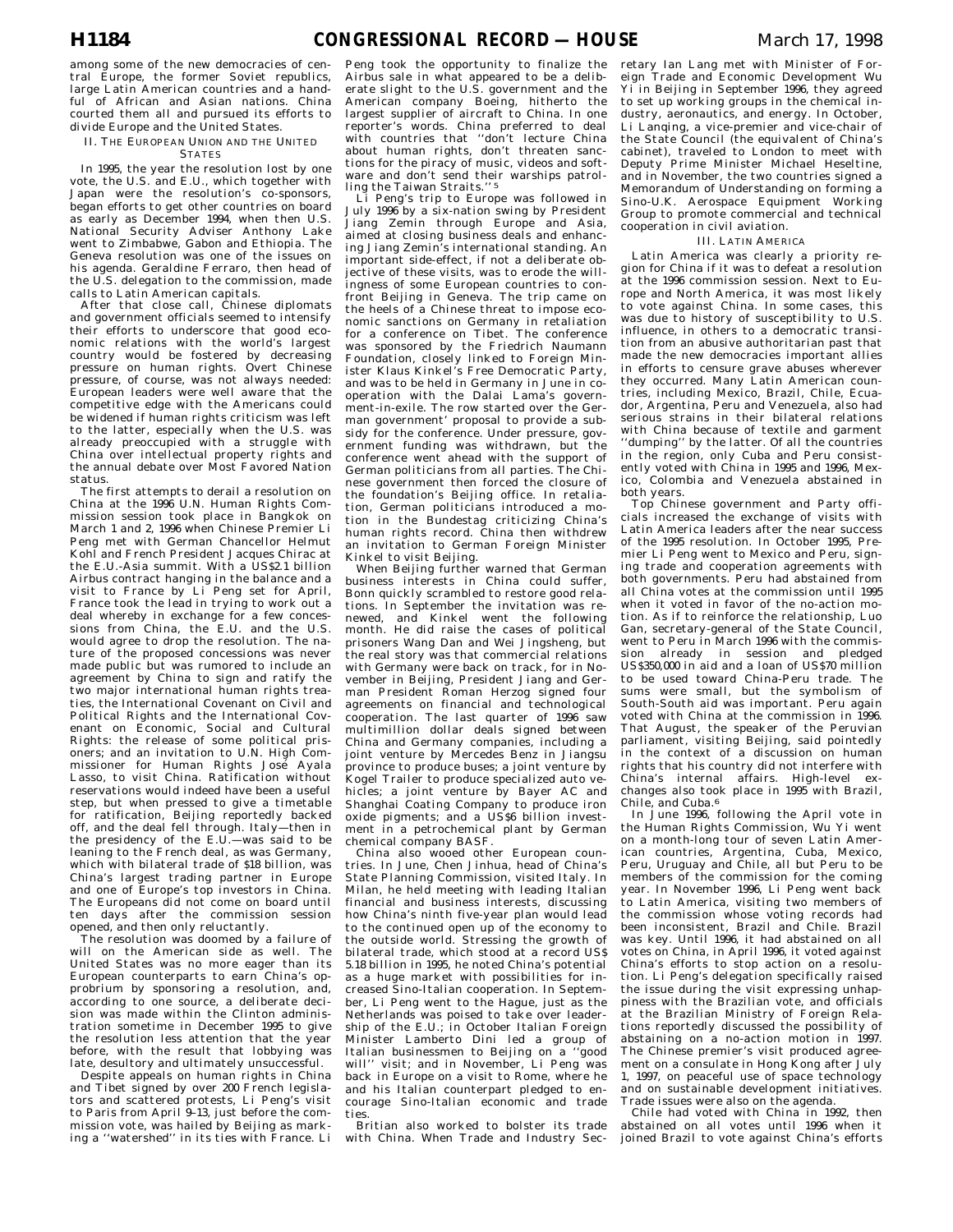to stop debate. During his November visit, Li Peng announced tariff reductions of more than 10 percent on Chilean agricultural goods and signed agreements on scientific and technological cooperation in agricultural and aerospace. As with Peru, the substance of the agreements between Chile and China was less important than the political symbolism of Li Peng's visit, and as with Brazil, the Geneva vote was almost certainly on the agenda.

The presidents of Ecuador and Mexico and the foreign minister of Uruguay all visited Beijing between May and December 1996.7 Closer ties between China and Latin America, as indicated by high-level exchanges, underscored the fact that sponsors of a resolution critical of China could not take the votes of Latin American members of the commission for granted. They would have to undertake some sustained lobbying, and apparently they did not.

#### IV. AFRICA

If the U.S. and Europe and other sponsors of a resolution were serious about a multilateral initiative to exert pressure on China, it was essential that they bring some African members of the commission on board. Admittedly, it would not have been an easy task, given Chinese diplomatic initiatives and interests in the region, but save for some modest measures in 1994 like U.S. National Security Adviser Anthony Lake's discussions (see above), the sponsors put little energy into finding support from African governments.

China, on the other hand, was energetic. Since the end of the Cold War, it has seen African countries as critically important allies, particularly in the United Nations, in struggle ''hegemonism.''8 With its history of colonialism and the fact that for the North, it had become the ''forgotten continent,'' Africa has been viewed as a desirable partner in China's efforts to ''bypass'' the United States.9 In addition, China had a strong interest in stepping up its diplomacy in the region to counter Taiwan's aggressive campaign to expand ties with some African states.

China embarked on a concerted diplomatic campaign in Africa in mid-1995. Although the main objective may have been to blunt Taiwan's influence, it may not be coincidental that the campaign began after China lost a no-action motion and nearly lost the resolution in Geneva in March 1995, or that the countries singled out in this campaign were also for the most part members of the commission.

In October–November 1995, well before the 1996 session of the commission convened, Li Lanqing traveled to six central and western African countries: Mali, Guinea, Senegal, Gabon, Cameroon and Côte d'Ivoire. Of these, all but Senegal were members of the commission. In November, Quao Shi, a leading member of the Central Committee and chairman of Standing Committee of China's National people's Congress (China's parliament), went to Egypt, another key member of the commission. All the countries included in these two visits voted with China in the April 1996 ''no-action'' motion.

By contrast, from September 1995 to March 1996 there were few high-level exchanges between the U.S. and African members of the commission, and when they took place, China was not on the agenda. Angolan president Dos Santos made a state visit to Washington, D.C. on December 8, 1995, for example, but amid the many issues on the U.S.- Angolan agenda, support for a critical position in the U.N. toward China's human rights practices was reportedly not one Madeleine Albright, then U.S. ambassador to the U.N.

visited Angola in January 1996, but apparently made no effort to press for Angola's support at the Human Rights Commission. Angola ranks fourth among China's African trading partners and has consistently voted with China at the Human Rights Commission. If the U.S. was serious about generating international pressure on China through the U.N., its officials would have seen the visits by its officials as an opportunity to put multilateralism into practice and raise the issue of a resolution in Geneva.

Ethiopia, a key member of the commission, exchanged visits with European and American officials, with development assistance and security the main issues at stake. German President Herzog visited Ethiopia in January 1996, during which he signed an aid agreement for the purchase and transport of fertilizers, and Prime Minister Meles Zenawi spent two days in Paris, meeting with the French prime minister and with President Chirac. In neither case was there any indication that the China vote was on the agenda, and a source close to the U.S. delegation to Geneva told Human Rights Watch that no attempt was made to lobby Ethiopia for its vote.

China appeared to have stepped up its efforts to ensure a similar victory in the 1997 session. Following the end of the 1996 commission meeting in April, all fifteen African members of the commission sent or received high-ranking visitors from China. In May 1996, according to Chinese reports, President Jiang himself ''crossed a thousand mountains and rivers to enhance friendship, deepen unity, and learn from the African people.'' visiting a total of six countries as he covered the continent ''from North to South, from east to West.'' Of the six countries, four, Ethiopia, Egypt, Mali an Zimbabwe, were members or about to become members of the commission. At a meeting of the Organization of African States, Jiang stressed that China would be an ally in Africa's drive to develop; and, in fact, over twenty-three agreements and protocols on Sino-African cooperation were signed in May alone. They primarily provided for basic construction projects in transport and energy.<sup>10</sup>

During meetings in Beijing in May 1996, two days before he left for his African tour, President Jiang pledged economic and military support for Mozambique, which rotated on to the commission in time for the 1997 session, at the same time, Chinese Defense Minister Chi Haotian discussed details of the bilateral ties between the two nations' militaries and provided Mozambique with quantities of new weapons. Sino-Mozambiquan relations went into a tailspin in 1996 when China abruptly pulled out of an agreement to build a new parliament building. The visit in May was an effort to repair relations but it could also help produce a pro-China vote in the commission this March.

Jiang Zemin was present in Zimbabwe in May 1996 when Minister of Foreign Trade and Economic Cooperation Wu Yi signed agreements for US\$10 million in grants and an additional US\$10 million in loans, as well as other agreements on trade, reciprocal protection of investment and technological and economic cooperation. Earlier an agricultural group from China studied the possibilities of importing cotton and tobacco from Zimbabwe. In 1995, the first time Zimbabwe voted on a China resolution in Geneva, it voted for the no-action motion and against the China resolution; in 1996 it again voted in favor of no action on China.

Following Jiang Zemin's May 1996 visit to Mali, China signed agreements on economic and technological cooperation during meetings in Beijing between Premier Li Peng and Mali's president, and the Chinese vice-minister of agriculture signed an agreement to

assist Mali in building a number of factories. In 1996, when Mali voted on the China question for the first time, it voted in favor of the no-action motion.

Jiang Zemin also traveled to Ethiopia in May on a good will visit during which four cooperation agreements were signed. China-Ethiopian economic relations have been minimal compared with China's relationships with other African countries. Before Jiang's visit, Chinese journalists made much of an Ethiopian irrigation project completed with help from thirty-eight Chinese experts. In 1990, Ethiopia voted for a no-action motion and then went off the commission until 1995, when it voted in favor of the no-action motion but abstained when the resolution itself was voted on. In 1996 it again voted in favor of no action.

Algeria was already considered in the China camp. Jiang Zemin and the president of Algeria met in Beijing in October to discuss bilateral relations and to sign six documents including one protecting and encouraging reciprocal investment. Algeria has had a strong and continuous relationship with China which helped with a heavy water research reactor, and has been involved in irrigation, agricultural, and research projects including a three-star hotel in Algiers. In January 1997, Foreign Minister Qian Qichen paid a quick visit to Algeria, meeting with the foreign minister to discuss strengthening bilateral cooperation.

Uganda became a member of the commission in time to vote with China on the 1996 no-action motion. While the commission was still meeting in April 1996, Li Zhaoxin, China's vice-minister of foreign affairs, agreed to provide US\$3.6 million to cover the costs of a national stadium. In January 1997, at the request of the Ugandan government, China agreed to send technical personnel for two years to provide guidance in connection with the stadium project.

Li Peng and the president of Gabon, meeting in Beijing in August 1996, stressed the importance of their relationship and their support for the rights of developing nations. Gabon abstained in 1992 on a no-action motion but has since voted solidly in the Chinese camp.

When Chinese Vice Foreign Minister Tian Zengpei met with the Guinean Foreign Affairs Minister in Guinea in April while the commission meeting was still in session, he thanked him for Guinea's support on the human rights issue. Guinea, a new member of the commission as of the 1996 session, voted for no action on the China resolution.

During a visit to South Africa, China's largest trading partner in Africa, in May 1996, Wu Yi negotiated promises of expanded trade ties and reciprocal ''most favored nation trading status.'' The importance of China to South Africa's economy was underscored in December 1996 when President Nelson Mandela abruptly abandoned diplomatic support for Taiwan and recognized Beijing as the sole representative of China.

Buhe, the vice-chairman of the Standing Committee of the National People's Congress paid a goodwill visit to Benin in December 1996. Although Benin had voted with China in 1996, it abstained on both the no-action motion and the resolution itself in 1995.

Both the timing and the high-profile nature of most of these exchanges highlight the likely difficulties of getting African countries to abstain on a China resolution, let alone vote in favor, in 1997. If the U.S. and Europe had been committed to seeing a resolution pass, both would have had to have engaged in intensive lobbying beginning in late 1996.

#### V. CENTRAL AND EASTERN EUROPE After March 1995, high-level Chinese officials logged considerate mileage traveling to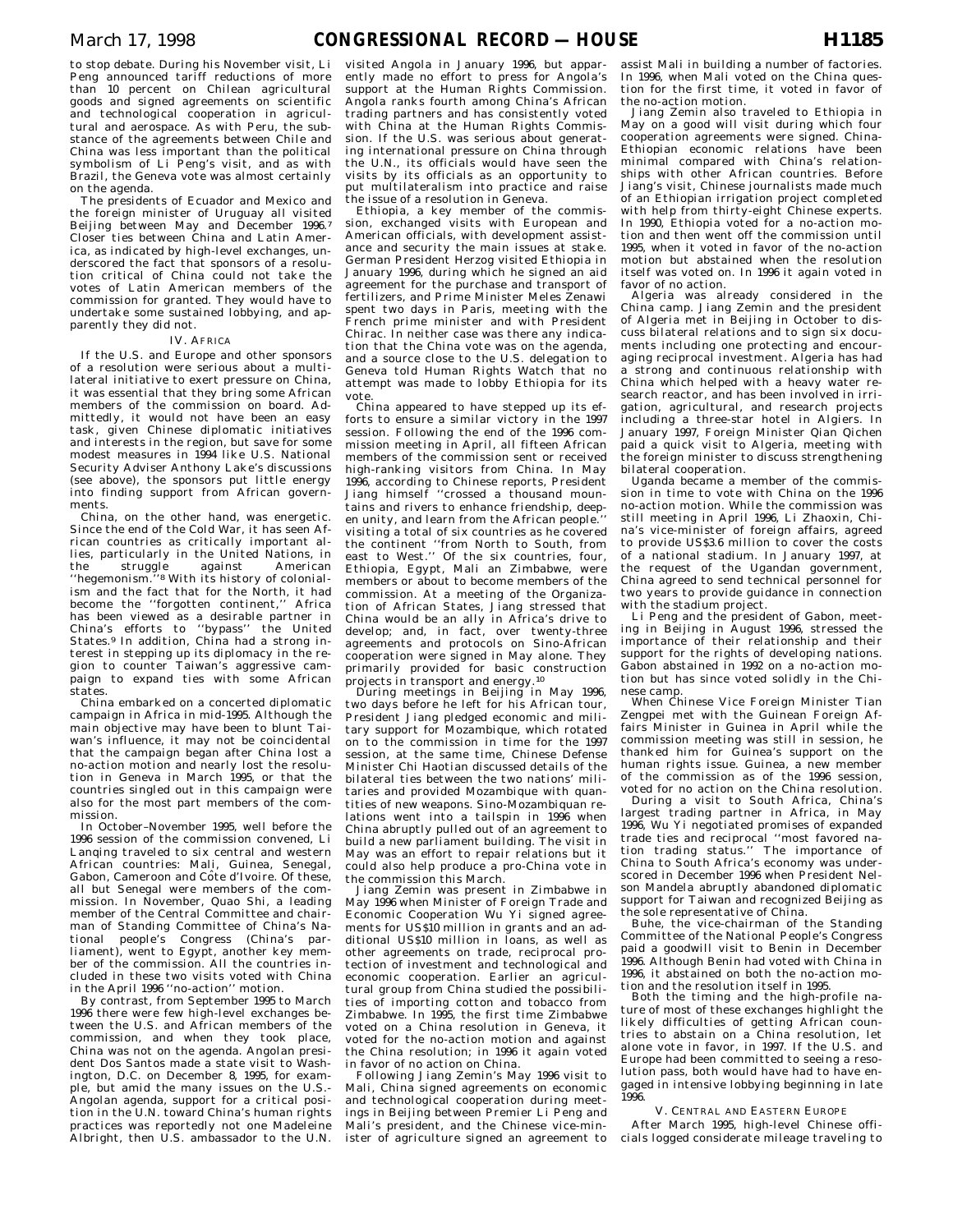the Russian Federation and to two former Soviet republics, Belarus and the Ukraine. All three countries were to be 1996 commission members. Belarus for the first time, and

the Ukraine for the first time since 1990. In 1995, after Russia helped to defeat a noaction motion, its delegates switched their vote and the resolution itself failed as a result. It seemed logical in 1996, that if China were to avoid another near embarrassment, it would have to guarantee Russia's vote on the no-action motion itself. Not since 1990 had Russia voted to send a resolution to the floor. Furthermore, it was generally agreed that the Belarussian president, anxious for reunification with Russia, would vote with Russia. Of course China had other political and economic stakes in its relations with Central and Eastern Europe that may have been the driving force behind much of the activity outlined below; but with the Geneva vote so important to Beijing, lining up com-mission members was a likely factor.

In June 1995, Li Peng visited all three states. During his visit to Belarus, there was agreement on bilateral cooperation in trade, science, technology, manufacturing, and ag-riculture. In the Ukraine, he signed a note worth 8.5 million *renminbi* (approximately US\$1.7 million) in economic assistance. In August, as a follow-up to the June visits, the vice-minister of the Ministry of Foreign Trade and Economic Cooperation (MOFTEC) led a trade delegation to the region.

The direction of the visits reversed in September when the vice-prime minister of Russia went to Beijing, followed in November by a vice-minister from the Belarussian Ministry of Foreign Economic Relations, and in December by the Ukrainian president. During a meeting with Jiang Zemin, the two signed a joint communique furthering bilateral economic and political cooperation. In April 1996 while the Human Rights Commission was in session, Qiao Shi, chairman of Standing Committee on China's National People's Congress (parliament), traveled to Moscow to meet with top Russian officials in preparation for meetings later in the month with three central Asian republics. That same month, China exchanged ministerial visits with both Belarus and the Ukraine. At the invitation of Qian Qichen, the Belarussian foreign minister traveled to Beijing. During a meeting with Li Peng, he thanked him for China's support of Belarus on international issues and described as ''encouraging'' the 60 percent growth in bilateral trade in 1995. Qiao Shi traveled to the Ukraine for a four-day visit aimed at expanding cooperation between the two countries. Shipbuilding, aircraft manufacturing and instrument products were cited as industries

for cooperation. In the wake of all this activity, Russia abstained and Belarus and Ukraine voted with China in favor of no action on the resolution at the 1996 commission session. Two days after the vote, President Boris Yeltsin was warmly welcomed in Beijing by Jiang Zemin, Li Peng, and Qiao Shi. The major accomplishments of the meetings included an agreement signed by China, Russia, Kazakhstan, Tajikistan and Kyrgyzstan strengthening border confidence, a Sino-Russian joint communiqué to serve as "the principled basis for the two countries' constructive partnership during the 21st century'' 11 and a dozen cooperation agreements, including ones on intellectual property rights, cooperation on the peaceful use of nuclear energy, and development for mutual prosperity. In addition, representatives from both countries discussed cooperation on military technologies. By December 1996, when Li Peng visited Moscow, plans were being laid for an April 1997 summit on security. At the same time, Russia agreed to lend China

US\$2.5 billion for nuclear power plant construction and to sell arms to Beijing. And Li and Viktor Chernomyrdin discussed raising bilateral trade volume and cooperation on large-scale projects.

In November, the Belarussian president told Li Lanqing during his visit to Minsk that improving Belarus-Chinese relations was of strategic importance to Belarus, adding that he attached great importance to developing bilateral trade and that he welcomed Chinese entrepreneurs willing to invest in Belarus. The following month, the acting prime minister of Belarus attended a signing ceremony in Beijing for agreements on educational cooperation and on ensuring the quality of exported and imported goods.

A well-documented effort by the Chinese government to gain support in the commission from central European countries began before the 1994 vote. Poland, to the surprise of delegation members themselves, members of Parliament, and local human rights groups, abstained from voting on the no-ac-tion resolution instead of voting against it as it had the year before. Instructions from the Polish Ministry of Foreign Affairs had arrived just before the actual vote took place. China had reportedly agreed to support Poland's effort to gain a seat in the Security Council in exchange for the abstention. A representative of the ministry later explained to the Polish parliament that the vote had come about as a result of a "mistake'' by a junior official.

In 1995, Li Peng wrote to Polish Prime Minister Pawlak to thank him for his support in Geneva in 1994 and asked for ''even more substantial support in 1995.'' The offer to promote a Security Council seat was reiterated. After the main Warsaw newspaper publicized the ''vote trade'' and media pressure mounted, Poland's vote against the noaction resolution helped to defeat it.

Two other Central European countries on the 1997 commission have received more attention from the U.S. and Europe than from China, and the commission votes may reflect this. With the exception of 1992 when it abstained, Bulgaria has voted against China in the no-action motion, and the Czech Republic, back on the commission after a hiatus of three years, would be unlikely to succumb to Chinese pressure.

#### VI. ASIA

Most Asian countries were already voting solidly with China. In 1995 and 1996, the only countries that did not were the three Asian democracies, Japan, the Philippines and Korea. Japan has consistently voted in favor of a resolution; the Republic of Korea has consistently abstained; and the Philippines, which voted with China in 1992 before going off the commission for two years, voted against China in 1995 after a territorial dispute with China flared up in the South China Sea. In 1996, Korea and the Philippines abstained; both were considered swing votes for 1997.

Korea, which resumed diplomatic relations with China in 1992, has heavy economic stakes in China. The chaebol or conglomerate Goldstar is expected to invest US\$10 billion in China by the year 2005, and Daewoo is planning to contribute 960 million renminbi (approximately US\$120 million) to the building of an expressway. Daewoo will participate in the operation of the road for thirty years, after which it will belong to Huangshan City, its Chinese partner. During Jiang Zemin's visit to the Philippines in November 1996, China promised to build two power plants and pledged bilateral cooperation.

Other important efforts in Asia included Jiang Zemin's November-December 1996 goodwill tour South Asia with stops in India, Pakistan, and Nepal.

India has consistently voted with China, a reflection perhaps of its own rejection of external human rights pressure, especially on the sensitive issue of Kashmir. Sino-Indian relations, however, have also steadily improved since the collapse of the Soviet Union. Foreign Minister Qian Qichen accompanied President Jiang to India in November 1996 to promote bilateral relations in politics, trade, economy, and culture. The primary issue among the two regional powers was security, and an agreement was reached on military zones on the Sino-Indian border.

While in Nepal in early December 1996 to mark the twenty-fifth anniversary of King Birendra's ascension to the throne of Nepal, Jiang Zemin witnessed the signing of a grant of economic and technical assistance.

In his December swing through Pakistan, a traditional ally and leader of the efforts in the commission to prevent a resolution on China from coming up for debate, Jiang Zemin oversaw the signing of agreements on construction of a hydroelectric power plan, environmental protection, drug trafficking, and establishment of consulates, including maintenance of Pakistan's consulate in Hong Kong. Pakistani President Farooq Leghari noted that there was no difference between Pakistan and China on Tibet, and Pakistan 'completely supports China." He also stated how happy he was that China would resume sovereignty over Hong Kong ''and hoped for a peaceful joining of Taiwan with China as<br>soon as possible  $i'12$ soon as possible.'

#### VII. WAFFLING IN 1997

It was clear by November 1996 that sponsorship of a resolution on China at the 1997 U.N. Human Rights Commission was in for a rough ride. On November 24, at a debriefing following President Clinton's meeting with Jiang Zemin at the Asia-Pacific Economic Cooperation (APEC) summit in Manila, a senior administration official said that ''the president said that we want to maintain dialogue and cooperate on [human rights], but on the present record we could not forgo presenting [. . .] a resolution.'' The implication was clear: any nominal gesture or openended promise on China's part that could be interpreted as progress on human rights might be enough to derail a resolution.

The European Union played a similar game of delaying a decision on the resolution by bouncing consideration of the question from one E.U. body to another. When the E.U. Human Rights Working Group (HRWG) could not reach a decision on what to do about a resolution at its meeting on December 13, 1996, further consideration was delayed almost a month until January 10 when the Political Affairs Working Group, with representatives from all fifteen E.U. capitals, met in Brussels. The meeting decided to refer the issue back to the HRWG despite the fact that a straw poll of political directors had found an overwhelming majority in favor of a resolution and the HRWG had recommended that the E.U. move quickly. Rather than taking a firm decision to exert pressure through a resolution, the political affairs meeting discussed a variety of ways of avoiding confrontation at the commission, including pushing for consensus rather than majority vote on resolutions and substitution of investigations by the U.N. thematic mechanisms for commission resolutions.13 Just as the HRWG was about to meet on January 23, China suddenly proposed a human rights discussion on February 14 around the edges of the Asia-Europe (ASEM) foreign ministers' meeting in Singapore, providing some E.U. countries with a pretext for delaying a decision once more. (For months, the E.U. had been unsuccessful in trying to schedule a formal E.U.-China human rights dialogue, originally scheduled for October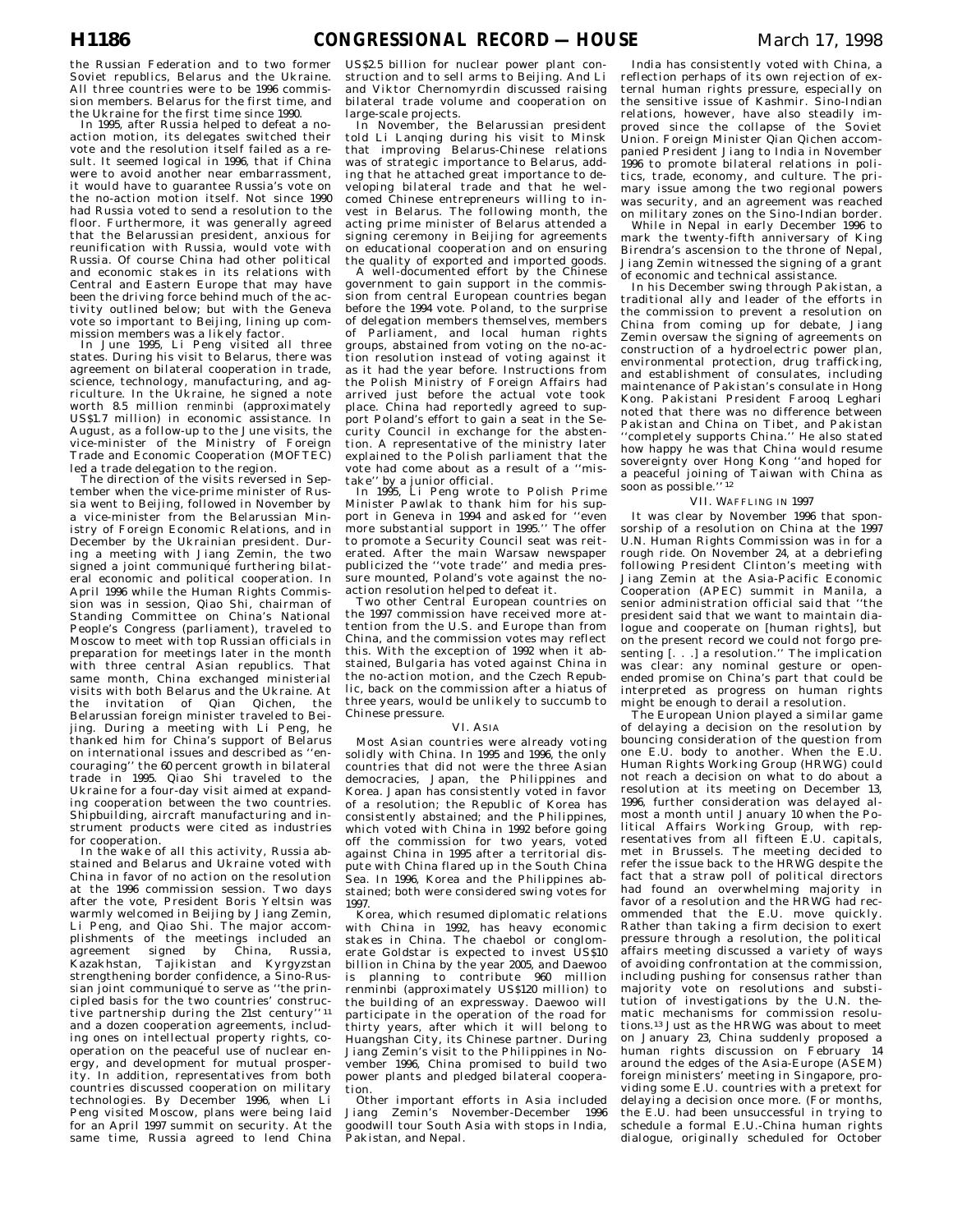1996). But China offered no human rights concessions or gestures during the meeting, according to diplomatic sources.

The U.S. also refused to commit itself to the one multilateral initiative that might have exerted real pressure on China, with officials reiterating that Sino-U.S. relations could not be ''held hostage'' to human rights concerns and that a decision about sponsorship would be made ''when the time came.'' During the U.S. Senate hearing on January 8, 1997 to confirm Madeleine Albright as secretary of state, Albright went so far as to imply that China's previous record was of no import, what counted was ''in the remaining weeks'' how China ''approach[ed] that situation'' and whether any changes took place. Different administration officials gave the same message: the U.S. position would be determined based on China's actions between ''now''—and ''now'' became later and later and the time of the commission vote. A week after Albright's confirmation hearing, the Chinese government warned of complications in the bilateral relationship if the U.S. pressed on rights issues.14 No concrete promises or assurances resulted from a visit to Beijing on January 30–31 by a low-level delegation from the National Security Council and the State Department, aimed at exploring the possibilities for a human rights breakthrough.

On January 21, the Clinton administration moved to ensure consistency in the U.S.-E.U. position. A diplomatic demarché circulated to E.U. members in Brussels stated that ''we are continuing to talk with the Chinese about what meaningful concrete steps they might take to avoid confrontation in Geneva,'' and it suggested that to make compliance easier, the E.U. ask China for the same minimal concessions: releases of prisoners with medical problems, resumption of discussions on prison visits, and signing and submitting to the National People's Congress for ratification the International Covenant on Civil and Political Rights and the International Covenant on Economic, Social and Cultural Rights. The U.S. did state its willingness to cosponsor a resolution if China's performance did not improve but did not set a time frame or deadline for making a formal decision. President Clinton himself went further, stating at his January 24 press conference that there was no need to press China on human rights because the current government would, like the Berlin Wall, eventually fall.<sup>15</sup>

Six days later, the Clinton administration was back to justify no decision in terms of seeking improvements. On January 30, Secretary Albright relayed that message when she met in Washington with Dutch Foreign Minister Hans van Micrlo and Sir Leon Britian, vice-president of the European Commission and a strong supporter of commercial diplomacy.16 Given the deterioration of human rights in China across the board over the past year, however, trying to seek ''improvements'' in the few months before the commission meetings began was disingenuous at best.

Secretary Albright's visit to Beijing on February 24—just prior to Deng Xiaoping's funeral—provided another opportunity to avoid a resolution, pending the outcome of her high-level discussions with Jiang Zemin, Li Peng and other senior officials. A report in the New York Times, published the day she arrived in Beijing, outlined the possible elements of a deal, although the administration vehemently denied the story's suggestion that a bargain was imminent, it did not dispute the other details.17 Albright left Beijing, empty-handed but noting that breakthroughs before had not come during highlevel visits but often several weeks or months afterwards, so as not to give the im-

pression that foreign pressure had been involved.

Three days after her visit, however, a Chinese Foreign Ministry spokesman announced that China was giving ''positive consider-ation'' to signing the two major inter-national human rights agreements, the International Covenant on Civil and Political Rights and the International Covenant on Economic, Social and Cultural Rights. However, he went on to say, ''as to when we would join, that is entirely our own affair.'' It is worth noting that in November 1993, China had announced that it was giving ''positive consideration'' to access to its prisons by the International Committee of the Red Cross, not long afterwards, negotiations with the ICRC came to a standstill.

But two days after the February 27 statement on the covenants, China announced that it had agreed to ''resume our contact [with the ICRC] after a two-year hiatus."<sup>18</sup> An ICRC spokesman noted that these were<br>"talks about talks to begin talks." The only talks about talks to begin talks." element of a deal that had not been announced by China by the end of February, then, was the release of key dissidents.

It was left to Vice President Gore to try to close any deal during his late March visit. Meanwhile the E.U. had met in Brussels on February 24 and decided to put off any decision on a resolution, waiting instead for the outcome of Albright's trip. Immediately following Gore's visit, Australian Prime Minister John Howard is due in Beijing, as are Canada's foreign minister, Lloyd Axworthy (in April), and French President Jacque

Chirac (in May). While the E.U. and the U.S. were procrastinating, the U.N. High Commissioner for Human Rights Jose´ Ayala Lasso announced on February 10, before the sudden announcement of his resignation, that he had received and accepted in principle an invitation from China to visit. The timing of the invitation was clearly an effort to try to undermine the already dim prospects for a successful resolution by demonstrating China's openness to cooperation on human rights with the U.N.

#### VIII. CONCLUSION

For the last two years, the diplomacy surrounding a China resolution at the U.N. Human Rights Commission has been marked by a sorry lack of will and outright hypocrisy on the part of those countries that purport to defend human rights. The U.S. and E.U. member governments in particular have watched in near-silence as penalties for dissent in China steadily increased. The one tool that even U.S. and European critics of a vocal human rights policy were willing to support was a resolution in Geneva because it was by definition multilateral and less damaging, it was thought, to bilateral relations.

But by 1997, American and European leaders appeared ready to take any promise the Chinese government was willing to make as evidence of progress on human rights and as a pretext for backing out of a resolution. At the same time, it had ensured that no such resolution could ever pass by holding off so long on the lobbying needed to build support at the commission even as China was engaged in steady and effective lobbying of its own. The U.S. and Europe have sent a clear message that powerful countries will be allowed to abuse international standards with impunity. That signal is a disservice to the United Nations and to the cause of human rights.

#### FOOTNOTES

1See, for example, the statements of Chinese diplomats in press releases issued by the U.N. Commission for Human Rights during its 1996 session: Wu Jianmin in Press Release HR/CN/96/03, March 1996, p. 4 and Zhang Jun in Press Release HR/CN/96/ 13, March 26, 1996, p. 4.

2Washington Post, ''U.N. Rights Panel Votes Down

Measure Censuring China,'' March 9, 1995.<br>- <sup>3 </sup>''Failure of UN Human Rights Resolution<br>Hailed,'' Xinhua, April 24, 1996, in FBIS, CHI-96-081. 4Commission members serve for three-year terms,

but may serve more than one term. 5 David Sanger, ''Two Roads to China: Nice and Not So Nice—Boeing's Strategy is Appeasement; Microsoft Growls,'' New York Times, June 9, 1996.

6Li Ruihuan, chairman of the National Committee of the Chinese People's Political Consultative Conference (CPPCC) and often suggested as a possible successor to Li Peng, went to Cuba in June 1995, followed by a nine-day trip by Fidel Castro to China in December, his first visit ever.

7Li Peng met with the president of Ecuador in May and with the foreign minister of new commission member Uruguay in October. (In June, Uruguay had hosted Wu Yi and a trade delegation. In its previous three years on the commission, 1992–94, Uruguay had abstained on the China no-action votes.) Mexican President Ernesto Zedillo Ponce de Leon met with Jiang Zemin in November 1996.

8 ''Profit and Prejudice: China in Africa,'' China News Analysis, No. 1574, December 15, 1996, p. 6.

9 ''Profit and Prejudice: China in Africa,'' China News Analysis, No. 1574, December 15, 1996, p. 6. 10 "Profit and Prejudice: China in Africa," China

News Analysis, No. 1574, December 15, 1996, p. 3.

11 ''Yelstin Adviser Stresses Importance of Upcom-ing Visit,'' Xinhua, April 22, 1996; in FBIS–CHI–96– 080, April 24, 1996.

12 ''Spokesman on Jiang Zemin Visit,'' The News (Islamabad), December 2, 1996, Foreign Broadcast Information Service, FBIS–CHI–96–232.

<sup>13</sup>The U.N. thematic mechanisms include, among others, the Special Rapporteurs on Torture; Summary and Arbitrary Execution; Religious Intolerance; Freedom of Expression; Independence of the Judiciary; Violence Against Women; and Sale of Children, as well as Working Groups on Disappearances and Arbitrary Detention. At China's invitation, the Special Rapporteur on Religious Intolerance visited in November 1994. Not only have none of his recommendations been implemented, but religious repression in China has intensified in the two years since the visit. Negotiations for a visit by the Working Group on Arbitrary Detention are ongoing.

14 ''Mutual Respect Needed,'' China Daily (English language version), January 15, 1997, p. 4.

'I don't think there is any way that anyone who disagrees with that in China can hold back that [liberty], just as eventually the Berlin Wall fell. I just think it's inevitable.'' Quoted from his press con-ference in Jim Mann, ''Clinton's 'Berlin Wall' Theory on China Steeped in Paradoxes,'' Washington Post, February 12, 1997.

16South China Morning Post, ''Rights Action Urged to Avoid Censure,'' January 30, 1997.

17Patrick E. Tyler, ''U.S. and Chinese Seen Near a Deal on Human Rights,'' New York Times, February 24, 1997.

<sup>18</sup> Patrick E. Tyler, ''China and Red Cross Agree to<br>New Talks on Jail Visits,'' New York Times, March 1, 1997.

Mr. SMITH of New Jersey. Mr. Speaker, I reserve the balance of my time.

Mr. DAVIS of Florida. Mr. Speaker, I yield myself such time as I may consume, and I rise in support of this resolution, as amended. The resolution before the House, as amended, urges the administration to reconsider the decision made this weekend as to whether to pursue a resolution of the upcoming meeting in Geneva of the United Nations Human Rights Commission. Two concerns I would like to express about the resolution before I further express my support for the resolution.

The first is the European Union has gone on record as having made a decision not to cosponsor or introduce such a resolution in this upcoming meeting. I think it is terribly important, as our country continues to assert its leadership in the goal in which we all share, which is to advance the issue of human rights in China and around the world, we recognize that the resolutions that we support are those that we want to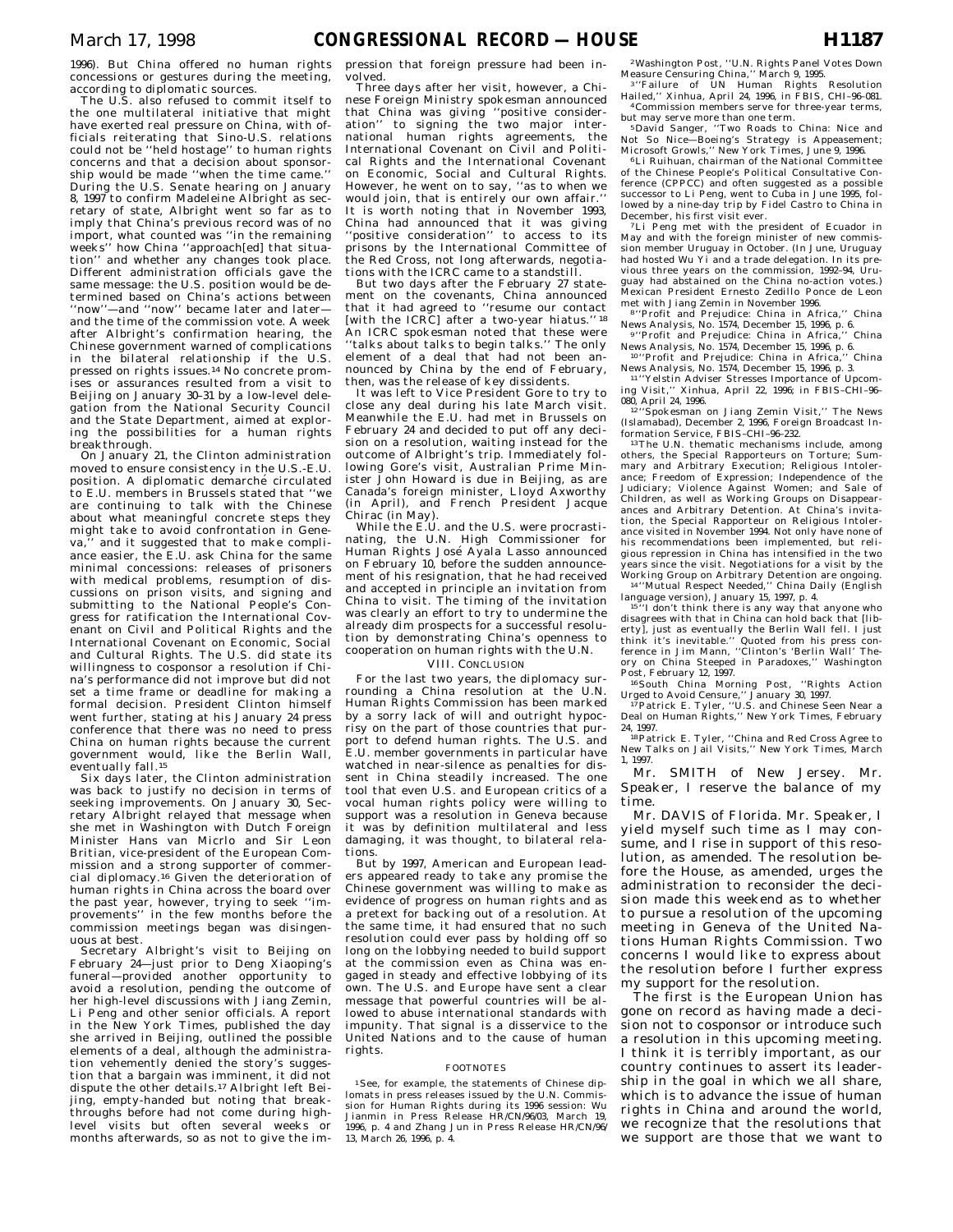win and going into this particular meeting of the U.N. without the support of the European Union could spell disaster in that regard.

The second point to note again is that the administration has made a decision, and that is not to pursue a resolution in this upcoming meeting. Therefore, this resolution before the House today would have been more appropriate to have been brought up last week. The administration has acted. The resolution before the House, as amended, urges the administration to reconsider that decision, but it is unfortunate we are a little behind the curve in that regard.

On balance I think it is necessary for the United States to send a very strong message to China and to the rest of the world that we are concerned about the plight of human rights in China and our resolve in that regard is stronger than ever. People in China, including the government and leadership, need to make no mistake about it. Americans care very deeply about human rights in China. Our ability to have a decent relationship with China will continue to be circumscribed as long as the Chinese government continues to abuse its citizens. I plan to vote for this resolution and urge my colleagues to do the same.

Mr. Speaker, I yield 6 minutes and 30 seconds to the gentlewoman from California (Ms. PELOSI).

Ms. PELOSI. Mr. Speaker, I thank the gentleman for yielding me the time. I thank the committee for its hard work in bringing this resolution to the floor. Indeed, as my colleague the gentleman from Florida (Mr. DAVIS) mentioned, the President announced a decision last Friday, and he said that we were behind the curve. I think indeed that the White House, anticipating a strong vote in this body, tried to preempt the actions of the House of Representatives, knowing that the Senate voted 95 to 5 in favor of this resolution. The administration wanted to cut us off at the pass, and that is why we are not late but they took the action that they did.

Nonetheless, I commend the gentleman from New Jersey (Mr. SMITH), the gentleman from Florida (Mr. DAVIS), the gentleman from Indiana (Mr. HAMILTON), the gentleman from Nebraska (Mr. BEREUTER), and all those who worked to put this resolution together for the administration to reconsider its ill-advised decision, and for the following reasons.

First of all, Mr. Speaker, it would be a very sad, sad occurrence that in this, the 50th anniversary of the Universal Declaration of Human Rights, that we would give a victory to the authoritarian regime in China by not pursuing a resolution condemning China's human rights practices at the U.N. Human Rights Commission. There is no real progress to report on stated pieces of the administration's human rights policy, including, and these are the criteria the administration uses, ensuring access to Chinese prisons for the Inter-

national Red Cross, promoting a dialogue between his holiness the Dalai Lama and the Chinese government and obtaining the release of political and religious prisoners. The Clinton administration has hung its decision on the slim reed of the agreement by China, the announcement by China to sign the International Covenant on Civil and Political Rights. How can it be that this administration would say that because the Chinese say they would sign this document we would not pursue the resolution at the U.N. when the U.S. itself has taken action at the same venue, the same commission, against Nigeria, Iran, Sudan, Iraq, Rwanda, Bosnia and Herzegovina, Yugoslavia and Equatorial Guinea. These countries signed that covenant and the administration, recognizing that that signature is not of itself worth much unless there is ratification and implementation, has in the past pursued a resolution against, for condemnation against these countries at the same venue.

When President Clinton delinked trade and human rights in 1994, he said very, very specifically that he would pursue the issue at the Human Rights Commission, that he would use multilateral fora, including the U.N. commission, and would press, would press for the passage of a resolution, appointed a rapporteur to report on China's human rights violation.

When my colleague says we would like to select fights that we can win, I would beg respectfully to differ. To the people in China and many of their representatives in the dissident community, both in China and in the U.S., namely, for one, Wei Jingsheng, have said that it is very, very important for the U.S. to continue to push for this; whether we win or lose, the Chinese people must know that we stand with them.

He has himself said, I urge, this is from Wei Jingsheng, many members in this body fought for his release from prison, we had hoped it would not be exile from his country, as the Chinese have executed, but release from prison and the ability to speak freely in China. But nonetheless the exiled Wei Jingsheng says, in a letter to Members of Congress, I urge my friends in the United States Congress to clearly show the Chinese people the basic values of the American people. I urge my friends to pass a clear resolution calling upon your Representatives and the Commission for Human Rights in Geneva to hold fast in their position. It is not only for the sake of the American people, but for the whole of humankind. The values of democracy, freedom and human rights far exceed the value of money.

He further says, many Chinese, Wei Jingsheng further says, many Chinese people regard the Human Rights Commission in Geneva as a barometer to measure the support given by the international community to the Chinese people in their struggle for human rights and freedom.

In addition to the voice of the dissidents in support of this resolution, in addition to the promise made by President Clinton to pursue this resolution when he delinked, in addition to the fact that this is the 50th anniversary of the universal declaration of human rights, I urge my colleagues to support this resolution urging the administration to reconsider because the basis of their decision was the Chinese promise to support this other convention, to sign this other convention.

I call to my colleagues' attention, and they may have seen it, I hope so, over the weekend in the newspapers the reports that the Chinese government, that we all remember when President Jiang Zemin was here, he and President Clinton had as the crowning glory, the moment of their summit the agreement by the Chinese that they would no longer sell technology for weapons of mass destruction to Iran. On the strength of that agreement, that written agreement, the Clinton administration recently certified that on the basis of promises, not performance, that the Chinese were in accord, in compliance with the accords in terms of the nuclear arena and that would allow business in the United States to sell nuclear technology to China. Already the Chinese have violated that agreement. When they were caught, the administration tried to hold, to prevent that information, as I mentioned, the Chinese government in violation of a signed agreement with President Clinton, which was the flagship issue of the summit, in violation of that the Chinese government was transferring the technology to the Iranian government, a lifetime supply of materials for the enrichment of uranium. When the Chinese were caught the administration tried to suppress the information to make sure nobody found out about it. When it was made public, the administration declared victory and said, look, we stopped the Chinese from doing what they said they were not going to do in the first place.

The point is their agreements mean nothing. We have to urge the administration to reconsider its decision. I urge my colleagues to vote aye.

Mr. SMITH of New Jersey. Mr. Speaker, I thank the gentlewoman for her very strong statement.

I yield such time as he may consume to the gentleman from New York (Mr. SOLOMON), who has been a leader on human rights in China for many, many years.

Mr. SOLOMON. Mr. Speaker, I thank the gentleman from New Jersey who for 18 years has led a fight on this floor trying to help people who are oppressed across this world with human rights violations. I thank the gentleman from Tampa, Florida, who replaced a very good friend of mine, Sam Gibbons, for his remarks as well. As always, we thank the gentlewoman from California. She is a real leader in the fight to try and make the lives of other people throughout this world better.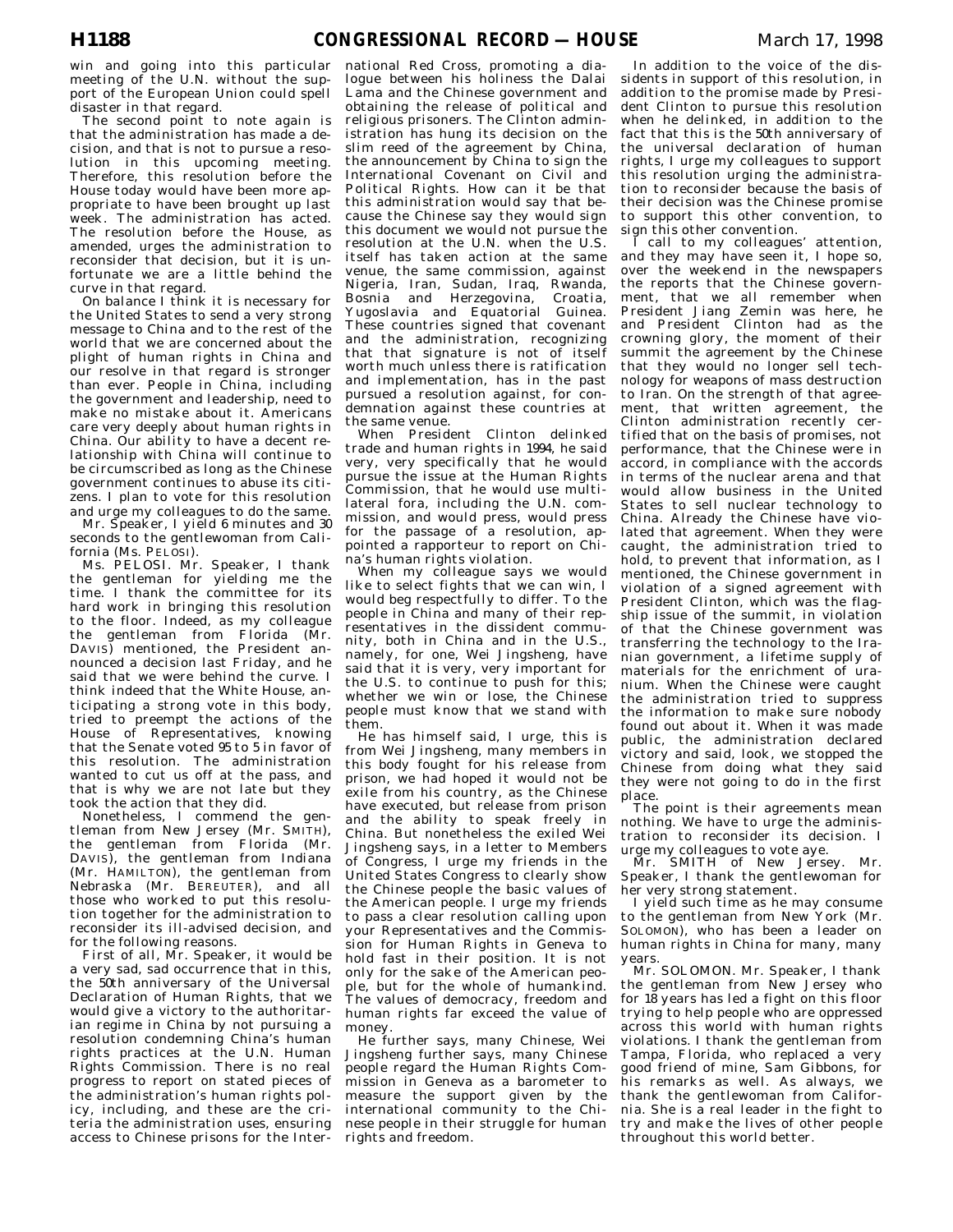Mr. Speaker, I reluctantly support this resolution today. I say reluctantly because quite frankly it is a shame, quite frankly it is a scandal that we have to be here at all exhorting our President to do something that he should be doing without us even asking. Our President, continuing his fiveyear unrequited love affair with these butchers of Beijing, has abandoned the pursuit of improved human rights in China at the U.N. and that is just so sad. So it falls to us here in this Congress to pass this resolution today calling on the President to do the right thing. It is embarrassing, Mr. Speaker.

Once again China's human rights record continues to offend the decent people in this world and everyone admits it; everyone, that is, except the Clinton administration and some unbelievably cowardly governments in Europe who all they want is the almighty dollar. And what a shame that is. Mr. Speaker, a couple of weeks ago, several Members and I had a meeting with Richard Gere. Members know who he is; he is a Hollywood celebrity. He is the cochairman though of the International Campaign for Tibet. Mr. Gere, who travels to the Tibetan refugee camps in India frequently and was with me in Taiwan just a couple of weeks ago, told us how in 1994, when President Clinton shamefully delinked human rights from trade with China, Communist prison guards began immediately beating prisoners telling them that no one was going to help them now. That is not JERRY SOLOMON saying that. That was Richard Gere who strongly campaigned for the President and is sorry that he did because of actions like this.

Unfortunately, we can be sure that the same vile brutality is now taking place in the wake of President Clinton's and the European Union's and the U.N.'s gutless decision not to censure China for its colossal human rights violations. That is why we are here today on this floor. That is why the gentleman from New Jersey (Mr. SMITH) introduced this resolution, and that is why everybody better come over to this floor and they better pass it unanimously.

Mr. DAVIS of Florida. Mr. Speaker, I yield 5 minutes to the gentlewoman from Texas (Ms. JACKSON-LEE).

Ms. JACKSON-LEE of Texas. Mr. Speaker, I thank my colleague and friend, the gentleman from Florida (Mr. DAVIS), who has been kind enough to join me in serving with the Congressional Children's Caucus, and so I know his commitment to the question of equality, human rights and social justice. Let me acknowledge the gentlewoman from California (Ms. PELOSI) as well for continuing this fight for simply humanity in China. The gentleman from New York (Mr. GILMAN), I thank him also for his leadership. I would like this debate to be perceived as a bipartisan debate and really less so about whether Congress is behind the eight ball as to whether or not we in this

body, the chief lawmaking body for this Nation, go on record for a most solemn and important statement and argument.

I happen to have been one who with great trepidation voted for the MFN, the most-favored-nation, based upon the many strong arguments that had been made that if you continue to expose a nation to opportunity, to democracy, to the respect of human rights, you would see gradually those changes coming about.

#### $\Box$  1530

It would have been interesting to be a fly on the wall during the tumultuous debates regarding the Soviet Bloc, and then as we saw the Berlin Wall fall and the rejoicing of democracy in those parts of the world.

I am hoping and would hope most of us would like to believe that we have that kind of trend moving forward in China. Sadly, as time goes on, I am believing that more is needed, and I certainly think the United Nations resolution dealing with the question of human rights was more than appropriate.

So I join my colleagues on this day of Saint Patrick, as I am wearing green for that special occasion, the patron saint who realized how important it was in his life and in his time that Christianity was being blocked in Ireland. We have many faiths now. We have many views now in this world that is becoming smaller and smaller. Why is China blocking those who may differ with the government? Where is China's patron saint?

I truly believe that the United States Congress has its right and its responsibility to be the patron saint of a country that refuses to acknowledge its place at the world table, and that is with the dignity of human rights.

So, Mr. Speaker, I rise in support of House Resolution 364, and I believe that the resolution on the human rights situation in the People's Republic of China at the 54th session of the United Nations Commission on Human Rights should be passed.

I know that physically the United States can do little to relieve the suffering of people of other nations at the hands of their own government. In fact, China has said that to us on a regular basis. However, we, as Members of this representative body on behalf of the American people, can voice concerns regarding human rights and argue for our government to take a stand. We must argue when policies are inconsistent with our own interests of simple human justice.

The State Department's country records reports on human rights practices for 1997 states that the Government of China continues to commit widespread and well-documented human rights abuses in violation of internationally accepted norms, including extrajudicial killings, the use of torture, arbitrary arrests, detention, forced abortion and sterilization, the

sale of organs from executed prisoners, which, by the way, was reported in the newspaper today again, and tight control over the exercise of rights of freedom of speech, press and religion.

With this in mind, this body must and should encourage the President to reconsider his decision. I believe it is important that we reconsider the decision that was offered just a time a while ago. I believe it is likewise important that we stand on the side of history and continue to fight for human rights and human justice.

It is evident from the leadership of the peace movement and others who have said that the offering and debating of this resolution at the annual U.N. Human Rights Commission in Geneva advances human rights in China and Tibet. And we must stand by that argument. China in the past has shown a willingness to respond to the concerns of the United States regarding human rights, and I believe that this resolution will make progress in that area.

Therefore, I strongly encourage my colleagues to support this House resolution and recognize that today we stand on behalf of those who deserve human rights and justice in China. Where is China's patron saint? We need that person and that saint now.

Mr. Speaker, I rise in support of House Resolution 364, which urges the introduction and passage of a resolution on the human rights situation in the People's Republic of China at the 54th Session of the United Nations Commission on Human Rights

I know that physically the United States can do little to relieve the suffering of people in other nations at the hands of their own governments. However, we as members of this representative body on the behalf of the American people can voice concerns regarding human rights policies which are inconsistent with our own interest and values.

The State Department's Country Reports on Human Rights Practices for 1997 state that the Government of China continues to commit widespread and well-documented human rights abuses, in violation of internationally accepted norms, including extrajudicial killings, the use of torture, arbitrary arrest and detention, forced abortion and sterilization, the sale of organs from executed prisoners, and tight control over the exercise of rights of freedom of speech, press, and religion.

With this in mind this body must and should encourage the President to reconsider his decision announced just a few days ago not to press for a resolution on human rights violations in China and Tibet at the 54th Session of the United Nations Commission on Human Rights.

History is on the side of action in this debate on whether or not to press for a resolution at the upcoming United Nations meeting on human rights. We know that the release last year of Chinese dissident Wei Jingsheng after the U.S.-China summit and just before Chinese Justice Minister Xiao Yang arrived in Washington for talks with U.S. officials came as a result of pressure from the United States.

It is evident from what Wei Jingsheng and others have said that offering and debating this resolution at the annual U.N. Human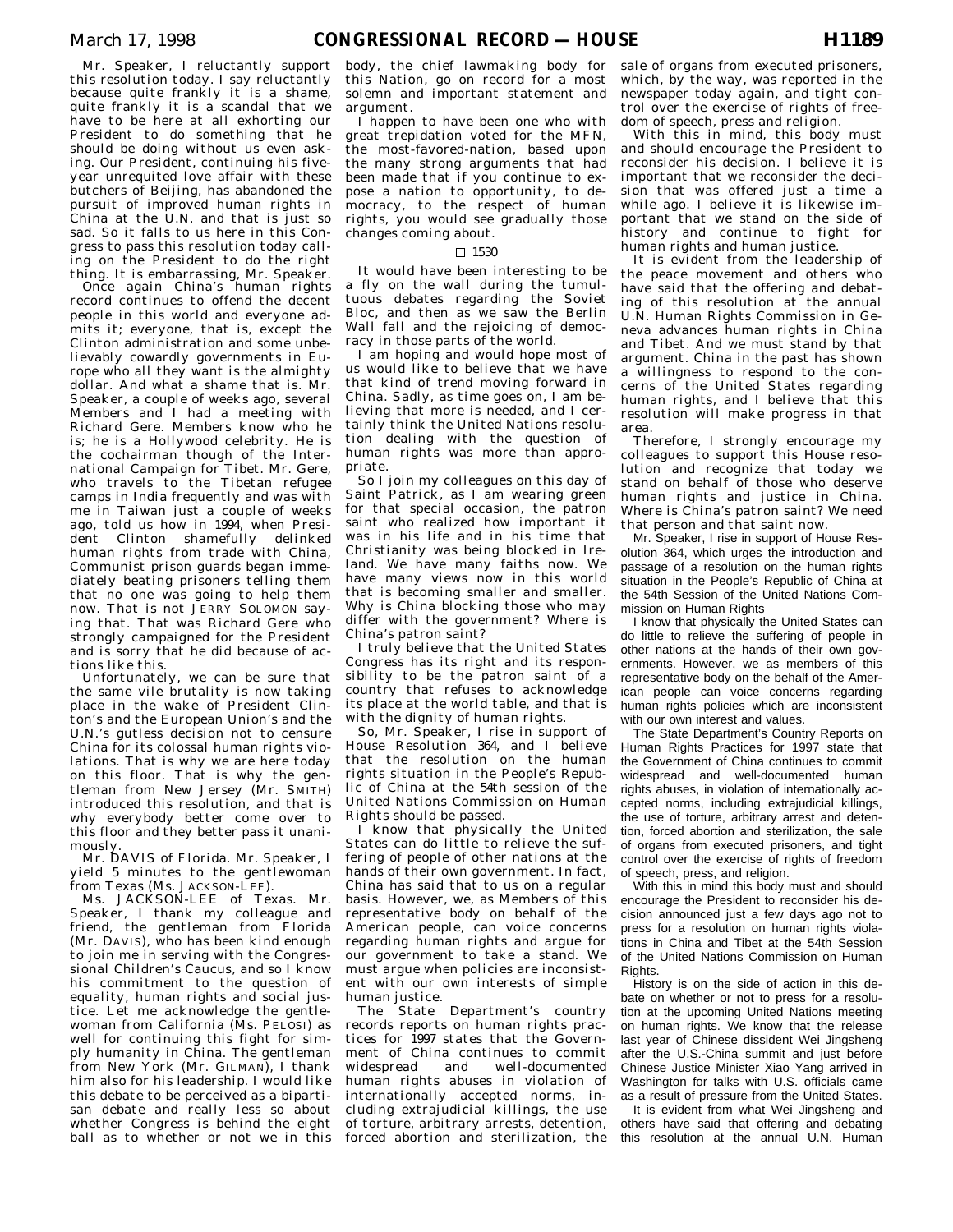Rights Commission in Geneva advances human rights in China and Tibet. In the past the Government of China has made some improvements in human rights just before the annual Human Rights Commission consideration of a China resolution.

We know that conditions for political prisoners improve when the resolution is being debated and they deteriorate when the resolve of the United States weakens.

The United States has stayed the course since 1990 participating in multilateral efforts to gain passage of a United Nations Commission on Human Rights resolution addressing the human rights situation in China. We should not at this point retreat from our position regarding the need to improve human rights in China.

China in the past has shown a willingness to respond to the concerns of the United States regarding human rights, and I believe that this resolution will make progress in that area. Therefore, I strongly encourage my colleagues to support of House Resolution 364.

Mr. SMITH of New Jersey. Mr. Speaker, I yield such time as he may consume to the distinguished gentleman from New York (Mr. GILMAN), the chairman of the full Committee on International Relations.

(Mr. GILMAN asked and was given permission to revise and extend his remarks.)

Mr. GILMAN. Mr. Speaker, I rise in strong support of H.Res. 364, and I want to commend the chairman of the Subcommittee on International Operations and Human Rights, the gentleman from New Jersey (Mr. SMITH), and the ranking minority member of his committee, the gentleman from California (Mr. LANTOS), for crafting this resolution and bringing it before us at this time.

I also want to commend the distinguished chairman of our Subcommittee on Asia and the Pacific, the gentleman from Nebraska (Mr. BEREUTER), and the distinguished chairman of our Committee on Rules, the gentleman from New York (Mr. SOLOMON), for their strong support of the measure; in addition to the gentlewoman from California (Ms. PELOSI), who has been an activist for human rights in China.

In response to Beijing's announcement last week that it would sign the United Nations Covenant on Civil and Political Rights, and the administration's desire to send President Clinton off to China on a Presidential visit, the Clinton administration has reported that it will not sponsor a China human rights resolution in Geneva. This is distressing to many of us. The President should reconsider his reluctance to underscore our Nation's opposition to China's consistent violations of human rights.

To say the least, Beijing's track record of living up to its promises have not been very impressive. Last October, for example, President Jiang Zemin signed another key treaty, the Covenant on Economic, Social and Cultural Rights, but the National People's Congress, now in session in Beijing, has not taken any action thus far to ratify that agreement.

In addition, Beijing has agreed to end the sale of nuclear and ballistic missile technology to nations that are linked to terrorism, but their sales continue. They continue to this very day.

Before the President visits China, he really should know when its leaders are going to sign, ratify and implement both of these covenants. The President also needs to know when Beijing will amend its 1993 state security law and when it will abolish administrative detention, including the use of reeducation through labor.

The President also needs to know when Beijing will review the sentences of more than 2,000 who have been convicted as counterrevolutionary offenders with a view towards releasing unconditionally those who are in prison.

And before the President's visit to China, he should be assured that the government in Beijing are going to give regular access to Tibet and to East Turkestan by U.N. and private independent human rights monitors. He should also wait until the Communist government has ended or eased its registration requirements on religious activities and that it is taking concrete steps to protect freedom of association with Chinese workers.

Accordingly, I join with my colleagues in urging this administration and the President to reconsider their reluctance to sponsor the Geneva resolution and to put off the Presidential visit until we see some progress in those critical areas. I urge my colleagues to fully support H.Res. 364.

Mr. DAVIS of Florida. Mr. Speaker, I yield 1 minute to the gentlewoman from California (Ms. PELOSI).

Ms. PELOSI. Mr. Speaker, I thank the gentleman for yielding me this time.

I wanted to make one additional point, Mr. Speaker, and that is to address the issue of the European Community not supporting the resolution this year. That decision by the EU does not bind the member states of the EU, and it is possible that some of those countries would support the resolution, and I certainly hope so, but it would require leadership on the part of the United States.

I wanted to make the point that Wei Jingsheng has driven home to us, and that is that as we are considering this resolution, and many of my colleagues feel much more comfortable dealing with human rights in China at the Human Rights<sup> C</sup>ommission, and I think that is very appropriate, and this is not the time to talk about trade issues or MFN, however Wei Jingsheng would want me to say what he has told me over and over again, and that is that the huge trade deficit, \$50 billion this year, that the Chinese enjoys with the U.S., it is a surplus to them, is money that they spend buying, buying, in Europe and other countries that are represented at the U.N. Commission on Human Rights, buying support.

They have effectively silenced any voices for support for this resolution,

and they do it with our own money. How even more necessary for us to take leadership at the Commission.

Mr. SMITH of New Jersey. Mr. Speaker, I yield myself 30 seconds, before yielding to the distinguished chairman of the Subcommittee on Asia and the Pacific to make one additional point.

I think it is very important to point out that the Chinese Government, and Human Rights Watch Asia has done a very fine job in chronicling this, country by country, went out and sought members of the Human Rights Commission in Geneva and provided favors to those governments, money, building supplies, all kinds of materiel in order to buy out those countries from supporting the human rights resolution last year.

I would ask at the appropriate time that that be made a part of the RECORD so that Members can see how the Chinese Government methodically was able to silence its critics.

Mr. Speaker, I yield such time as he may consume to the gentleman from Nebraska (Mr. BEREUTER), the very distinguished chairman of the Subcommittee on Asia and the Pacific.

(Mr. BEREUTER asked and was given permission to revise and extend his remarks.)

Mr. BEREUTER. Mr. Speaker, I thank the gentleman from New Jersey for yielding me this time.

As an original cosponsor of H. Res. 364, this Member rises in strong support of this resolution which urges the introduction and passage of a resolution on the human rights situation in the People's Republic of China at the U.N. Human Rights Commission in Geneva. The Commission began its annual session on March 16th.

This administration seems to believe strongly in using the United Nations where appropriate. This is the appropriate place for the human rights abuses in China to be brought to the attention of the world community. I regret the fact that it is not going to be pursued by the administration.

The resolution we have before us today, crafted by the gentleman from New Jersey, with input from many people, including this Member, quotes from the State Department Human Rights Report of 1997 noting that the Government of China continued to commit widespread and well-documented human rights abuses, which included extrajudicial killings, torture, forced abortion and sterilization, as well as expanded attempts to control religion.

Certainly Beijing is annoyed that year after year the United States has raised this issue at the U.N. Human Rights Commission. But for many in this body who are genuinely interested in Sino-American relations, human rights is an entirely appropriate U.S. concern. Thus, this Member regrets that late last week the administration decided not to press for a U.N. resolution censuring China for human rights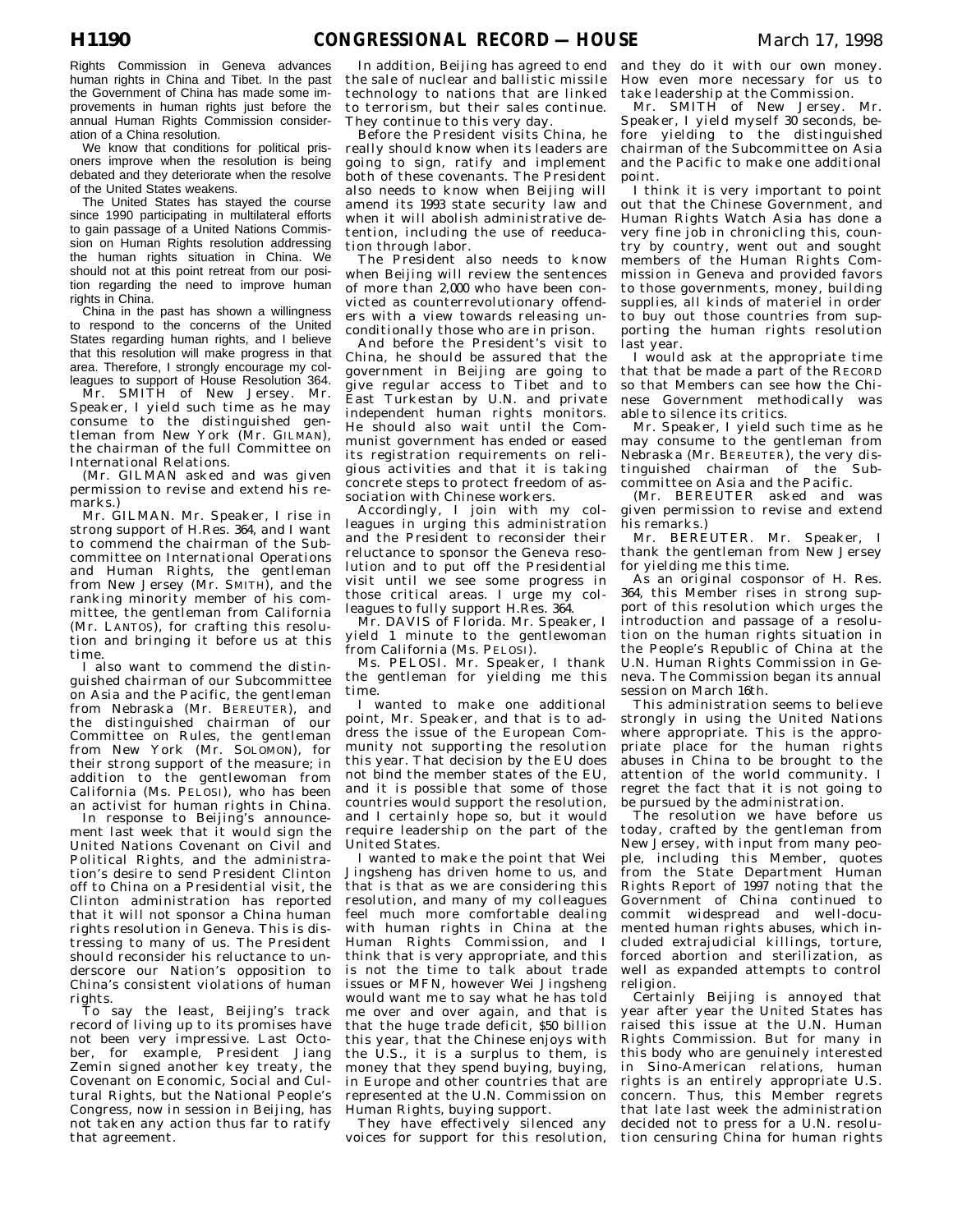abuses, citing that the Beijing Government is gradually changing it is progressive practices and may be ready to make new releases of political dissidents. That may be a correct conclusion. I hope it is. But I do believe it is the wrong approach.

I think we use this Human Rights Commission forum whenever appropriate. And while it is true that during the past year China has made some concessions, such as the release of dissident Wei Jingsheng from prison, this Member urges the administration to continue to press China on human rights even if the U.N. meeting in China, very unfortunately, is not to be the forum by the choosing of this administration.

As the Members of this body are aware, this Member supports engagement with the People's Republic of China. This year's summit represented expanded engagement of the PRC, which this Member believes will successfully promote Democratic ideals and standards throughout this country. That said, this does not mean that we should remain silent regarding human rights abuses in China.

The gentlewoman from California has brought up the European Commission and the European Union, and I think that is entirely appropriate. They say we are not going to pursue this in the U.N. Human Rights Commission because we believe in constructive engagement. Well, so do I, and so do many Members of this body, and so do the administrations of both parties, but that does not mean that we fail to use the U.N. Human Rights Commission.

I think it is a shameful lack of courage on the part of the Commission. I am talking about the European Commission and the European Union. It is true, as the gentlewoman said, that members are free to go their own way and support and introduce such a resolution before the U.N. Human Rights Commission. Denmark had the courage to do that last year. China threatened repercussions on Denmark when they took that stance, and perhaps they delivered on that. But I do not think that should be any excuse for the lack of courage on the part of the Europeans in this respect. And they are very quick to give us advice gratuitously. Let it be said that this Member, and I think many Members of this body, are discouraged and very upset with their decision.

This resolution, therefore, is an important statement on the part of the U.S. House of Representatives. It puts, through H.Res.  $364$ , us on record that the very real human rights questions and concerns that the American people have raised regarding the PRC are certainly voiced in this body.

This Member again commends the author of the resolution, the distinguished chairman of the Subcommittee on International Operations and Human Rights, the gentleman from New Jersey (Mr. SMITH), for this initia-

tive. He has pursued it previously, as already mentioned.

This Member also thanks the distinguished chairman of the Committee on International Relations, the gentleman from New York (Mr. GILMAN), for assisting us in moving this initiative in such an expeditious manner.

Mr. Speaker, I urge all Members to vote for the adoption of H.Res. 364.

Mr. DAVIS of Florida. Mr. Speaker, I yield back the balance of my time.

Mr. SMITH of New Jersey. Mr. Speaker, I yield myself 30 seconds to thank my good friend from Nebraska, the chairman of the Subcommittee on Asia and the Pacific. He is very much involved on a day-to-day basis with what is going on in China. We have worked cooperatively on this resolution. He had some very useful text changes, and we thank him for that.

I wanted to thank the chairman of the full committee, the gentleman from New York (Mr. GILMAN), who is always a great friend of human rights; the gentlewoman from California (Ms. PELOSI); and I want to thank the gentleman from California (Mr. LANTOS), my ranking member of the subcommittee, and all the Members who have helped forge this legislation.

Mr. GEPHARDT. Mr. Speaker, I rise today as an original cosponsor of H. Res. 364, a resolution urging the President to secure passage of a resolution on China's human rights record at the annual meeting of the United Nations Commission on Human Rights (UNCHR) this month in Geneva.

During the past eight years, the United States Government has participated in nearly all of the annual efforts to pass a resolution at the UNCHR addressing the Chinese Government's human rights policies. This pressure has generated limited but important results, such as the Chinese government's signing of the International Covenant on Economic, Social and Cultural Rights and inviting the U.N. Working Group on Arbitrary Detention to visit last October.

I have long believed that we should press for improvements in the human rights situation in China through the use of multilateral forums such as the UNCHR, bilateral negotiations, and other mechanisms such as the annual debate over renewing Most-Favored-Nation status for China.

Critics of the annual debate on Most-Favored-Nation status for China, however, have argued that removal of MFN trade treatment for China is an instrument too blunt for the task at hand. They have urged that in place of U.S. unilateral action the U.S. should pursue efforts to ensure a multilateral approach to influence Beijing's human rights practices. When the Administration decided in 1994 to delink the MFN issue from human rights considerations, the President acknowledged that the multilateral dimension of our engagement on human rights in China remained critical. At that time, he stated that ''the U.S. should step up efforts, in cooperation with other states, to insist that the U.N. Commission on Human Rights pass a resolution dealing with the serious human rights abuses in China.''

To that end, earlier this year I wrote to the President with Democratic Whip DAVID BONIOR and Representative NANCY PELOSI to urge that

the United States Government sponsor and actively lobby for a resolution on China's human rights record at this month's meeting of the U.N. Commission on Human Rights. In our letter, we argued that it would be a serious mistake, given the wide scale and continuing human rights abuses in China and Tibet, to remove that pressure before China takes concrete steps to comply with international standards. These steps must include significant improvement in China's overall human rights practices, including granting freedom of speech, association, and religion; enacting major legal reforms, including repealing state security laws and abolishing all so-called ''counter-revolutionary'' crimes; releasing political prisoners; acting to protect freedom of association for workers; and opening up Tibet to human rights monitors.

I was extremely disappointed to learn on Friday that the Administration has decided against pressing for passage of a resolution on China's human rights practices at the U.N. Commission later this month. Failure to press for passage of a resolution will seriously undermine our efforts to influence Chinese human rights policies and represents a step backwards in our efforts to advance the cause of freedom across the globe.

In making its announcement, the Administration noted that China intends to sign the International Covenant on Civil and Political Rights, which would bring about improved multilateral oversight of China's human rights practices. While I agree that China's participation in this Covenant will be a significant achievement if it follows through on its commitment, it does not adequately substitute for the annual review and dialogue provided by the U.N. Human rights Commission. After China's first year of participation under this Covenant, its human rights practices will be subject to international oversight only once every five years.

We must regularly review China's record in this area to continually draw international attention to its flagrant abuses of human rights. Only through such a review can we hope to sustain the momentum necessary to have any hope for meaningful and systematic changes in China's behavior. Examination of China's human rights practices only once every five years is insufficient to create any real momentum for change. In fact, this will best serve the Chinese Government's interest by keeping these issues out of public debate most of the time.

Furthermore, I am deeply concerned that a failure by the United States to take a leading role on this issue at this crucial juncture would bolster efforts made by China in recent years to eliminate all international comment on its human rights practices, and would further fuel China's efforts to weaken the definition of basic universal human rights and the mechanisms designed to protect them.

It would be particularly disappointing on the fiftieth anniversary of the Universal Declaration of Human Rights if China should succeed in its efforts to escape the scrutiny of the one international body mandated to protect and promote human rights. The U.N. Commission on Human Rights is one of the few instruments by which the international community has the opportunity to voice concern about human rights practices around the world. Lack of action at the U.N. Commission on Human Rights would greatly undermine multilateral pressure on the Chinese government.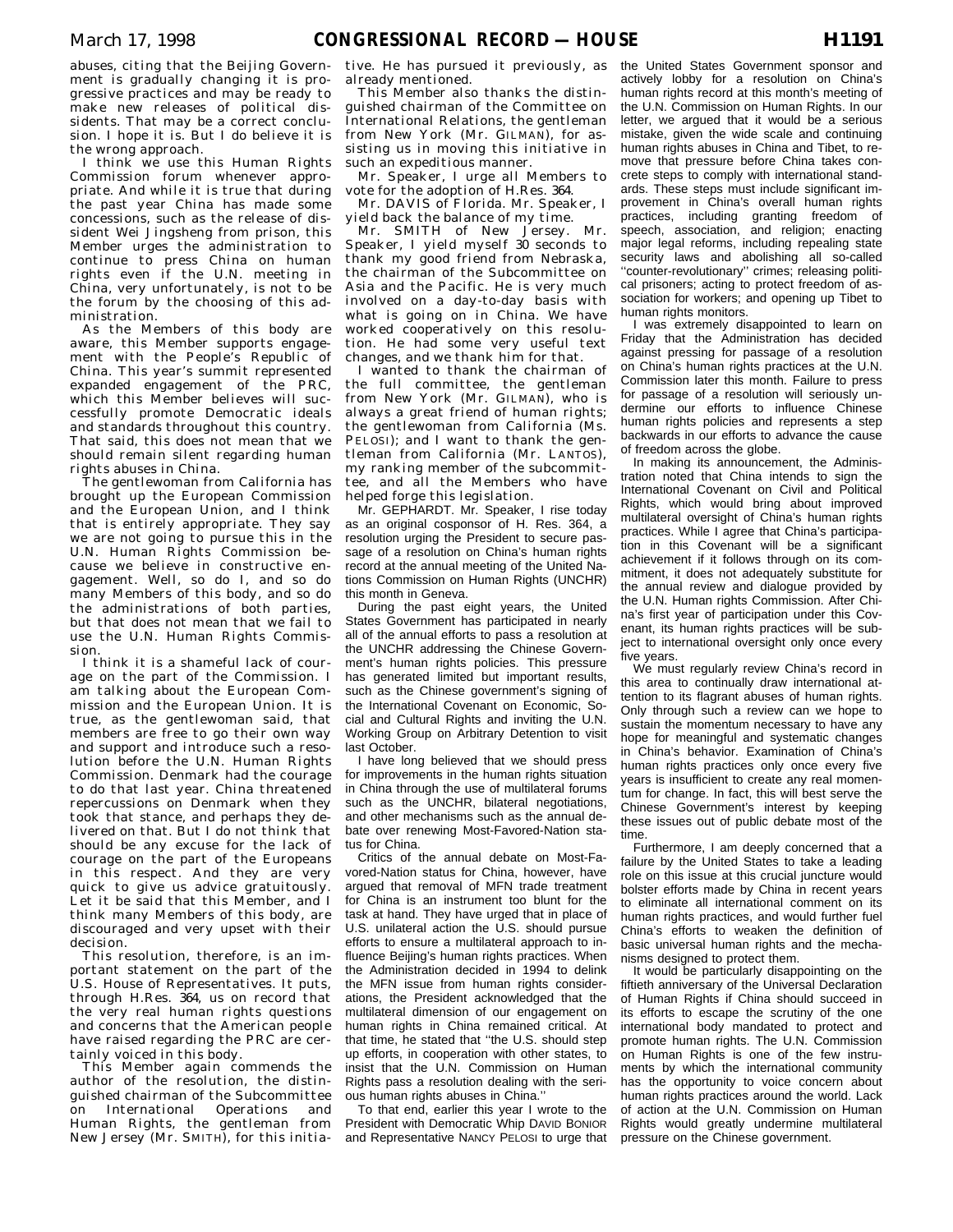I hope the President will reconsider his decision not to lead efforts at the U.N. Human Rights Commission later this month, and I urge all Members to support the adoption of this resolution.

#### GENERAL LEAVE

Mr. SMITH of New Jersey. Mr. Speaker, I ask unanimous consent that all Members may have 5 legislative days within which to revise and extend their remarks on House Resolution 364.

The SPEAKER pro tempore (Mr. BARRETT of Nebraska). Is there objection to the request of the gentleman from New Jersey?

There was no objection.

Mr. SMITH of New Jersey. Mr. Speaker, I yield back the balance of my time.

#### $\square$  1545

The SPEAKER pro tempore (Mr. BARRETT of Nebraska). The question is on the motion offered by the gentleman from New Jersey (Mr. SMITH) that the House suspend the rules and agree to the resolution, H. Res. 364, as amended.

The question was taken.

Mr. SMITH of New Jersey. Mr. Speaker, on that I demand the yeas and nays.

The yeas and nays were ordered.

The SPEAKER pro tempore. Pursuant to clause 5 of rule I and the Chair's prior announcement, further proceedings on this motion will be postponed.

#### COMMENDING DEMOCRACY IN for the control of the control of BOTSWANA

Mr. ROYCE. Mr. Speaker, I move to suspend the rules and agree to the resolution (H. Res. 373) commending democracy in Botswana.

The Clerk read as follows:

H. RES. 373 Whereas Sir Ketumile Masire has been in-

volved in politics in his country since he cofounded the Bechuanaland Democratic Party (later the Botswana Democratic Party) with Seretse Khama in 1962;

Whereas Sir Ketumile Masire was elected to Botswana's first Parliament in 1965, later became Vice President under President Seretse Khama, and succeeded President Khama as President upon his death in 1980;

Whereas under President Masire's administration Botswana has maintained a successful multiparty constitutional democracy with regular free and fair elections;

Whereas President Masire plans to retire from the presidency on March 31, 1998;

Whereas the Government of Botswana has worked constructively with the Organization of African Unity, the Southern African Development Community, and other organizations to promote democracy in Africa;

Whereas Botswana is a long standing friend of the United States and was selected as the site of a major Voice of America radio relay station because of its stability; and

Whereas President Clinton plans to enhance United States relations with Botswana through an upcoming official visit to Botswana: Now, therefore, be it

*Resolved,* That the House of Representatives—

(1) commends the people of Botswana for their commitment to democracy;

(2) commends Sir Ketumile Masire for his long and distinguished service to his country and the cause of democracy in Africa;

(3) calls on President Masire's successor to pursue the course set by President Masire by maintaining a democratic Botswana;

(4) calls on the Government of Botswana to continue playing a positive role in African and world affairs; and

(5) encourages the Government of Botswana to continue promoting peace, democracy, respect for human rights, and economic reform in Africa.

The SPEAKER pro tempore. Pursuant to the rule, the gentleman from California (Mr. ROYCE) and the gentleman from Florida (Mr. DAVIS) each will control 20 minutes.

The Chair recognizes the gentleman from California (Mr. ROYCE).

(Mr. ROYCE asked and was given permission to revise and extend his remarks.)

#### GENERAL LEAVE

Mr. ROYCE. Mr. Speaker, I ask unanimous consent that all Members may have 5 legislative days within which to revise and extend their remarks on H. Res. 373.

The SPEAKER pro tempore. Is there objection to the request of the gentleman from California?

There was no objection.

Mr. ROYCE. Mr. Speaker, this resolution recognizes the government of Botswana and the people of Botswana for their long-standing commitment to democracy. Since he took office in 1980, President Ketumile Masire has presided over a government that has honored the democratic process. His government has been a model of democratically-rooted stability and development for Africa, and it has been a model for the world.

Botswana also is a long-standing friend of the United States and has played a constructive diplomatic role in Africa and in the world. Yet Botswana is a bit of a forgotten African country. This bill brings attention to Botswana by commending its people for their democratic commitment.

After nearly 18 years in office, President Masire is stepping down within days of our action here today. The resolution commends him for his service to his country. All too often, we criticize African leaders for the things they do wrong, but we seldom take the opportunity to commend them for a job well done. This resolution offers us the chance to send such a positive message.

Botswana has been at the vanguard of African democratic and economic reform. This southern African nation has been a model for its neighbors and in several forums has worked diligently to promote peace and cooperation. At this time of renaissance for Africa, it is altogether appropriate for us to acknowledge the positive role Botswana has made in Africa and on the world stage.

The bill has bipartisan support, as demonstrated by its unanimous approval by the Committee on International Relations last week.

Mr. Speaker, I reserve the balance of my time.

Mr. DAVIS of Florida. Mr. Speaker, I yield myself such time as I may consume.

Mr. Speaker, I rise to speak in support of the resolution.

Botswana is a success story. It is one of Africa's oldest continuous democracies. It has been active in promoting regional integration in southern Africa. Its military has a very professional reputation; and Botswana has been active in social programs, including conservation efforts.

Congress is going on record today in recognition of that success and commending President Masire for his leadership on the eve of his retirement. I hope this resolution will encourage Botswana to continue its democratic tradition and to continue its constructive foreign policies.

I would like to urge my colleagues to join the gentleman from California (Mr. ROYCE) and me in recognizing Botswana's success by voting yes on this resolution.

Mr. Speaker, I yield back the balance of my time.

Mr. ROYCE. Mr. Speaker, I yield 4 minutes to the gentleman from New York (Mr. GILMAN), the distinguished chairman of the Committee on International Relations.

(Mr. GILMAN asked and was given permission to revise and extend his re-.<br>marks.)

Mr. GILMAN. Mr. Speaker, I thank the gentleman for yielding.

Mr. Speaker, I want to thank the gentleman from California (Mr. ROYCE), the distinguished chairman of our Subcommittee on Africa, and the cosponsors of this resolution, the gentleman from New Jersey (Mr. MENEN-DEZ), the ranking Democrat on the Subcommittee on Africa, and the gentleman from Ohio (Mr. CHABOT) and the gentleman from New Jersey (Mr. PAYNE). This resolution passed our committee by a voice vote March 12.

Botswana is highly deserving of the praise contained in this resolution. Its great progress on democracy and freemarket economics since independence is a model for other nations in the region and elsewhere. I am pleased that President Clinton is going to be visiting Botswana later this month during his historic trip to Africa.

Botswana's neighborhood is southern Africa, which today is an island of stability on the troubled continent of Africa. Peace has taken hold in Mozambique, apartheid has been vanquished in South Africa, and the senseless killing in Angola appears to be over.

Even when this region was not so stable and when Botswana was surrounded by wars and oppressive regimes, Botswana managed to embrace the best of Western values and to provide its people with an increasingly higher standard of living. This is no small accomplishment in that part of the world.

Accordingly, I urge my colleagues to support this worthy resolution.

Mr. ROYCE. Mr. Speaker, I yield 2 minutes to the gentleman from Nebraska (Mr. BEREUTER), a member of the Committee on International Relations.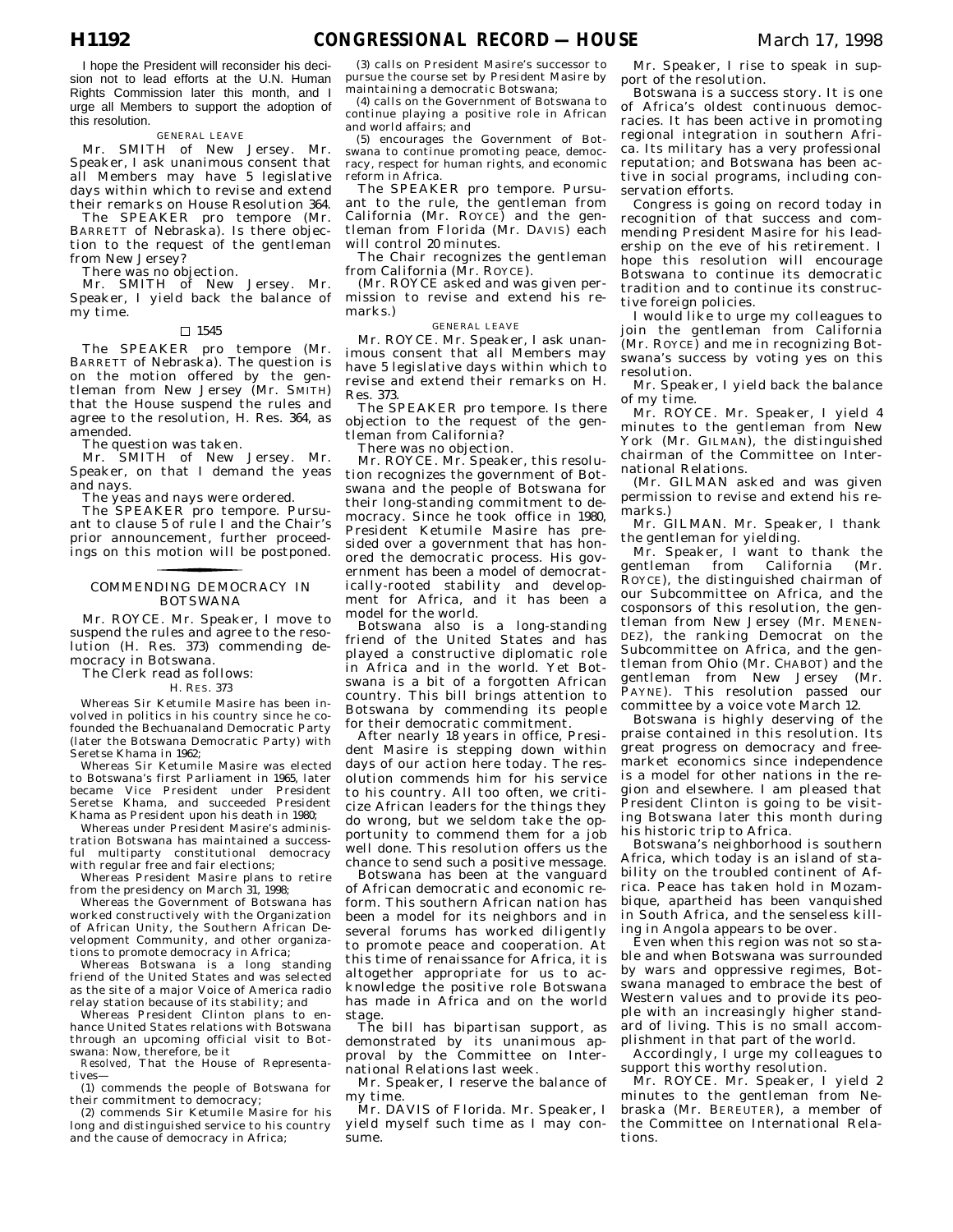(Mr. BEREUTER asked and was given permission to revise and extend his remarks.)

Mr. BEREUTER. Mr. Speaker, I do want to thank my colleague, the chairman of the Subcommittee on Africa, for yielding me the time. I want to commend him and the gentleman from New Jersey (Mr. MENENDEZ) and all the cosponsors of this resolution.

As the gentleman from California mentioned a few minutes ago, sometimes it appears we only bring resolutions which criticize other countries. Here is an example of a country which has moved in a very exemplary fashion in so many areas.

Since its independence in September of 1996, Botswana has been a successful multiparty democracy. It has consistently scored high in human rights reports by the State Department. It has been a long-standing ally of the United States, and it has consistently supported U.S. positions in international fora. Through increased adherence to free-market principles, Botswana has experienced remarkable economic growth, it has made U.S. economic assistance unnecessary, and it has done it in a part of a continent where that is not always the case.

We often encourage African countries to spend money on social concerns such as education and health, and the President Masire government has done exactly that. Unlike so many other leaders in many countries and certainly in Africa, the President is stepping down voluntarily. The ruling Botswana Democratic Party offered him the chance to be exempt from new term limits on the presidency, but he refused. I think he is setting an outstanding example for the future in this multiparty democracy.

It is entirely appropriate that we do commend Botswana for the very impressive progress they have made. I commend my colleague for bringing this to the attention of the House.

Mr. ROYCE. Mr. Speaker, President Clinton is scheduled to visit Botswana later this month. I am scheduled to accompany him on that trip. We have spoken with the administration about this resolution, and they strongly support this measure as a positive sign to our friends in Botswana.

It would be my honor to present this resolution to President Masire on behalf of this House. I urge my colleagues to make this possible by approving this resolution today.

Mr. DAVIS of Florida. Mr. Speaker, I yield such time as he may consume to the distinguished gentleman from New Jersey (Mr. PAYNE).

Mr. PAYNE. Mr. Speaker, I rise in support of this Botswana resolution. President Clinton will be traveling to Botswana in March. He chose Botswana not only for the country's strong democratic values but the increase in economic growth. The economy is market oriented, with strong encouragement for private enterprise. The diamond revenues and solid economic and fiscal

policies has resulted in improved growth. Per capita gross domestic product was approximately \$2800 last year, and it is increasing at a robust annual rate of approximately 7 percent. I understand that elections should take place soon and the Botswana Democratic Party leader, Mr. Masire, will be handing over the reins to his Vice President. Many years ago in Africa when a President took over, he was President for life. We have seen that in Malawi where life President Banda just recently after 30 years handed it over. This is a step really in the right direction.

Let me say that I had the opportunity to participate in a forum to voice my concerns to the NSC and State Department before the President embarks upon his journey to Africa. One thing that came out of the dialogue is that women are a dominant and important part of the economy throughout Africa. Ghanian women account for almost 90 percent of the market economy. I know the government of Botswana is working to make improvements in this area. Two years ago I applauded the government for taking the initiative to formulate a long-term plan of action to implement the National Policy on Women specifically working on property rights.

In conclusion, let me say that we should congratulate countries like Botswana and that they are eager to be in the first round of the Growth and Opportunity Act. As a matter of fact, for the last 4 or 5 years, Botswana has had a surplus of over a billion dollars each year which has been put aside into the coffers of that country. I would once again like to congratulate that outstanding country and look forward to visiting there with the President in the coming week.

Mr. ROYCE. Mr. Speaker, I yield such time as he may consume to the gentleman from Ohio (Mr. CHABOT).

Mr. CHABOT. Mr. Speaker, I thank the gentleman for yielding me this time. I rise in strong support of the resolution. I want to commend the gentleman from California (Mr. ROYCE), the distinguished chairman of the Subcommittee on Africa, for offering this thoughtful and timely resolution. As a member of the subcommittee, I have had the pleasure of working closely with the gentleman from California (Mr. ROYCE). I think I speak for all the Members when I say we appreciate his able leadership. I also want to commend the gentleman from New York (Mr. GILMAN), the chairman of the committee; the gentleman from New Jersey (Mr. MENENDEZ), the ranking member of the subcommittee; and the gentleman from New Jersey (Mr. PAYNE) for their work on this resolution.

Mr. Speaker, Botswana is one of the great success stories of sub-Saharan Africa. As the President prepares to embark on his historic trip to that part of the world, it is fitting that we send along a message of commendation and encouragement to the government and

the people of Botswana. Under the leadership of President Masire, Botswana has maintained a successful, multiparty constitutional democracy with free and fair elections. This resolution commends Mr. Masire on the occasion of his retirement and calls upon his political successors to continue promoting peace, democracy, respect for human rights and economic reform in Africa.

Mr. Speaker, this is a well-crafted resolution that deserves the support of every Member of this body. I want to again commend the gentleman from California (Mr. ROYCE) and the other Members that I referred to. I also want to commend the President on making this trip to Africa. I urge support for the resolution.

Mr. ROYCE. Mr. Speaker, I yield back the balance of my time.

The SPEAKER pro tempore. The question is on the motion offered by the gentleman from California (Mr. ROYCE) that the House suspend the rules and agree to the resolution, House Resolution 373.

The question was taken; and (twothirds having voted in favor thereof) the rules were suspended and the resolution was agreed to.

A motion to reconsider was laid on the table. for the control of the control of

#### CALLING FOR FREE AND IMPAR-TIAL ELECTIONS IN CAMBODIA

Mr. BEREUTER. Mr. Speaker, I move to suspend the rules and agree to the resolution (H.Res. 361) calling for free and impartial elections in Cambodia, as amended.

The Clerk read as follows:

#### H. RES. 361

Whereas Cambodia continues to recover from years of political conflict, civil war, the era of Khmer Rouge genocide, and subsequent foreign invasion;

Whereas the 1991 Paris Peace Accords contributed significantly to a process of political accommodation, national conciliation, and the establishment of a state based on democratic ideals;

Whereas the people of Cambodia overwhelmingly demonstrated their support for the democratic process through the participation of over 93 percent of eligible voters in the United Nations-sponsored 1993 elections;

Whereas the commitment of the Cambodian people to democracy and stability is reflected in the national constitution guaranteeing fundamental human rights;

Whereas the international donor community has supported the democratic process in Cambodia by contributing over \$3,000,000,000 to peacekeeping and national reconstruction efforts;

Whereas notwithstanding the notable societal and economic reforms made subsequent to the 1993 elections, tensions within the Cambodian Government continued to mount, culminating in the July 5, 1997, military coup by which Second Prime Minister Hun Sen deposed the duly elected First Prime Minister Prince Ranariddh;

Whereas the Hun Sen government has yet to adequately investigate the killings and human rights abuses which occurred at the time of the July 5, 1997, coup and which were detailed in the August 21, 1997, Hammarberg report;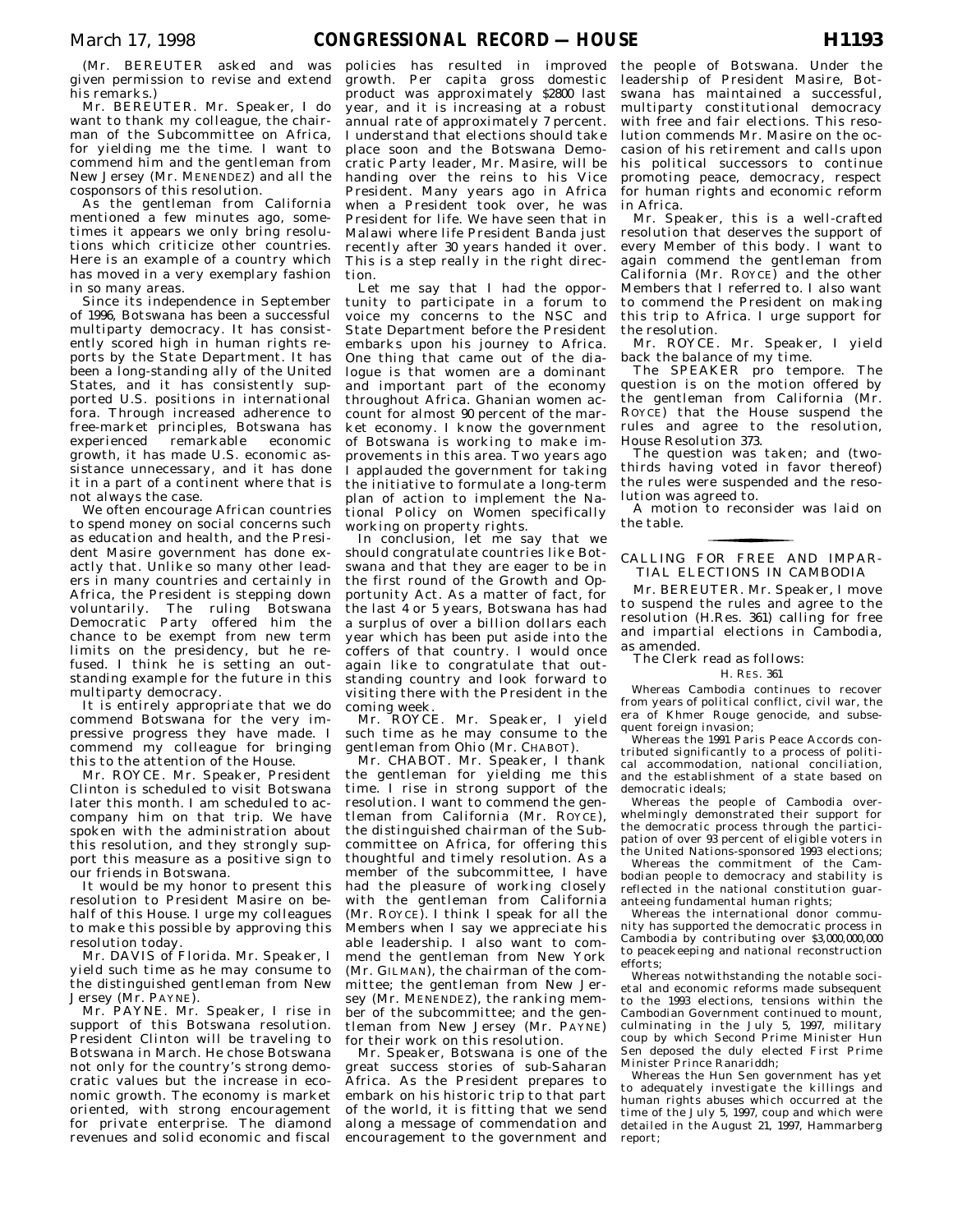Whereas Second Prime Minister Hun Sen made a commitment to the United Nations High Commissioner for Human Rights (UNCHR) to extend the mandate of UNCHR;

Whereas an ongoing atmosphere of intimidation has prevented many of the political exiles who have returned to Cambodia from carrying out their activities in preparation for the election scheduled for July 26 without fear;

Whereas questions remain concerning the independence and impartiality of the newly created National Election Commission;

Whereas the failure of the Hun Sen Government to agree to arrangements for the expeditious return of Prince Ranariddh calls into serious question the possibility of a credible election; and

Whereas the European Union has unwisely decided to provide 9,500,000 ECU's (approximately \$11,500,000) in aid to the Hun Sen regime to prepare for the July election in the absence of conditions that would allow a credible election: Now, therefore, be it

*Resolved*, That the House of Representatives—

(1) calls upon the Cambodian Government—

(A) to fully implement the Paris Peace Accords;

(B) to enforce the rule of law and fully protect human rights, including a thorough investigation of the extrajudicial killings and human rights abuses which occurred following the July 5, 1997, coup and punishment of those involved;

(C) to restore a nonviolent and neutral political atmosphere, including strict adherence to the cease-fire announced on February 27, 1998;

(D) to allow all exiled opposition leaders, including First Premier Ranariddh, to return to Cambodia and to engage in political activity without fear of political or physical reprisal; and

(E) to take further measures to create mechanisms to help ensure a credible election, including a truly independent and impartial election commission and provisions to allow domestic and international observers to monitor the entire election process;

(2) commends the Association of Southeast Asian Nations (ASEAN) for its efforts to restore democratic governance in Cambodia and urges a continuation of these efforts;

(3) calls upon the European Union to reconsider its decision to provide assistance to the election process until such time as genuinely free and fair elections can be conducted;

(4) urges the Secretary of State to continue to provide support through appropriate nongovernmental organizations to the courageous Cambodian human rights workers who persevere in their difficulty task, despite the considerable risk at which they put themselves;

(5) calls upon the Secretary of State to work with members of the Association of Southeast Asian Nations and with members of the Donors group in urging the Cambodian Government to create the conditions which would guarantee a free and fair election;

(6) calls upon the Cambodian Government to work cooperatively with the Phnom Penh office of the United Nations Centre for Human Rights and urges the United States Government and the international community to support the efforts of the Centre to promote human rights in Cambodia by providing the additional financial assistance needed to increase the number of United Nations human rights monitors in Cambodia; and

(7) states its unwillingness to accept as legitimate or as worthy of United States assistance any Cambodian government that arises from a fraudulent electoral process.

The SPEAKER pro tempore. Pursuant to the rule, the gentleman from Nebraska (Mr. BEREUTER) and the gentleman from Florida (Mr. DAVIS) each will control 20 minutes.

The Chair recognizes the gentleman from Nebraska (Mr. BEREUTER).

GENERAL LEAVE

Mr. BEREUTER. Mr. Speaker, I ask unanimous consent that all Members may have 5 legislative days within which to revise and extend their remarks on House Resolution 361.

The SPEAKER pro tempore. Is there objection to the request of the gentleman from Nebraska?

There was no objection.

Mr. BEREUTER. Mr. Speaker, I yield myself such time as I may consume.

(Mr. BEREUTER asked and was given permission to revise and extend his remarks.)

Mr. BEREUTER. Mr. Speaker, as the author of H.Res. 361, this Member rises to urge the government of Cambodia to create conditions which would ensure a free, fair, and credible election in that troubled country.

Mr. Speaker, this Member would tell his colleagues that 7 months after a violent coup ousted the democratically elected First Premier Prince Ranariddh from power, Cambodia's prospects for democracy remain a shattered dream.

Those democratic hopes were considerably brighter in 1993 when an international effort led by the United Nations oversaw Cambodia's first democratic elections. Nearly 90 percent of the eligible electorate took part in that contest which chose FUNCINPEC's Prince Ranariddh as Prime Minister. Hun Sen, however, refused to accept the people's verdict and threatened a coup if not allowed a major role in the new government. Hun Sen's stand resulted in an unnatural, and ultimately unworkable, coalition government.

The fragile coalition finally disintegrated last July when Hun Sen violently expelled Prince Ranariddh from the government. Many prominent opposition leaders fled into exile. Many of these politicians have now returned to Cambodia to prepare for the elections scheduled for July 26. However, because of continued intimidation by forces close to the Hun Sen regime, these politicians have not been able to conduct normal political activities. The media, as well, has been cowed by the same forces of intimidation.

Within Cambodia, human rights workers persevere in their difficult task, often at considerable personal risk. Today, 7 months after the fact, Hun Sen's regime has yet to inves-<br>tigate the many instances of tigate the many instances of extrajudicial killing that took place at the time of the coup and since, despite repeated calls for accountability from domestic and international groups.

H.Res. 361 cites the coup d'etat of July 1997 and subsequent extrajudicial killings, the ongoing atmosphere of political intimidation, the questionable

impartiality of the election law and the newly created National Election Commission, and the failure of the Hun Sen regime to facilitate the expeditious return of Prince Ranariddh and his full participation in the election process as indications that conditions do not yet exist to conduct free, fair, and credible elections.

In response to these problems, H.Res. 361 urges the Cambodian government to fully enforce the Paris Peace Accords; to restore a nonviolent and neutral political atmosphere; to allow all exiled opposition leaders, including First Premier Ranariddh, to return to Cambodia and engage in political activity without fear of political or physical reprisal; and to take further measures to ensure a credible election.

H.Res. 361 then also calls on all sides in the domestic dispute to abide by the cease-fire of February 27, 1998. It commends the work of the Association of Southeast Asian Nations, ASEAN, and the U.N. Centre for Human Rights for their ongoing efforts to restore democratic governance to Cambodia. It calls upon the United States Government to continue its support for human rights NGOs in Cambodia.

Finally, H.Res. 361 states our unwillingness to accept as legitimate or worthy of U.S. assistance a Cambodian government resulting from a fraudulent election.

Mr. Speaker, the Committee on International Relations unanimously adopted H.Res. 361. This Member believes that H.Res. 361 represents a balanced assessment of the situation in Cambodia and our prescription for advancing democracy and human rights in that beleaguered nation.

This Member also thanks the gentleman from New York (Mr. GILMAN), the distinguished chairman of the Committee on International Relations, and the gentleman from Texas (Mr. ARMEY), the distinguished majority leader, for moving this initiative in such an expeditious manner.

This Member also expresses appreciation to the distinguished gentleman from Indiana (Mr. HAMILTON), the ranking member of the Committee on International Relations for his constructive additions to this resolution.

This Member also thanks the distinguished gentleman from California (Mr. BERMAN), the ranking member of the Subcommittee on Asia and the Pacific, for his assistance in speeding this resolution before this body.

Mr. Speaker, I urge adoption of H.Res. 361.

Mr. Speaker, I reserve the balance of my time.

#### $\square$  1600

Mr. DAVIS of Florida. Mr. Speaker, I yield myself such time as I may consume. I strongly support this resolution and commend the gentleman from Nebraska for bringing it before the House today. The next few months may well determine the future of Cambodia for years to come. With good fortune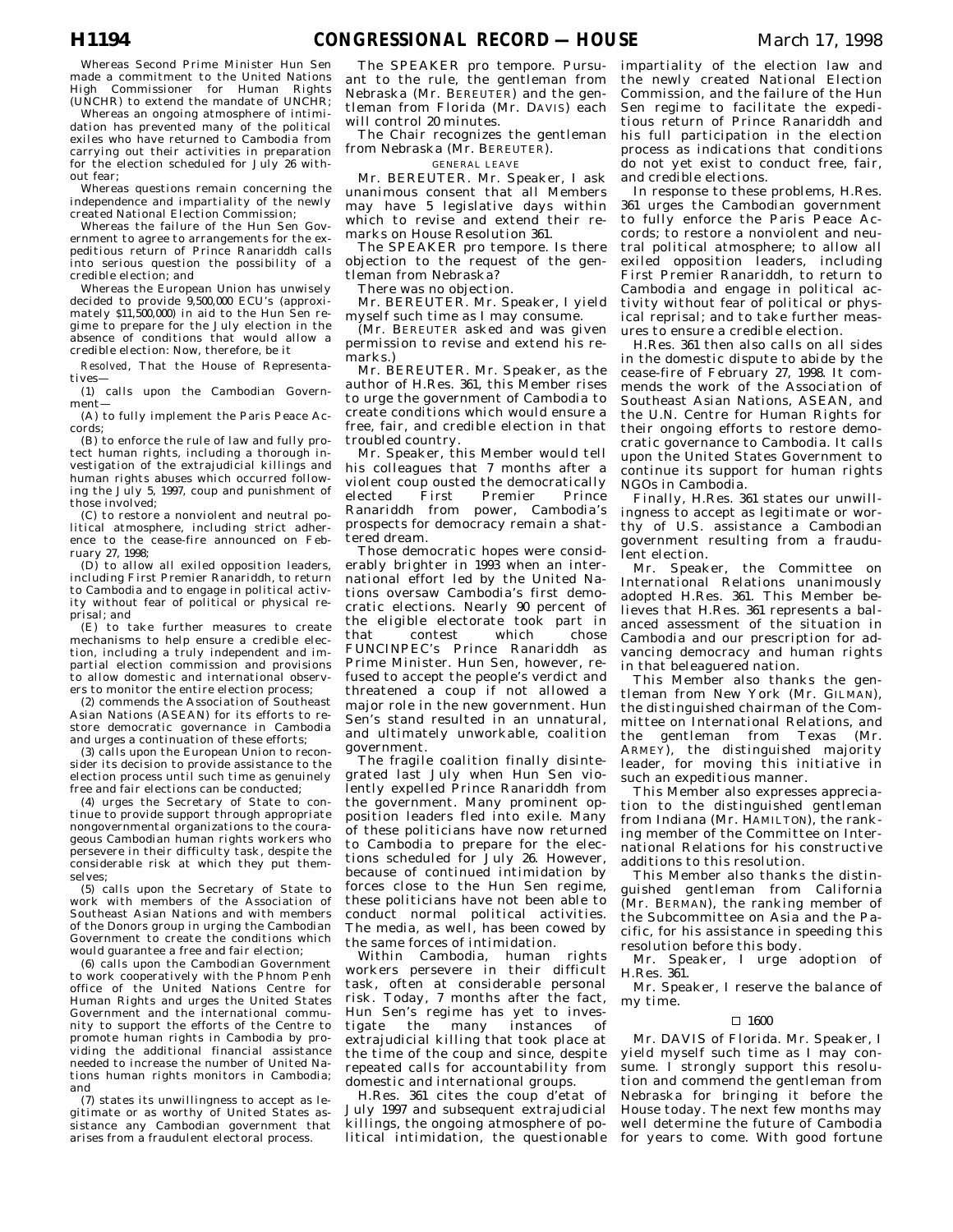and concerted effort on the part of the Cambodian people as well as the international community, democracy may begin to take root in Cambodia. But there is also a real chance that the forces of tyranny and hatred may triumph in Cambodia, once again bringing chaos and misery to that tragic land.

The resolution before us today represents a vote for democracy. It demonstrates our commitment to political pluralism and a Cambodia whose people can live in peace and without fear. It deserves our support. I urge my colleagues to join me in voting yes on this important resolution.

Mr. Speaker, I reserve the balance of my time.

Mr. BEREUTER. Mr. Speaker, I yield such time as he may consume to the gentleman from New York (Mr. GIL-MAN), the chairman of the Committee on International Relations.

(Mr. GILMAN asked and was given permission to revise and extend his remarks.)

Mr. GILMAN. Mr. Speaker, I thank the gentleman for yielding me this time. Mr. Speaker, I want to commend the gentleman from Nebraska (Mr. BE-REUTER), the distinguished chairman of the Subcommittee on Asia and the Pacific, for introducing this resolution that calls for free and fair elections in Cambodia and for keeping this issue in the forefront of the work of this House and before the public.

The people of Cambodia who expressed their overwhelming commitment to the democratic process in the U.N.-sponsored elections in 1993 deserve the unflagging support of the American people, of this body and our government and the entire international community. But as we well know, democracy is in dire danger in Cambodia. The illegitimate government of Hun Sen continues to oppress and impose its political will on the people of Cambodia and threatens the legitimacy of a democratic process that many, both inside and outside Cambodia, worked so hard to create. The people of Cambodia deserve much better.

With only 4 short months until the proposed July national elections, H. Res. 361 is an extremely timely resolution. It is critical that our body continue to bring to the attention of the American people and to the world the plight of Cambodia and those struggling for democracy there. We must also call upon others such as ASEAN and the European Union to do the right thing and to support a genuine democratic process in Cambodia by way of a free, fair and fully representative election. These elections must be fully representative of the Cambodian people and we should accept nothing less.

Although I believe my views on the subject are well known, I want to reiterate my strong support for the democratic forces in Cambodia and for the good people of Cambodia who have suffered so much and deserve so much better. While all of us are disappointed in the current state of affairs, we are

committed to bringing democracy, justice, peace and freedom once again to the kingdom of Cambodia and to the Khmer people. There is much work to do between now and the elections. I think this resolution expressing the sense of Congress is certainly a good and worthy start. I am proud to be a cosponsor. I look forward with the help of our colleagues to passing it today on the floor of the House.

Mr. BEREUTER. Mr. Speaker, I yield myself such time as I may consume. I thank my colleague from New York for his comments. He is absolutely right. The people of Cambodia have been very long suffering. They deserve better. We are headed for a noncredible, disastrous election unless the world community lets the Hun Sen regime know that we will not accept election results, that we expect better, that we expect that candidates for office, including Prince Ranariddh will be able to come back and to campaign unimpeded by physical intimidation. This House will be asked to vote in a recorded vote in a few minutes. I would hope that my colleagues will give a unanimous positive vote for this resolution. This is a resolution where we may indeed have an impact on Cambodia and on the international community.

Mr. Speaker, I reserve the balance of my time.

Mr. DAVIS of Florida. Mr. Speaker, I would like to thank the gentleman from Nebraska for his keen sense of timing.

Mr. Speaker, I yield 3 minutes to the distinguished gentlewoman from Texas (Ms. JACKSON LEE).

Ms. JACKSON LEE of Texas. Mr. Speaker, this should be a very busy time for this House. Many of us should come to the floor in support of these resolutions. I thank the gentleman from Nebraska (Mr. BEREUTER). I know that we spent some time together at the European Union on these issues. I think certainly H. Res. 361, if I might, simply adds to the importance of allowing for free and impartial elections, the rule of law and human rights.

I really rise, Mr. Speaker, as a member of the Human Rights Caucus, and therefore these issues are very, very near and dear to our effort and the message that I believe is very important as a part of this Nation's foreign policy. For too many we have been chastised for trying to be the police of the world. I would rather think of us as the conscience of the world. Certainly it is important with so many Cambodians here in the United States that we recognize the importance of free elections and human rights.

I believe that human rights allows a nation to stand on its feet. Human rights engenders economic opportunity and advancement. Human rights provides for opportunities to educate all of your people. Human rights gives the free marketplace an opportunity to work. And so H. Res. 361 is more than policing the world, it is opening the doors of opportunity.

With that, Mr. Speaker, I would like to add my appreciation and support of H. Res. 373, which is commending democracy in Botswana. Here we have a very small nation of 2 million people in sub-Saharan Africa. I had the pleasure of visiting it as part of the presidential mission in December. Probably to the surprise of many of my colleagues, this nation has been democracy filled for 31 years. In fact it has created a multiparty democracy. It is the oldest freestanding democracy in Africa with their first President elected, Mr. Koma, in 1966, who remained in office until his passing. With the present President Mr. Masire, who came in 1994, they have had an unblemished record of democracy. What has it engendered for them? A high economy, free housing for many of its citizens, peace in the streets. And so the question becomes to my colleagues, I hope that they will support both of these resolutions, because what does peace and human rights and justice beget us? It begets us the opportunities that we have here in this country. Yes, America's foreign policy and domestic policy are not perfect, but it certainly does not mean that we cannot stand up and demand and require our allies and friends to recognize the importance and value of human rights.

With that, Mr. Speaker, I would ask certainly for continued support and passage of H. Res. 373 and support for H. Res. 361.

Ms. JACKSON-LEE of Texas. Mr. Speaker, I want to take a moment this afternoon to join in support of H. Res. 373 and recognize the remarkable efforts of the government of Botswana in stabilizing the practice of democracy not only in their own country, but throughout all of the Southern part of the African continent. Since its independence from British rule in 1966, Botswana has been nothing less than a powerful reminder to all of us about the untapped potential of having a politically liberated Africa. So in this very brief amount of time that I have been allotted, I want to share with you Botswana's secret; I want to cite the reasons why they have deservedly captured the attention of the world.

First of all, Botswana has captured the world's attention by creating a multi-party democracy that without exception is an outstanding parallel to our own. From the election of their first President, Seretse Khama in 1966, who brilliantly served the people of Botswana until his passing in 1980, to the re-election of their current President, Ketumile Masire, in 1994, Botswana has established an unblemished record of conducting extremely fair political contests. No ethnic, racial or religious minorities are excluded from participation in the electoral process. No one political party or affiliation stronghandedly dominates the political landscape of the country. In essence, the rule is simply that all of the citizens of Botswana after the age of 21 are given the opportunity to exercise the franchise, freely.

But most importantly, Botswana has captured our attention, because the will of its people is sovereign. The Constitution of Botswana establishes a system of government similar to that of our British allies across the Atlantic. Botswana has a parliamentary legislature with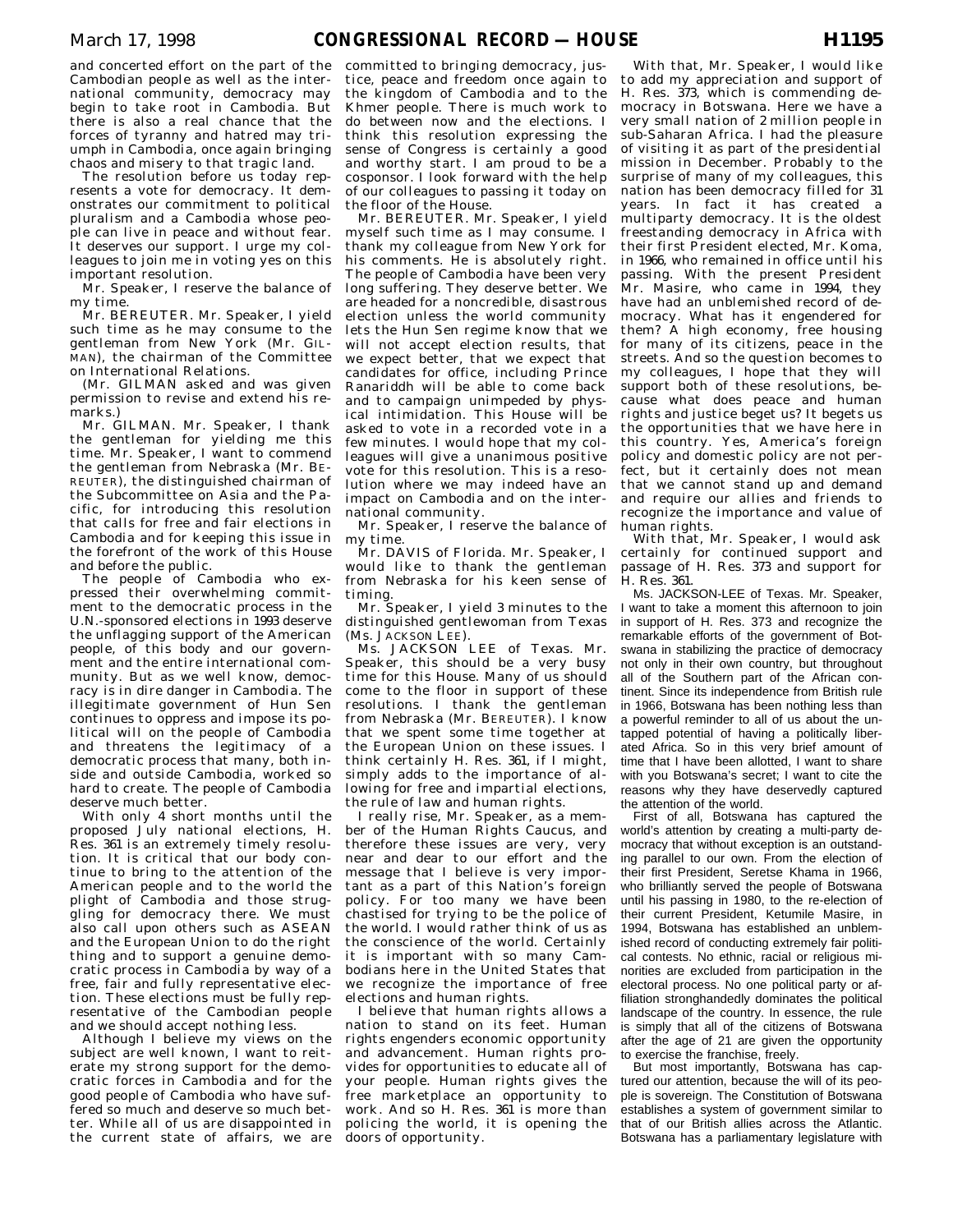a traditional separation of powers that is equally divided by checks and balances amongst three independent branches of government: the executive, the legislative and the judicial. This is a system of government that is not much different than the one envisioned by Baron de Montesquieu, in his magnus opus, The Spirit of the Laws, over two centuries ago. It is a perfect and fair model of the ideal civil libertarian state. But despite all of these shining political achievements, we all know that a nation's political structure is only one part, albeit extremely necessary part, of a nation's success.

The fact of the matter is that a nation's future is as much premised upon its economic stability as it is on its political stability. And Botswana, in this arena as well, has done nothing but distinguish itself. All of the relevant statistics about recent financial growth in Africa indicate that Botswana's economy has been on an upward climb for over two decades now. This kind of responsible fiscal management is the reason why ground-breaking bills like the African Growth and Opportunity Act are being considered and passed in this House. Because today is truly a new age, my friends. This is an age where the human rights grievances and political instabilities of Africa's past are quickly slipping away. This is a time that will be remembered by future generations as the period when Africa began to move rapidly into the economy of the post-industrialized information age, as both our mutually beneficial partner and our friendly competitor. So I stand here proudly today to salute the nation of Botswana, to salute our many friends on the continent of Africa, and finally, to salute the prosperous future that I am sure we will have together.

Mr. DAVIS of Florida. Mr. Speaker, I have no further requests for time, and I yield back the balance of my time.

Mr. BEREUTER. Mr. Speaker, I yield myself such time as I may consume. I want to thank the gentleman from Florida (Mr. DAVIS) and the gentlewoman from Texas (Ms. JACKSON-LEE) for their comments regarding Cambodia. The gentlewoman from Texas also made very commendable comments on Botswana.

Mr. Speaker, I urge unanimous support and a recorded vote for the Cambodia resolution to do what we can to ensure free and fair and credible elections in Cambodia.

Mr. Speaker, I yield back the balance of my time.

The SPEAKER pro tempore (Mr. BARRETT of Nebraska). The question is on the motion offered by the gentleman from Nebraska (Mr. BEREUTER) that the House suspend the rules and agree to the resolution, House Resolution 361, as amended.

The question was taken.

Mr. BEREUTER. Mr. Speaker, on that I demand the yeas and nays.

The yeas and nays were ordered.

The SPEAKER pro tempore. Pursuant to clause 5 of rule I and the Chair's prior announcement, further proceedings on this motion will be postponed.

EXPRESSING SENSE OF CONGRESS REGARDING NORTHERN IRELAND for the control of the control of

Mr. SMITH of New Jersey. Mr. Speaker, I move to suspend the rules

and agree to the concurrent resolution (H. Con. Res. 152) expressing the sense of the Congress that all parties to the multiparty peace talks regarding Northern Ireland should condemn violence and fully integrate internationally recognized human rights standards and adequately address outstanding human rights violations as part of the peace process, as amended.

The Clerk read as follows:

H. CON. RES. 152

Whereas multiparty talks regarding Northern Ireland attended by representatives of the British and Irish Governments and representatives elected from political parties in Northern Ireland are underway for the first time since the partition of Ireland in 1922 creating a momentous opportunity for progress on human rights concerns;

Whereas human rights violations and the lack of accountability by those responsible for such violations have been persistent features of the conflict in Northern Ireland; and

Whereas more than 3,000 people have died and thousands more have been injured as a result of the political violence in Northern Ireland since 1969: Now, therefore, be it

*Resolved by the House of Representatives (the Senate concurring),* That—

(1) the Congress condemns the violence committed on all sides of the conflict in Northern Ireland as illegal, unjust, and inhumane;

(2) the Congress commends the leadership in both the British and Irish Governments and former United States Senator George Mitchell, Independent Chairman of the multiparty talks, for fostering a new environment in which human rights concerns may be addressed and an agreement may be reached expeditiously through inclusive talks with respect to Northern Ireland; and

(3) it is the sense of the Congress that—

(A) all parties should reject violence and work diligently through democratic, peaceful means to reach a just and lasting peace in Northern Ireland;

(B) human rights should be protected for all citizens and any peace agreement in Northern Ireland must recognize the state's obligation to protect human rights in all circumstances; and

(C) there are a number of measures which can be taken immediately that would remedy abusive human rights policies and build confidence in the peace process, such as acting upon the Standing Advisory Commission on Human Rights (SACHR) report and recommendations put forth by other human rights organizations.

#### $\square$  1615

The SPEAKER pro tempore (Mr. BARRETT of Nebraska). Pursuant to the rule, the gentleman from New Jersey (Mr. SMITH) and the gentleman from Florida (Mr. DAVIS) each will control 20 minutes.

The Chair recognizes the gentleman from New Jersey (Mr. SMITH).

Mr. SMITH of New Jersey. Mr. Speaker, I yield myself such time as I may consume.

First of all, this resolution is a bipartisan resolution. I am very pleased and honored to have the gentleman from New York (Mr. GILMAN), the chairman of the Committee on International Relations, as one of the principal cosponsors of this bill; also, the gentleman from New York (Mr. KING); the gentleman from New York (Mr. MANTON);

the gentleman from New York (Mr. WALSH); the gentleman from Massachusetts (Mr. KENNEDY); the gentleman from New York (Mr. MCHUGH); the gentleman from New Jersey (Mr. PAYNE); the gentleman from Connecticut (Mr. SHAYS); the gentleman from New York (Mr. HINCHEY); the gentleman from New Jersey (Mr. ANDREWS); and the gentlewoman from Connecticut (Mrs. KENNELLY) to name just some of the cosponsors of this H. Con. Res. 1252.

Mr. Speaker, we are expressing a sense of the Congress that all parties to the multiparty peace talks regarding Northern Ireland should condemn violence and fully integrate internationally recognized human rights standards and address the outstanding human rights violations as part of the peace process.

Mr. Speaker, I think it is important to note that Amnesty International, Human Rights Watch, the British Irish Watch, the Committee on the Administration of Justice, Lawyers Committee for Human Rights, and many, many others have urged that this House pass this resolution.

As a matter of fact, just to read some of their statements, Human Rights Watch said, ''Human Rights Watch fully supports the resolution now being considered for passage by the Congress regarding human rights in the Northern Ireland peace process. The resolution rightly recognizes the gravity of past violations and the role that such abuses have played in perpetuating the conflict. The resolution is a signal that Congress is eager to prevent the same kind of lack of attention to human rights issues which has doomed other peace processes and may threaten the success of the Northern Ireland peace process if action is not taken now.

Mr. Speaker, the Committee on the Administration of Justice and I recently traveled to the north of Ireland, met with all of the parties, like other Members of this House have and other Members of the Senate, but I found that the Committee on the Administration of Justice tries to evenhandedly promote human rights. Whether they be Protestant or Catholic, a person's value and dignity must be respected.

Well, of the committee, Martin O'Brien stated, and I quote, ''Any effort by Congress to raise these issues is particularly welcomed and deserves widespread support. In that regard, the initiative is to be supported, and it would be helpful if the concerns of the Congress on human rights be raised with the British and the Irish Governments,'' and it goes on, and I would put the full statement into the RECORD at the appropriate time.

Mr. Speaker, there is a great opportunity, a window of opportunity right now, especially on St. Patrick's Day, but in the coming weeks as part of these multiparty talks to come to a conclusion. We need to express in a bipartisan way, Democrats, Republicans, moderates, liberals and conservatives, that we are foursquare, fully behind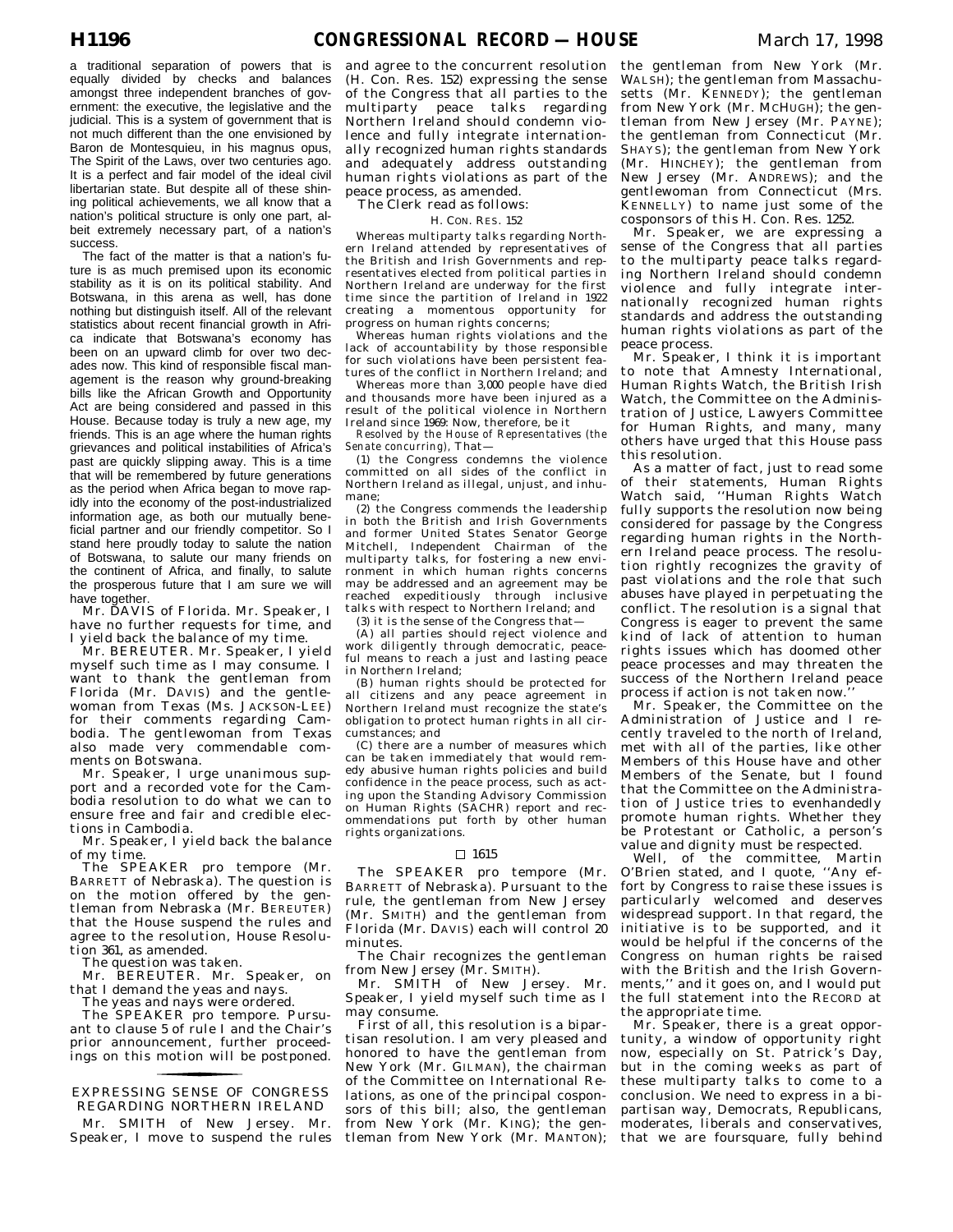this effort to bring peace to the north of Ireland where some 3,000 people have been killed by paramilitaries on both sides, as well as by agents of the British Government.

It is time to say no to violence; that no matter what dips may be in the road ahead, that violence is not a solution. Knee-capping and terrorism is not a means to an end, no matter how justified one may think they are. Whether it be the IRA on the Catholic side or perhaps on the Protestant side, some of the terrorist groups, all of those acts of violence are to be condemned, and we ought to be promoting peace, and that is, indeed, what we are doing. Thankfully, the United States is playing a very real and significant role.

Former Senator Mitchell is the chairman of these multiparty talks and has done an exemplary job in bringing the disparate factions together to try to come to a peaceful resolution.

Again, this window of opportunity is right now before them. The discussions begin in earnest again on March 23, and we expect, hopefully before Easter, that there will be a framework, there will be a final document produced; maybe that is a bit premature, but that is part of the expectation, and that a referendum could be held sometime in the latter part of May, perhaps in June, to begin or to further this process.

I found on that trip, and I have also had two lengthy human rights hearings in my subcommittee in which we heard from all parties, that the time for peace is at hand, and I think by going on the record today, we send a clear, unmistakable message that we, too, are watching and hoping and praying that peace will come to the north of Ireland and that human rights will be at its core. It cannot be an ancillary issue; it cannot be a P.S., a postscript at the end of the statement. They need to be integral in this peace agreement, and all parties, I think, need to recognize the value and the dignity of each and every human life, and that is what I think will lead to justice, and justice to a sustainable peace.

So I would hope that everyone could get behind H. Con. Res. 152 and we could make a unanimous statement here on the floor today that we are for this peace process.

Mr. Speaker, I reserve the balance of my time.

Mr. DAVIS of Florida. Mr. Speaker, I yield 4 minutes to the gentleman from New Jersey (Mr. PAYNE).

(Mr. PAYNE asked and was given permission to revise and extend his remarks.)

Mr. PAYNE. Mr. Speaker, I rise in support of ending the sad state presently in the north of Ireland. This resolution goes to the heart of the matter, and let me commend the sponsor and those who are supporting this great resolution.

I had the distinct pleasure last Thursday of introducing Mr. Gerry Adams, the President of Sinn Fein, at my alma mater at Seton Hall, at the university where thousands came to hear his talk. It was sponsored by the School of Diplomacy at Seton Hall, and he went on to discuss what must be done.

It will be 2 years this July since I visited the north of Ireland and had the opportunity to see for myself the violence and the killing associated with the Orange Order marchers in the village of Drumcree. I had the opportunity to stay in Belfast for several days and visited many towns, including Derry. Unfortunately, the situation today looks like a repeat of the past.

Before July, the north of Ireland will host seven parades. While I think that having constructive dialogue concerning the composition and makeup or whether the members are independent and impartial of the Parade Commission is good, it is just not enough. The dismissal and rejection of John Larkin leads me to believe that this body is a unionist commission for the unionist people. How can an apprentice boy, an ex-UDA member, an ex-member of the Policy Authority, be independent and fair? The celebration and victory of William of Orange, in which Irish land was seized and confiscated, is an insult to Catholics everywhere, and today for the parades to go on makes no sense.

Sadly, this parade glorifies a part of history and is provocative in nature. That is why I, along with Members of the Irish Caucus, have written Mo Mowlam urging the British Government to prohibit any marches by any group through any neighborhood in the north of Ireland, especially during the marching season.

When I was there, one could hear gunfire and shooting throughout the city. Police statistics estimated that there were 1,600 rounds of plastic bullets shot during the troubles. The plastic bullets severely maim and injure their victims. They are 31⁄2 inches long and about  $1\frac{1}{2}$  inches thick. These are supposed to be used for crowd control, but they can kill, they can maim, they can injure, and young children have been hit with these and have found it to be fatal. My experience there moved me to introduce H.R. 1075, to ban the use of plastic bullets in the north of Ireland.

As we celebrate St. Patrick's Day, let us not forget the hard-working Irish immigrants that built the Delaware and Raritan Canal located in my State of New Jersey. State Senator Dick Codey has introduced a resolution asking the State to appropriate \$50,000 to help build the monument to these great workers. Today, the canal supplies water to 1.2 million residents in central New Jersey. Although best known today for its picturesque scenery where joggers, bikers and fishermen go for recreation, little was known about the Irish laborers that died sometimes while working on the canal. Many of the canal diggers, sometimes using their bare hands, built these channels during the 19th century as the

major link between manufacturers and their markets. There was a cholera epidemic which killed many of these men who were just buried on the side of the canal.

The canal opened in 1834 and quickly became one of the country's busiest navigation canals. New Jersey Governor Peter Vroom made the inaugural voyage at that time from Trenton to New Brunswick where crowds cheered at every bridge and lock.

The Hibernian raised \$1,000 for the headstone to honor the men. Without much fanfare, they dedicated it just before St. Patrick's Day 3 years ago. We are looking forward to seeing this monument built in the State of New Jersey. Let me conclude by saying, as Dr. King said, that ''injustice anywhere . . . justice everywhere.''

Gerry Adams was born on October 6, 1948 in the working class areas of West Belfast.

Upon finishing school in the 1960's Gerry supported himself as a bartender while becoming increasingly involved in the civil rights movement. Modeled on the civil rights movement in the U.S., the Irish effort was founded to fight discrimination against northern Catholics by the British government in the areas of housing, employment, education and language. The brutal reaction of the Unionist government in the six countries resulted in the ultimate breach of civil rights—murder by the government of peaceful protesters at what has become know as Bloody Sunday. Lets never forget Bloody Sunday, January 30, 1972, a day that will live on in infamy.

Mr. SMITH of New Jersey. Mr. Speaker, I yield such time as he may consume to the distinguished gentleman from New York (Mr. GILMAN).

(Mr. GILMAN asked and was given permission to revise and extend his remarks.)

Mr. GILMAN. Mr. Speaker I thank the gentleman for yielding me this time.

Mr. Speaker, I am pleased to support this human rights resolution on Northern Ireland, H. Con. Res. 152. The distinguished Chairman of our subcommittee on human rights and international operations, the gentleman from New Jersey (Mr. SMITH) has done an outstanding job in crafting this resolution. It is highly appropriate that we consider this resolution today, St. Patrick's Day.

The Committee on International Relations has held extensive hearings on human rights and on fair employment in the north of Ireland during 104th, and in this current Congress. This resolution before us embodies many of the key findings and recommendations from those extensive hearings. We took firsthand testimony from many from Northern Ireland on the underlying causes and the troubles there. The need for respect for human rights is an essential element in finding lasting solutions for Northern Ireland. It is very clear from the long and disappointing history of the troubles in Northern Ireland. There have been far too many previous failed attempts at political solutions that neglected this key human rights concern.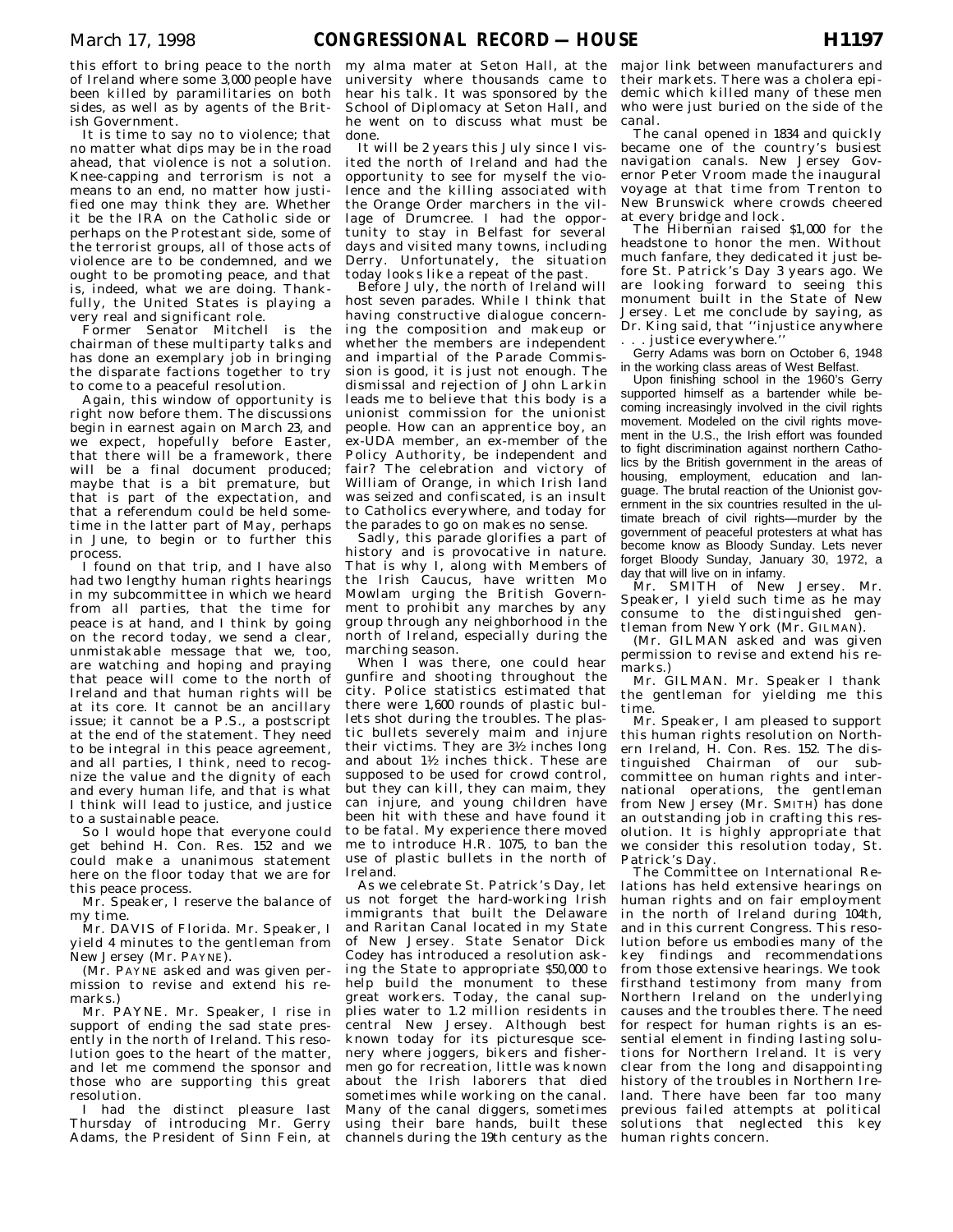The world must no longer neglect the need to promote fundamental respect for human rights and for economic justice in the north of Ireland. The need for fundamental reform, especially in the treatment of the minority nationalist community, must be a strong United States foreign policy priority and goal. Helping to make human rights a centerpiece of the solutions to the long and divisive troubles in the north of Ireland will have a salutary impact on the current search for lasting peace that is now underway in Belfast.

After many years of following very closely and visiting on numerous occasions the north of Ireland, I strongly urge support for this long overdue human rights initiative before our body.

Former Irish President Mary Robinson, now the U.N. High Commissioner for Human Rights, said it best not too long ago while visiting Capitol Hill. Mrs. Robinson made a key point that the adoption of human rights guarantees a very important part of a sustainable peace in Northern Ireland. Father Sean McManus of the Irish national caucus also helped to make clear what is needed and why in stating, ''It is a violation of human rights that has been the fundamental cause of the troubles in Northern Ireland,.'' Father Sean should know, for he is a native of Northern Ireland.

Accordingly, I urge adoption of this resolution by all of those concerned about peacefully securing lasting solutions and justice in Northern Ireland.

Mr. DAVIS of Florida. Mr. Speaker, I yield 4 minutes to the distinguished gentleman from New Jersey (Mr. MENENDEZ).

(Mr. MENENDEZ asked and was given permission to revise and extend his remarks.)

Mr. MENENDEZ. Mr. Speaker, I thank the gentleman for yielding me this time.

Mr. Speaker, today is St. Patrick's Day, a day when we celebrate the great tenacity and spirit of the Irish. The color green reminds us of the mystical island, rolling hills and people which captivated St. Patrick. I look forward to the day when the Irish people, Catholic and Protestant alike, can revel in the great treasure that is Ireland without regard to their religious or political affinities.

There is reason to be hopeful. The peace process in Ireland, despite recent setbacks, is moving forward, and the labor government has adopted a more open posture on dialogue with Sinn Fein and has expressed a willingness to reopen the investigation into the events of bloody Sunday.

#### $\Box$  1630

These are positive developments. However, they cannot and do not mitigate the Congress's concern about the pattern of human rights abuses against the Catholic population in Northern Ireland. History should not inhibit

progress, but we cannot forget the repressive tactics used against the Irish people, from the potato famine to Bloody Sunday to the present day harassment and repression by the Royal Ulster Constabulary and the British system on persons like Colin Duffy. Trust remains something to be won, not given.

After years and years of intransigence and abuse, the Catholic minority is rightfully angry and suspicious. The history and abuse of human rights in Northern Ireland is long and treacherous.

From the confinement of Roisin McAliskey during her pregnancy; the inflammatory marches of the Orange Order, which we have again this year, as Mo Mowlam visits the capital today; that, in fact, the British government will understand the enormous consequences of those marches and the manner in which they have taken place and the potential risks to peace that they generate; the use of plastic bullets; the baseless harassment and imprisonment of persons sympathetic to the Republican cause; and the countless violations of human rights stemming from Britain's emergency legislation which governs the 6 northeast counties in Ireland. The populace of Northern Ireland has suffered myriad abuses of its civil and human rights.

The resolution of these long outstanding issues is necessary to begin the process of reconciliation.

I intend to introduce a separate resolution which endorses the CEARTA, a document drafted in Northern Ireland and endorsed by many Irish groups in the United States. It builds on the idea that there exists a historic opportunity to build peace in Ireland and recognizes that the people living in the north are entitled to the same basic rights as those residing elsewhere in Ireland.

It further calls for an end to the emergency legislation, reform of the legal system, the creation of unarmed and accountable police services, the end to all forms of discrimination, equality for the Irish language and culture, and the release of all political prisoners.

At this time in the marching season, we hope that the British government will have heard the many voices here in the Congress and abroad about the consequences. We hope they change that course of events.

I want to commend my colleague, the gentleman from New Jersey (Mr. SMITH), for introducing this timely resolution. I urge its adoption.

Mr. SMITH of New Jersey. Mr. Speaker, I yield myself such time as I may consume.

Mr. Speaker, first of all, let me thank my friend, the gentleman from New Jersey (Mr. MENENDEZ), for his kind remarks. We are in solidarity on this. I think this is again one of those issues that unites this Chamber.

Let me just close by noting that House Concurrent Resolution 152 puts Congress on record as supporting not just the peace process, which we all want hostilities to end, but also to put human rights at the core, at the center of those negotiations. It is timely and needed and will help ensure that human rights concerns are in no way overlooked when the final document is produced.

Mr. Speaker, the history of the ''Troubles'' of Northern Ireland are marked by violent crimes of parliamentary groups and at times by agents of the British government. The failure of the British government to protect the human rights of its citizens, especially Catholics in the north of Ireland, have helped to fuel the violence.

Notwithstanding the abuses perpetrated by partisan paramilitary forces or by the police, for that matter, we must remember that the essential responsibility for protecting rights and maintaining the rule of law belongs to the government which, in this case, at this particular time, is the British government.

When governments resort to methods that are illegal, unjust or inhumane, even when these methods are seemingly directed against the guilty or the dangerous, the effect is not to preserve law and order, but to seriously undermine it. It is particularly saddening that the British government, America's trusted ally, is the object of serious and credible charges of disrespect for the rule of law in the north of Ireland.

All of the major human rights organizations, from Amnesty International to the Lawyers Committee for Human Rights and Human Rights Watch, have been particularly critical of pervasive restrictions on the due process of law in Northern Ireland; and they have testified that law enforcement officials of the UK, members of the Royal Ulster Constabulary, tolerate and even perpetrate some of the gross abuses that have taken place in the north of Ireland.

Under so-called emergency legislation applicable only in Northern Ireland, police have expansive powers to arrest and detain suspects and to search premises without a warrant. In addition, the government can suspend the right to trial by jury, the muchmaligned Diploic Courts Systems, and the universally recognized right to be preserved from self-incrimination in like manner has been abridged.

It seems to me that the power to arbitrarily arrest, detain, intimidate, the power to deny timely and appropriate legal counsel, and the power to compel self-incrimination is an abuse of power normally associated with some of our adversaries, not our allies.

Thus, the resolution is a wake-up call to our friends. Friends do not let friends abuse human rights.

Witness after witness, Mr. Speaker, who came into our two hearings expressed a fear that as the political issues are addressed, universal human rights such as the right to silence, the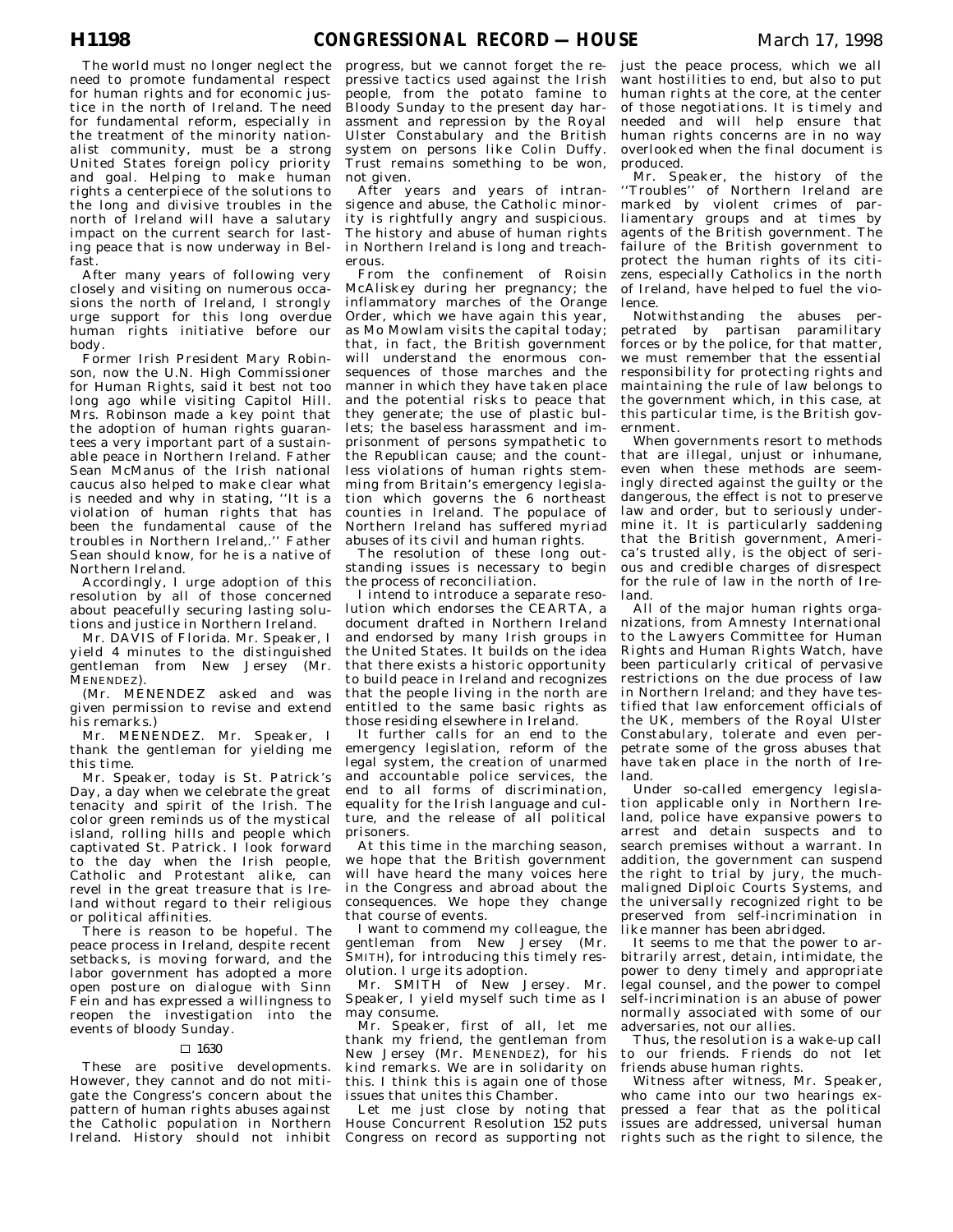right to jury trial, the right to attorneys, the right to work free of discrimination will be neglected.

House Concurrent Resolution 152 puts on notice those who are negotiating and says, in a very friendly way but in a very firm way, that the U.S. Congress believes that there must be reform on human rights issues if genuine peace is to be achieved. It also points out that there are many human rights reforms that could be enacted today without waiting for a final peace negotiation.

Among the immediate changes are those proposed by Britain's own standing advisory committee or commission, I should say, on human rights, SACHR, to eliminate religious discrimination against Catholics in the workplace. Other reforms suggested by human rights groups, such as repealing the emergency legislation, conducting independent inquiries into the deaths of Pat Finucane, Robert Hamill and other human rights abuses, and banning plastic bullets, are all doable. If enacted immediately, these changes could help pave the way for further reconciliation, further confidence-building and, hopefully, for a lasting and sustainable peace.

Mr. Speaker, House Concurrent Resolution 152 has been reviewed and has been endorsed by all of the major human rights organizations. It does put us on record as standing foursquare.

Let me just say one final point, Mr. Speaker. In the upcoming weeks we hope to have an additional hearing in our subcommittee that would deal with an issue of very grave concern. That is the issue of defense attorneys in the north of Ireland. We have found, much to my shock and dismay, an ongoing intimidation campaign against those who would defend those who have been accused of wrongdoing in Northern Ireland.

It seems to me that defense attorneys are not unlike those that we stood up for time and time again during the heydays of the Cold War, the Helsinki monitors, people who have stood up and said that due process must be protected. I may not like my client, I may not like what you say they are alleged to have done, but you are not going to intimidate the attorney that is there to defend them, because that would be a breach of due process and of basic human rights.

We are going to be looking at that in the coming weeks in the subcommittee, and hopefully by then this process will be that much further along, and this resolution that is under consideration in Belfast will have a happy conclusion.

I urge Members to support this resolution.

Mr. Speaker, I reserve the balance of my time.

Mr. DAVIS of Florida. Mr. Speaker, I yield 3 minutes to the distinguished gentleman from New York (Mr. ENGEL). Mr. ENGEL. Mr. Speaker, I thank the gentleman for yielding me the time.

Mr. Speaker, I want to associate myself with the remarks of my good friend and the chairman of the subcommittee, the gentleman from New Jersey (Mr. SMITH), who has been a tireless fighter for human rights all over the world; certainly in Ireland, but all over the world as well.

I rise in support of House Concurrent Resolution  $152.$  I think it is very fitting that we have this resolution today on St. Patrick's Day.

I have been to Ireland and the north of Ireland a number of times. I have struggled, along with the people there and many of us in Congress for many years, to try to bring peace and justice to the beleaguered people in the north of Ireland.

I think anyone who has visited some of the areas in Northern Ireland, particularly some of the Catholic neighborhoods, really gets a feeling of a people under occupation in Belfast and in Derry and some of the other places. But we can say, Mr. Speaker, that there is some hope. We can say that the atmosphere has improved, so that we hope that there will be an agreement between the parties in the talks led by Senator Mitchell.

I think there are a number of reasons why there is improvement. I think the British government, the current British government under Prime Minister Blair, has gone a great deal of the way in stepping forward, making progress. I think that helps create a better atmosphere. But there is still a long, long way to go.

This resolution, of course, rejects violence, as well we should; and a peaceloving people on both sides have to reject violence. Violence is not the way to act. But we also must understand that human rights must be protected. That is stated clearly in House Concurrent Resolution 152.

We know in the north of Ireland the human rights of people, particularly of the Catholics in the north of Ireland, have not been respected. There has been unemployment, 70 and 80 percent in some areas. There have been a lack of human rights. As I mentioned before, when you go into some of those areas, the bog side in Derry and some of the places in West Belfast, you truly feel that it is a people under occupation. That is wrong.

As the gentleman from New Jersey said, because Britain is our ally we have even more of an obligation to point out some of the shortcomings and some of the things that we wish would change.

So the struggle for peace and justice in Ireland will continue. It has to continue with the United States' participation. That is one of the ways that we can make progress and move forward. I compliment President Clinton for making this a priority, and I compliment the job Senator Mitchell has done.

There need to be a lot of steps taken. We need to have the emergency legislation repealed, and some of the other things taken.

Also, we have an issue here in the United States. There were many, many Irish deportees that do not want to go back to the north of Ireland because they fear for their lives. We were able to get a stay on that. We want the Justice Department to make this stay permanent. It affects at least two of my constituents, and I have circulated letters and have 30 co-signers of the letter calling on the Justice Department not to send these deportees back.

As you say, Mr. Speaker, I think House Concurrent Resolution 152 is the right resolution at the right time. We all pray for peace in the north of Ireland. We pray for peace and justice.

Mr. SMITH of New Jersey. Mr. Speaker, I yield such time as he may consume to the gentleman from New York (Mr. GILMAN).

(Mr. GILMAN asked and was given permission to revise and extend his remarks.)

Mr. GILMAN. Mr. Speaker, I would like to address a question to the chairman of our Subcommittee on International Operations and Human Rights, the gentleman from New Jersey (Mr. SMITH).

I would ask the gentleman, would he agree with what Father Sean McManus stated in a recent letter dated March 17, today, as a matter of fact, on the cause of some of the problems, the troubles in Ireland?

He said, and I am quoting from his letter, "Inequality is at the heart of the problem in Northern Ireland, and, therefore, equality must be at the heart of the solution. Passing the MacBride Principles into law is a perfect way for our Nation to show its support for the Irish peace process based on nonviolence and equality.''

Would the gentleman agree with that?

Mr. SMITH of New Jersey. Mr. Speaker, will the gentleman yield?

Mr. GILMAN. I yield to the gentleman from New Jersey.

Mr. SMITH of New Jersey. Mr. Speaker, I agree fully with the MacBride Principles, which are patterned after the Sullivan Principles, which were instrumental in eliminating, or very important in the process of eliminating, discrimination in South Africa. They are contained, as we know, in the State Department Conference Report, which will be up tomorrow as part of the fund for Africa.

So I would hope Members would be put on notice that tomorrow, when we do vote on the State Department Conference Report authored by Mr. HELMS, my good friend, the gentleman from New York (Mr. GILMAN), and myself, that that contains the MacBride Principles, which advance the cause of religious freedom in the north of Ireland.

So I thank the gentleman for asking that question.

Mr. GILMAN. Mr. Speaker, I thank the gentleman from New Jersey for reminding us that that important provision is part of the measure, the State Department authorization measure, which will be on the floor tomorrow.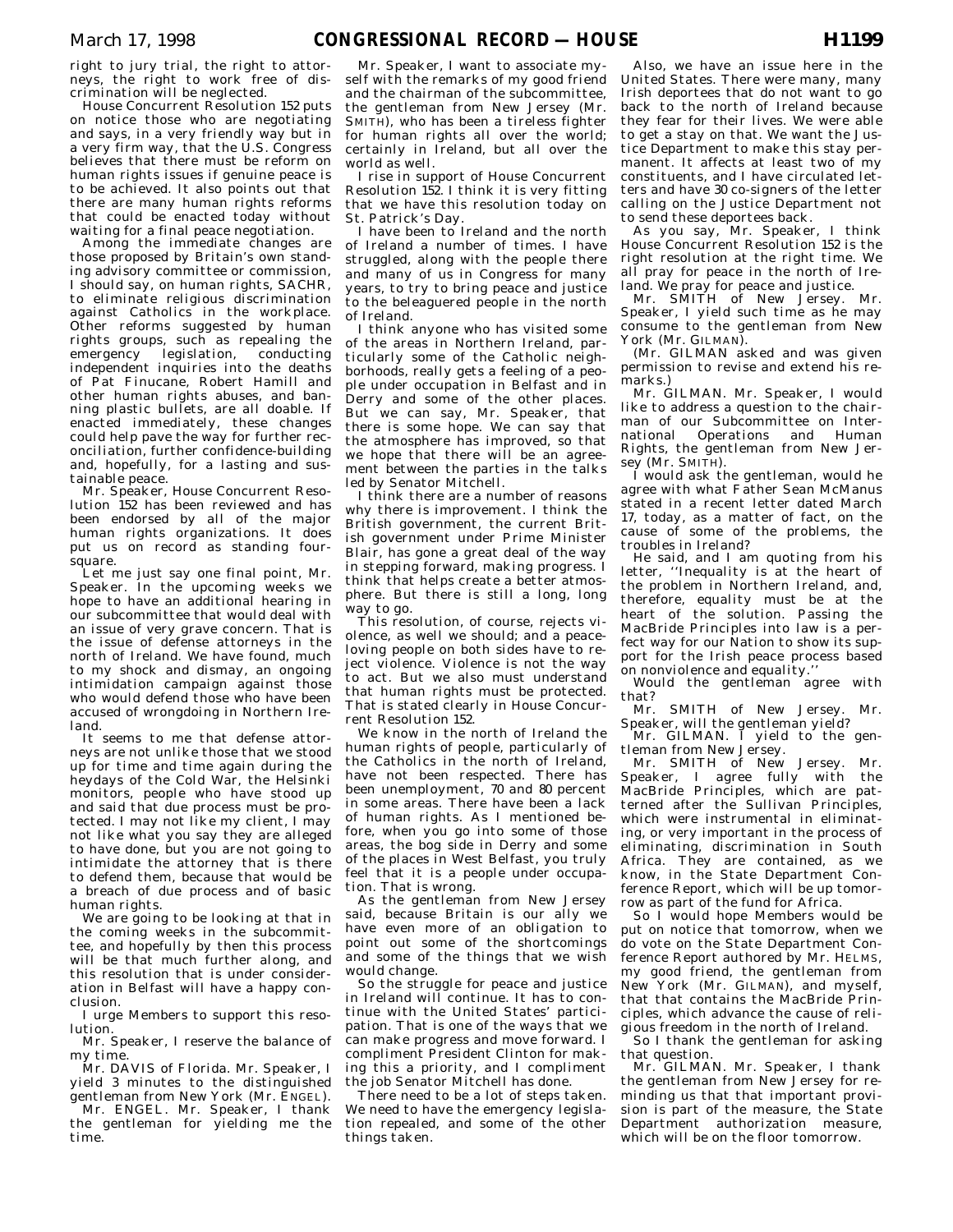Mr. Speaker, I include for the RECORD the full letter from Father Sean McManus.

The letter referred is as follows:

IRISH NATIONAL CAUCUS, INC., *Washington, DC, March 17, 1998.*

Hon. BEN GILMAN, *House of Representatives,*

*Washington, DC.*

DEAR CHAIRMAN GILMAN: I want to thank you for again enshrining, the MacBride Principles in the Foreign Affairs Reform and Restructuring Act.

The MacBride Principles have proven to be the most effective campaign ever against anti-Catholic discrimination in Northern Ireland.

Inequality is at the heart of the problem in Northern Ireland, and, therefore, equality must be at the heart of the solution. Passing the MacBride Principles into law is the perfect way for the U.S. to show its support for the Irish peace process, based on non-violence and equality.

Chairman Gilman, Irish-Americans deeply appreciate your dedicated and outstanding leadership on Irish affairs.

Thank you.

Sincerely

#### FR. SEAN MCMANUS

*President.*

Mr. DAVIS of Florida. Mr. Speaker, I yield myself such time as I may consume.

Mr. Speaker, I would like to briefly point out that it seems that there is virtually unanimity, if not complete unanimity, on the merits of the resolution before us.

It is very pleasing that we can share the fact with the public today that the historic and very delicate and complex all-party talks are progressing in Belfast. These talks will resume next week, with the participation of both Sinn Fein, the major Protestant Unionist Party, and the Ulster Unionists.

I also think it is important to point out that there was a better way to have handled this resolution today. It is appropriate and symbolic to have brought it up on St. Patrick's day; but, unfortunately, this side of the aisle had only a few hours' prior notice that this resolution was even coming up, which deprived us of the opportunity to confirm that the administration had been consulted on this.

The focus here today has been on how well-executed the plan has been in the all-party talks, and depriving us of the opportunity to work with the administration to ensure that that execution continues is an unnecessary risk.

Mr. Speaker, when we violate our own rules, when we circumvent our own process, we make some of our greatest errors. This version of this bill was heard in the Committee on International Relations, wherein lies the expertise of this body on foreign relation matters, which has been so clearly demonstrated today by comments on both sides of the aisle.

So I think it is just important to point out that in the future, when we take up significant matters like this, we really should honor our own process to assure that we produce our very best work.

Mr. Speaker, I yield back the balance of my time.

#### $\Box$  1645

Mr. SMITH of New Jersey. Mr. Speaker, I yield 2 minutes to the distinguished gentleman from New York (Mr. LAZIO).

Mr. LAZIO of New York. Mr. Speaker, I want to thank the distinguished gentleman from New Jersey (Mr. SMITH) for his work on this resolution and the gentleman from New York (Mr. GILMAN), the distinguished chairman of the full committee, my colleagues and friends, for their work not just on behalf of this resolution but on behalf of the peace process in Northern Ireland. They have done remarkably good work.

I rise today in strong support of H. Con. Res. 152. This is at a particularly timely moment in the peace talks in Northern Ireland. America has strong historic and cultural ties to Ireland. We share a communal heritage and familiar backgrounds. However, with all of our resources we cannot solve this problem for Ireland and Britain. The will of the Irish and British people is the one element in the peace talks that will be the determining factor. At this pivotal moment, the fate of Northern Ireland lies in the hands of those involved in the negotiations. I commend both Bertie Ahern, the Taoiseach of Ireland, British Prime Minister Tony Blair, along with Mo Mowlam, British Secretary for Northern Ireland, John Hume, David Trimble and Gerry Adams for their commitment to working toward a peaceful resolution. I encourage them to seize this historic opportunity to end the violence in Northern Ireland and to put in place a new framework that encourages this end.

I will say that just in speaking to the parties today, being in America, they seem like they have moved closer together. There is better dialogue than ever before. Cultivating that peace process, that dialogue, that positive communication is something that we had been uniquely suitable to do.

The history of Northern Ireland is marked by the events of Bloody Sunday, the hunger strikes and many other tragedies. On this St. Patrick's Day let us renew our commitment to the negotiations and encourage the Irish and British governments to resolve their differences and come to a realistic framework for peace. I understand that when the negotiators return to the table, they will be faced with the Easter deadline. This is indeed a critical moment, but it is also exciting and hopeful and perhaps the very best chance for peace in decades.

Mr. SMITH of New Jersey. Mr. Speaker, I yield myself the balance of my time.

Just to conclude, Mr. Speaker, I urge every Member to vote for this resolution. Again it puts us on record supporting not only the peace process, but the all important inclusiveness of the human rights dimension. We do not want it to be a sub or a sidebar issue. It ought to be a mainstream issue. There is not evidence enough that it has been.

Let me also just say, as I have done in meeting with Mo Mowlam, and I know many of my colleagues have done this in the past, we have all raised specific questions and issues. I raised Sean Kelly and Michael Timmons when I met with her. Our hope is that these two gentlemen and others who find themselves in a similar circumstance or who have been incarcerated because of the common purpose laws, were not convicted of committing a crime but were in proximity to a crime and therefore found themselves getting life sentences for their unfortunate proximity to a heinous act. I met with those two individuals in the Maze prison last year. I was very much impressed. The human rights organizations with whom I have had contact with believe that they are innocent and our hope is that in the spirit of reconciliation and, above all, in the spirit of justice these individuals will find their way to freedom.

We had Sean Kelly's father testify at our hearing and he gave a very persuasive account as to what happened. Again, the human rights organizations have looked at these cases very carefully and have concluded that this has been a miscarriage of justice if ever there was one. So our plea to the government of the United Kingdom would be to let these individuals out. It is a positive step towards reconciliation, but above all it would be a step in the right direction towards peace.

Mrs. KENNELLY of Connecticut. Mr. Speaker, I rise today to express my strong support for House Concurrent Resolution 152 which moves the issue of human rights to the forefront of the peace talks in Northern Ireland. We are at a crossroads in the history of Northern Ireland and have a unique opportunity to finally secure lasting peace in an area that has too often endured violence.

Since 1969, the political violence in Northern Ireland has claimed more than 3,000 lives and resulted in injuries to thousands more. This must finally end and all parties must work together in a democratic, peaceful manner, to ensure that human rights will be respected for all the people of Northern Ireland.

I am encouraged by the leadership of the Irish and British Governments and the efforts of former United States Senator George Mitchell, who have fostered the opportunity for an end to the violence and brought hope for a lasting peace in Northern Ireland.

I urge my colleagues to support this important resolution, and to support an end to the violence and human rights abuses in Northern Ireland.

Mr. MANTON. Mr. Speaker, I rise today in strong support of H. Con. Res. 152 and thank my colleague CHRIS SMITH for introducing this important and timely legislation to address human rights in the Northern Ireland peace process.

As a Co-Chair of the Congressional Ad Hoc Committee on Irish Affairs, I have worked closely with my colleagues to ensure a just and lasting peace in Northern Ireland. Nearly 3,000 people have lost their lives through the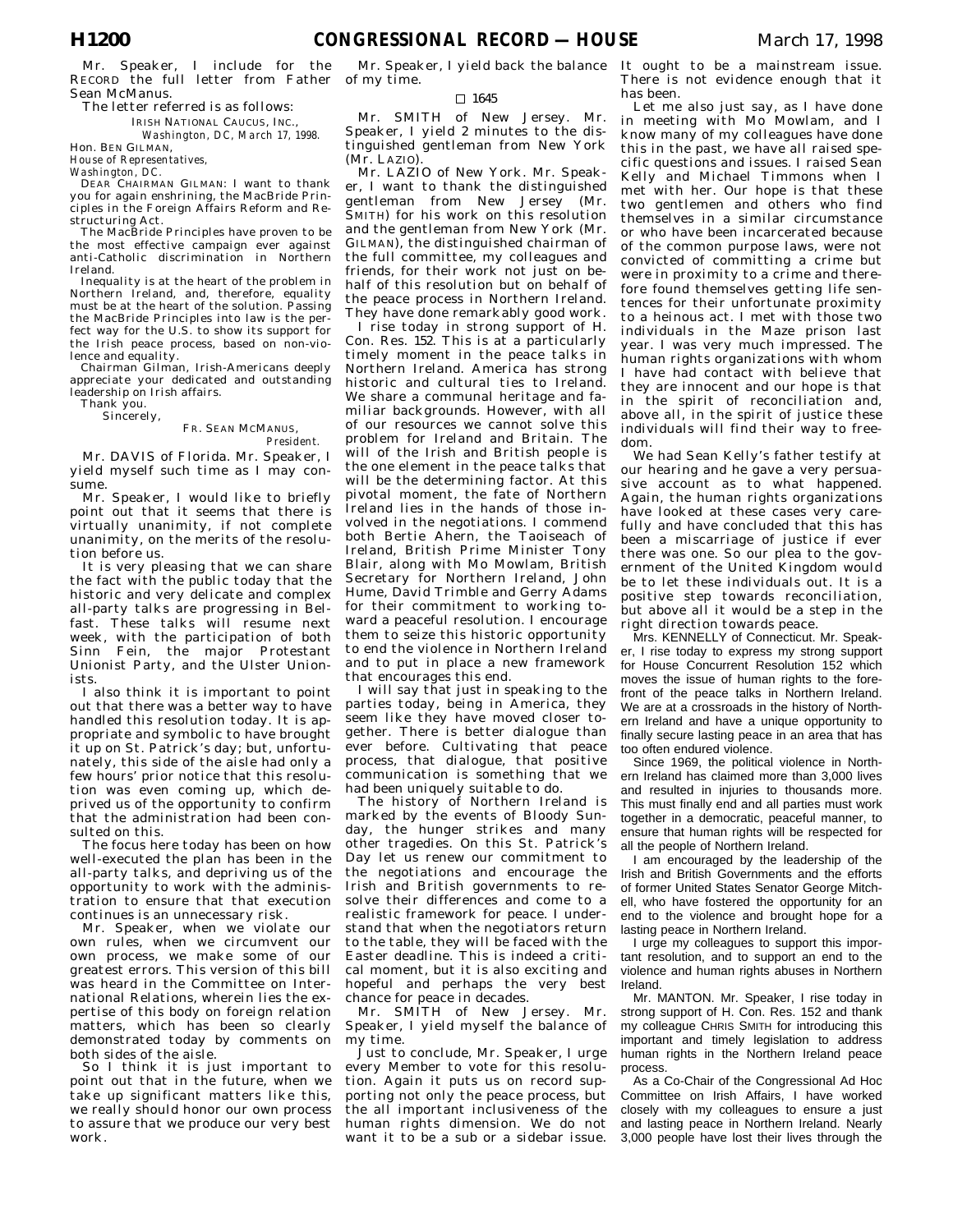political strife that has plagued this community for over 25 years. Today, however, there is hope. With the leadership of former Senator George Mitchell, substantive talks between the British and the Irish governments, along with those representing various political parties, have made landmark progress.

I believe H. Con. Res. 152 sends a clear and strong message to all parties involved in these talks that they must address the central issue to the troubles in Northern Ireland—the denial of basic human rights. We, as Members of Congress, must raise this important issue and continue to demonstrate our support to finding an end to the violence in Northern Ireland.

In order to develop a lasting peace in this region, many of the blatant human rights abuses must come to a stop. The abuses of diplock courts, mistreatment of detainees in Northern Ireland, threats against business owners, and harassment by the police against citizens can simply no longer be accepted or allowed to continue. This legislation addresses these and other human rights abuses and strongly suggests that parties from both sides of the conflict to embrace and practice international human rights standards.

Although the MacBride Principle have had a positive impact on the economic and labor climate in Northern Ireland, Catholic males are still twice as likely as Protestant males to be unemployed. H. Con. Res. 152 encourages leaders in the peace talks to ensure that Catholics have the means necessary to receive the training essential to obtaining a job.

I commend the new leadership in Britain and in Ireland for their efforts on this issue. I believe the movement towards peace will be much swifter as these two governments address the need to reach an agreement on human rights. In addition, I know their leadership, along with that of former Senator George Mitchell, will foster progress and bring political, social and economic stability to Northern Ireland.

Mr. Speaker, thank you for allowing this important human rights measure to come to the floor. I also want to again congratulate my friend and colleague, CHRIS SMITH, for his leadership on this issue.

Mr. SMITH of New Jersey. Mr. Speaker, I yield back the balance of my time.

The SPEAKER pro tempore (Mr. BARRETT of Nebraska). The question is on the motion offered by the gentleman from New Jersey (Mr. SMITH) that the House suspend the rules and agree to the concurrent resolution, H. Con. Res. 152, as amended.

The question was taken.

Mr. SMITH of New Jersey. Mr. Speaker, on that I demand the yeas and nays.

The yeas and nays were ordered.

The SPEAKER pro tempore. Pursuant to clause 5 of rule I, the Chair announces that further proceedings on this motion will be postponed until tomorrow.

for the control of the control of

CALLING FOR AN END TO VIO-LENT REPRESSION OF LEGITI-MATE RIGHTS OF PEOPLE OF KOSOVA

Mr. GILMAN. Mr. Speaker, I move to suspend rules and agree to the concur-

rent resolution (H. Con. Res. 235) calling for an end to the violent repression of the legitimate rights of the people of Kosova, as amended.

The Clerk read as follows:

H. CON. RES. 235

Whereas the Albanian people of Kosova constitute more than 90 percent of the total population of Kosova;

Whereas the political rights of the Albanian people of Kosova were curtailed when the Government of Yugoslavia illegally amended the Constitution of Yugoslavia without the consent of the people of Kosova on March 23, 1989, revoking the autonomous status of Kosova;

Whereas in 1990, the Parliament and Government of Kosova were abolished by further unlawful amendments to the Constitution of Yugoslavia;

Whereas the Mission of Long Duration to Kosova, the Sandzak and Vojvodina, which the Organization for Security and Cooperation in Europe (OSCE) deployed in 1992, eased local tensions through objective human rights monitoring and facilitating dialogue between authorities and the various communities before the authorities of Serbia-Montenegro expelled the Mission in 1993;

Whereas the State Department's 1997 Country Report on Human Rights in Serbia notes violations of civil liberties in Kosova particularly in the following categories: political and other extra-judicial killing; torture and other cruel inhuman or degrading treatment or punishment; arbitrary arrest, detention or exile; denial of fair public trial; and arbitrary interference with privacy, family, home, or correspondence;

Whereas on the night of February 28, 1998, Serbian paramilitary policy units, reported to number in excess of 25,000 men, swept through the Drenica region of Kosova killing more than 20 Albanian citizens, many of who died from being beaten to death;

Whereas on March 2, 1998, 30,000 demonstrators peacefully marched in Pristina to protest the massacre of February 28 and were brutally attacked by Serbian police;

Whereas a group calling itself the Liberation Army of Kosova has threatened to retaliate against the atrocities committed by Serbian authorities;

Whereas new elections in Kosova scheduled for March 22, 1998, have now been postponed; and

Whereas the President of the United States and other officials have warned the Government of Serbia that there would be serious consequences if Serbian policies led to an escalation of violence in Kosova: Now, therefore, be it

*Resolved by the House of Representatives (the Senate concurring),* That it is the sense of the Congress that—

(1) the violent repression carried out by the Serbian police and paramilitary forces against the ethnic Albanian population of Kosova should be condemned by the United States and the international community;

(2) efforts of the international Contact Group (the United States, United Kingdom, France, Germany, Russia, and Italy) in support of a resolution of the conflict in Kosova are to be commended and intensified;

(3) no international or United States sanctions currently in force against the Government of Serbia and Montenegro should be terminated at this time, unless such termination serves to support a peaceful resolution to the repression in Kosova;

(4) the United States should consult with its allies and other members of the United Nations on reimposing those sanctions against Serbia-Montenegro that were terminated following the signing of the Dayton Peace Agreement in 1995 if Serbian authori-

ties continue to use unlawful violence against the Albanian people of Kosova;

(5) the United States should acknowledge recent developments in the Republic of Montenegro that indicate that the new leadership of the Republic is seeking a peaceful resolution to the repression in Kosova, particularly the statement by Montenegrin President Milo Djukanovic that Kosova must receive a certain degree of autonomy, and his call for a dialog between the Government of Serbia and Montenegro and ethnic Albanians in Kosova;

(6) the United States should, to the extent practicable, recognize positive actions by the Government of the Republic of Montenegro with regard to repression in Kosova through exclusion from those sanctions that may be applied to the Government of Serbia;

(7) the elections in Kosova originally scheduled for March 22, 1998, and now postponed, should be allowed to proceed unimpeded by Belgrade whenever they take place, as they represent the opportunity for a peaceful expression of the political will of the Albanian people of Kosova;

(8) all parties should refrain from acts that could lead to heightened tensions in Kosova;

(9) international and nongovernmental organizations that provide medical assistance should be permitted immediate and unrestricted access to Kosova and all of its citizens;

(10) international investigators of serious breaches of international humanitarian law should be granted immediate and unimpeded access to all parts of Kosova and to its citizens;

(11) the agreement on education in Kosova should be implemented immediately, including at the university level, allowing all residents of Kosova regardless of ethnicity to receive education in their native tongue;

(12) the elected leaders of Kosova should begin a dialog without preconditions with the authorities in Belgrade to resolve the present situation, and to provide for the exercise of the legitimate civil and political rights of all the people of Kosova;

 $(13)$  inasmuch as the Belgrade regime led by the last Communist dictator in Europe, Slobodan Milosevic, continues to abuse democratic norms and the rights of all its citizens, threatening general regional stability, the United States should undertake determined measures and provisions designed to promote human rights and democratic government throughout Serbia and Montenegro;

(14) the authorities of Serbia-Montenegro should cooperate fully with efforts and initiatives of the Organization for Security and Cooperation in Europe (OSCE) to address the problems in Kosova, including the immediate and unconditional return of a Mission of Long Duration;

(15) staff of the United States Information Agency office in Pristina, Kosova, should be augmented; and

(16) the United Nations Security Council should consider the question of restoration of the human and political rights of the people of Kosova and actions to halt Belgrade's violent repression of the region's population.

The SPEAKER pro tempore. Pursuant to the rule, the gentleman from New York (Mr. GILMAN) and the gentleman from Florida (Mr. DAVIS), each will control 20 minutes.

The Chair recognizes the gentleman from New York (Mr. GILMAN).

(Mr. GILMAN asked and was given permission to revise and extend his remarks.)

Mr. GILMAN. Mr. Speaker, I yield myself such time as I may consume.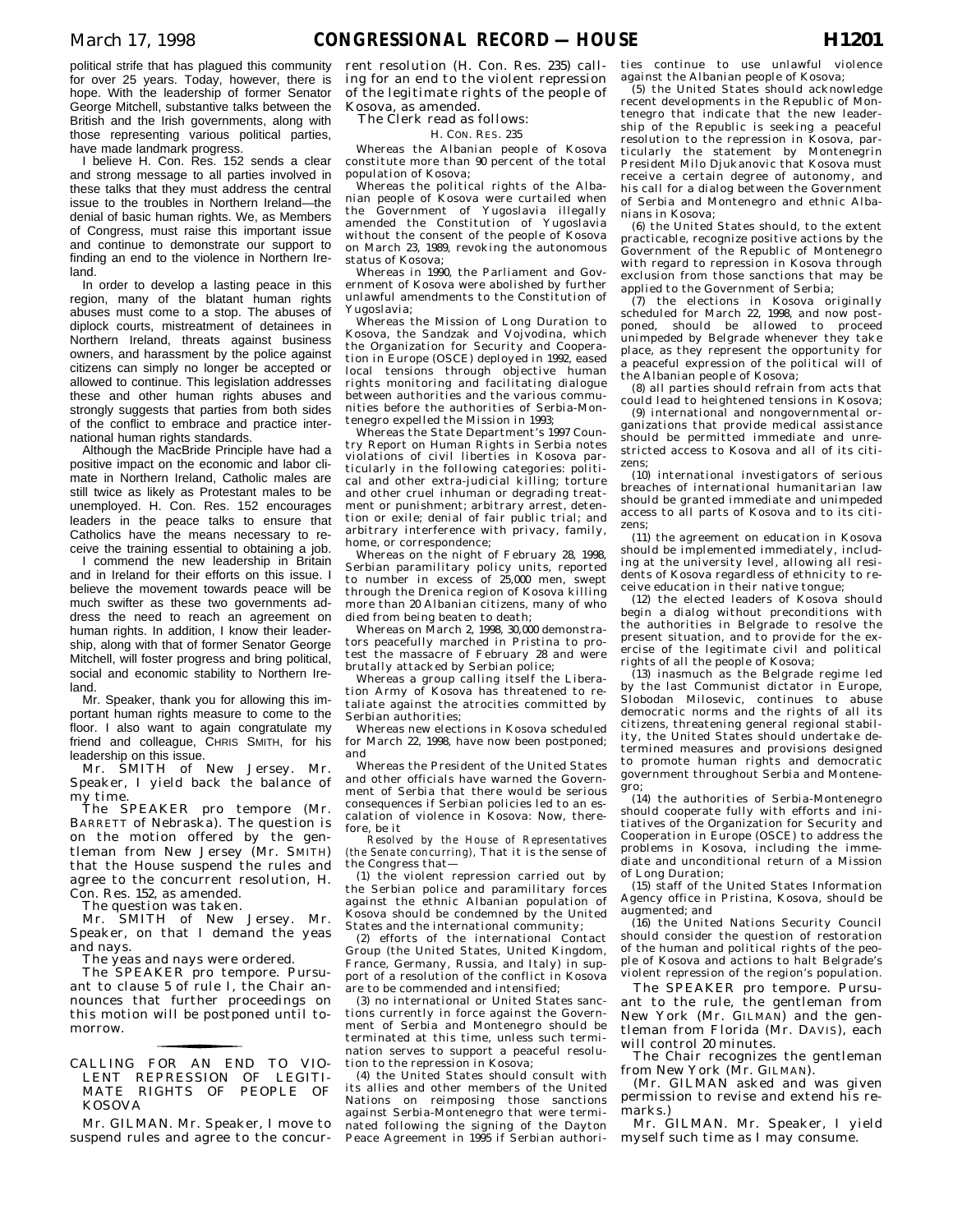Mr. Speaker, in recent weeks the world has witnessed the horrifying spectacle of violence again sweeping a part of the Balkans. Serbian paramilitary police forces brutally assaulted the long suffering people of the province of Kosova, more than 90 percent of whom are Albanian. Whole villages were attacked and their inhabitants were forced to flee into the hills. Entire families were massacred as Serbian forces fired indiscriminately into their homes.

When the Kosovars gathered peacefully to protest these atrocities, Serbian police met them with more brutality, first firing on the marchers with tear gas and water cannon, then beating anyone who came within reach.

It should be noted that the terrible war that destroyed the former Yugoslavia began in 1989 in Kosova, when dictator Slobodan Milosevic arbitrarily and illegally terminated the autonomous status enjoyed by Kosova under the Constitution of the former Yugoslavia.

The international community and our government in particular has repeatedly warned Milosevic of severe consequences should he be responsible for further violence in Kosova, where his government has forced ethnic Albanians from their jobs, from their classrooms and from their communities. He has apparently decided to ignore all these warnings. Using as a pretext the emergence of a group calling itself the Kosova Liberation Army, or UCK as it is known in Albania, Milosevic has ratcheted up his policy of making the lives of the majority of Kosovars a living hell through repression and brutality.

It is with the deepest concern that I introduce this measure now before us, H. Con. Res. 235, calling for an end to the violent repression of the legitimate rights of the Albanian people of Kosova. I want to thank my colleague, the gentleman from New York (Mr. ENGEL) for joining with me in introducing this measure.

With this resolution, Congress places on the record its concern over the worsening situation in Kosova and points to constructive measures that could lead to an improvement. In particular, the resolution urges all parties to refrain from violence. I fully understand and sympathize with the growing frustration of the Albanian citizens of Kosova who have peacefully resisted the repressive Milosevic regime for more than 10 years. However, that violence can only beget further violence in Kosova. Only through dialogue between the democratic leaders of the Kosovars and the regime in Belgrade can the situation be peacefully resolved.

It is in the interest of our Nation to do whatever we can to encourage a beginning of such a dialogue immediately and without any preconditions because there must also be some redress for the victims of violence and their families. The international community must be

able to investigate any reports of violations of international law that would fall within the purview of the International Tribunal for the former Yugoslavia.

That is why this resolution calls for immediate access for international investigators as well as for organizations that can provide medical assistance to those who have been wounded. Hopefully, this resolution will assist the efforts of our Secretary Madeline Albright, Ambassador Gelbard and other diplomats to make clear to Milosevic and to the Serbian authorities that we view their actions with abhorrence and disgust and that we insist on the speedy and peaceful resolution of the problems in Kosova. We cannot and will not tolerate another Bosnia in the Balkans.

Accordingly, I urge my colleagues to send an important message to Belgrade by supporting H. Con. Res. 235.

Mr. Speaker, I reserve the balance of my time.

GENERAL LEAVE

Mr. DAVIS of Florida. Mr. Speaker, I ask unanimous consent that all Members have 5 legislative days to revise and extend their remarks on House Concurrent Resolution 235.

The SPEAKER pro tempore. Is there objection to the request of the gentleman from Florida?

There was no objection.

Mr. DAVIS of Florida. Mr. Speaker, I yield 6 minutes to the gentleman from New York (Mr. ENGEL), one of the leading cosponsors of this concurrent resolution.

Mr. ENGEL. Mr. Speaker, I thank the gentleman from Florida for yielding me this time.

Mr. Speaker, I was very happy to play a major role in writing this legislation. I want to thank my colleague from New York, the distinguished chairman of the committee, for introducing this legislation along with me.

We have reached a very important time in the region of Kosova. There are 2 million ethnic Albanians living there under Serb occupation and tyranny. We saw the extent of that tyranny, as the chairman mentioned, a couple of weeks ago when women, children and innocent people were just wantonly killed by Serbian police using helicopters and artillery. It was something that we ought not to see in the year 1998. It brought us back to the beginning of Bosnia and Bosnia, of course, is when the West did not object strongly enough and did not take strong measures early enough that we saw the tragedy in Bosnia with thousands upon thousands of people being killed in ethnic cleansing and genocide. We can see the same thing happening in Kosova if the world does not take a strong stand now.

This resolution, H. Con. Res. 235, is an attempt by this Congress to take a strong stand because we know that if the situation is going to be resolved in Kosova, it can only be resolved with the United States taking a very, very strong stand.

I have been to Kosova a number of times. I intend to go again either later this week or later sometime this year. I think it is very, very important that the United States stand up strongly for the rights of people for self-determination and freedom all over the world.

As chairman of the Albanian Issues Caucus, we have been talking, I have been talking about Kosova for many, many years and saying that a flare up like this could make Bosnia almost seem like a tea party, regrettably, compared to what could happen in Kosova. When you have 2 million ethnic Albanians, 90 percent of the population with no economic rights, with no political rights, with no human rights, you are bound to have a flare up. And for too many years Milosevic, leader of Serbia, has refused to even discuss these things with the Albanians in Kosova. He summarily took away their autonomy back in 1998. Some people are now saying let's go back to autonomy. Why would the Albanians want to go back into a situation that failed 10 years ago, that was summarily stolen from them 10 years ago. In the<br>old Yugoslavia you had Yugoslavia you had counterbalances to the Serbs. You had the Croats and the Bosnians and the Macedonians, the Slovenians, and it was not so dominated by the Serbs. Today in Serbia or Yugoslavia it is so Serb-dominated they have not given any freedoms at all to the Albanian citizens. Why would the Albanians want to go back into this situation?

So we have elections scheduled for later on this week. It is a little bit uncertain as to whether those elections will be held, but the people of Kosova must be allowed to express their desire in open and free elections. They must be allowed to elect their leaders and their parliament, which they did 6 years ago, and then they were not allowed to meet. So for 6 years there has not been any meeting of the Albanian parliament duly elected by the people of Kosova. This cannot continue. This must not continue.

What this resolution does is it condemns Belgrade's brutal crackdown in Kosova; again, the killing of innocent men, women and children. It calls for the maintenance of the current sanctions against the Belgrade regime and consideration of restoring the interwall of sanctions. If Milosevic does not do what he is being asked to do, which is to give basic freedom to people, we ought to consider slapping new sanctions on them. This supports the elections process in Kosova and sending monitors, and it is very, very important that we have monitors. It demands the full implementation of the education agreement, including at the university level. Again, Albanians cannot teach in their language, they cannot go to schools. It is just impossible.

I want to commend the Albanian students in Kosova. Their peaceful demonstrations have shown a tremendous level of maturity and must be supported by all freedom loving people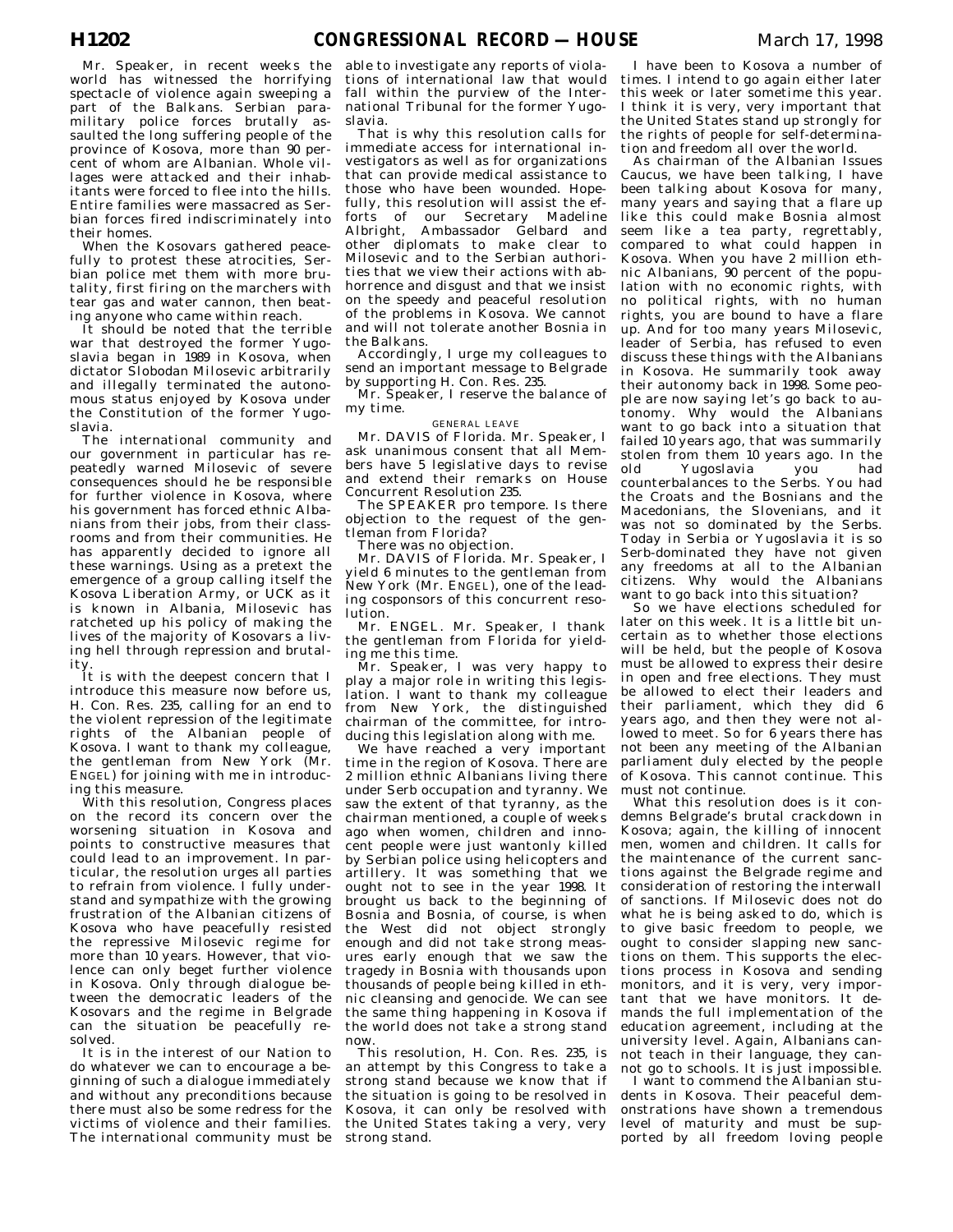around the world. This resolution also urges the U.N. Security Council to discuss Kosova, as well they should. This is a very, very important international incident and Kosova ought to be discussed by the Security Council. It calls for the return of the OSCE monitors. which were thrown away by Milosevic, who will not allow international monitoring. We need international monitoring on the ground if we are to prevent a tragedy in Kosova. It encourages the expansion of the USIA office. I was proud to go there 2 years ago, to Pristina, the capital, and cut the ribbon for the United States information office. We ought to expand that office to show that we as a Nation are engaged, that the Albanians there know there is a friend in the United States, that the Serbs and Belgrade understand that we have a presence there where the American flag is flying and we care very much about what happens on the ground. And the European Union has just recommitted to opening their office in Pristina. They should do it as soon as possible.

#### $\square$  1700

In short, Mr. Speaker, what this resolution does, H. Con. Res. 235, is simply reinforce the goals which we hold dear as Americans; the right of self-determination, a condemnation of a brutal crackdown, and saying that the United States of America stands with the Albanian citizens of Kosovo because it is right to stand with them. It is right to say that they ought to have the freedoms. It is wrong for them to have no personal freedoms, to have 80 percent or more unemployment, to never have a chance to go to schools. This situation must end.

And what the Congress is attempting to do here in a bipartisan fashion is to say no more brutal crackdowns. This must be condemned by the world, and we want to see the right of self-determination. I would go one step further. I would implement a no-fly zone and continue to do different things that we must have in order to show our solidarity with the people of Kosovo.

But this resolution, I think, strikes the right balance at the right time, and I urge my colleagues to support the people of Kosovo who are crying out for our help. We can do this, my colleagues, by voting unanimously for H.Con.Res. 235.

Mr. GILMAN. Mr. Speaker, I yield 3 minutes to the distinguished gen-<br>tleman from California (Mr. California CUNNINGHAM).

Mr. CUNNINGHAM. Mr. Speaker, let me give a little different perspective. I do not disagree with my colleagues, but I would add maybe some enlightening information.

First of all, during World War II, it was the Serbs that fought with the Allies and the United States. I attended a dinner, a banquet of some 400 Allied and U.S. Air Force pilots that were giving their thanks to the Serbs for getting them behind and through the  $\tilde{C}$ ro-

atian and the Muslim lines that fought with Nazi Germany.

I feel that in most cases during the conflict in the former Yugoslavia that the Serbs have been pointed out, maimed and not given equal treatment. I do not want special recognition, but I ask for a more evenhanded look at the Serbians in this conflict.

I do not think there will be peace in the Middle East in my lifetime, nor do I think there will be peace in the former Yugoslavia in my lifetime, but most certainly until we get rid of Milosevic, until we get rid of Izetbegovic, until we get rid of Tudjman, to me, this is the main problem. We need new leadership, we need youth, and we need a new direction for that to go.

If we want a real resolution, let us stop arming the Muslims that are tending to go further and further toward Iran and Iraq and surrounding themselves with the mujahedin out of both Iran, Iraq and Afghanistan. If we want to look at a real potential for the future, when we do end up pulling out, it is not going to be the Serbs coming after the Croatians or the Muslims, it is going to be the Muslims coming out for the Croatians and the Serbs if we continue with that.

I commend the gentlemen, but I would like to see more of an evenhanded approach. If this opens up for investigation into looking at the allegations, then it is good. But if it is just chastising one group over the other again, as it has in the past, then I do not think it is so good. So I will take a look at the resolution, and I thank the gentleman for the time.

Mr. DAVIS of Florida. Mr. Speaker, I yield 2 minutes to the distinguished gentleman from Texas (Mr. LAMPSON).

Mr. LAMPSON. Mr. Speaker, I thank the gentleman for yielding me this time.

Yesterday in, Galveston, Texas, I was visited by one of my constituents, Lisa Halili, who brought about 15 other people along with her, many of whom had relatives and certainly had friends in Kosovo. The story that they proceeded to tell me was one that was absolutely amazing.

The pictures that they brought of the murder of Lisa's father-in-law last week in Kosovo and the pictures of people who had been tortured, who have been butchered, have been sprayed with hot water, all while they were attempting to do peaceful demonstrations by carrying bread in their hands and by holding their fingers up in a symbol for peace, and then being attacked in the way that they have was something that I had a difficult time understanding. I do not understand how we could in any way stand by while people are injured and killed for participating in a nonviolent protest.

The Serbian Government must acknowledge the basic civil rights of all of their citizens. This bill condemns the violent repression of ethnic Albanians in Kosovo by Serbian authorities and calls for a dialogue between the Serbian Government and the leaders of the ethnic Albanians in Kosovo to end violence by all parties.

So I, too, join my colleagues in asking for an ''aye'' vote on this bill, but I would also ask that we might, as soon as possible, consider sending humanitarian aid in to these people, because I know now that there are other relatives of my own constituents in the Ninth District of Texas who are holed up in houses, fearful of being able to go out even in search for the medical attention that they need to treat the wounds that they presently have. They are able to get out or get messages out so that other relatives can call back here, and we are receiving word on a daily basis of the condition of these people, but it is unquestionably deteriorating.

As soon as possible, the Red Cross must be allowed in with safe passage as well.

Mr. DAVIS of Florida. Mr. Speaker, I yield 7 minutes to the distinguished gentleman from Maryland (Mr. HOYER).

Mr. HOYER. Mr. Speaker, I thank the gentleman for yielding me this time.

Mr. Speaker, I rise in strong support of this resolution and commend the chairman of the committee and the ranking member for their leadership on this issue.

I regret that the gentleman from California has left the floor.

Mr. Speaker, one of the things that made me nervous, very frankly, during the Cold War, was some well-meaning Members used to get up and draw parallelisms between Soviet actions and perceived problems in the United States. There was no parallelism or comparison to be drawn. And the gentleman from California that tries to draw a parallelism between the Muslims and Mr. Izetbegovic and the Croats and the Serbs, I would, with all due respect to the gentleman from California, strongly disagree.

President Reagan saw evil, and he called it evil. That was what it should have been, in my opinion, Mr. Speaker. Milosevic is evil. I do not come to this floor for a brief on Mr. Tudjman or Mr. Izetbegovic, but I see no parallel between the war crimes sanctioned by, led by and committed by Mr. Milosevic and the other two.

The fact of the matter, Mr. Speaker, is once again the butcher of Belgrade has struck, and the victims are his own citizens. Sadly, Mr. Speaker, we should not be surprised. This is a conflict that has been simmering for a long, long time; some would say centuries.

The new Chairman of the OSCE, Foreign Minister Bronislav Geremek of Poland, in mid-February, just 30 days ago, referred to the situation in Kosovo as, and I quote, a conflict in preparation.

As many of my colleagues know, Kosovo has been overshadowed for some years by the conflict in Bosnia. Preoccupation with Bosnia, in fact,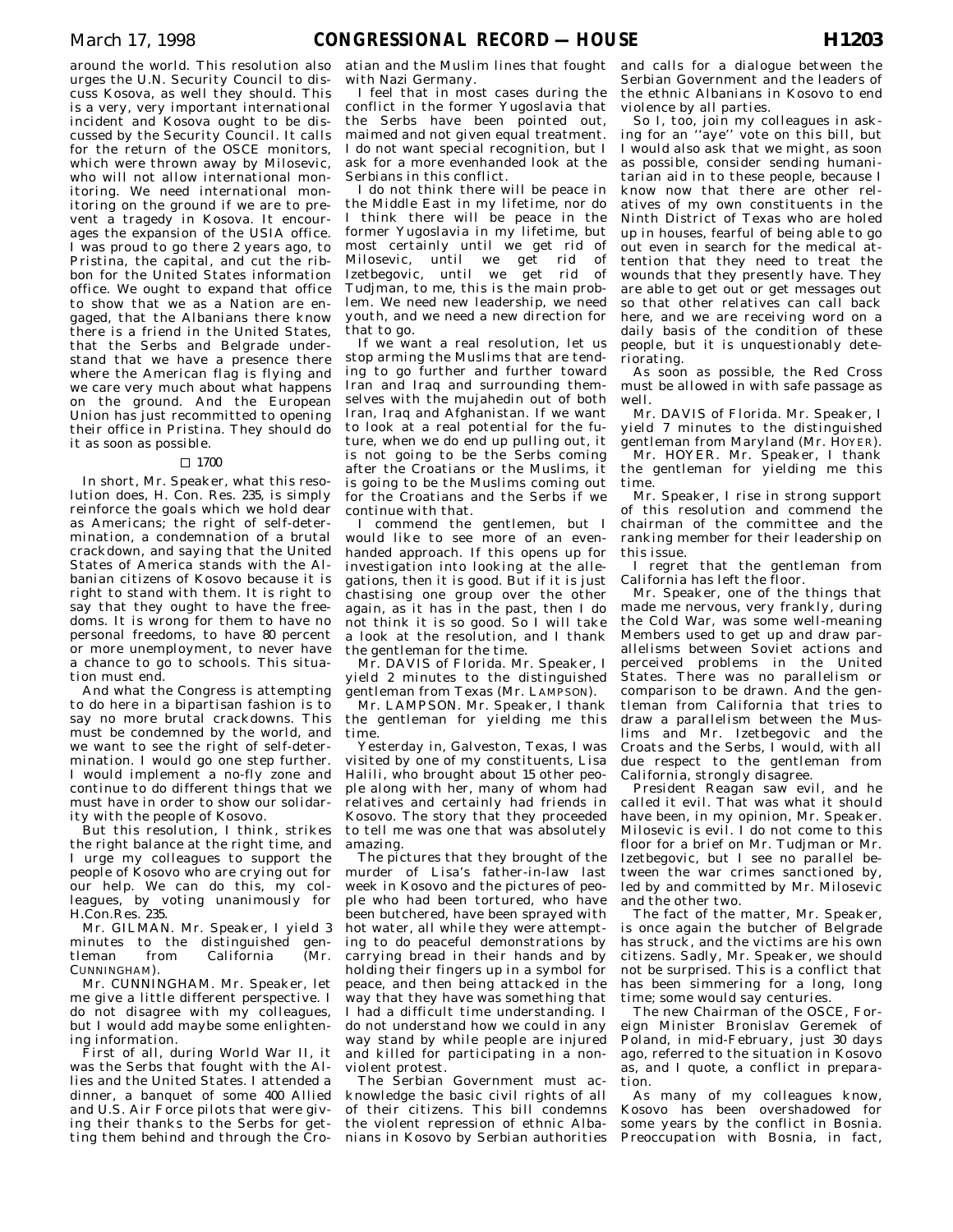effect on nearby regions. Like a number of my colleagues, I have been to Pristina, the capital of Kosovo. I have talked to Kosovars, but, more importantly, I have talked to Milosevic's hand-picked representative in Pristina. And I asked that representative, ''Is there one person, just one, one Kosovar, out of the 90 percent Albanian population in Kosovo, just one that you think is reasonable enough to sit down at the table with and discuss the resolution of the conflicts that exist in Kosovo?'' That representative of Mr. Milosevic could not think of one name in all of Kosovo that would be an appropriate interlocutor for peaceful discussions of the resolution of conflicts. Is it any wonder, therefore, that conflict has not been resolved, if one side could not find one person with whom to discuss reasonable resolution?

the Bosnian conflict to have a spillover

The recent violence has shattered this status quo, and we are now faced with a possibility of further violence in Kosovo which could spill over into neighboring Macedonia and, indeed, Albania itself. Clearly, Slobodon Milosevic has fomented hatred between the people of the former Yugoslavia as a means to maintain power and ward off democratic development in Serbia itself.

In 1989, as has been said by my friend from New York, whose leadership has been so outstanding on this issue, Milosevic unilaterally and illegally revoked Kosovo's previous autonomy. He made discrimination against ethnic Albanians, who constitute 90 percent of the population of Kosovo, official policy. Discrimination was and is now official policy of the government in Belgrade.

He has repressed freedom of speech, and his police force has arbitrarily harassed, detained, tortured and, yes, even murdered innocent Albanians on a regular basis. The recent massive attacks by Serbian police and paramilitary units are said to be in response to the formation of the Kosovo Liberation Army, which seeks to fight repression with terrorism.

Mr. Speaker, terrorism in any form must be condemned loudly and unequivocally. Violence by either sides will only beget more violence. That said, however, the magnitude of the response by the Serbian authorities is reprehensible. The attacks on several Albanian villages, which left dozens dead, including women and children, and many others injured or displaced, is an absolute and undeniable contravention of the standard for the behavior of governments, as stated in Helsinki Final Act and numerous United Nations documents. They are to be condemned, and those responsible must face consequences.

Mr. Speaker, this resolution calls for the maintenance of sanctions against the Government of Serbia, the reestab-

lishment of the OSCE mission, and the immediate implementation of the agreement on education.

I also support the contact group's call for the prosecution of war criminals, war criminals present in Yugoslavia, not just by definition of us on the floor, but of our own State Department under the Bush administration and under this administration. Mr. Speaker, I believe what has happened in Kosovo constitutes crimes against humanity, and the Hague-based tribunal should have authority to prosecute.

Finally, I agree with the contact group's recommendation of an adaption of the mandate for UNPREDEP, the U.N. peacekeeping force in neighboring Macedonia, which has, as we know, a U.S. contingent. If Kosovo explodes, its potential for direct spillover into neighboring countries is actually greater than it was for Bosnia, and we must be prepared for that threat.

Mr. Speaker, given our witness to the horrors which took place in Bosnia, we should be aware of the dangers in Kosovo, and we must not fail to act.

Mr. DAVIS of Florida. Mr. Speaker, I yield 3 minutes to the distinguished gentleman from New York (Mr. NAD-LER).

Mr. NADLER. Mr. Speaker, I thank the gentleman for yielding me this time, and I rise to support this resolution and to condemn thoroughly the brutal acts of repression and of murder that have occurred recently in Kosovo.

Last month Serbian paramilitary police units swept through Kosovo and killed dozens of ethnic Albanians. Many people were brutally beaten to death. Then, on March 2nd, during a peaceful protest against this massacre, Serbian police again attacked about 30,000 Kosovo residents.

#### $\Box$  1715

This is an outrage. The actions of the Serbian government warn us that ethnic hatred still threatens to erupt into genocide. They must halt these actions immediately, and they must take concrete steps to ensure that this type of violent police oppression will never occur again.

Unfortunately, Slobodan Milosevic has made discrimination against ethnic Albanians official policy. He has made ethnic hatred and ethnic slaughter official policy in a fashion not seen in Europe since the Nazis.

We had ample warning that this brutality would happen. The State Department on Human Rights stated that 'political violence, including killing by police, resulted mostly from efforts by Serbian authorities to suppress and intimidate ethnic minority groups.'' It went on to report that police repression continues to be directed against ethnic minorities, and police committed the most widespread and worst abuses against Kosovo's 90 percent ethnic Albanian population.

All of this was reported before the most recent incidents of this year. So we must act swiftly and firmly. The

Serbian authorities must not be allowed to get away with these atrocities.

The work of the International Contact Group ought to be commended, but it must be intensified. They ought to make very clear to the government in Belgrade that another round of ethnic cleansing and of ethnic murder will not be tolerated.

International war crimes investigators and organizations providing medical assistance must have immediate and unfettered access to the people of Kosovo. International observers supported by the contact group must establish a presence in Kosovo and maintain constant vigilance against further Serbian abuses.

We must impose tougher sanctions against Serbia, and we must maintain an arms embargo against this brutal regime. We cannot sit idly by while the butchers in Belgrade use violence and oppression to maintain their political power.

We cannot allow the bloodshed and destruction that occurred in Bosnia to begin all over again in Kosovo. We cannot allow this violence to escalate and spread into neighboring nations and result possibly in a general war.

The elections scheduled in Kosovo should be allowed to proceed unimpeded by Belgrade, and the elected leaders who will be elected in Kosovo should begin a dialogue with the Belgrade authorities in an attempt to resolve the situation without violence.

These are just a few of the steps that must be taken in order to prevent further bloodshed and oppression.

Unfortunately, we have not acted soon enough to address these obvious and persistent abuses and murderous actions by Serbia, and today dozens of people are dead because of international indifference. The time to act officially is now. We must not waste any more time.

Mr. SMITH of New Jersey. Mr. Speaker, I yield myself such time as I may consume.

(Mr. SMITH of New Jersey asked and was given permission to revise and extend his remarks.)

Mr. SMITH of New Jersey. Mr. Speaker, I rise in support of the resolution, H. Con. Res. 235, calling for an end to the violent repression of the legitimate rights of the people of Kosovo. In recent weeks we have seen yet another outbreak of deadly violence in the Balkans, with the Serbian police and the military units striking certain regions in Kosovo and killing as many as 80 Kosovar Albanians.

I am an original cosponsor of the resolution, and I appreciate very much the work done by my colleagues, the gentleman from New York (Mr. ENGEL) and the gentleman from New York (Mr. GILMAN), the chairman of the full committee, to bring this measure to the floor. The measure was considered in committee last week, at which time a number of amendments that I offered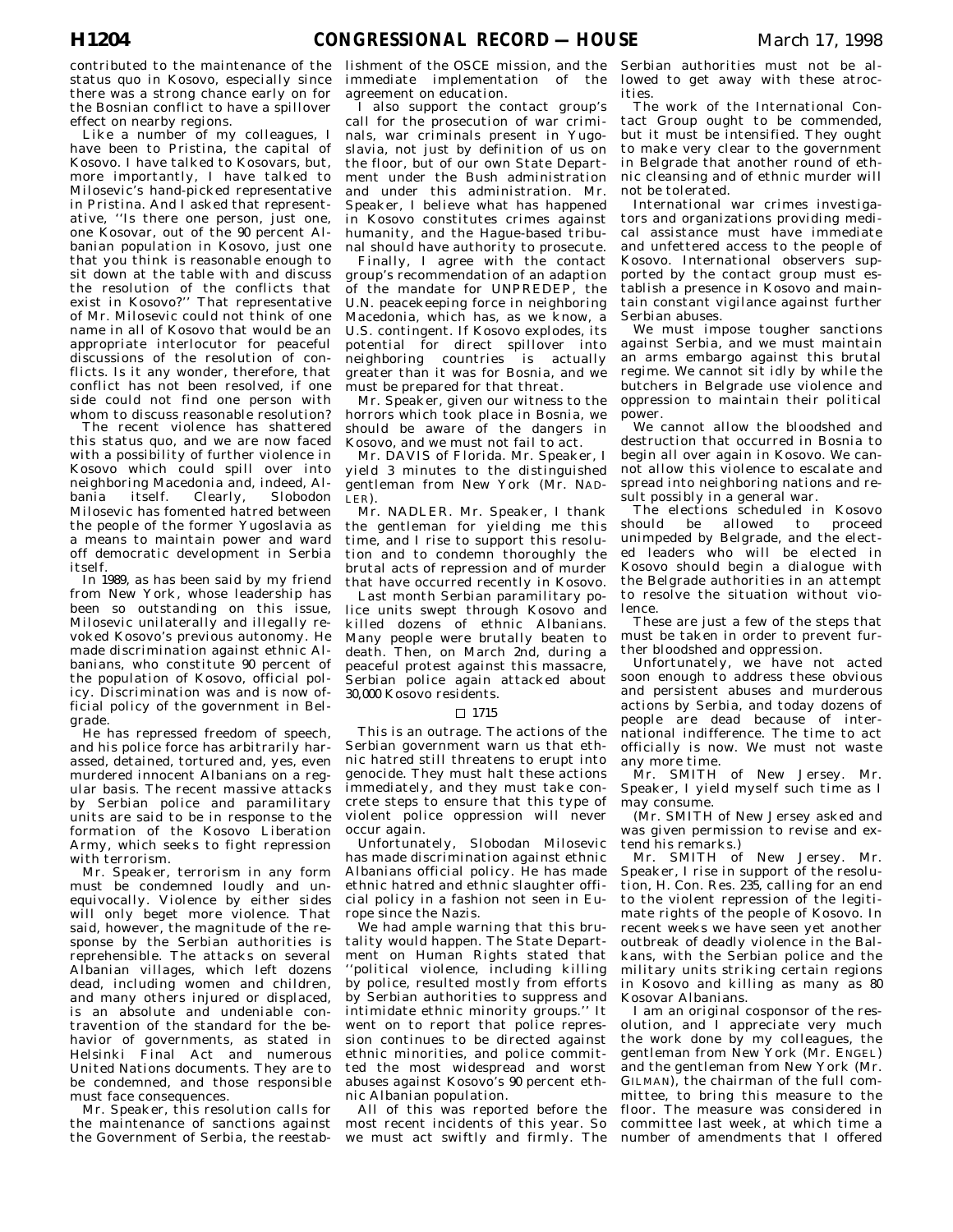were adopted, including one asking that the OSCE mission be allowed back into Kosovo as soon as possible.

Mr. Speaker, we must all recognize that, despite the complexity of the Balkans, primary responsibility for nearly a decade of conflict in the former Yugoslavia lies squarely on the shoulders of Milosevic and his regime in Belgrade. Since 1989, when Milosevic unilaterally revoked Kosovo's autonomy, he has established as official policy discrimination against ethnic Albanians, who constitute 90 percent of the population of Kosovo, especially in terms of employment. Milosevic's police force in Kosovo is, in reality, more of an army, which has arbitrarily harassed, detained, tortured and even murdered innocent Albanians on a regular basis.

Tomorrow, in fact, the Commission on Security and Cooperation in Europe, which I co-chair, will be conducting a hearing on the issue of the repression and the violence in Kosovo. As the Commission has followed closely this situation in Kosovo, it has become clear that Mr. Milosevic responds to criticism only when there is a clear resolve that his aggression, violence, and abuse of human rights will invoke serious consequences.

I would note that the language of the resolution states that no independent national or United States sanctions currently in force against the Government of Serbia or Montenegro should be terminated at this time unless a judgment is made that such termination would help encourage a peaceful resolution to the repression in Kosovo.

In this resolution, we call on the authorities of Serbia-Montenegro to fully cooperate with efforts and initiatives of the OSCE, including the immediate and unconditional return of a mission of long duration. The mission mandate should focus on all of Serbia and Montenegro and should be held by a person of prominence.

Belgrade expelled the mission, you might recall, Mr. Speaker, in 1993 and has made its return contingent on the lifting of Yugoslavia's suspension in the OSCE. Both Kosovar Albanians and Kosovar Serbs have told us that the return of the mission is desirable. The mission would monitor the situation both in Kosovo and in Serbia and Montenegro and would facilitate local dialogue in order to help deter an escalation of conflict and the violation of human rights.

I believe, Mr. Speaker, that we should enthusiastically support the investigation and prosecution of the International Criminal Tribunal for the Former Yugoslavia of crimes against humanity committed in Kosovo. The events in Kosovo in recent days are reminiscent of what took place at the beginning of the Bosnian conflict in 1992, and they could similarly escalate into massive and violent ethnic cleansing.

Mr. Speaker, this is a very good resolution.

Mr. Speaker, I reserve the balance of my time.

Mr. DAVIS of Florida. Mr. Speaker, I yield 1 minute to the distinguish gentleman from Michigan (Mr. LEVIN).

(Mr. LEVIN asked and was given permission to revise and extend his remarks.)

Mr. LEVIN. Mr. Speaker, I rise in strong support of this resolution. There is no defense to the massacre of 80 ethnic Albanians in Kosovo, innocent men, women and children. There are not two sides to this story of murder. Ethnic cleansing is evil, pure and simple. This is not an internal affair of Serbia. This could spill over into other places.

When I was co-chair of the Congressional Delegation that went to Belgrade a few years ago, we told Mr. Milosevic very clearly we would hold him responsible for his actions. This resolution does exactly that.

I remember the faces of people in Sarajevo that war, conflict and death might be over. And now the Serbs have brought destruction and death to Kosovo. We raise our voices to say to the Serbian government, no more. This resolution should be passed unanimously by this body.

Mr. SMITH of New Jersey. Mr. Speaker, I yield 3 minutes to my friend, the gentleman from Virginia (Mr. MORAN).

Mr. MORAN of Virginia. Mr. Speaker, I thank my colleague and friend, the gentleman from New Jersey (Mr. SMITH), for yielding; and I thank the gentleman from Florida (Mr. DAVIS) and my colleagues on both sides of the aisle.

We are in agreement on this. This needs to be done. The whole free world needs to react to the brutality that is occurring in Kosovo.

Kosovo is a nation of 2 million people. They voted 7 years ago for independence status, along with their sister republics in Yugoslavia, Slovenia, Macedonia, Bosnia and Croatia. They were denied it even though they voted overwhelmingly for this status.

Slobodan Milosevic is only supported by 5 percent of the population, but yet he reacted to this vote with unprecedented brutality. Repression, beatings, murders, rapes go on constantly, many of them for the purpose of intimidating the population.

There are 60,000 Serb police, paramilitary and military forces that exercise complete control over 2 million Albanian Muslim Kosovars. It is wrong. It is unbelievable that this situation exists at the end of the 20th century.

When I was over in Kosovo, I saw the hospitals, the clinics closed, schools closed, physicians dismissed, businesses summarily closed by the Serb police. In fact, when the OSCE monitors were driven out of the country, the incidence of brutality and human rights violations increased 85 percent.

This was all monitored by a Council for the Defense of Human Rights and Freedoms that we met with in Pristina. Yet, when we met with them that very week, Serbian police had gone into their office and beaten them.

Serbian police stole the photographs, the records that they had. When their attorney attempted to protest to the court, he opened his door that night and was bludgeoned on the head for protesting.

In this country, attorneys for the defense go to court. In Kosovo, they go to the hospital.

This is wrong. This is intolerable, what is existing. These people only want freedom. They want the opportunity to protect themselves and to exercise their most basic human rights.

We saw in one school where the Serbian government, through the police, had taken over half of the school that was supposed to be available for 1,000 children. There were a hundred or so Serbian children using half of it because they were Serbian, and there are almost 1,000 children limited to the other half of the school only because they were Muslim children. And they had bricked over some of the bathrooms.

One of the parents protested at this cruelty toward young children. And because he protested, because he had two young daughters in that school, he was mutilated, cut open from head to groin, and dumped on the doorstep of his family. This is the kind of thing that has given rise to the protests we read about today.

The OSCE human rights monitors need to be monitoring human rights violations. 90% of the population needs to be enfranchised—legally politically and economically. We will not have peace in the Balkans until their is justice in Kosovo.

The SPEAKER pro tempore. The gentleman from Florida (Mr. DAVIS) has 1 minute remaining. The gentleman from New Jersey (Mr. SMITH) has  $7\frac{1}{2}$ minutes remaining.

Mr. DAVIS of Florida. Mr. Speaker, I yield myself such time as I may consume.

Mr. Speaker, I would like to urge my colleagues to support this resolution for the reasons that have been so eloquently expressed here today on the floor by both sides.

This resolution rightly calls for an end to the violent repression in Kosovo and for the beginning of a necessary dialogue between the Serb authorities and the leaders that will contribute to the return of legitimate civil and political rights for all the people there.

Ms. JACKSON-LEE of Texas. Mr. Speaker, I rise today to comment on the current crisis in Kosovo. The recent death of four policemen and 25 Albanians—followed by the March 5 assault of Servian forces against ethnic Kosovar Albanians—has marked a new stage in the Balkan crisis. The crackdown in Kosovo, the southernmost province of Serbia, has escalated the conflict between ethnic Albanians and the Serb leadership in Belgrade. Kosovo is home to an estimated 2 million ethnic Albanians and fewer than 200,000 Serbs. Old ethnic rivalries and tensions are running high in Kosovo.

Mr. Speaker, the United States and its allies need to take concrete steps to ensure that this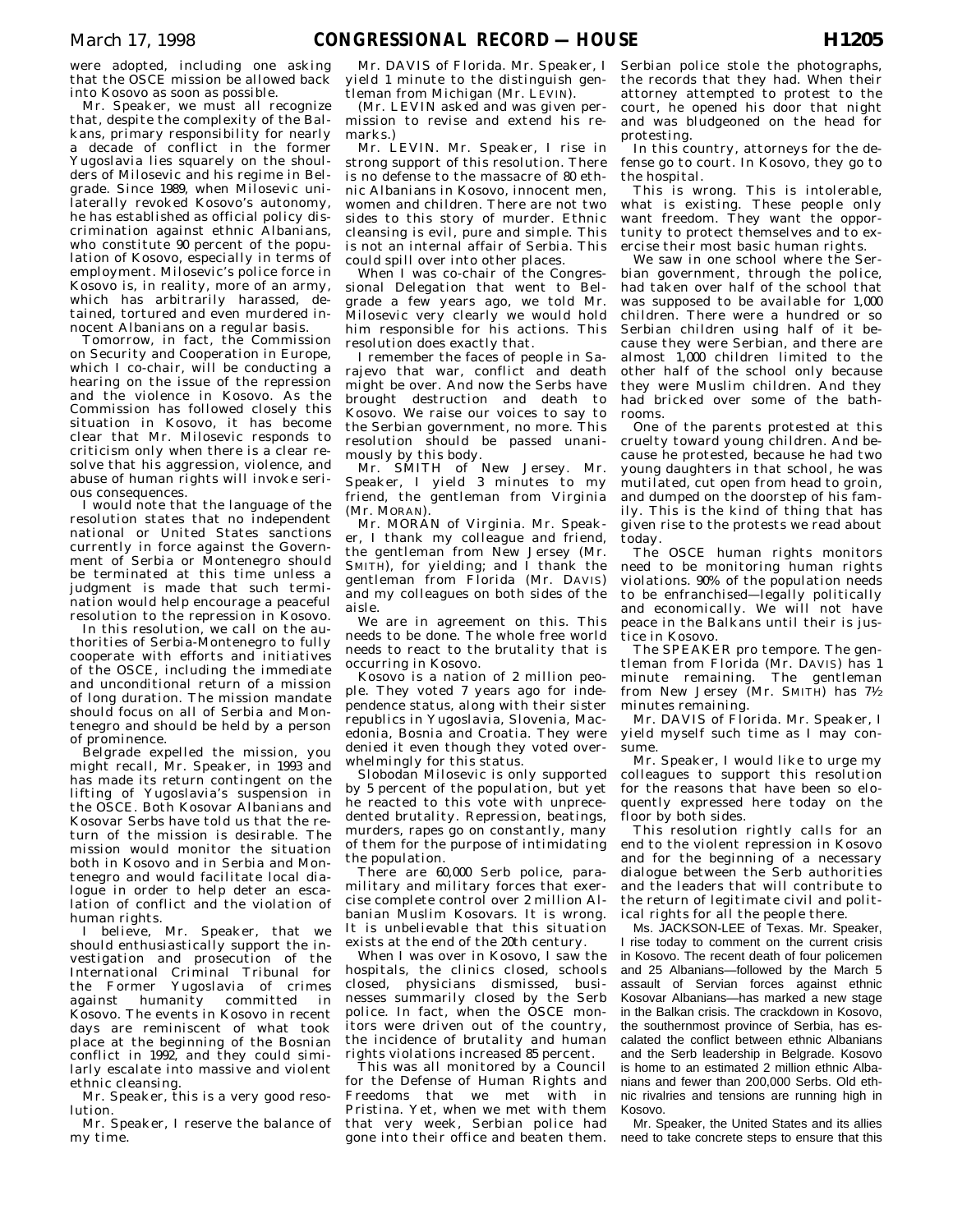latest round of violence in the Balkans does not spread to Albania, Macedonia, Greece and perhaps Turkey. We should take proactive steps by learning from recent history. We must encourage a meaningful dialogue between Serbs and Kosovar Albanian leaders that leads to peaceful solutions and protects basic human rights.

Mr. Speaker, the State Department has said that it supports ''an enhanced status for Kosovo within the context of the Federal Republic of Yugoslavia [Serbia/Montenegro].'' Our position is clearly a step in the right direction. It is responsible; it demonstrates our commitment to a peaceful resolution to the conflict; and it underpins our commitment to basic human rights.

One of the deplorable legacies of the Bosnian war is that human rights will be violated if the international community sits back and allows for abuses to happen. We go on record today stating that we will not tolerate abuses and vioience. It is wrong, and it is absurd.

The 1995 Dayton Peace Accords clearly demonstrate that peace won't happen without considerable U.S. leadership. In fact, British Foreign Secretary Robin Cook recently met with Yugoslav President Slobodan Milosevic on the issue of greater autonomy for ethnic Albanians, and his comments are instructive: ''I did not feel encouraged to believe that there is yet a recognition in Belgrade that there will have to be significant further steps of increased autonomy to Kosovo if we are to find an acceptable political solution (Washington Post, March 6, 1998).''

To this end, the political leadership of the ethnic Albanian majority in Kosovo has sought greater independence and freedom from Serb authorities since the early 1990s, but Serbia has flatly rejected the idea. Serbs see Albania as their cultural homeland. It is fitting that we respect and appreciate the Serbs' history but, at the same time, we must take steps to facilitate greater self-governance for ethnic Albanians. They comprise at least 90% of Kosovo's 2 million people. For me the message is clear: the U.S. must support fundamental human rights in the Serbian province of Kosovo. The ethnic Albanians deserve an enhanced political status and a heightened degree of autonomy. Again, autonomy, in a word, could be an antidote for further violence and bloodshed in the region.

Mr. Speaker, writing in Sunday's Washington Post, columnist Jim Hoagland helps policy makers return to key principles in this malaise we call the post-Cold War world. He reminds us of the value of human dignity and our fight for human rights. Hoagland reminds us that the ''demographic laws of gravity'' cannot be defied:

Washington should cease paying tribute to territorial integrity maintained by brute force, whether that force is exercised in Serbia, Iraq, Indonesia or China. The United States should stop opposing in word and deed the aspirations of Kosovars, Kurds, Timorese or Tibetans willing to fight oppression visited on them by other dominant ethnic groups that have a monopoly on firepower and organized violence. . . . Big government in the form of nation-state superstructures like the Soviet Union and Yugoslavia, and big racial ideology in the form of pan-Slavism and pan-Arabism, have been tossed on history's ash heap in this decade. It is a time when the center does not hold,

especially in places like the Balkans, ''when atomization is the dominant force in international politics.''

Mr. Speaker, I encourage my colleagues to support H. Con. Res. 235 that calls for an end to violent repression in Kosovo. Most of all, I ask my colleagues to take a stand for basic human rights and the inviolability of human dignity.

Mr. BONIOR. Mr. Speaker, I rise today in strong support of this resolution to condemn the violent repression of the people of Kosova, and I comment my colleagues-Mr. GILMAN and Mr. ENGEL—for their leadership on this issue.

Over the past several weeks we have all seen the horrible images and listened to the cries of grief and outrage.

Those who were executed by the Serbian forces in front of their families last week have now been properly buried.

We mourn them, and extend our deepest condolences to the loved ones who survive them.

It is hard to fathom the cruelty of men who would randomly shoot people, proudly display their lifeless bodies like trophies, then bury them in a ditch.

But that is what we have seen.

It is hard to comprehend how such terrible hatred can so overwhelm a person, that it empties them of all compassion and humanity. But that is what we have seen.

And it is also hard to understand how a people so brutalized can hang on to hope and keep going. But the ethnic Albanians of Kosova will prevail.

For nine years, Serbia has repressed and harassed them. Now this campaign of terror has degenerated into open slaughter, and many innocent people have died.

Today we join together to say: ''No More.'' This violence cannot continue, and we must do whatever it takes to stop the bloodshed.

Serbian aggression in Bosnia has taught all of us a hard lesson: that the United States and its allies cannot simply remain on the sidelines.

We brought peace to Bosnia only after we showed Slobodan Milosevic (pronounced Slow-buh-dahn Mill-oh-so-vitch) that his brute force would be countered with swift and decisive military action.

Now Milosevic must accept that he faces the same consequences if he does not halt his campaign of terror in Kosova.

Milosevic must also recognize the legitimate will of the people of Kosova for a free and independent state.

It's been said that you can bury the dead, but you can never bury a dream. Their dream of freedom is stronger than ever, and we stand with them today.

Mr. PAYNE. Mr. Speaker, I rise in support of this resolution. I wish I could say that Serbia's repression of Kosova comes as a surprise but I think we saw it coming by Slobodan Milosevic's aggression in the region.

If dialogue is to happen between the Serbs and the ethnic Albanians, then we must stop sending mixed messages and signals. Let me say that I think that we were too quick to reward Belgrade for its positive steps in Bosnia peace process without taking into consideration what was going on in Kosova.

One of the greatest fears is a spill over into Macedonia which would be terrible for many reasons [Greece and

Turkey] not just geo-strategic ones. I wish I had been here to ask Robert Gelbard about what seems to be the approval of the 700 man extension of the UN peacekeeping force in Macedonia— UNPREDEP (Unpred)—whch was due to withdraw this summer.

I know that the election scheduled for March 22 was cancelled especially after the slaughter of 84 people. I understand that Robert Gelbard, in a private meeting with Milosevic, asked just for the families to see the victims bodies before they were buried. Even while Gelbard was boarding the plane, Serbia proceeded with the burial against the wishes of those that were mourning. In addition, let me say that when one side is really serious about talks they at least inform the other side of an agenda, time and place of the meetings.

Ethnic cleansing and massacrers cannot be tolerated whether in Rwanda, Bosnia or another Serbian enclave— Kosova. In response to the recent attacks, I along with other members of the Albanian caucus, have sent a letter to the President to address the deteriorating situation in Kosova. In conclusion, Kosova reminds me of the Tiananmen Square incident. Years later, we are still going on with ''business as usual.'' I hope Pristina [Priss-stina] won't fall victim to this type of policy.

Mr. DAVIS of Florida. Mr. Speaker, I yield back the balance of my time.

Mr. SMITH of New Jersey. Mr. Speaker, I yield back the balance of my time.

The SPEAKER pro tempore. The question is on the motion offered by the gentleman from New Jersey (Mr. SMITH) that the House suspend the rules and agree to the concurrent resolution, House Concurrent Resolution 235, as amended.

The question was taken.

Mr. SMITH of New Jersey. Mr. Speaker, on that I demand the yeas and nays.

The yeas and nays were ordered.

The SPEAKER pro tempore. Pursuant to clause 5 of rule I and the Chair's prior announcement, further proceedings on this motion will be postponed until tomorrow.

#### GENERAL LEAVE for the control of the control of

Mr. SMITH of New Jersey. Mr. Speaker, I ask unanimous consent that all Members may have 5 legislative days within which to revise and extend their remarks on the concurrent resolution just considered.

The SPEAKER pro tempore. Is there objection to the request of the gentleman from New Jersey?

There was no objection. for the control of the control of

#### ANNOUNCEMENT BY THE SPEAKER PRO TEMPORE

The SPEAKER pro tempore. Pursuant to the provisions of clause 5, rule 1, the Chair will now put the question on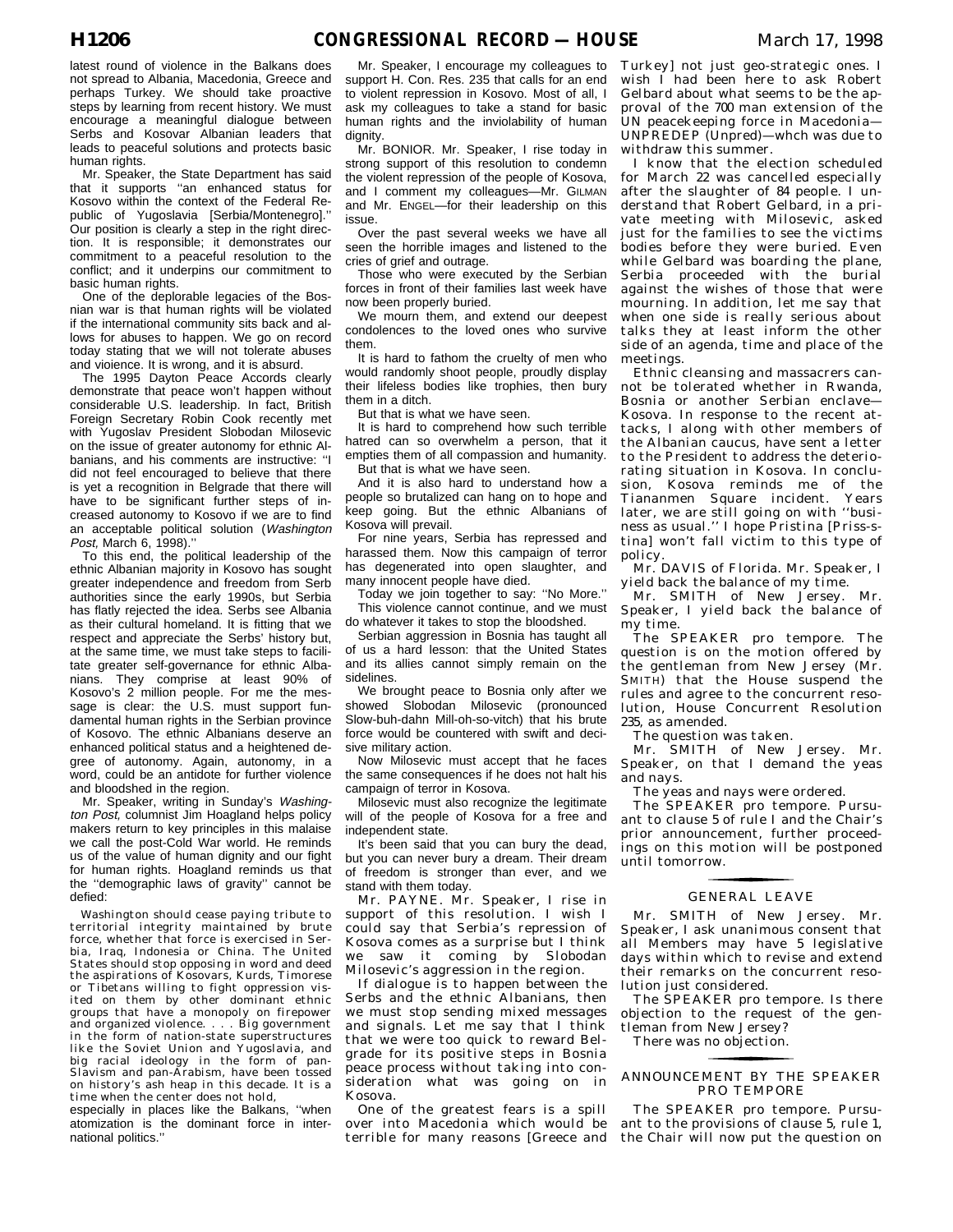#### *March 17, 1998* **CONGRESSIONAL RECORD — HOUSE H1207**

the Speaker's approval of the Journal and then two motions to suspend the rules on which further proceedings were postponed earlier today in the order in which that motion was entertained.

Votes will be taken in the following order: approval of the Journal de novo, House Resolution 364 by the yeas and nays, and House Resolution 361 by the yeas and nays.

## THE JOURNAL for the contract of the contract of

The SPEAKER pro tempore. Pursuant to clause 5 of rule 1 the pending business is the question of agreeing to the Speaker's approval of the Journal of the last day's proceedings.

The question is on the Speaker's approval of the Journal.

The question was taken; and the Speaker pro tempore announced that the ayes appeared to have it.

Ms. ROYBAL-ALLARD. Mr. Speaker, I object to the vote on the ground that a quorum is not present and make the point of order that a quorum is not present.

The SPEAKER pro tempore. Evidently, a quorum is not present.

The Sergeant at Arms will notify absent Members.

The vote was taken by electronic device, and there were—yeas 359, nays 38, not voting 33, as follows:

Abercrombie Ackerman Aderholt Allen Archer Armey Bachus Baesler Baker Baldacci Ballenger **Barcia** Barr Barrett (NE) Barrett (WI) Bartlett Barton Bass Bateman Bentsen Bereuter Berman Berry Bilirakis Bishop Blagojevich Bliley **Blumenauer** Blunt Boehlert Boehner Bonilla Bonior Boswell Boucher Boyd Brady Brown (FL) Brown (OH) Bryant Bunning Burr Burton Buyer Callahan Calvert Camp Campbell Cardin Carson Castle Chabot Clayton Clement Coble Coburn Collins Combest Condit Conyers Cook Cooksey Cox Coyne Cramer Crapo Cubin Danner Deal DeGette Delahunt DeLauro DeLay Deutsch Dicks Dingell Dixon Doggett Dooley Doyle Dreier Duncan Edwards Ehlers Ehrlich Emerson Engel Eshoo

Canady

Evans

[Roll No. 53] YEAS—359 Chambliss Chenoweth Christensen Cummings Cunningham Davis (FL) Davis (VA) E<sub>theridge</sub> Everett Ewing Farr Fattah Foley Forbes Ford Fossella Fowler Frank (MA) Franks (NJ) Frelinghuysen Frost Furse Gallegly Ganske Geidenson Gekas Gephardt Gibbons Gilchrest Gilman Goode Goodlatte Goodling Gordon Goss Graham Granger Green Greenwood Gutknecht Hall (OH) Hall (TX) Hamilton Hansen Harman Hastings (WA) Hayworth Hefner Herger Hill Hinojosa Hobson Hoekstra Holden Hooley Horn Hostettler

Hulshof Hutchinson Hyde Istook Jackson (IL) Jackson-Lee (TX) Jenkins John Johnson (CT) Johnson (WI) Johnson, Sam Jones Kanjorski Kaptur Kasich Kelly Kennedy (RI) Kennelly Kildee Kilpatrick Kim Kind (WI) King (NY) Kingston Kleczka Klink Klug Knollenberg Kolbe LaFalce LaHood Lampson Lantos Largent Latham LaTourette Lazio Leach Levin Lewis (CA) Lewis (KY) Linder Livingston Lofgren Lowey Lucas Luther Maloney (CT) Maloney (NY) Manton Manzullo Markey Mascara Matsui McCarthy (MO) McCarthy (NY) McCollum **McCrery** McGovern McHale McHugh McIntosh McIntyre McKeon McKinney Meehan Meek (FL) Meeks (NY) Menendez Becerra Brown (CA) Clay Clyburn DeFazio Dickey English Ensign Fazio Filner Fox Gillmor Hastings (FL) Andrews Bilbray Borski Cannon Costello Crane Davis (IL) Diaz-Balart

> Doolittle Dunn

Houghton Hoyer

Metcalf Mica Millender-McDonald Miller (CA) Miller (FL) Minge Mink Mollohan Moran (VA) Morella Murtha Myrick Nadler Neal Nethercutt Neumann Ney Northup Norwood Nussle Obey Olver Ortiz Owens Oxley Packard Pallone Pappas Pascrell Pastor Paul Paxon Payne Pease Pelosi Peterson (MN) Peterson (PA) Petri Pitts Pombo Pomeroy Porter Portman Price (NC) Pryce (OH) Quinn Radanovich Rahall Rangel Redmond Regula Reyes Riggs Riley Rivers Rodriguez Roemer Rogers Rohrabacher Ros-Lehtinen Rothman Roukema Roybal-Allard Royce Ryun Sanchez **Sanders** Sandlin Sawyer Saxton Scarborough Hefley **Hilleary** Hilliard Hinchey Jefferson Johnson, E. B. Kucinich Lewis (GA) LoBiondo McDermott Moran (KS) Oberstar Pickett Fawell Gonzalez

Schumer Scott Sensenbrenner Serrano Shadegg Shaw Shays Sherman Shimkus Shuster Sisisky Skaggs **Skeen** Skelton Slaughter Smith (MI) Smith (NJ) Smith (OR) Smith (TX) Smith, Adam Smith, Linda Snowbarger Snyder Solomon Souder Spence Spratt **Stabenow** Stark Stearns Stokes Strickland Stump Sununu Talent Tanner Tauscher Tauzin Taylor (NC) Thomas Thornberry Thune Thurman Tiahrt Tierney Torres Towns Traficant Upton Velazquez Vento Walsh Wamp Watkins Watt (NC) Waxman Weldon (FL) Weldon (PA) Wexler Weygand White Whitfield Wicker Wise Wolf **Woolsey** Wynn Young (AK) Young (FL)

#### NAYS—38

Ramstad Rogan Sabo Schaffer, Bob Sessions Stenholm Taylor (MS) **Thompson** Visclosky Waters Watts (OK) Weller

#### NOT VOTING—33

| Fawell       | McInnis   |
|--------------|-----------|
| Gonzalez     | McNulty   |
| Gutierrez    | Moakley   |
| Hastert      | Parker    |
| Hunter       | Pickering |
| Inglis       | Poshard   |
| Kennedy (MA) | Rush      |
| Lipinski     |           |
| Martinez     |           |
| McDade       |           |
|              |           |

Salmon Sanford

Schaefer, Dan

Schiff Stupak

Turner Yates

 $\square$  1750

So the Journal was approved. The result of the vote was announced as above recorded.

#### PERSONAL EXPLANATION for the control of the control of

Mr. HASTERT. Mr. Speaker, on roll call no. 53, I was out of town attending a wake. Had I been present, I would have voted ''yes''.

#### COMMUNICATION FROM THE CLERK OF THE HOUSE for the control of the control of

The SPEAKER pro tempore (Mr. ARMEY) laid before the House the following communication from the Clerk of the House of Representatives:

OFFICE OF THE CLERK,

HOUSE OF REPRESENTATIVES, *Washington, DC, March 17, 1998.*

Hon. NEWT GINGRICH, *The Speaker, House of Representatives, Wash-*

*ington, D.C.* DEAR MR. SPEAKER: I have the honor to transmit herewith a copy of the original Certificate of Election received from the Honorable Bill Jones, Secretary of State, State of California, indicating that, according to the semi-official canvass of votes cast in the Special Election held March 10, 1998, the

Honorable Lois Capps was elected Represent-

ative in Congress for the Twenty-second Congressional District, State of California.

With warm regards,

ROBIN H. CARLE, *Clerk.*

STATE OF CALIFORNIA—SECRETARY OF STATE

CERTIFICATE OF ELECTION

I, Bill Jones, the Secretary of State of the State of California, hereby certify:

That according to the semi-official canvass of votes cast in the Special Election held on the 10th day of March, 1998 in the 22nd Congressional District,

Lois Capps was elected to the office of United States Representative—District 22, for the term prescribed by law.

In witness whereof, I hereunto set my hand and affix the Great Seal of the State of California at Sacramento, this 11th day of March 1998.

> BILL JONES, f*Secretary of State.*

#### SWEARING IN OF THE HONORABLE LOIS CAPPS, OF CALIFORNIA, AS A MEMBER OF THE HOUSE

The SPEAKER pro tempore. Will the Members of the California delegation escort the gentlewoman from California, the Member-elect, to the rostrum to receive the oath of office.

Mrs. Capps appeared at the bar of the House and took the oath of office, as follows:

Do you solemnly swear that you will support and defend the Constitution of the United States against all enemies, foreign and domestic; that you will bear true faith and allegiance to the same; that you take this obligation freely and without any mental reservation or purpose of evasion, and that you will well and faithfully discharge the duties of the office on which you are about to enter. So help you God?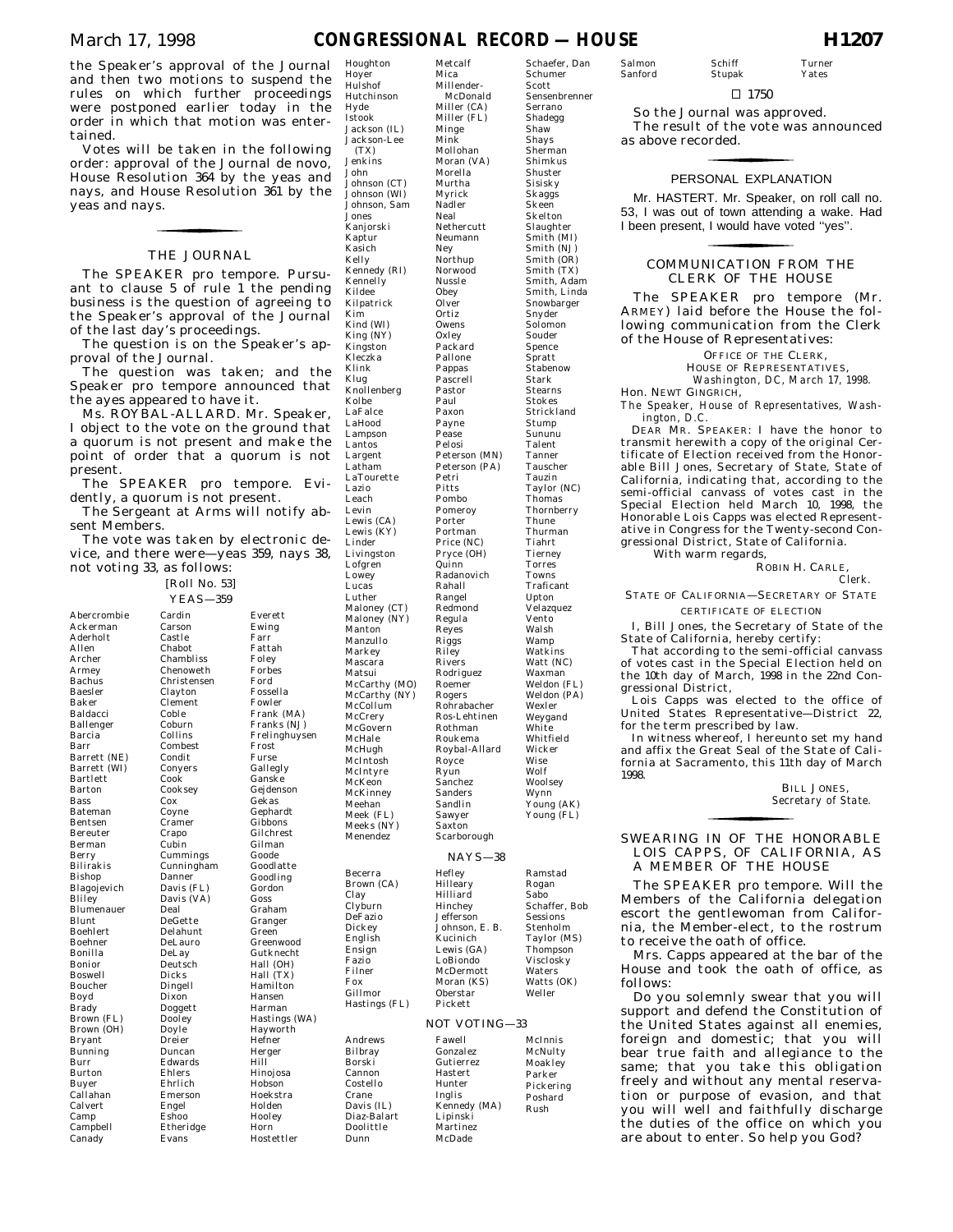The SPEAKER pro tempore. Congratulations, you are now a Member of the Congress of the United States. for the control of the control of

#### REPRESENTATIVE CAPPS BRINGS WEALTH OF EXPERIENCE TO **CONGRESS**

(Ms. ROYBAL-ALLARD asked and was given permission to address the House for 1 minute and to revise and extend her remarks.)

Ms. ROYBAL-ALLARD. Mr. Speaker, LOIS CAPPS' journey to Washington, D.C., began in tragedy with the sudden death of her husband and our colleague, Walter Capps. Today, however, the journey has ended in joy and victory, not only for LOIS and her family, but for her constituents.

LOIS brings to Congress a wealth of experience as a health professional, community activist, and educator. LOIS was a nurse for the Santa Barbara School District for 20 years. In this capacity, she served as an elementary district nurse for the entire public school system. She was a coordinator of the teen parent program and was a health consultant for all child development programs. Since 1983, she has periodically taught in the Early Childhood Education Department at Santa Barbara College.

Thousands of Santa Barbara's children and families have benefited from LOIS's personal care and leadership. Under her direction, hundreds of young parents have received the encouragement and the support to stay in school as well as the child development education to ensure that their children grow up healthy and in loving environments.

LOIS also has vast working experience in the community, having devoted herself to many community organizations, including the American Red Cross, the American Heart Association, and the Family Service Agency.

During Walter's all too brief tenure, LOIS was an active partner, traveling with Walter around the central coast, to see firsthand the needs of the people he represented, and also, she traveled to Washington, D.C. where he fought for them and where she was one of the most visible of congressional spouses, frequently sitting in the gallery during votes and debates.

#### $\Box$  1800

LOIS is committed to continuing the CAPPS legacy of reconnecting people to their representatives, to helping families improve their everyday lives through better schools, quality health care, and a cleaner, healthier environment. LOIS is also committed to following the CAPPS tradition of working with the delegation in its effort to find bipartisan solution to California problems.

We welcome LOIS to Congress and to our delegation. We know that she will be an effective advocate for her constituents, and we look forward to working with her to ensure that the

priorities of her district and of all Californians are the priorities of this Congress.

LOIS, Walter would be very proud of your commitment and your dedication to the people of the 22nd Congressional District.

Mr. Speaker, I yield to the gentleman from Missouri (Mr. GEPHARDT), the Democratic leader.

Mr. GEPHARDT. Mr. Speaker, I thank the gentlewoman for yielding to me.

Mr. Speaker, this is indeed a joyous day of celebration as we swear in a new Member of the Congress.

I would simply say this one thing. There are a lot of reasons attributed to political victories in congressional seats, but in my view this victory is due to the character, the integrity, and the wonderful citizenship of a woman named LOIS CAPPS. We are very proud of LOIS CAPPS  $\ddot{\phantom{a}}$ 

#### A COMMITMENT TO MAKE GOOD ON THE TRUST OF THE CITIZENS OF THE 22ND DISTRICT OF CALI-FORNIA

(Mrs. CAPPS asked and was given permission to address the House for 1 minute and to revise and extend her remarks.)

Mrs. CAPPS. Mr. Speaker, I am so thrilled to be here. I want to acknowledge my family: our daughter, Laura; my sister, Frieda; Walter's brother, Roger, and his wife; my cousin, Chuck; and so many friends and staff members. You know I could not be here without you.

My heart is so full, as you know, as I stand where Walter stood so many times and looked out at all of you who were his treasured friends, and friendship that extended to me. How can I thank you for your eloquence in the memorials that you gave to him, to me and to him, following his death? Now you welcome me here today. I will always be grateful for this moment.

As I think of the citizens of the 22nd District of the central coast of California, who elected Walter just a year and a half ago, they trusted him. Now they have extended that trust to me, so I have come here to make good on that trust, to build on that trust.

I bring with me so many stories from the over 30 years that I have lived in our District. Just last Saturday I was at a community college, Cuesta Community College near the city of San Luis Obispo, and I heard the remarkable stories of five distinguished women being honored for their community service. I thought to myself, that is my inspiration. These are my role models to take with me to this place. I have brought them with me in my mind's eye today, and so many other stories like that.

During the last 4 months, Mr. Speaker, I have received the mandate, several mandates, from the citizens of the 22nd District of California. Despite the din of outside special interests, in lan-

guage plain and simple, they have told me in no uncertain terms that they want us to work hard to make our schools better. As one who has spent a lifetime in the classrooms of my district, I know the importance of local control; but, believe me, this task is so great that we must all work toward this end. The goals are too important.

Business leaders have come to me, saying, I want to partner with education because the net result will be a work force, jobs that are meaningful, people's lives that are enhanced; the quality of life that we want in the central coast of California, yes, but throughout the country. This is what we need also to keep our economy moving.

As a nurse, Members do not have to tell me about the mandate to reform health care, to curb the excesses, to bring back patient-centered care, and to allow more access to it. For me, clean air and clean water are health issues. Where I come from, preserving a pristine coastline is a sacred trust.

Of course, the overarching mandate is, in all of our deliberations, LOIS, be sure to do this in a fiscally responsible way. My answer is, I had a good example in the 105th Congress in the Balanced Budget Act of 1997. I say to the small business owners in my district, yes, now we are going to go to work to simplify that Tax Code, to reform the IRS. They have told me in loud and simple terms that we must do this.

So you can see, Mr. Speaker, that I have come here ready to go to work. This is not a partisan task, because the bottom line is the common good. That which unites us, not that which divides us, is of enduring value. And we all know in our soul, and I am so privileged to be a part, that in this place, in this House what we are about is nothing less than preserving and strengthening democracy. I thank you for the opportunity to serve.

#### URGING RESOLUTION ON HUMAN RIGHTS SITUATION IN PEOPLE'S REPUBLIC OF CHINA

for the control of the control of

The SPEAKER pro tempore (Mr. ARMEY). The pending business is the question of suspending the rules and agreeing to the resolution, H. Res. 364, as amended.

The Clerk read the title of the resolution.

The SPEAKER pro tempore. The question is on the motion offered by the gentleman from New Jersey (Mr. SMITH) that the House suspend the rules and agree to the resolution, H. Res. 364, as amended, on which the yeas and nays are ordered.

This will be a 15-minute vote, to be followed by a five-minute vote.

The vote was taken by electronic device, and there were—yeas 397, nays 0, not voting 34, as follows: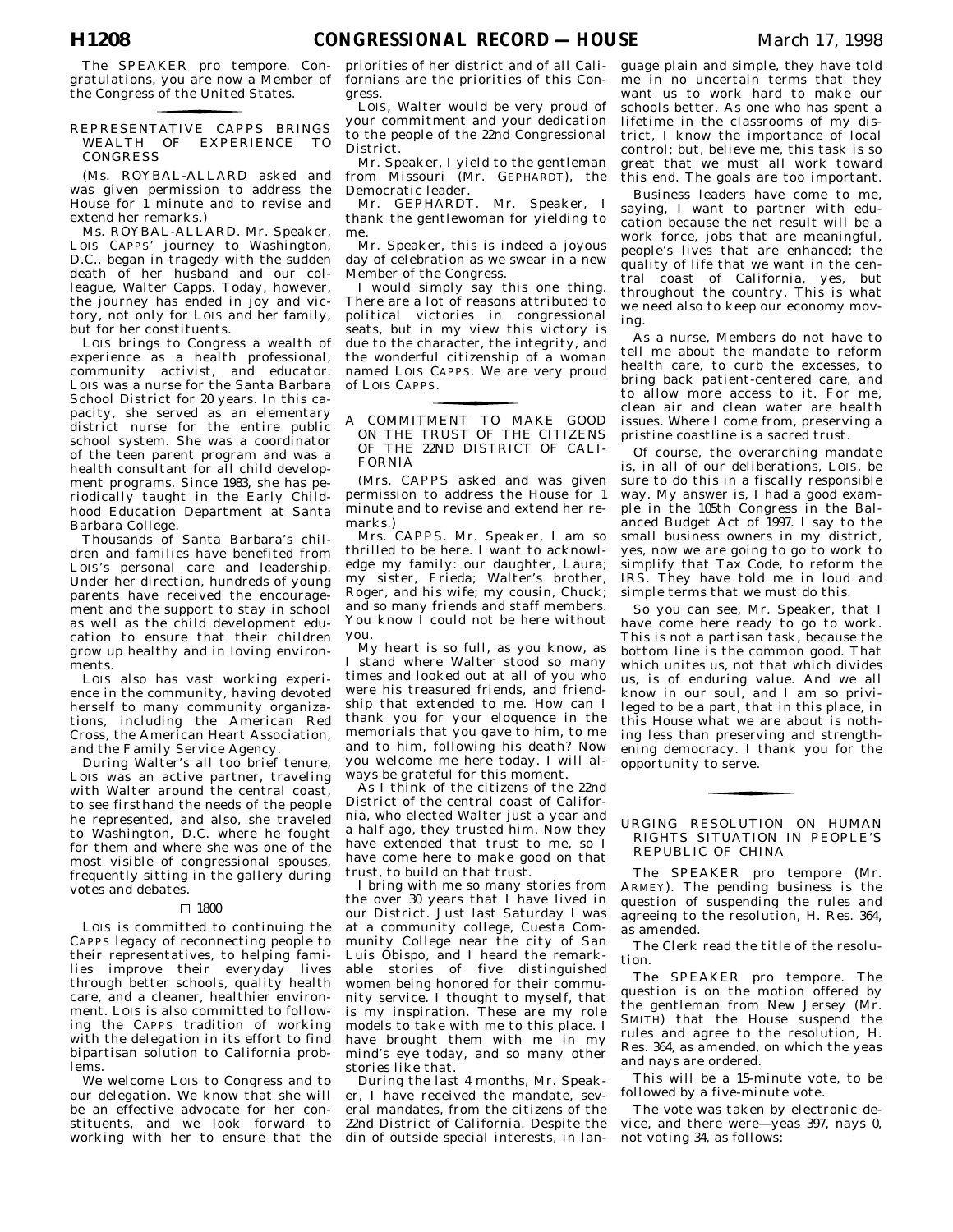## *March 17, 1998* **CONGRESSIONAL RECORD — HOUSE H1209**

## [Roll No. 54]

Farr

Ford

Fox

Goss

Hill

Kim

Abercrombie Ackerman Aderholt Allen Archer Armey Bachus Baesler Baker Baldacci Ballenger Barcia Barr Barrett (NE) Barrett (WI) Bartlett Barton Bass Bateman Becerra Bentsen Bereuter Berman Berry Bilirakis Bishop Blagojevich Bliley Blumenauer Blunt Boehlert Boehner Bonilla Bonior Boswell **Boucher** Boyd Brady Brown (CA) Brown (FL) Brown (OH) Bryant **Bunning** Burr Burton Buyer Callahan Calvert Camp Campbell Canady Capps Cardin<sub></sub> Carson Castle Chabot Chambliss Chenoweth Christensen Clay Clayton Clement Clyburn Coble Coburn Combest Condit Conyers Cook Cooksey Cox Coyne Cramer Crapo Cubin Cummings Cunningham Danner Davis (FL) Davis (VA) Deal DeFazio DeGette Delahunt DeLauro DeLay Deutsch Dickey Dicks Dingell Dixon Doggett Dooley Doolittle Doyle Dreier

YEAS—397 Duncan Edwards Ehlers Ehrlich Emerson Engel Ensign Eshoo Etheridge Evans Everett Ewing Fattah Fazio Filner Foley Forbes Fossella Fowler Frank (MA) Franks (NJ) Frelinghuysen Frost Furse Gallegly Ganske Gejdenson Gekas Gephardt Gibbons Gilchrest Gillmor Gilman Goode Goodlatte Goodling Gordon Graham Granger Green Greenwood Gutknecht Hall (OH) Hall (TX) Hamilton Hansen Hastings (FL) Hastings (WA) Hayworth Hefley Hefner Herger Hilleary Hilliard Hinchey Hinojosa Hobson Hoekstra Holden Hooley Horn Hostettler Houghton Hoyer Hulshof Hutchinson Hyde Istook Jackson (IL) Jackson-Lee (TX) Jefferson Jenkins John Johnson (CT) Johnson (WI) Johnson, E. B. Johnson, Sam Jones Kanjorski Kaptur Kasich Kelly Kennedy (RI) Kennelly Kildee Kilpatrick Kind (WI) King (NY) Kingston Kleczka Klink Klug Knollenberg Kolbe Kucinich LaFalce LaHood Lampson Lantos Largent Latham LaTourette Lazio Leach Levin Lewis (CA) Lewis (GA) Lewis (KY) Linder Livingston LoBiondo Lofgren Lowey Lucas Luther Maloney (CT) Maloney (NY) Manton Manzullo Markey Mascara Matsui McCarthy (MO) McCarthy (NY) McCollum **McCrery McDermott** McGovern McHale McHugh McIntosh McIntyre McKeon McKinney Meehan Meek (FL) Meeks (NY) Menendez Metcalf Mica Millender-McDonald Miller (CA) Miller (FL) Minge Mink Mollohan Moran (KS) Moran (VA) Morella Murtha Myrick Nadler Neal Nethercutt Neumann Ney Northup Norwood Nussle Oberstar Obey Olver Ortiz Owens Oxley Packard Pallone Pappas Pascrell Pastor Paul Paxon Payne Pease Pelosi Peterson (MN) Peterson (PA) Petri Pickering Pickett Pitts Pombo Pomeroy Porter

#### Portman Price (NC) Pryce (OH) Quinn Radanovich Rahall Ramstad Rangel Redmond Regula Reyes Riggs Riley Rivers Rodriguez Roemer Rogan Rogers Rohrabacher Ros-Lehtinen Rothman Roukema Roybal-Allard Royce Ryun Sabo Sanchez Sanders Sandlin Sawyer Saxton Scarborough Schaefer, Dan Schaffer, Bob Schumer Scott Sensenbrenner Andrews Bilbray

| Shaw                 | Thompson    |
|----------------------|-------------|
| Shays                | Thornberry  |
| Sherman              | Thune       |
| Shimkus              | Thurman     |
| Shuster              | Tiahrt      |
| Sisisky              | Tierney     |
| Skaggs               | Torres      |
| Skeen                | Towns       |
| Skelton              | Traficant   |
| Slaughter            | Upton       |
| Smith (MI)           | Velazquez   |
| Smith (NJ)           | Vento       |
| Smith (OR)           | Visclosky   |
| Smith (TX)           | Walsh       |
| Smith, Adam          | Wamp        |
| Smith, Linda         | Waters      |
| Snowbarger           | Watkins     |
| Snyder               | Watt (NC)   |
| Solomon              | Watts (OK)  |
| Souder               | Waxman      |
| Spence               | Weldon (FL) |
| Spratt               | Weldon (PA) |
| Stabenow             | Weller      |
| Stark                | Wexler      |
| <b>Stearns</b>       | Weygand     |
| Stenholm             | White       |
| <b>Stokes</b>        | Whitfield   |
| Strickland           | Wicker      |
| Stump                | Wise        |
| Sununu               | Wolf        |
| Talent               | Woolsey     |
| Tanner               | Wynn        |
| Tauscher             | Young (AK)  |
| Tauzin               | Young (FL)  |
| <b>IOT VOTING-34</b> |             |
| Gonzalez             | Moakley     |
| Gutierrez            | Parker      |
| Harman               | Poshard     |
| Hastert              | Rush        |
| Hunter               | Salmon      |
|                      |             |

Taylor (MS) Taylor (NC) Thomas

Serrano Sessions Shadegg

#### $NC$ Borski Cannon Collins Costello Crane Davis (IL) Diaz-Balart Dunn English Fawell Gonzalez Gutierrez Harman Hastert Hunter Inglis Kennedy (MA) Lipinski Martinez McDade McInnis McNulty Sanford **Schiff** Stupak Turner Yates

#### $\square$  1826

So (two-thirds having voted in favor thereof) the rules were suspended and the resolution, as amended, was agreed to.

The result of the vote was announced as above recorded.

A motion to reconsider was laid on the table. for the control of the control of

#### PERSONAL EXPLANATION

Mr. HASTERT. Mr. Speaker, on roll call No. 54, I was out of town attending a wake. Had I been present, I would have voted yes.

#### PERSONAL EXPLANATION for the control of the control of

Mr. DIAZ-BALART. Mr. Speaker, had I been present for the vote on H. Res. 364, urging the President to criticize China's human right, violations at the United Nations, I would have voted ''aye''.

#### ANNOUNCEMENT BY THE SPEAKER PRO TEMPORE for the control of the control of

The SPEAKER pro tempore (Mrs. EMERSON). Pursuant to the provisions of clause 5 of rule I, the Chair announces that she will reduce to a minimum of 5 minutes the period of time within which a vote by electronic device may be taken on the additional motion to suspend the rules on which the Chair has postponed further proceedings.

#### CALLING FOR FREE AND IMPAR-TIAL ELECTIONS IN CAMBODIA

The SPEAKER pro tempore. The pending business is the question of suspending the rules and agreeing to the resolution, House Resolution 361, as amended.

The Clerk read the title of the resolution.

The SPEAKER pro tempore. The question is on the motion offered by gentleman from Nebraska (Mr. BEREU-TER) that the House suspend the rules and agree to the resolution, House Resolution 361, as amended, on which the yeas and nays are ordered.

This is a 5-minute vote.

Ackerman Aderholt Allen Archer Armey Bachus Baesler Baker Baldacci Ballenger Barcia Barr

Bartlett Barton Bass Bateman Becerra Bentsen Bereuter Berman Berry Bilirakis Bishop Blagojevich **Bliley** Blumenauer Blunt Boehlert Boehner Bonilla Bonior Boswell Boucher Boyd Brady Brown (CA) Brown (FL) Brown (OH) Bryant Bunning Burr Burton Buyer Callahan Calvert Camp Campbell Canady Capps Cardin Carson Castle Chabot Chambliss Chenoweth Christensen Clay Clayton Clement Clyburn Coble Coburn Combest Condit Conyers Cook **Cooksey** 

The vote was taken by electronic device, and there were—yeas 393, nays 1, not voting 37, as follows:

#### [Roll No. 55]

YEAS—393 Abercrombie Barrett (NE) Barrett (WI) Cox Coyne Cramer Crapo Cubin Cummings Cunningham Danner Davis (FL) Davis (VA) Deal DeFazio DeGette Delahunt DeLauro DeLay Deutsch Dickey Dicks Dingell Dixon Doggett Dooley Doolittle Doyle Dreier Duncan Edwards Ehlers Ehrlich Emerson Engel English Ensign Eshoo Etheridge Evans Everett Ewing Farr Fattah Fazio Filner Foley Forbes Ford Fossella Fowler Fox Frank (MA) Franks (NJ) Frelinghuysen Frost Furse Gallegly Ganske Gejdenson Gekas Gephardt Gibbons Gilchrest Gillmor Gilman Goode Goodlatte Goodling Gordon Goss Graham Granger Green Greenwood Gutknecht Hall (OH) Hall (TX) Hamilton Hansen Harman Hastings (FL) Hastings (WA) **Hayworth** Hefley Hefner Hill Hilleary Hilliard Hinchey Hinojosa Hobson Hoekstra Holden Hooley Horn Hostettler Houghton Hoyer Hulshof Hyde Istook Jackson (IL) Jackson-Lee  $(TX)$ Jefferson Jenkins John Johnson (CT) Johnson (WI) Johnson, E. B. Johnson, Sam Jones Kanjorski Kaptur Kasich Kelly Kennedy (RI) Kennelly Kildee Kilpatrick Kim Kind (WI) King (NY) Kingston Kleczka Klink Klug Knollenberg Kolbe Kucinich LaFalce LaHood Lampson Lantos Latham LaTourette Lazio Leach Levin Lewis (CA) Lewis (GA) Lewis (KY)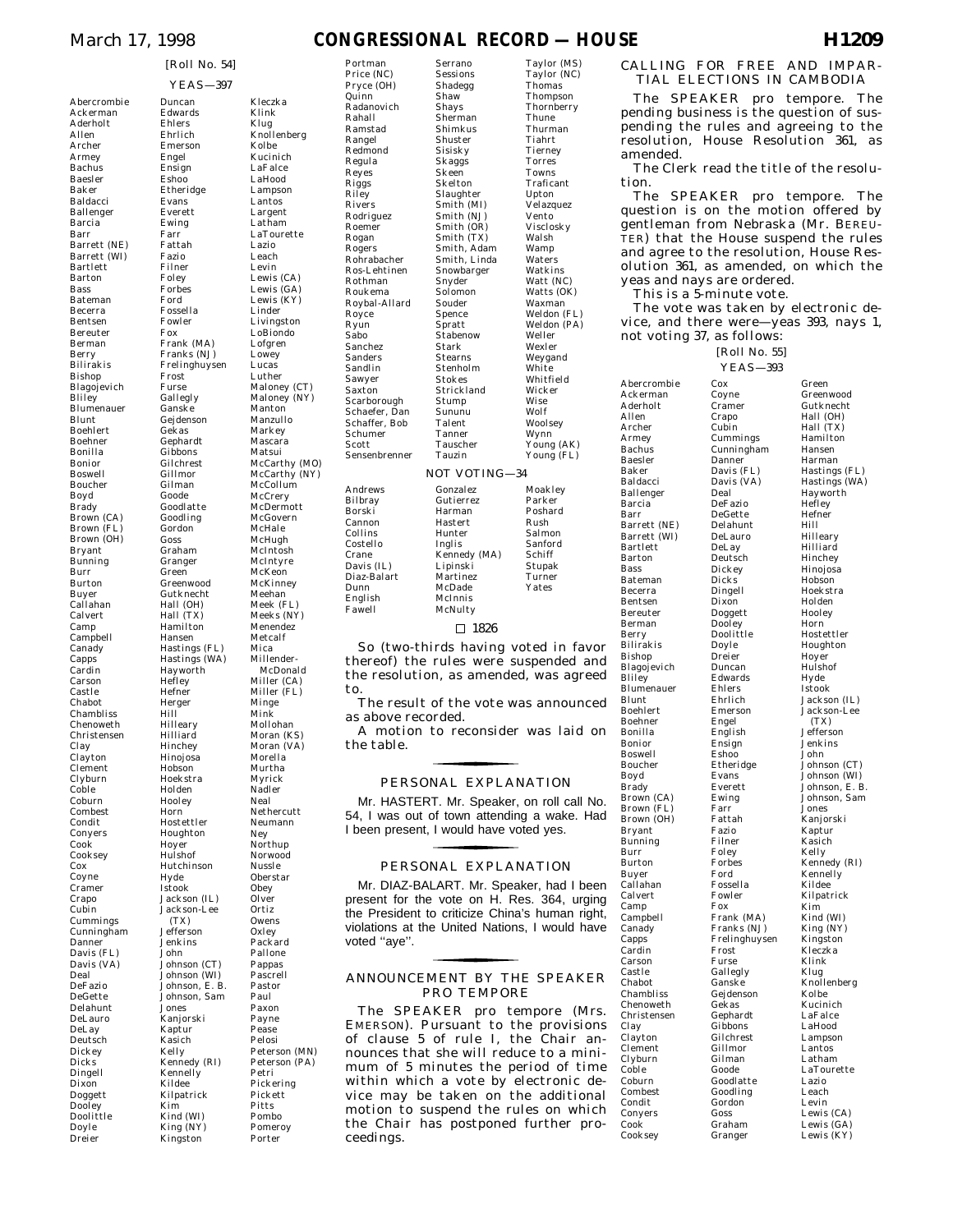Pease

Riggs Riley

Ryun Sabo

Linder Livingston LoBiondo Lofgren Lowey Lucas Luther Maloney (CT) Maloney (NY) Manton Manzullo Markey Mascara Matsui McCarthy (MO) McCarthy (NY) McCollum **McCrery** McDermott McGovern McHale McHugh McIntosh McIntyre McKeon McKinney Meehan Meek (FL) Meeks (NY) Menendez Metcalf Mica Millender-McDonald Miller (CA) Miller (FL) Minge Mink Mollohan Moran (KS) Moran (VA) Morella Murtha Myrick Nadler Neal **Nethercutt** Neumann Ney Northup Norwood Nussle Oberstar Olver Ortiz Owens Oxley Packard Pallone Pappas Pascrell

Pastor

Paxon Payne Pelosi Peterson (MN) Peterson (PA) Petri Pickering Pickett Pitts Pombo Pomeroy Portman Price (NC) Pryce (OH) Quinn Radanovich Rahall Ramstad Rangel Redmond Regula Reyes Rivers Rodriguez Roemer Rogan Rogers Rohrabacher Ros-Lehtinen Rothman Roukema Roybal-Allard Royce Sanchez Sanders Sandlin Sawyer Saxton Scarborough Schaefer, Dan Schaffer, Bob Schumer Scott Sensenbrenner Serrano Sessions Shadegg Shaw Shays Sherman Shimkus Shuster Sisisky Skaggs Skeen Smith (MI) Smith (NJ) Smith (OR) Smith (TX) Smith, Adam Smith, Linda Snowbarger Snyder Solomon Souder Spence Spratt Stabenow Stark Stearns Stenholm Stokes Strickland Stump Sununu Talent Tanner Tauscher Tauzin Taylor (MS) Taylor (NC) Thomas Thompson Thornberry Thune Thurman Tiahrt **Tierney** Torres Towns Traficant Upton Velazquez Vento Visclosky Walsh Wamp Waters Watkins Watt (NC) Watts (OK) Waxman Weldon (FL) Weldon (PA) Weller Wexler Weygand **White** Whitfield Wicker Wise Wolf Woolsey Wynn Young (AK)

Slaughter NAYS—1 Young (FL)

Skelton

#### Paul

|             | NOT VOTING-37 |         |
|-------------|---------------|---------|
| Andrews     | Hastert       | Obey    |
| Bilbray     | Herger        | Parker  |
| Borski      | Hunter        | Porter  |
| Cannon      | Hutchinson    | Poshard |
| Collins     | Inglis        | Rush    |
| Costello    | Kennedy (MA)  | Salmon  |
| Crane       | Largent       | Sanford |
| Davis (IL)  | Lipinski      | Schiff  |
| Diaz-Balart | Martinez      | Stupak  |
| Dunn        | McDade        | Turner  |
| Fawell      | McInnis       | Yates   |
| Gonzalez    | McNulty       |         |
| Gutierrez   | Moaklev       |         |

#### $\square$  1835

So (two-thirds having voted in favor thereof) the rules were suspended and the resolution, as amended, was agreed to.

A motion to reconsider was laid on the table.

### PERSONAL EXPLANATION for the contract of the contract of

Mr. HASTERT. Mr. Speaker, on roll call no. 55, I was out of town attending a wake. Had I been present, I would have voted yes.

#### PERSONAL EXPLANATION

Mr. DIAZ-BALART. Mr. Speaker, had I been present for the vote on H. Res. 361, a resolution calling for free and impartial elections in Cambodia, I would have voted ''aye''.

#### REMOVAL OF NAME OF MEMBER AS COSPONSOR OF H.R. 1415 for the control of the control of

Mr. DREIER. Madam Speaker, I ask unanimous consent that my name be

withdrawn as a cosponsor of H.R. 1415. The SPEAKER pro tempore (Mrs. EMERSON). Is there objection to the re-

quest of the gentleman from California?

There was no objection.

AMENDMENT PROCESS FOR H.R. 3246, THE FAIRNESS FOR SMALL BUSINESS AND EMPLOYEES ACT OF 1998

for the control of the control of

(Mr. DREIER asked and was given permission to address the House for 1 minute.)

Mr. DREIER. Madam Speaker, the Committee on Rules is planning to meet next week to grant a rule to limit the amendments which may be offered to H.R. 3246, the Fairness for Small Business and Employees Act of 1998.

Any Member who wishes to offer an amendment should submit 55 copies and a brief explanation of the amendment by 2 p.m. on Monday, March 23rd. to the Committee on Rules, room H–312 of the Capitol.

H.R. 3246 was ordered reported by the Committee on Education and the Workforce on March 11th, and the report is expected to be filed Wednesday. Amendments should be drafted to the text of the bill as reported by the Committee on Education and the Workforce. Until the report is available in the document room, copies of the text of the bill as reported can be obtained from the Committee on Education and the Workforce.

Members should use the Office of Legislative Counsel to ensure their amendments are properly drafted and should check with the Office of Parliamentarian to be certain their amendments comply with the rules of the House.

COMMUNICATION FROM THE CHAIRMAN OF THE COMMITTEE ON STANDARDS OF OFFICIAL **CONDUCT** 

for the contract of the contract of

The SPEAKER pro tempore laid before the House a communication from the Chairman of the Committee on Standards of Official Conduct:

#### COMMITTEE ON STANDARDS

OF OFFICIAL CONDUCT, *Washington, DC, March 16, 1998.* Hon. NEWT GINGRICH,

*Speaker, House of Representatives,*

*Washington, DC.*

DEAR MR. SPEAKER: This is to formally notify you, pursuant to Rule  $L$  (50) of the Rules of the House of Representatives, that the Committee on Standards of Official Conduct (''Committee'') has been served with a grand

jury subpoena (for documents) issued by the U.S. District Court for the District of Massachusetts and directed to the Committee's ''Keeper of Records.''

After the consultation with the Office of General Counsel, the Committee has determined that compliance with the subpoena is not consistent with the precedents and privileges of the House and, therefore, that the subpoena should be resisted. Sincerely,

JAMES V. HANSEN,

Chairman.

#### SPECIAL ORDERS

The SPEAKER pro tempore (Mr. SHIMKUS). Under the Speaker's announced policy of January 7, 1997, and under a previous order of the House, the following Members will be recognized for 5 minutes each.

The SPEAKER pro tempore. Under a previous order of the House, the gentlewoman from California (Mrs. TAUSCHER) is recognized for 5 minutes.

(Mrs. TAUSCHER addressed the House. Her remarks will appear hereafter in the Extensions of Remarks.) for the control of the control of

previous order of the House, the gentle-The SPEAKER pro tempore. Under a woman from Florida (Ms. ROS-LEHTINEN) is recognized for 5 minutes.

(Ms. ROS-LEHTINEN addressed the House. Her remarks will appear hereafter in the Extensions of Remarks.) for the control of the control of

previous order of the House, the gentle-The SPEAKER pro tempore. Under a woman from the District of Columbia (Ms. NORTON) is recognized for 5 minutes.

Ms. NORTON addressed the House. Her remarks will appear hereafter in the Extensions of Remarks.)

#### TRIBUTE TO COLONEL PAUL G. UNDERWOOD for the control of the control of

The SPEAKER pro tempore. Under a previous order of the House, the gentleman from North Carolina (Mr. JONES) is recognized for 5 minutes.

Mr. JONES. Mr. Speaker, I rise tonight in honor of a great American, an American who has returned home to be buried in his beloved country. Colonel Paul G. Underwood was not only a great American, he was also a beloved son, a brother, a husband, father and friend, who served our Nation as a brave pilot and who ultimately made the supreme sacrifice in the name of freedom.

Colonel Underwood began his military career by enlisting in the United States Marine Corps Reserve and then later transferring to the Air Corps. After attending school at Northrop Aeronautical School, he joined the Air Force where his flying duties led him to the F–105 Thunderchief.

Through the course of his distinguished military career, Colonel Underwood earned a number of awards; including the Distinguished Flying Cross, an Air Medal with four Oak Leaf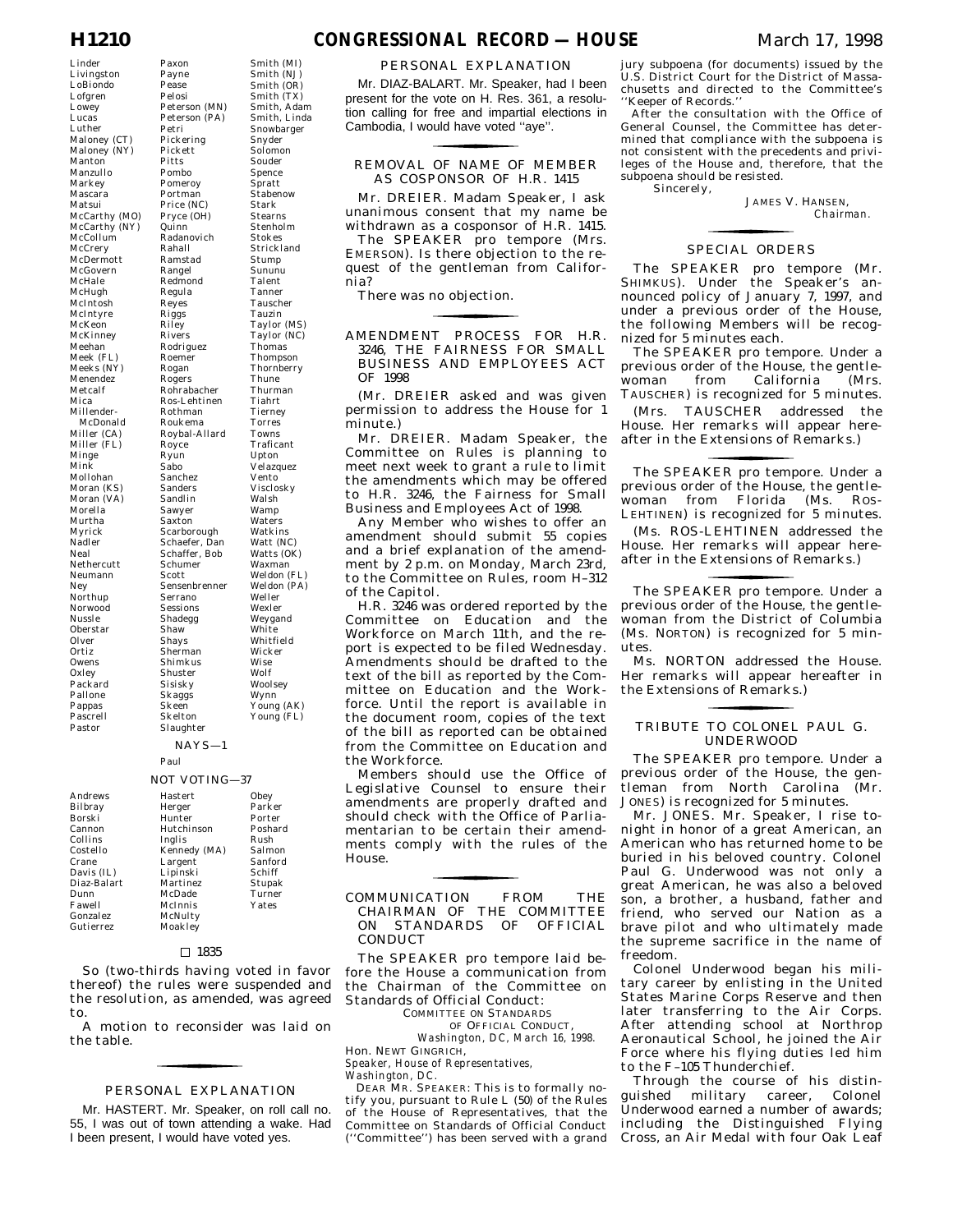Clusters, a World War II Victory Medal, a Vietnam Service Medal and a Purple Heart.

Prior to 1966, his war service to our Nation included World War II and Korea, with 201 combat missions. In January of that year, Colonel Underwood was deployed to Vietnam from Seymour Johnson Air Force Base in eastern North Carolina. While there, he bravely and nobly performed 22 combat missions.

Unfortunately, on March 18th, 1966, Colonel Underwood's F–105 Thunderchief was shot down. He was then listed MIA for 12 long years and was ultimately declared dead. The Underwood family was forced to suffer not only with a tremendous and almost unbearable loss, but also with a great deal of uncertainty. It was not until recently that Colonel Underwood's remains were recovered in North Vietnam.

Yesterday, 32 years to the date of his death, I had the honor and privilege to have the humbling experience of attending Colonel Underwood's funeral at Arlington National Cemetery. Mr. Speaker, I cannot express in words what this experience meant to me. So many, far too many, young Americans have been seriously wounded and have even given their lives for this country. So many families have suffered.

I would like to take this opportunity tonight to recognize and honor Colonel Underwood and his family and all those who have sacrificed and have either lost their own lives or lost a loved one in service to this Nation.

#### $\Box$  1845

Ms. Gloria Underwood is a role model to us all. She is a remarkably strong person who, despite suffering through an almost unbelievable ordeal for 32 years now, managed to rise above many difficulties and to raise a fine family. I thank her from the bottom of my heart for including me in yesterday's very special service.

I would like also to remind the Underwoods and all families who have faced similar tragedies that, as sorrowful and difficult as the loss of a loved one in service must be, it is not in vain; it is for America and for all her future generations. Brave soldiers like Colonel<sup> Underwood are the Nation's</sup> strength.

The words are best expressed in the following lines written by Ralph Waldo Emerson in his poem, "A Nation's Strength," and I quote,

Not gold but only men can make a people great and strong; men who for truth and honor's sake stand fast and suffer long. Brave men who work while others sleep, who dare while others fly, they build a nation's pillars deep and lift them to the sky.

Mr. Speaker, an American hero has returned home to his family and a grateful nation to take his place among the many war heroes that are buried at Arlington National Cemetery. He rose and fought and died for the many freedoms that we too many times take for granted.

I salute Colonel Paul Underwood, a true American hero, and his family and all those who have fought and died and suffered loss in the name of freedom. The men like Colonel Underwood have truly given this Nation its strength. Let us never forget their sacrifices, Mr. Speaker. And God bless America.

previous order of the House, the gentle-The SPEAKER pro tempore. Under a woman from Connecticut (Ms. DELAURO) is recognized for 5 minutes.

for the control of the control of

(Ms. DeLAURO addressed the House. Her remarks will appear hereafter in the Extension of Remarks.) for the control of the control of

previous order of the House, the gentle-The SPEAKER pro tempore. Under a woman from Maryland (Mrs. MORELLA) is recognized for 5 minutes.

(Mrs. MORELLA addressed the House. Her remarks will appear hereafter in the Extensions of Remarks.) for the control of the control of

previous order of the House, the gen-The SPEAKER pro tempore. Under a tleman from New Jersey (Mr. PALLONE) is recognized for 5 minutes.

(Mr. PALLONE addressed the House. His remarks will appear hereafter in the Extensions of Remarks.) for the control of the control of

previous order of the House, the gen-The SPEAKER pro tempore. Under a tleman from California (Mr. RIGGS) is recognized for 5 minutes.

(Mr. RIGGS addressed the House. His remarks will appear hereafter in the Extensions of Remarks.) for the control of the control of

previous order of the House, the gen-The SPEAKER pro tempore. Under a tleman from Oklahoma (Mr. ISTOOK) is recognized for 5 minutes.

(Mr. ISTOOK addressed the House. His remarks will appear hereafter in the Extensions of Remarks.) for the control of the control of

previous order of the House, the gen-The SPEAKER pro tempore. Under a tleman from Florida (Mr. MICA) is recognized for 5 minutes.

(Mr. MICA addressed the House. His remarks will appear hereafter in the Extensions of Remarks.)

#### DIALOGUE ON RACE for the control of the control of

The SPEAKER pro tempore. Under the Speaker's announced policy of January 7, 1997, the gentleman from Georgia (Mr. LEWIS) is recognized for 60 minutes as the designee of the minority leader.

Mr. LEWIS of Georgia. Mr. Speaker, I called a special order tonight with a bipartisan delegation, Members of Congress that traveled from Washington to Birmingham, Montgomery, and Selma during March 6 through the 8th. Along with Members of the Congress that included AMO HOUGHTON, EARL HILLIARD, SHERROD BROWN, TOM BARRETT, KAREN

THURMAN, FRED UPTON, DIANA DEGETTE, ELIOT ENGEL, SHEILA JACK-SON-LEE, we also had the head of the National Democratic Committee, Roy Roman, and Jim Nicholson, the Republican National Committee chair.

This trip was to be part of a dialogue on race, which was sponsored by Faith and Politics Institute under the leadership of Doug Tanner. These Members decided to travel to Birmingham to the site of the 16th Street Baptist Church and visit the church where four little girls were killed by a bomb on September 15, 1963, and from there to visit the Civil Rights Museum and to see some of the historic sites that changed America.

From there we traveled to the City of Montgomery, where we had an opportunity to visit the Dexter Avenue Baptist Church that Martin Luther King, Jr., was called to pastor in 1954 and where he led the successful Montgomery bus boycott.

We had an opportunity while we were in Montgomery to visit former Governor George Wallace and to talk with him, to shake his hand, to tour the capitol in the City of Montgomery, to visit the Civil Rights Memorial there and travel from Montgomery on early Sunday morning to the City of Selma, where we attended service at the Brown Chapel A.M.E. Church. And later we had lunch that was sponsored by the mayor of Selma, Mayor Smitherman.

In 1965, 33 years ago, in the City of Selma only 2.1 percent of blacks of voting age were registered to vote. In one county between Selma and Montgomery, Loundes County, that we traveled through on our way to Selma, in 1965 that county was more than 80 percent African-American. There was not a single registered African-American voter. But today in Selma in Loundes County in the State of Alabama we have witnessed unbelievable changes. It is a different State. It is a different place.

What I would like to do now, Mr. Speaker, is to yield to the gentleman from New York (Mr. HOUGHTON), my colleague and the co-chair of the Faith and Politics Institute and one of the real leaders of this whole Dialogue on Race.

Mr. HOUGHTON. Mr. Speaker, I thank the gentleman for yielding.

I am, obviously, honored and really moved to be here, as I was when we went on that extraordinary weekend. I think we all sort of feel that we walk in the shadow of JOHN LEWIS. We can reconstruct history. We can read about it. But to be part of history with a man like JOHN LEWIS, who was there and who suffered all the humilities and the physical beatings and the agonies of those times was really something.

I mean, I do not think I will ever get over it. As I mentioned to Mr. LEWIS, it was almost like my trip to the Holy Land. It was a religious experience. This was a group that did not have any legislative program. We did not want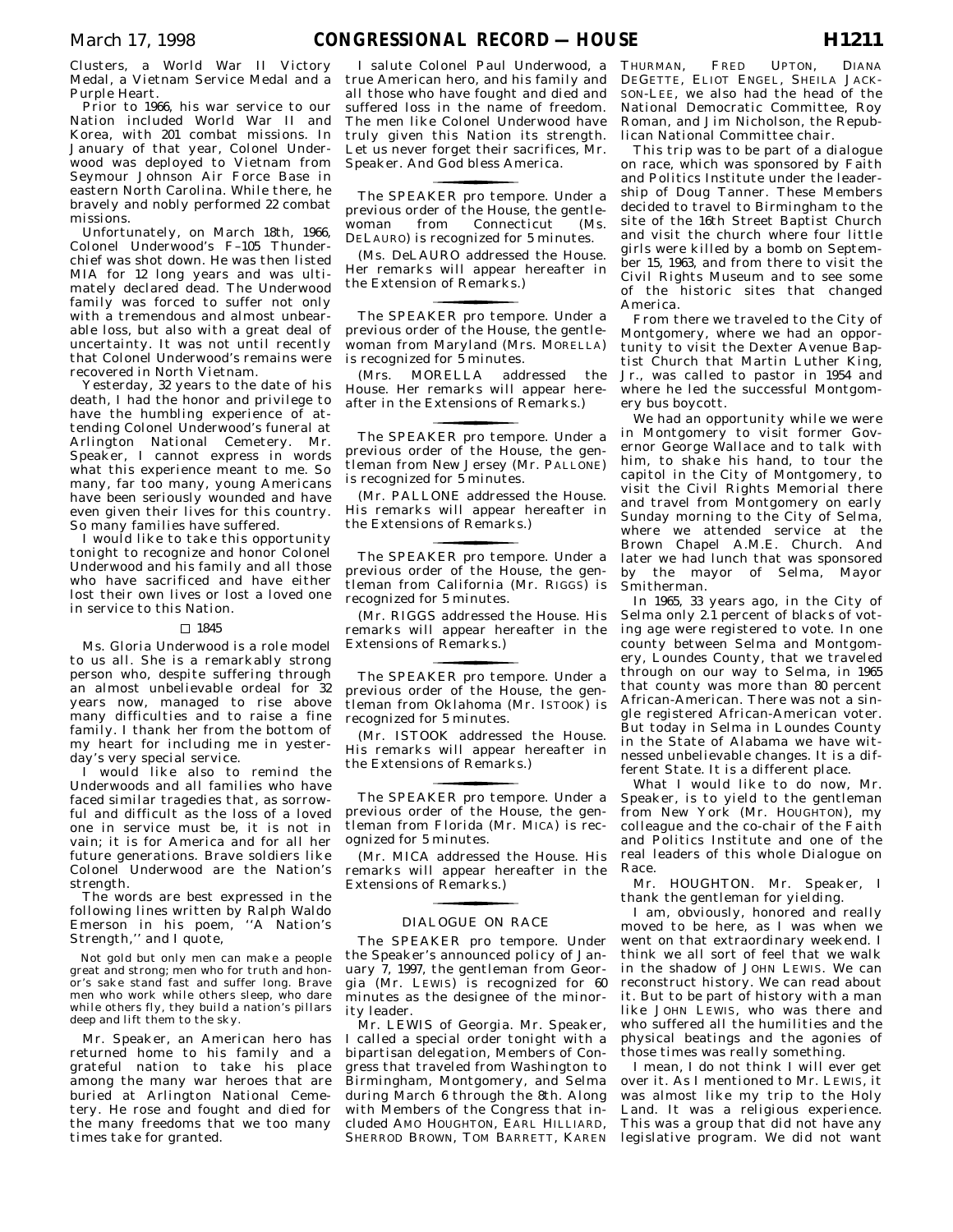to start any new government project. But we wanted to deal honestly with ourselves. And I think Mr. LEWIS will agree that we did that. I know that he has always tried to deal honestly with us, and I hope we were able to do this with him and some of his associates down there.

It was extraordinary to see the people who were associated there. There was a wonderful lady. I call her lady now. But in those days, 30 years ago, she was a young girl; and when the conditions got very sad, she would break into song and pull everybody's spirits up. She did it with us.

Really, it was a pilgrimage that we went through in going to those three extraordinary cities, going to the Civil Rights Museum, seeing that extraordinary civil rights piece of sculpture which Maya Lyn did, similar to the Vietnam Memorial.

I think the thing that meant almost as much to me was just being with this man here and listening to him. Let me give my colleagues just a couple of statements.

JOHN said in our meeting at the airport when we were about to return, he said,

You know, there are two things that sort of come to mind here. First, every so often there is an issue, it is an important issue, it is usually a social issue. And if you feel strongly about it and there is an element of evil to it, you have got to stand in the way of it, you have got to stand in the way of it. And those of us who look at it and walk around it and walk on about our daily lives, it is really a cop-out.

And that is, of course, what happened. It was extraordinary to see the people who stood in the way of the civil rights issue.

The other thing that I think that the gentleman from Georgia (Mr. LEWIS) was talking about, and some of us were saying, how could you have been so patient? People were literally mauling them and beating them up. All the people we had talked to had been through the same experience. How could you show such restraint?

The gentleman from Georgia said, you know, we thought about that. I think it was every Tuesday night, we used to have these sessions of training prior to the march. We were taught to consider the people out there who were full of so much venom and hate not as our enemies, we did not have time to hate people, but as victims of a culture that they did not have any part of; they could not control themselves.

So with that, those two themes, the idea of standing in the way of something, standing up, doing something about it permanently, and that also doing it in this marvelous sense that Dr. Martin Luther King epitomized so well, it did something to us. It was far beyond just the race issue.

I think the interesting thing, if I can talk just a second more autobiographically, that we took these dialogues on race and the discussion which the Faith and Politics Institute put into

effect and took them back into our districts. There were meetings all over the country.

We started talking race, but we ended up talking about ourselves and our children and our families and our communities. But we were being honest about it. It was an extraordinary transformation. I give that credit to this distinguished man standing over here, the gentleman from Georgia (Mr. LEWIS). We are the better for it.

In ending, I would just like to say, although most of us were not there with you at that time, I hope we can follow worthily where you have led the way.

Mr. LEWIS of Georgia. I thank the gentleman from New York (Mr. HOUGH-TON) for those words. I think this is only a beginning toward us building that beloved community and moving toward laying down the burden of race. That is why the dialogue must continue.

I yield to my friend and colleague, the gentleman from Ohio (Mr. BROWN).

Mr. BROWN of Ohio. I thank the gentleman from Georgia (Mr. LEWIS) for yielding. I very much appreciate the opportunity to say a few words tonight. Especially, even more, I appreciated the opportunity to be part of a remarkable weekend in Montgomery and Birmingham and Selma.

I was there with my mother, who grew up in a small town in Georgia, and with my daughter Emily, who is 16. To watch the interaction between the two of them was remarkable in this kind of situation.

Margaret Mead once said many, many years ago that grandparents tend to impart wisdom to their grandchildren; that knowledge in this society is passed from grandparent to grandchildren.

So for my 16-year-old daughter Emily to listen to my mother talk about drinking fountains in the South that said white and said colored, the white drinking fountain was much nicer and newer than the drinking fountain reserved for African-Americans, and to spend these 3 days with the gentleman from Georgia (Mr. LEWIS) in Selma and Montgomery and Birmingham, to see what happened to him in these periods in 1965 and really in the many years in the 1960s when he was so much a part of the civil rights movement, so much a leader in the civil rights movement.

But what comes through more than anything that my mother and my daughter and all of us that were part of this pilgrimage to Alabama, what we all saw was the ability, the capacity for forgiveness. People that were literally trying to kill JOHN LEWIS, people that were beating, beating with sticks, or were giving political orders or whatever to hurt people like JOHN LEWIS. And to end this movement, that the gentleman from Georgia and others in the civil rights movement, people like the gentleman from Alabama (Mr. HILLIARD), were able to have a capacity to forgive in a situation like that.

It is a remarkable thing that, as the gentleman from Georgia forgave and as

others in the civil rights movement forgave people that wanted to wrong them, it really did begin to change the hearts of those people who would either hit them with sticks or tromp them with horse's hooves or giving political orders to attack or to assault, those people's hearts were changed as the gentleman from Georgia and others forgave.

That is really maybe the most remarkable part about the week and the most remarkable part about the civil rights movement is the mayor of Selma, Alabama, who is a very impressive gentleman, who is now 68 years old, 34 years ago, he was elected mayor. Several weeks later, he met the gentleman from Georgia. He at that time called JOHN LEWIS a rabble-rouser and a troublemaker. Today, this past weekend, at lunch, he called JOHN LEWIS one of the most, if not the most, courageous person he had ever met.

This man had a wonderful capacity to change and open his heart up as people like the gentleman from Georgia had the same capacity to forgive and saw bringing together the races.

The best part about all of that is that we, for the first time in many people's lives that were in this trip, we heard African-Americans talk honestly about what it is like to be black, and then blacks were able to listen to white people talk about what it is like and to really communicate with each other, something that we clearly do not do enough of in this country.

So it was a remarkable time in the 1960s and throughout the civil rights movement and the last 200 years, but a particularly remarkable time as things began to more rapidly change. I think all of us, African-Americans and whites, on this trip were all changed for the better.

#### $\square$  1900

Mr. LEWIS of Georgia. Mr. Speaker, I yield to the gentleman from Michigan (Mr. UPTON), who was also part of our trip to Selma.

Mr. UPTON. I thank the gentleman for yielding. I just want to say I was very pleased to have joined this bipartisan effort, certainly not only as a Republican but more as an American, to actually have walked in the footsteps and to see some of those struggles. For me growing up in Michigan, never having really been to the South, never certainly been to Alabama until this weekend, two weeks ago, it was an amazing, extraordinary adventure for me. As I think about my district, diverse in so many needs and issues, whether rural and urban, industrialwise, in agriculture and diverse too in ethnicity, this was a very important trip for me, not only to understand some of the divisions that existed not only in the North but to see the real footsteps that the gentleman from Georgia (Mr. LEWIS) led in the South.

As the gentleman from New York (Mr. HOUGHTON) indicated before,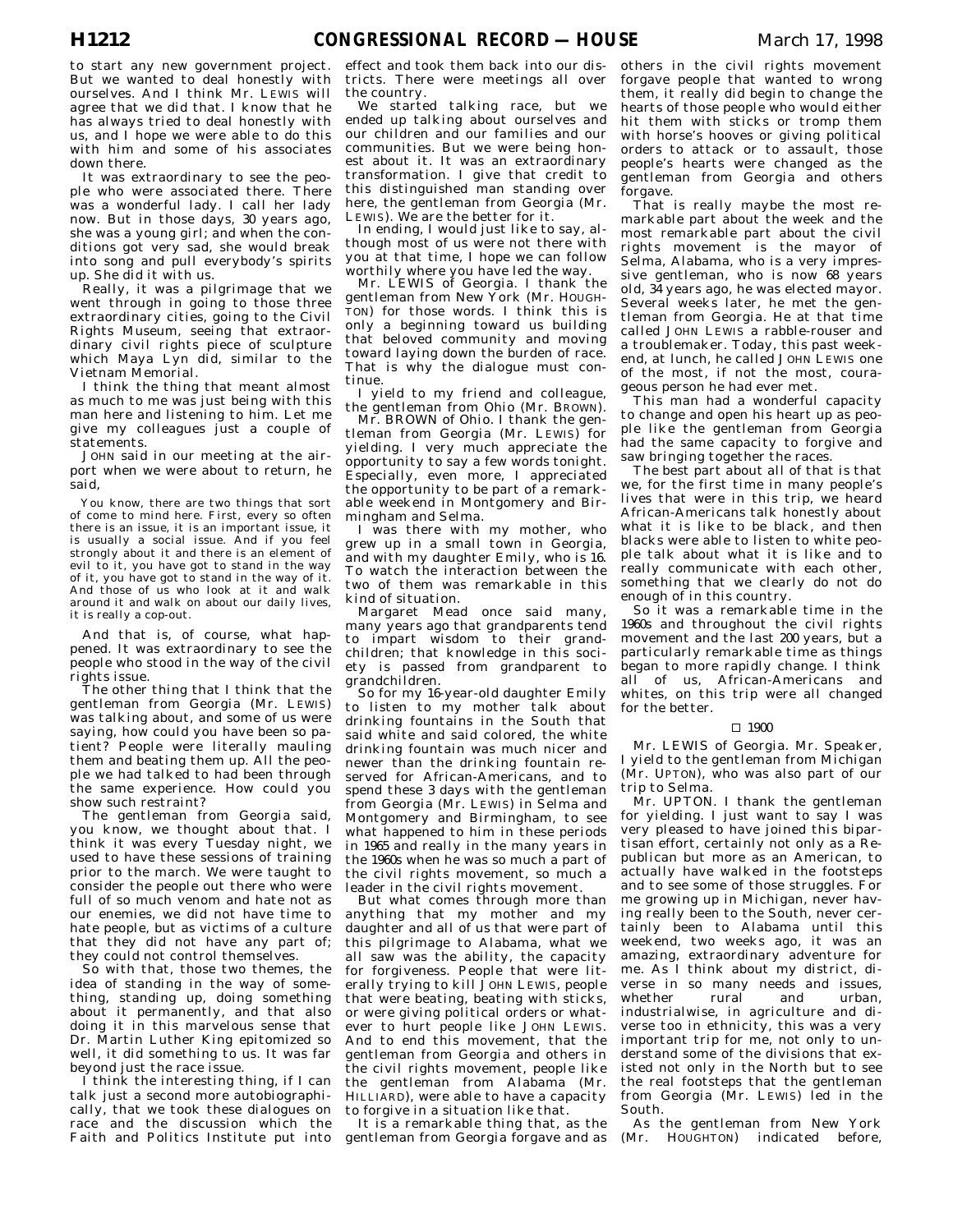though there were many of us that were sad that we were not with him back in the 1960s, for me I had an excuse as I might have been 7 years old, we want to finish this trail with the gentleman from Georgia. As we traveled this way and spent substantial time not only on the bus talking about the trials and tribulations that he went through, but I know that for sure the dozen of us that were there are indeed much closer as Americans and as Members of this House in respecting those convictions that all of us have for each other and our views and our districts that each of us represents. As the gentleman from New York (Mr. HOUGHTON) indicated, it was a religious experience. One cannot describe it, certainly in the hour that we have here tonight, but in discussions certainly the Faith in Politics Institute began several months ago, as we see these unfold in the future. We love him. We love all that he did for America and for this House in terms of his leadership then and now. We certainly look forward to walking this path with him, with all Americans, as we try and end hatred and racism and things that sadly exist in far too many homes across this country.

Mr. LEWIS of Georgia. Mr. Speaker, I yield to the gentleman from New York (Mr. ENGEL).

Mr. ENGEL. I thank the gentleman from Michigan for yielding to me. I was very privileged to also be part of the delegation which went with the gentleman from Georgia (Mr. LEWIS) to Alabama, to Birmingham, Montgomery and to Selma. It was as my colleagues have mentioned, a very, very moving experience. It was especially moving for me, Mr. Speaker.

I represent a district, a very diverse district in New York which is about a third African-American, a third Hispanic and a third white. We know better than most people that people have to live together and people have to work together. I think there is nothing that better personifies that than the civil rights struggle.

To my right is a picture of us in Montgomery, Alabama joining hands, locking hands and singing We Shall Overcome at the Southern Poverty Law Center. It was one of the very moving moments of the trip. Believe me, there were many, many moving moments at the trip, the feeling of working together and being together and joining in the struggle for civil rights together. Although people like the gentleman from Georgia (Mr. LEWIS), whom I refer to as a real American hero and the gentleman is a real American hero and it is an honor to be his colleague and to be in the House with him, the fact of the matter is we have come a long way in the United States in terms of race relations. But obviously we still have a long, long way to go. We can learn from the past. The past can help us learn and prepare for the future. To be down in Alabama at the 16th Street Baptist Church with those 4 little girls who were killed, one

of those girls was my age when she was blown to bits. I remember it very, very vividly, hearing about it on the news. To be in the Dexter Avenue Baptist Church in Montgomery, where Dr. Martin Luther King was the minister, was really a feeling to behold. To go to Selma and to actually go over that bridge and to understand where history was made, on the highway past the spot where Viola Liuzzo was gunned down and to see all these other places that we read about, that we heard about, I was a little too young at the time to be able to make the trip down but I was old enough to understand what was happening.

I remember the first time I ever went to the South in 1967 with two friends and saw the signs, the segregated signs, and could not believe that this was a part of America. I think what one of our colleagues said, which is the genius of JOHN LEWIS, is how can someone go through what he went through and emerge not only as a person who is not bitter but as a person who understands the necessity of trying to bring people together and who continues to do that more than any other person that I know. It was just an honor for me and also a tribute, I think, to the gentleman from Georgia (Mr. LEWIS) and also just to be a part of it, to understand what this means to the United States, the greatest country in the world, we are honored and we are privileged to serve in the United States Congress representing the greatest country in the world, but we learn again from our past.

We know in the United States so many diverse people, coming together, living together, we are all Americans, we have different backgrounds. That is the genius and the greatness of our country, trying to bring people together, trying to accentuate the similarities in people rather than trying to accentuate our differences. That is what I try to do in my district in New York. I know the gentleman from Georgia (Mr. LEWIS) has been doing it for his entire life. I just want to say to my colleague from Georgia that it was an honor and a privilege being with him that weekend in Alabama. It is an honor and privilege serving with him. We need to all move forward and to continue to bring people in this great country together. The people who did this 33 years ago and 35 years ago and before that in the civil rights movement are truly the people who made this country better for all of us.

Again, we still have a long way to go and we have to keep being resolute in saying that in this country we need to continue to have dialogue. I commend President Clinton for his dialogue on race. We need to learn from the past and we need to move forward for the future. I was honored and privileged to be part of the delegation. I look forward to a continuing dialogue in making race relations in our great country better and better and better.

Mr. LEWIS of Georgia. Mr. Speaker, I yield to the gentleman from Wisconsin (Mr. BARRETT).<br>Mr. BARRETT

of Wisconsin. Mr. Speaker, I think all of us felt the same way, all of us who were on this weekend. It was probably one of the most, if not the most, amazing weekend I have spent in my 51⁄2 years in Congress. We all fashion ourselves as busy people, sometimes we are too busy to take the time to talk to each other, to get to know each other but, more importantly, we do not take the time to reflect and find out from our backgrounds what we can do to bring us together.

For me this was just a weekend I will never forget my entire life. Going down to Alabama for the first time in my life, traveling with the gentleman from Alabama (Mr. HILLIARD) through his district, he was a wonderful host, and with the gentleman from Georgia (Mr. LEWIS). Someone remarked the weekend was a lot like taking a history course taught by the professor who created the history, because JOHN LEWIS was such an integral part of this. For me to go home and tell my family and my friends what an amazing weekend it was really is going to have an impact.

For me there were several things that really jumped out. Probably the part that I will remember the most is when we went to visit former Governor George Wallace. The number of us, I think, northern Democrats when we went into the room, he is not a person that in my neck of the woods was a person that I grew up respecting in all honesty. But when  $\overline{I}$  saw JOHN LEWIS and EARL HILLIARD go up and greet him, I thought, well, if they have room in their heart for forgiveness, I should have room in my heart for forgiveness as well. But it was not something that came easy. For me to see the remarkable degree of calmness that was displayed and has been displayed by the gentleman from Georgia (Mr. LEWIS), again I went home and remarked to my wife, ''This is an amazing guy. He shows no anger, he shows no bitterness.'' I do not know that there are many people in this world who could have done what he did and not showed any anger or bitterness. Someone else said to me, he was 21 years old or 22 years old when he did this. Would you have had the courage to do that when you were 21 or 22? I said, ''I don't know that I would have the courage to do it now.'' Because he was putting his life on the line and all the people who were involved in this struggle were putting their lives on the line. As we have sat around, and we have for several evenings talking about our backgrounds, I and the gentleman from Michigan (Mr. UPTON) and the gentleman from Ohio (Mr. BROWN) and some of the younger Members here, I felt a little, I do not want to say unworthy but I did not have the same shared experience because people who were 10 or 15 years older than I had gone through lot of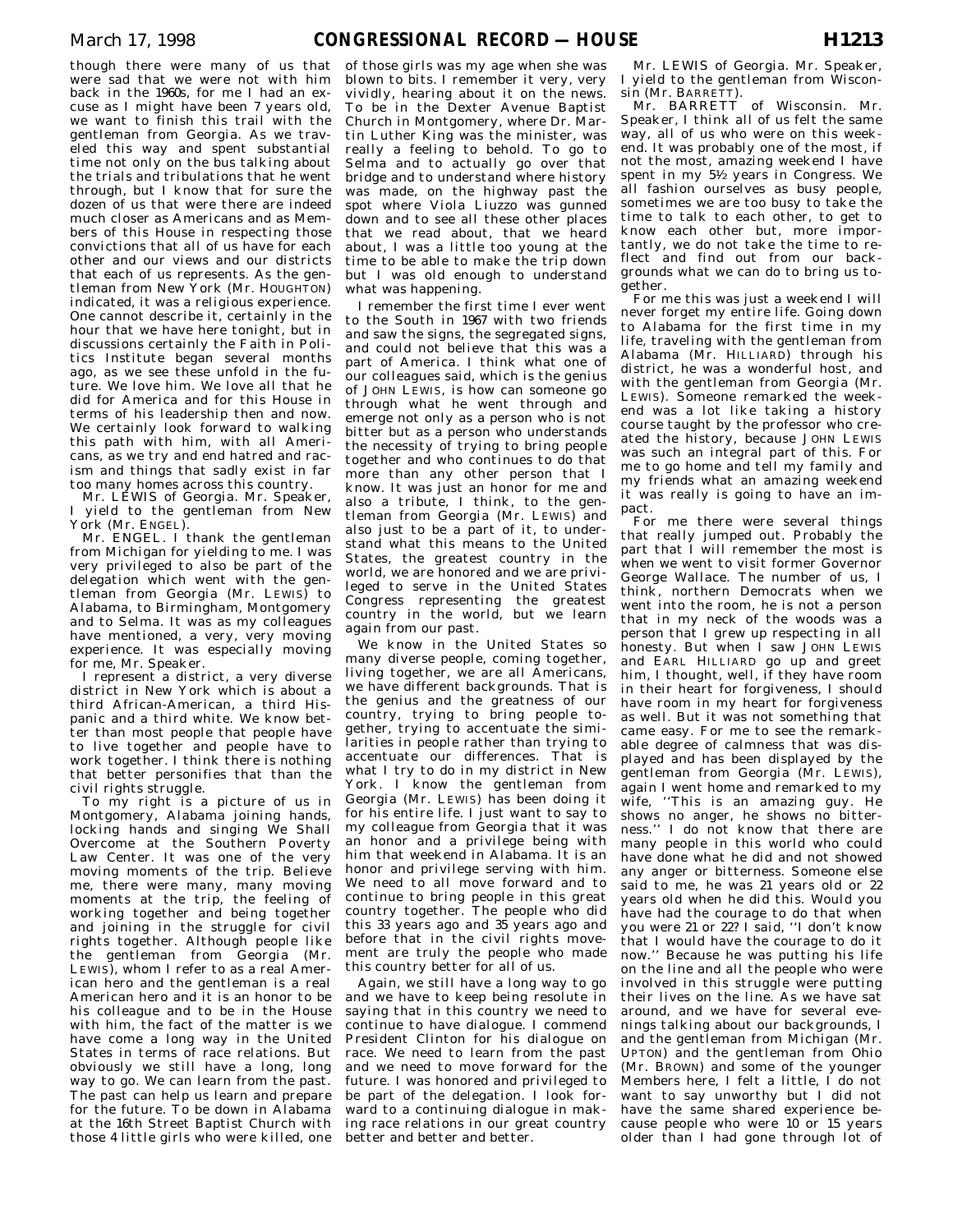this. So as we went around the room and people said what they were doing at this period, I was in the third, fourth or fifth grade, I was probably playing softball or something like that. I did not have a shared experience. I did not know whether I had anything I could add to this conversation. But as I left that weekend, what I probably came away with more than anything is that this is not a struggle that is over, this is not even a struggle that has been resolved in a way that people can say, ''Well, let's move on to something else.'' It is a struggle for human beings to get to know each other and to try to shed our differences and try to find out what we have in common. For that I thank the gentleman from Georgia (Mr. LEWIS), I thank the gentleman from New York (Mr. ENGEL), I thank the gentleman from Alabama (Mr. HILLIARD), I thank the gentleman from Ohio (Mr. BROWN), the gentleman from New York (Mr. HOUGHTON), the gentleman from Michigan (Mr. UPTON), the gentlewoman from Florida (Mrs. THUR-MAN), the other people who were on this trip because  $\overline{I}$  think it helps us all grow. I think what this institution needs is to talk to each other and try to come together.

Mr. LEWIS of Georgia. Let me just add before the gentleman from Alabama (Mr. HILLIARD) speaks, just to thank him again for being such a great host. We were in his district the entire time in Birmingham, in Montgomery, in Selma. We want to thank the gentleman.

Mr. HILLIARD. I thank the gentleman from Georgia (Mr. LEWIS) very much. Let me thank all my colleagues. It was indeed a privilege and a pleasure for us to entertain you and to walk back into history with you. The civil rights movement presented a difficult thing for our Nation at a very difficult time, but it was Americans like the gentleman from Georgia (Mr. LEWIS) that made the difference. To walk back into history with him and with a few of the other people who participated in the civil rights movement at that time and to walk back with colleagues of mine who had not participated but who had a chance to see firsthand some of the things that took place, the films we saw, the movies, the videos, being able to once again cross the Edmund Pettus Bridge, being able to walk through the Civil Rights Museum in Birmingham, Alabama, and to visit the Civil Rights Institute was indeed something that does not happen often. We were pleased to have all of you walk what we call the Civil Rights Trail in Alabama. We did not get a chance to walk all of it. We did not get a chance to even walk the majority of it. But the most important thing, we were there and because you came, the press came, and we had a chance for America to look back at its past, to recall some of the terrible events that took place, and hopefully to enlighten some of the young people who were not born 33 years ago, who did not know of our Na-

tion's past, so that they would have a chance to learn about it and hopefully to have such an appreciation until they would dedicate themselves to freedom for everyone, so that it would never happen again in America.

The treatment that you receive and others in trying to cross the Selma-Montgomery Trail, in trying to cross the Edmund Pettus Bridge and in walking from Selma to Montgomery was inhumane and it was not the type of treatment that Americans are used to. It is a thing of the past. It is something that we should never forget, but it was the past. When we reflect back, when we look at what took place, it gives us an opportunity to see what happened and to keep it before the public so that never again will it be a part of our history, not to any minority, not for any reason, so that we could really enhance the democracy that we have.

#### $\Box$  1915

So having the opportunity to have so many congressional types in our Alabama on such an occasion was indeed a good experience, not only because of the presence of my colleagues, but because of the fact that we had a chance to visit George Wallace; we had a chance to dialogue with the head of the two major parties in this country, and they had a chance to participate.

So it was really enjoyable and educational, having all of my colleagues there. We appreciate you. We invite you back. We want you to come, and we want to go to the next level the next time. We will be talking about that in the coming months. Hopefully, we will do it from this podium.

Mr. BROWN of Ohio. Mr. Speaker, one of the lighter moments of the trip, perhaps, was we met the fellow, I believe Deacon McNair, in the church, and we will put his picture up in a moment. He is, I believe, 89 years old, he told us, sort of soft-spoken, a slightly built man, who told us as he ran through sort of the history on the wall, this was the church in Montgomery where, the Dexter Avenue Church where Dr. King was called. And he told us the story that in 1954, I believe, when Dr. King would have been 24 years old, 1953, I guess he would have been 24 years old, and he had already accepted his first church, his first calling at a church in Chattanooga, and this gentleman in Montgomery decided that he was going to do something about that. So he drove his car over to Atlanta and met with Dr. King's parents and Dr. King and convinced him not to go to Chattanooga, but instead to go to Montgomery. So he changed history when he did that.

I see the gentleman from Alabama (Mr. HILLIARD) laughing, because I imagine he was an old friend of his. But it was a wonderful story, and Dr. King only had one church in his life that he was the pastor of, the church in Birmingham on Dexter Avenue, and this man was the gentleman responsible for getting him there.

Mr. HILLIARD. Mr. Speaker, the gentleman, by the way, I believe, had been a member of that church for some 93 years; he was that old. He takes credit for bringing Dr. King there, and indeed, he deserves the credit. But he also deserves the credit for changing the history of this country, and for that I am thankful.

Mr. LEWIS of Georgia. Mr. Speaker, I think this particular deacon, as head of the deacon board, he made a great contribution, and I think when historians pick up their pens and write about this period, they would have to say that this one man had the insight, the vision, to go to Atlanta, as the gentleman from Ohio (Mr. BROWN) suggested, and convince Dr. King not to go to Chattanooga, Tennessee, but to come to Montgomery, Alabama. That is something I think from time to time in human history, call it what you may, it may be the spirit of history, that tends to track one down, and so Martin Luther King, Jr., was there at the right time in the right city to change not just Alabama, the South, but the Nation.

I think because of what happened in Montgomery, in Birmingham, in Selma, we have witnessed what I like to call a nonviolent revolution. We live in a different country, a better country, and we are a better people. I think we saw that. We saw the changes in Selma. We saw it in Birmingham when a middle-aged man walked up to me and said, I want to apologize for what happened here a few years ago. I am sorry. And I think that is very much in keeping with the philosophy and the discipline of nonviolence which was very much a part of the movement.

Mr. BROWN of Ohio. Mr. Speaker, I want to yield to the gentleman from Milwaukee, Wisconsin (Mr. BARRETT) in a moment because he tells the story so well, but we tend to lose sight, I think, people that are Northerners and especially people that are white, people who have not paid as much attention to the civil right movement, and we lose sight of the fact that this was made up of a lot of very young people that are leaders in this room. JOHN LEWIS, when he led the freedom riots, was 21 years old, when he knew he was going to get beat up on the bus when the bus arrived in Montgomery. Martin Luther King was 24 years old when he took his church, and during the bus boycott he was 26 years old, and what all of that meant and how he won the Nobel Prize at 35 and was killed at 39. He was such a young man during all of this. My friend from Milwaukee has a story about a man that was very, very young and showed more courage than perhaps most of us have in our lives combined.

Mr. BARRETT of Wisconsin. Mr. Speaker, it starts as we were riding the bus from Montgomery to Selma, during the hour-and-a-half bus ride, or whatever the time period was, we were shown one of the PBS series, Eye on the Prize, and in the segment that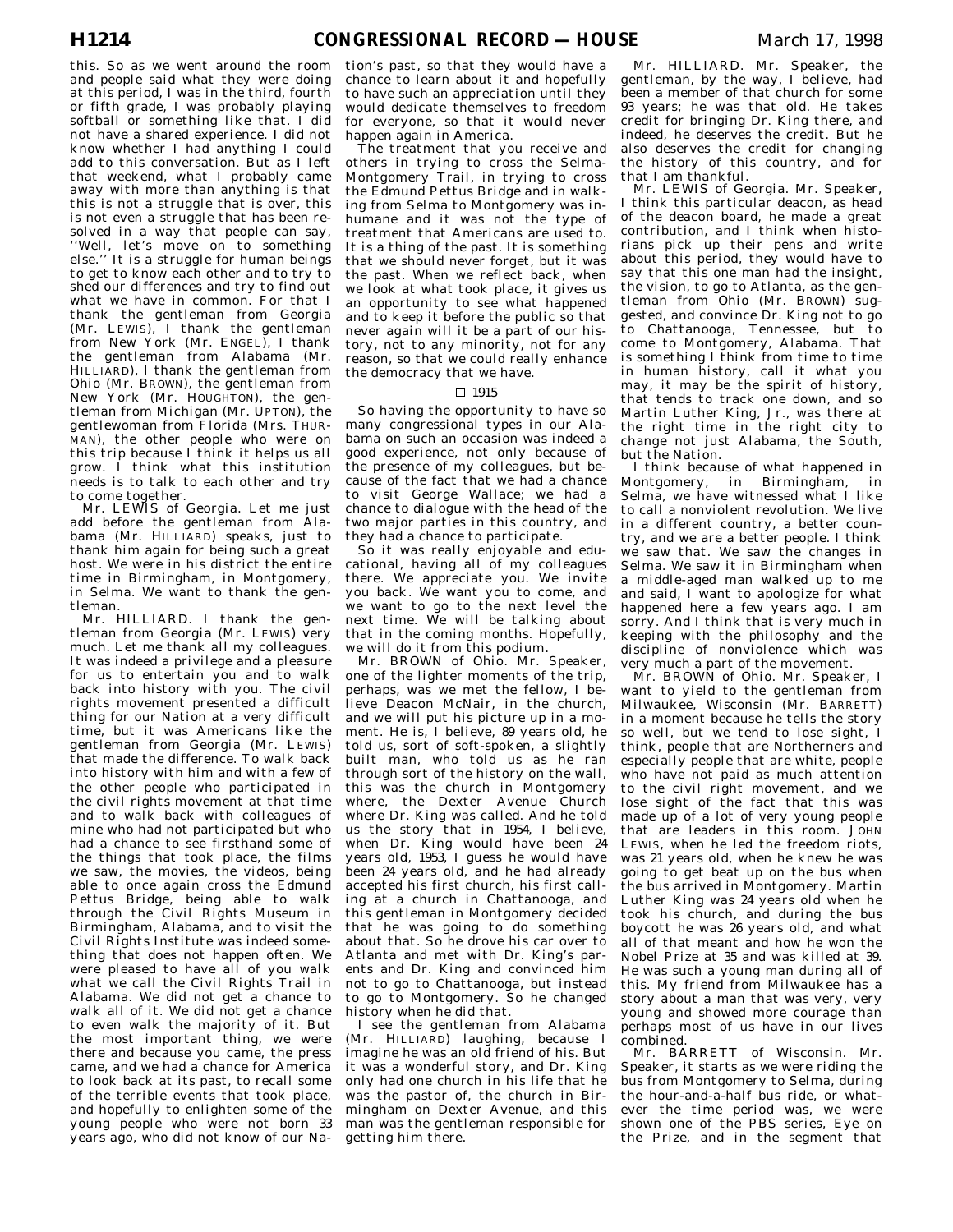area. Mr. LEWIS of Georgia. Mr. Speaker, one of the deputy sheriffs.

Mr. BARRETT of Wisconsin. Mr. Speaker, one of his deputies, and it was almost a humbling experience watching this little exchange between this young man, who was a very small man, and he looked very, very young. And as I was watching it, I was, first of all, struck by how he could remain so calm as this deputy sheriff threw racial slur, racial slur, racial slur at him over and over again, and he just did not lose his cool. He stood there and took it and asked the questions about do you believe in justice, do you believe in prayer, can we pray together, and over and over again this deputy sheriff was saying terrible things to him, things that would have made me just lose it.

Mr. LEWIS of Georgia. Mr. Speaker, he told him to go to his own church and pray; do not pray for me.

Mr. BARRETT of Wisconsin. Mr. Speaker, he said, I do not think your prayers even get above your head. That is one of the things that the deputy sheriff said. I was struck by how calm this young man was, and as I was watching this, I was thinking, I wonder whatever happened to this guy? How can this guy be so calm? I wonder what happened to him the rest of his life?

So we got off the bus and went in the church, and we were greeted by some of the people that had been involved, and lo and behold, one of the people was this guy, and he got up and told the story from his perspective. And my question was, what was going through your mind at the time? And I said, what was going through your stomach at the time? The thought that you could do this with this guy who just obviously hated him so much, and he was able, again with an incredibly peaceful disposition; the exchange ended when he said, well, is my quarter not worth as much as your quarter? And the deputy sheriff said, I do not want anything to do with your quarter, and get out. Just to talk to this young man who is no longer a young man, he is now in his forties and is still involved in trying to get people voting.

Probably one of the saddest parts of this experience for me was coming home the next day and going to visit a high school in my district, and bringing up this visit that I had, and asking the kids if they knew what the Selma-Montgomery march was all about. And they sort of had an inkling that it was something to do with civil rights, but they did not know much beyond that.

I do not think we should live in the past, but I do not think we should forget the past either. I think it is impor-

tant for the young people in this country to know the price people paid for the right to vote only 30, 35 years ago in this country.

So it was great trip. We were also joined by the gentlewoman from Texas (Ms. JACKSON-LEE) who was there, and maybe the gentlewoman wants to add her thoughts on the weekend.

Ms. JACKSON-LEE of Texas. Mr. Speaker, I thank the gentleman very much. This obviously is a moving time for all of us. My thoughts were that I actually went to Selma for several reasons; certainly to pay great tribute to my friend and colleague, the gentleman from Georgia (Mr. LEWIS), and to say to America, as he has said every single year, that we will never forget. And as we make that statement, which in some sense some people feel that that is a harsh statement, I do not, but some do, that as we never forget, we will continue to try to draw more people into the circle of friendship and humanity to understand how it is so very important to bring about racial harmony; not words that are redundant without substance, but that racial harmony in this country is so very important.

The courageous effort that was made, first let me emphasize the small band of soldiers who marched initially across the Edmond Pettis Bridge when the gentleman was actually brutalized and turned back. That was not the socalled successful march, but it was the march that gathered the attention of America.

For us ever to forget those individuals who in the course of coming to Selma lost their lives, the housewife from Detroit named Viola who came and lost her life and several others came and tried to be part of this. The gentleman from Georgia (Mr. LEWIS) wound up in a hospital in the North because of the experience that he had to encounter. But yet, as they marched across that bridge, they did not fail to remember that it was what they did that day that might trigger and turn the course of history.

So my experiences coming across the bridge and hearing the gentleman from Georgia (Mr. LEWIS) recount of the question that Josiah Williams asked as to whether he could swim, I looked into that river, my brother, and it was a muddy river, albeit a big river, and I can imagine the choices, how many times we have the fork in the road, if we might look at the New Testament, what might have Jesus thought as he offered himself on the cross in the crucifix, what choices could he have made to turn back, and he did not.

Frankly, I think that this was another singular moment in our history, to be able to gather at Brown Chapel and sing with those individuals who were remembering to see Brown Chapel honored as an historic place of worship, but also of leadership; to hear them commit to the modern-day challenge that we must still fight for those who do not have. I would say as Martin

King came, as you called him those 3 weeks later, these words are very much of meaning to me. He indicated that it was Selma that became a shining moment in the conscience of man. A confrontation of good and evil compressed in the tiny community of Selma generated the massive power to turn the whole Nation to a new course. I do not know if people realize the fact that Mayor Smitherman seems to join you every year, and again he offered his deepest apologies and camaraderie and emotional seeking of forgiveness. I appreciated that and was warmed by that.

I would just simply say to my colleagues, I was very honored to be able to be with you, and I hope that we will engage in some very vigorous discussions and debates about race. I hope that as we talk this evening and bring about a sense of healing, that we realize that healing has to come from acknowledgment and truth.

Just recently we saw in the polls that race and discrimination is still one of the most divisive aspects of our society. And if we learn nothing from the experience of the gentleman from Georgia (Mr. LEWIS) and all who were so heroic that day, that sometimes you have to make the unpopular choices where there are a few that will follow you, but in the ultimate end, the good will prevail.

So I hope as the Voter Rights Act was eventually signed by President Johnson that allowed me to be where I am today, 6,000 or so African Americans who are now elected officials, but more importantly, the doors of opportunity opened, President Johnson saying that their cause must be our cause, too, because it is not just Negroes, but really, it is all of us who must overcome the crippling legacy of bigotry and injustice, and we shall overcome.

So  $I$  thank the gentleman for yielding, and I look forward to engaging in more discussion, but I hope that we will be able to rise to accept the unpopular choices to call racism and discrimination where we find it, and to try to work to cure it with our brothers and sisters on the other side of the aisle, and most of all, prevail as JOHN LEWIS prevailed in victory for a harmonious Nation.

#### $\Box$  1930

Mr. BARRETT of Wisconsin. I think the question as we stand here is where do we go from here.

Ms. JACKSON LEE of Texas. Quite simply, yes.

Mr. BARRETT of Wisconsin. All of us represent districts where we have people who want to heal and get together, but I think the challenge we have is, how do we open up peoples' hearts? How do we get them to understand each other?

Mr. LEWIS of Georgia. Mr. Speaker, I yield to the gentleman from Alabama (Mr. HILLIARD).

Mr. HILLIARD. Mr. Speaker, I think the challenge is definitely before us,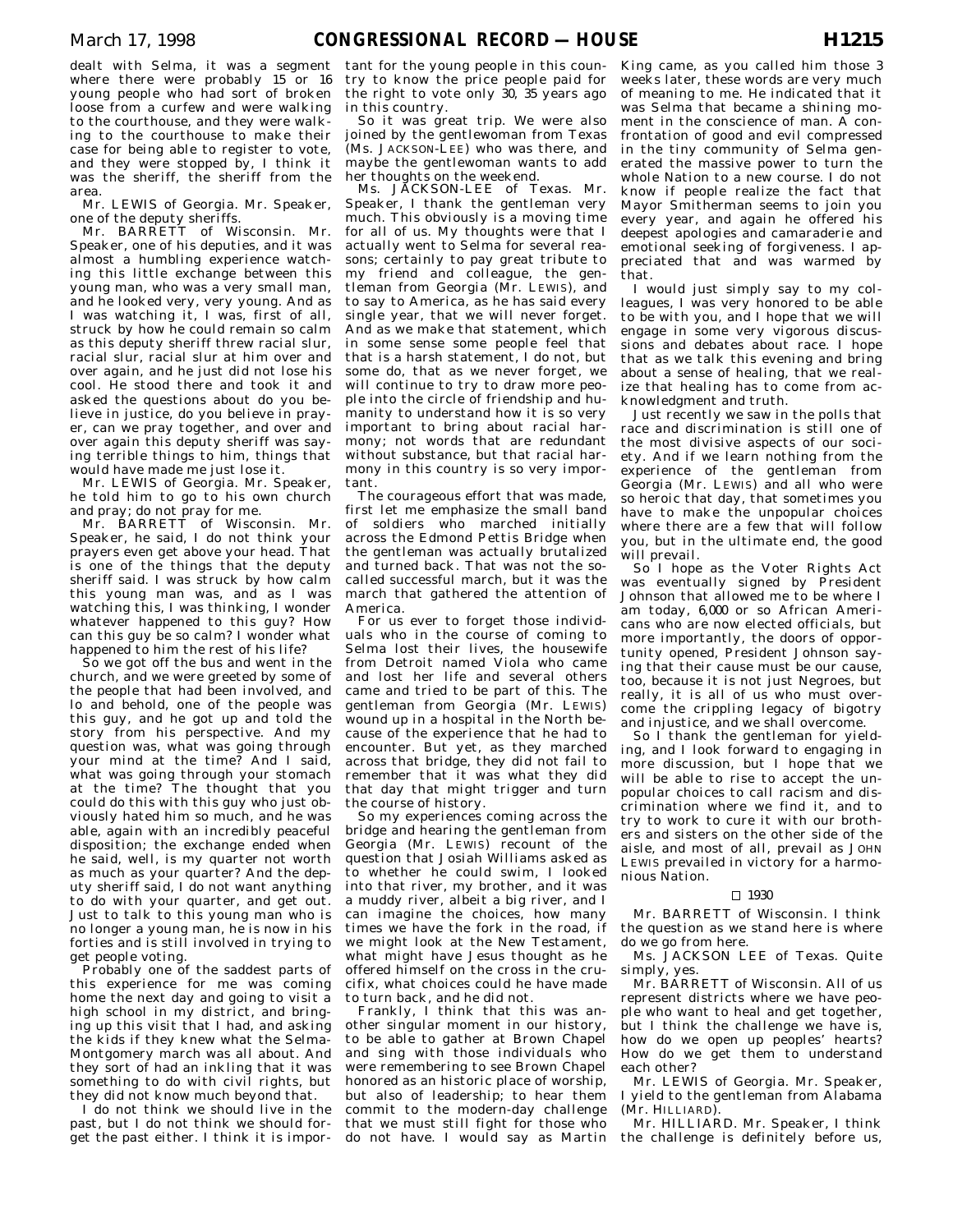how do we bring America together? I think this is the very beginning.

I don't know whether Members had a chance to really discuss the delegation, the diversity of it; but, if you recall, it was bipartisan. We had Members of both parties, the Democrat as well as the Republican party. At the same time, we had the heads of those two parties there; and the congressional delegation was a mixture not only of black and white Members of Congress. but male and female.

I thought this was a very beginning. It was a positive move. I think the people we talked to gave us some insight of some of the changes that they had made in their lives.  $\tilde{I}$  speak about Mr. Smitherman, Governor Wallace. We also got to change some minds and hearts in America.

I think it is up to us as leaders, elected officials, to create that type of environment. We need to start somewhere. I cannot think of anyplace better to start than here in the United States Congress.

As the gentleman knows, from this podium some of us have said some things against the opposite party, against opposite Members of this Chamber, that perhaps should not have been said; and oftentimes in heated debates we lose our cool, as they say, and things do not come out as we expect for them to or intended for them to. I think we need to begin here. I think this is the very beginning.

I think we ought to come forth with these types of colloquies every night, every week, or every month. I think we ought to do something to keep the problems that underlie the real problems in America, the issues that underlie the real problems in America, before the public.

If we do not create a dialogue on a continuing basis, those things that harm us more, that hurt us more, will be pushed aside, and they will not be discussed. If you never discuss problems, you never admit that there is a problem; you never solve it. So I think that we need to continue this dialogue. I think this is the very beginning.

Mr. BARRETT of Wisconsin. Mr. Speaker, let me ask the gentleman from Ohio (Mr. SHERROD BROWN), how do we get people to trust each other? What should we be doing?

Mr. LEWIS of Georgia. Mr. Speaker, I yield to the gentleman from Ohio (Mr. BROWN).

Mr. BROWN of Ohio. Mr. Speaker, we saw people at their best and worst. We saw illustrations of that on that trip.

I see the pictures that were on national television of the gentleman from Georgia (Mr. JOHN LEWIS) and Josea Williams standing two by two as they walked across the bridge, standing there with hundreds of people behind them, neatly lined up, off the street, on the sidewalk so they were not disturbing anybody; and the guard came at them and the police came at them with night sticks and just started beating them up, with horses.

The capacity to absorb that violence is really what changed the hearts and minds of America. Perhaps if they had not been nonviolent, if there had been guns or any kind of weapons or any fighting back, the American public would not have seen the purity, if you will, of the gentleman from Georgia (Mr. JOHN LEWIS) and others, of their motives and beliefs and cause. I think that really changed people's hearts.

The Voting Rights Act passed 3 months later overwhelmingly, because of what my friend did; and as the gentlewoman from Houston, Texas (Ms. JACKSON-LEE) said, it was LBJ's speech, ''We shall overcome.'' He would not have been moved to say that if it had not been for the very strong, nonviolent, but strong actions, not weak. Nonviolence is the strongest reaction, because of the strength it takes to love, forgive, and to stand there and take it, if you will.

I think that is part of the answer to the question, I say to the gentleman from Wisconsin, to see both the worst and most brutal in people come out, and then to see the best come out in people's reactions and the best come out in the strength and discipline and love.

It is also I think that we as a people need to listen to each other. It is so rare, as I saw the President's race retreat or town meeting in Akron, which I attended, not far from where I live. What came out there was that white people listened to African Americans talk about themselves, and African Americans listened to white people talk about themselves.

That is something in this society, that as integrated as we are on the surface, we are not very integrated in talking about our personal lives. Whites work with blacks and blacks may be on a softball team with whites, or they may hang around the drinking fountain together, or may even travel with them occasionally, but we do not have the kind of heart to heart discussions: what is my life like, Earl, what is your life like, and talk to each other that way. So much of it is just simple understanding that we really fail to do, I think.

Ms. JACKSON-LEE of Texas. If the gentleman will continue to yield, Mr. Speaker, I think the gentleman really carved it out for us. Race and the differences with race have been so personal that sometimes we have not reached below the skin, which is sometimes painful.

I want to thank Faith in Politics, the institute that certainly brought us together. I want to thank the gentleman from Alabama (Mr. HILLIARD) for hosting us.

I would like to challenge us to engage in these very personal discussions, because they may translate into constructive legislation. We are not saying that legislation cures all, but to be able to discuss these things and hear both sides.

I think the gentleman's point is welltaken about we were sort of talking at

each other, as some people have perceived in some of these meetings that have been going on. Let us try to talk to each other, and let us find out where we can find common ground.

I leave the gentleman simply with an encouragement. I hope, and I see my colleague, the gentlewoman from Florida (Mrs. KAREN THURMAN). I hope we will look at this thing called the apology. When you say it, everybody sort of perks up with their views one way or the other.

But let me say that I think an apology for slavery is certainly one that would bring about a vigorous debate, and I hope we would debate it not in anger but that we would get below the skin and really find out what makes people tick, what hurts and helps them, and how we can bring about a true healing, and after healing then comes reconciliation.

I look forward to working with my colleagues, and I am just delighted to be able to be here with them.

Mr. Speaker, as I take my place here in the well of the floor with my colleagues to speak about my participation in the recent march in Selma, Alabama, I am reminded of the solidarity and strength of Congressman JOHN LEWIS and the people who took those courageous steps 33 years ago.

I found the experience of this recent March to be a moving experience. There were those who were there in 1965, and there were those who could not be there in 1965.

I was touched by the faces of the people that I saw there on the bridge. In these faces I saw hope, determination, and pride. And then I thought of the faces of those marching in 1965.

I imagined what led these marchers to gather together in Selma, Alabama in March of 1965. The constant denial of civil rights, the attacking of innocent women and children, the injustices that were routinely handed down by a corrupt and racists judiciary—I say this because one year earlier on July 9, 1964, state circuit judge James Hare issued a ruling which had the effect of enjoining any group of more than three (3) people from meeting in Dallas county—and the constant intimidation of not just private citizens, but state and local officials.

I imagined what these marchers saw as they stood on the Edmund Pettus bridge. They saw the intimidating forces of the law—state troopers and sheriff officers—standing, waiting to savagely beat them after they crossed the bridge.

I imagined the hurt and humiliation that these proud, non violent marchers must have felt—marching towards freedom, only to be savagely attacked by dogs and police; to be showered with tear gas; to be beaten with clubs as though they themselves were enslaved.

I imagined the utter rage that must have gone through the minds of the people who saw their sisters and mothers, fathers, and brothers, beaten as though they were mere property—to be treated simply as the property owner saw fit.

I imagined the shock of the country as Americans watched on TV what African Americans had seen time and time again.

As I stood with the marchers in Selma, Alabama this past weekend, I thought of the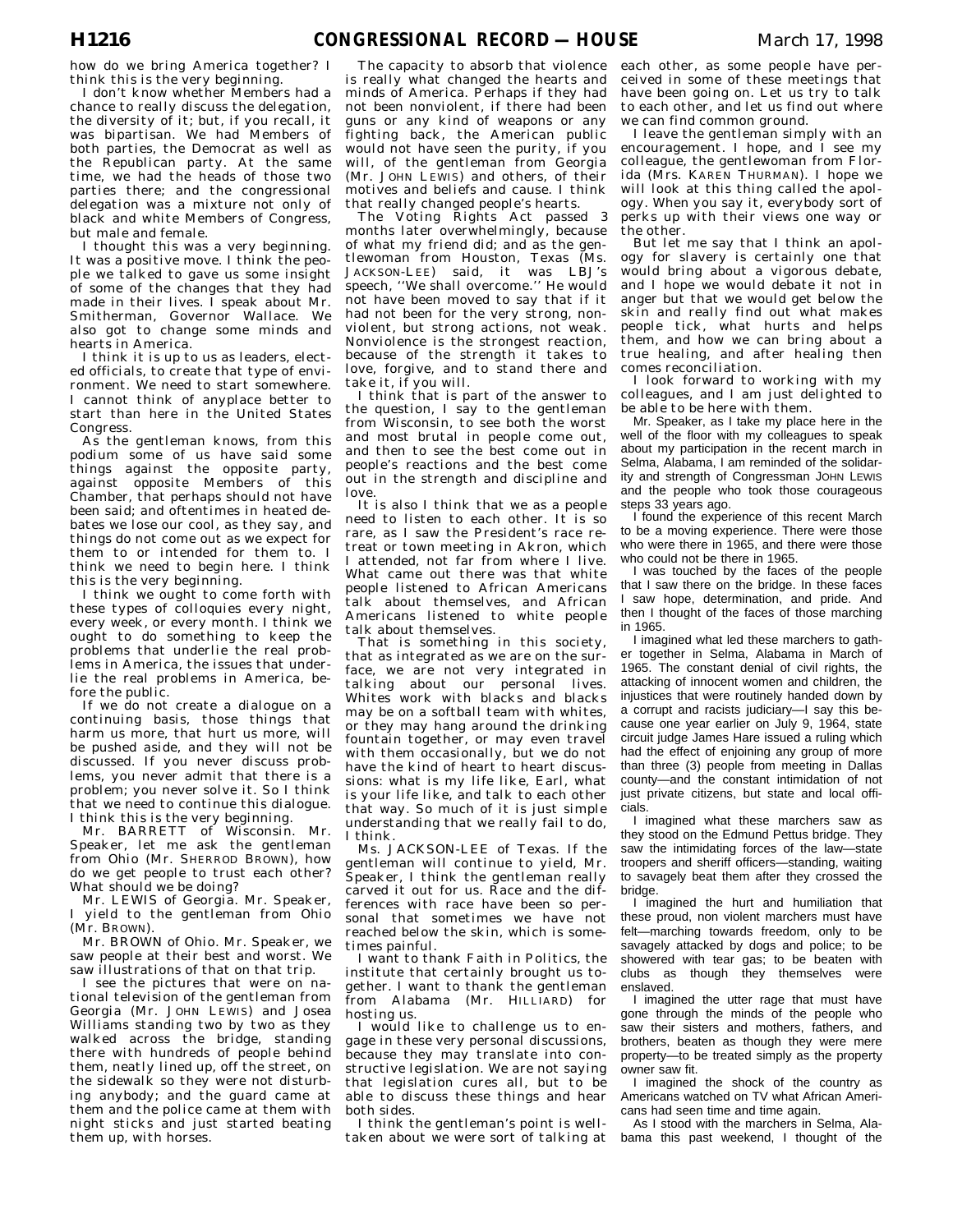power of the moment—that this march actually occurred only 33 years ago and that here we are, re-creating and reflecting on history.

It was Martin Luther King, Jr. who stated that,

Selma, Alabama . . . became a shining moment in the conscious of man . . . confrontation of good and evil compressed in the tiny community of Selma generated the massive power to turn the whole nation to a new course.

The recent march in Selma was, for me, as if we were telling those who marched in 1965 and the whole wide world that the civil rights movement is still moving. It is moving in the hearts and minds of those of us who carry the torch and flame of justice and liberty in America. It is moving in those of us who were not old enough to march in 1965. It is moving in those of us who greatly benefitted from the courageousness of those who were beaten by the racist police as they tried to cross the Edmund Pettus bridge in 1965. It is moving in the souls of those who support our efforts to hold on to the civil rights that we fought for, and regain the civil rights that are slowly being taken away by renegade courts in America.

The march in Selma thrust this country forward into a new era of voting rights for all Americans. In his televised statement introducing the voting rights bill, it was President Johnson who when speaking of the marchers in Selma stated,

Their cause must be our cause too. Because it is not just Negroes, but really it's all of us who must overcome the crippling legacy of bigotry and injustice. And we shall overcome.

As I stand here tonight, I know that we must begin to prepare for the confrontation that the voting rights acts will engender once again. It will not be easy. For there are those that seek to deny us the simple right to vote. There are those who seek to turn back the clock on civil rights for all Americans.

The marchers in Selma were on the front line. They were fighting not just for themselves, but for all of America; not just black America, but all America.

As we make history here even today, we stand on the front line in the U.S. Congress for civil rights, not just for African Americans, but for all Americans.

As I stood with the marchers in Selma, I thought of the bridges that we have crossed in Houston, Texas, such as proposition ''A''—an effort which was designed to eliminate the city's affirmative action contracting program. We crossed that bridge by beating proposition "A" and by letting the entire United States know that civil rights and affirmative action is not only good for the 4th largest city in the U.S., but for the rest of the country.

The march in Selma represents not just the crossing of a bridge, but the crossing over of America from an age of slavery to freedom. It represents the bridge from heartbreak to hope, from poverty to prosperity.

Mr. LEWIS of Georgia. Mr. Speaker, I yield to the gentlewoman from Florida (Mrs. KAREN THURMAN).

Mrs. THURMAN. Mr. Speaker, I apologize for being a little late to enter into this dialogue, because it was probably one of the most important weekends that I spent in my lifetime. I, too, want to thank Faith in Politics for what they did.

I particularly also want to thank the gentleman from Georgia (Mr. JOHN

LEWIS) for reliving a time in his life that had to be one of difficulty but one that also shaped who he is and what he brings to this Congress today. So, JOHN, I appreciate that.

I also give thanks to the gentleman from Alabama (Mr. EARL HILLIARD), as somebody who still lives there, represents that area, and still has to live with the consequences, sometimes, for the time spent. We appreciate the participation that you gave us and the bringing of people together.

Mr. HILLIARD. I thank the gentlewoman.<br>Mrs.

THURMAN. When the gentleman talked about starting here in Congress, I think it is not only starting here in Congress as we try to mend ourselves, between Democrats and Republicans. We have done Hershey, and we tried to bring some, whatever, some composure around here to keep us from fighting so much and doing those kinds of things. It is also the teaching of our own children, the healing within our own hearts, with our own children, starting there from a very young age.

I want to tell the Members a story that happened to me right after, and any time we can talk about this, but not just with my own children. Right after I came back from that weekend, there was a group of students from the University of Florida who came here on an alternative spring break weekend. I do not know how many Members had students from their communities and from their universities that came to different parts of the country to participate in this, where they actually came here.

This group came to work in homeless shelters. They did a battered women's thing, where they painted, took care of kids, and they did those things as an alternative to spring break, instead of going to Daytona Beach 50 miles away, where they could have fun.

They were shocked, first of all, by what they saw in D.C. They had exposed themselves to some degree within their own community but never expected to see what was happening in Washington, D.C.

I relayed my weekend to them, and I said to them, can you imagine in your lifetime walking on the same bridge with the gentleman from Georgia (Mr. JOHN LEWIS) with students your age? I think the thing that struck me the most of this weekend, and I say this to the youth of our country, go out there and see, participate, look at what history is all about.

Because the most striking thing to me, JOHN, was the young woman, I believe she was 14 years old, who was willing to give her life, her life, knowing full well that she was going to walk into one of the most adverse situations of her short 14-year period of time. But she was willing to take a stand at that early age to make a difference in what she would see in history. I have to tell the Members, that struck me like nothing has ever struck me.

I suggested to them that they are young. They have the opportunity to see this. They are a part of this healing process. They are reaching out right now. They need to go back to their university campuses, and they need to talk about what they saw. They need to start the healing, even within their own university campuses, with what they are seeing.

They said it just kind of tore down all of the things that they had thought about what a homeless person was. So the same thing hits.

The second thing that struck me when we were at the museum, and they talked about the city that had grown from iron. When you walked in there, the first pictures you saw were black and white together talking about work conditions, wage conditions, issues that united them because it was something that they could all understand and believe in.

And only until somebody decided to make it an issue and said, you cannot play cards, you cannot look into their eyes, you cannot do this, you cannot do that, the hatred was never there. The hatred did not start until somebody forced it.

So I think the idea is that if we undo that force of hatred and start to reteach, that we all started off in the same room. We all started off together for the same reasons; but, because of a few individuals, we got to a point where we had to fight, or people had to fight for something that they believed in.

Mr. LEWIS of Georgia. Mr. Speaker, I thank the gentlewoman from Florida for those words and for taking the time to participate in this. She added so much.

I think what we all are saying tonight is that we must continue the dialogue, continue to talk to each other, continue to move to create the beloved community, an interracial democracy; continue to do what we can to lay down the burden of race.

It is ongoing. We do not necessarily have a blueprint, a road map. We are going down this road for the first time. I think if we can do it in the Congress, we can do it in the larger society. We are the leaders. We should go out and help get our districts and our States to talk about race, and do not be afraid to bring the dirt and the filth from under the American rug, out of the cracks and corners so we can see it, so we can deal with it.

I know the gentleman from Arkansas (Mr. JAY DICKEY) was unable to go on the trip, but he had attended several of these meetings. I yield to the gentleman from Arkansas (Mr. DICKEY).

Mr. DICKEY. Mr. Speaker, I thank the gentleman for yielding to me.

Mr. Speaker, I want to tell the Speaker that the two things that kept me from coming to Alabama on this trip I will forget soon. If I had come, I would have remembered being with you all forever, and I am sorry about that. It is just something that  $\tilde{I}$  could not go against my word. But I know what I missed.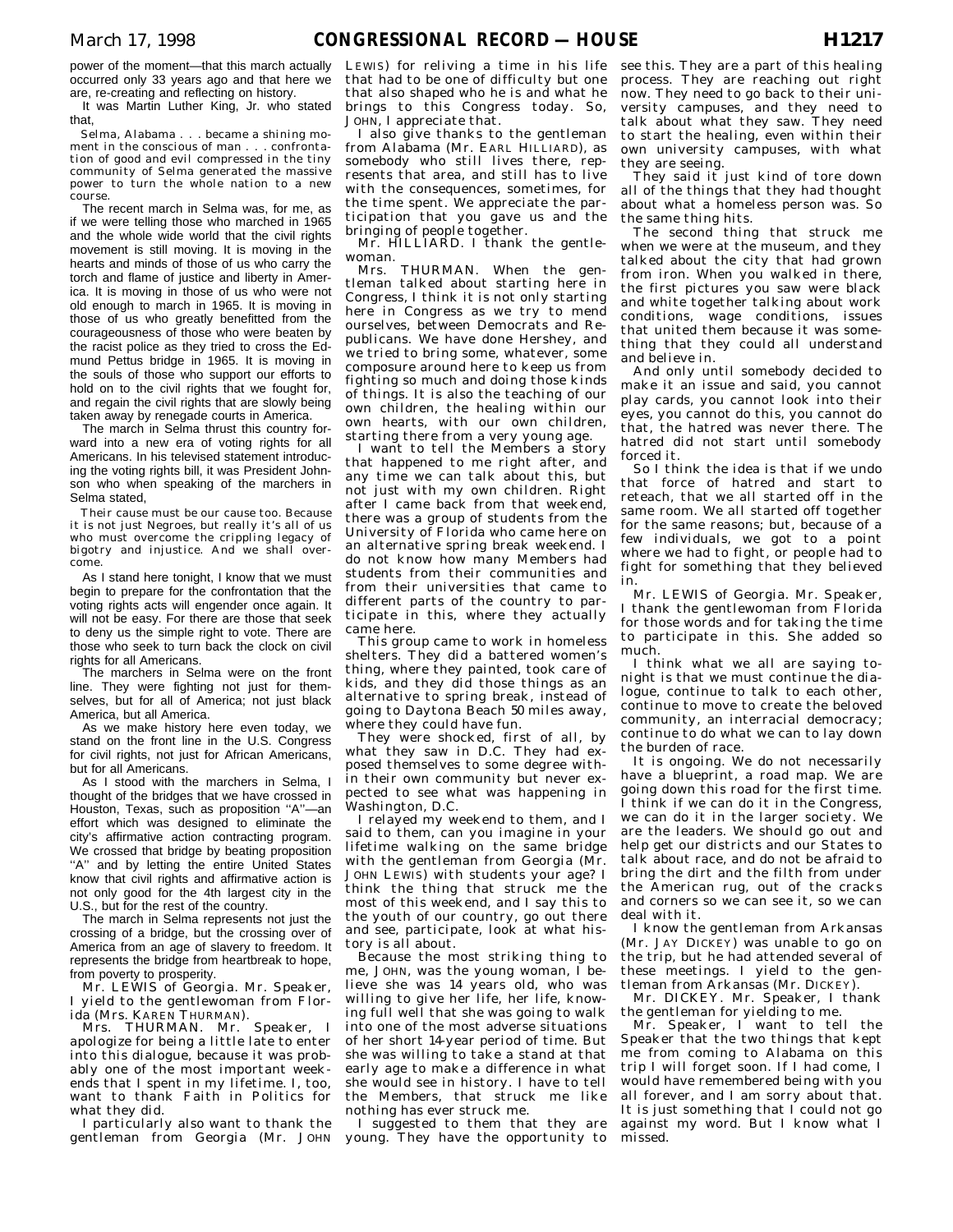What has drawn me to the dialogue with you all and the discussions with you all is the fact that I grew up in Pine Bluff, Arkansas, and during this time was a graduate of law school, practicing law in my hometown; and we thought we were a long way away, but we were not.

But as things have occurred and I am now in public office, it is good for me to sit around in the rooms, in the room as I have done with you, and just go over exactly how we got where we are individually in relationship to race and discrimination and the hatred that we have all seen, particularly in the South.

I do not think you all know what it is like in the North, because in the South, as a white person and as a person from the establishment, I was kept from this controversy quite a bit, only to later go back and live so many regrets. I think you all are helping me in that regard in that you are listening to what we are saying.

One thing that I have, one touch that I had during that time, was a friendship with a man named Wiley Branton.

#### $\square$  1915

He practiced law in Pine Bluff. My dad and he were friends. And he kind of brought me along in this. I think he is one of the true heroes of the Little Rock crisis. He does not get mentioned very much and I am so glad to mention it now for our country to hear. He was the glue that held it together until Judge Thurgood Marshall came into Little Rock. He then went to work on the voter registration. I can remember when he was head of the voter registration in the South and he kept saying, yes, we are getting people to register but I am not so sure we are getting them to vote. Then when he was up here in the Justice Department, he was constantly giving his life. Then the Dean of the Howard School of Law, Howard University School of Law. He was telling me some of these things and I was listening but I was not really a part of it. But I do know that he was.

He is now gone. He has passed. But I want his family to know and the people of America to know that his legacy lives on. I want to help in this project, too, for his sake as well as others.

In closing, the gentleman from Wisconsin (Mr. BARRETT) was saying, where do we go from here? If he is getting a load up, I want to be on, I want to be in the load. I want to be on our way to bringing people together in love in God's name. Thank you.

Mr. LEWIS of Georgia. Let me just thank the gentleman from Arkansas (Mr. DICKEY) for those words. I think tonight we are deeply grateful, in a sense we are more than lucky but really blessed that we have an organization like Faith in Politics Institute that brought us together. It is my hope that as a group that we will stay together and from time to time we will engage in other discussions and dialogue. This is only, as I said, but the beginning.

This is just one step on a very long journey before we create the beloved community and open society.

I want to thank all of my colleagues for participating in this dialogue tonight.

#### JUDGE MASSIAH-JACKSON for the control of the control of

The SPEAKER pro tempore (Mr. SHIMKUS). Under a previous order of the House, the gentlewoman from Texas (Ms. JACKSON-LEE) is recognized for 5 minutes.

Ms. JACKSON-LEE of Texas. Mr. Speaker, first, I would like to thank the gentleman from Texas (Mr. ARMEY), the majority leader, for his kindness. Obviously I realize that we are at the time of his special order, but I do want to comment, as a member of the House Committee on the Judiciary, on the concern I had for the withdrawing of the nomination of Judge Massiah-Jackson. Let me first salute Judge Massiah-Jackson for her leadership as the common pleas court judge in Philadelphia, Pennsylvania and for the vigorous and dignified approach that she took to continuing her confirmation.

She was a nominee of the President of the United States, William Jefferson Clinton, and in fact had passed confirmation hearings and was moving to the floor. I do believe that we have a crisis process that is now broken. Our judges are not being appointed and are not completing the confirmation process. The Supreme Court has commented on the appalling backlog of Federal judges and the backlog of cases.

I call this an abomination on the justice system of this country and ask my colleagues who have political differences with the nominees to recognize the separation of powers, the right of the government and the President to appoint and certainly advise and consent.

But let me tell you what I believe the action should be in light of this harmonious debate we have just had. I am calling for the leadership of the NAACP, the National Urban League, the American Civil Liberties Union, the NAACP Legal Defense Fund and all who may be considering this great crisis, the National Council of Negro Women, the Coalition of 100 Black Women, the Coalition of 100 Black Men, certainly the Black Women Political Caucus to come together to address this crisis. We do have a crisis. The system is broken. Judges are being rejected and refused. Judge Massiah-Jackson was the last victim of this process.

We cannot have the conservative rule destroy the appointment of Federal judges who deserve to be appointed, who are fair and impartial, a system that should not be tainted by politics. My heart is simply broken for the loss of this woman, the trampling on her constitutional rights as well as her dignity, the disrespect that was shown

her, her losing this process and not going forward for a vote.

I can only say that we have a crisis. All who will hear my voice, I simply ask for you to respond. If we stand together, we can fight against this abomination and restore the dignity to the process and allow us to go forward in the way that we should.

Judge Massiah-Jackson, I thank you for being a true American. You have my support and appreciation. I will commit to you that we will subject no one else to the tragedy of being so defeated, lonely, without the support of so many that were needed.

I thank the gentleman for allowing me this time.

Ms. JACKSON-LEE of Texas. Mr. Speaker, today, ladies and gentlemen, is a shameful day in the history of our federal judicial appointment process. When the Framers of the Constitution decided that the United States Senate should confirm all Presidential appointees for the federal bench, surely, they could not have imagined that this process would be used for the kind of unmitigated character assassination that Judge Frederica A. Massiah-Jackson has had to endure for the last few months.

The sad fact of this case is that in Philadelphia, Pennsylvania, the cradle of our most fundamental liberties, a place known far and wide as the city of brotherly love, an insufferable crime against justice has been committed. Judge Frederica A. Massiah-Jackson has withdrawn her name today from consideration for the Federal District Court bench in the Eastern District of Pennsylvania.

Since her approval by the Senate Judiciary Committee last October, Judge Massiah-Jackson, a Common Pleas Court magistrate in Philadelphia since 1984, has been the subject of vicious attacks about her record on crime. To me, the most terrible tragedy of this situation is that Judge Massiah-Jackson's critics have been able to use a series of smoke and mirrors tactics in regards to her record to undermine both her qualifications and her credibility. Obviously, these critics have been extremely effective at their task, because they have given Judge Massiah-Jackson the impression that her nomination by the Senate was a lost cause.

My friends, this is a real-life travesty if you take the time to look at the facts. According to today's Philadelphia Inquirer, the Pennsylvania District Attorneys Association, who was among the chief critics of Judge Massiah-Jackson's nomination, used approximately 1% of the judge's actual sitting cases as an evidentiary basis of her unfitness for the federal bench.

The President, in a statement today, described these allegations as ''baseless attacks that mischaracterized (the judge's) record without affording (her) an opportunity to respond''. Senator ARLEN SPECTER of Pennsylvania similarly noted that Judge Massiah-Jackson was treated unfairly by both her opponents and the Senate Judiciary Committee. Judge Massiah-Jackson, without foreknowledge, was asked by the Senate Judiciary Committee about cases she decided over a decade ago. As Senator SPECTER said in response to this modus operandi by the Committee, ''the quintessential point of due process is notice''.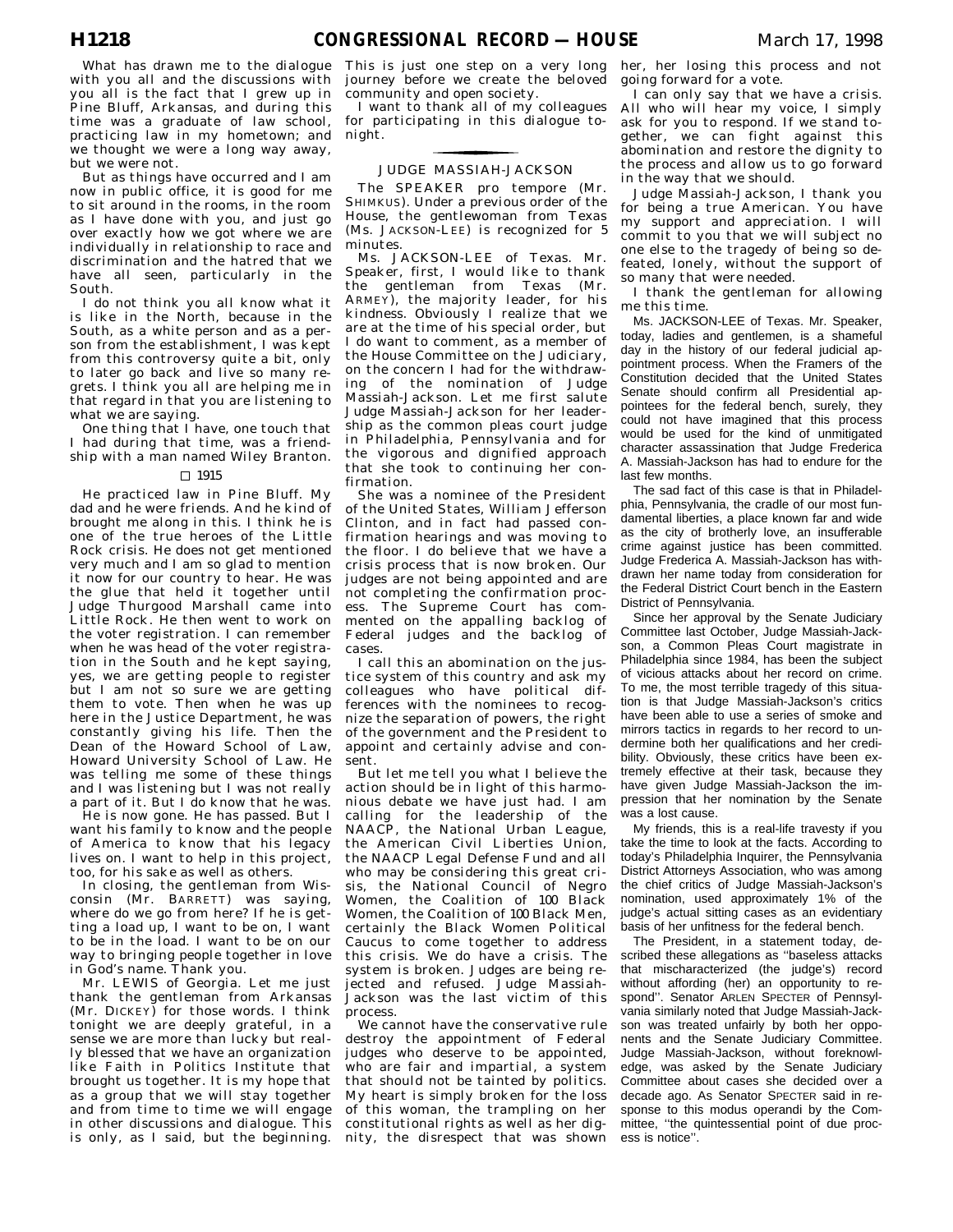Additionally, I find the timing of these charges to be extremely peculiar. The avalanche of charges about Judge Massiah-Jackson' record came several months after both her initial nomination and recommendation for appointment by the Judiciary Committee.

The bottomline, however, is that these charges are completely unfounded. According to a report from the Philadelphia Bar Association, Judge Massiah-Jackson actually imposed sentences above the Pennsylvania sentencing guidelines more frequently that most other Common Pleas Court judges. Actually, in her last year on the bench, Judge Massiah-Jackson was five times more likely than her peers to impose a sentence above the state guidelines. Tell me, ladies and gentlemen, how is this a soft record on crime?

The reality is that this woman's professional record has been destroyed on rumor, unsubstantiated allegations and misplaced accusations. But what can be done for her now? Can her good name ever be restored to its previous standing? Are there any measure of apologies that can be given to restore her dreams? Judge Massiah-Jackson would have been the first female federal judge ever to serve in the Eastern District of Pennsylvania, but now where is her place in history, is it the place of honor that she deserved, or is it one of shame?

Furthermore, I am disgusted by the vast number of people that have ignorantly played a role in this great tragedy of errors. Too many people simply jumped on the bandwagon of attacks in this case without substantive evidence. Judge Massiah-Jackson, wherever you are, I send my deepest apologies to you and your family. And I hope that in the future, this horrible miscarriage of justice does not dissuade other qualified women of your stature from seeking the high judicial offices that their record has earned them. We must end the backlog and conscious scheme to deny Judges appointed by this Democratic Administration their fair hearing and confirmation. Denial of them is a denial of social justice and civil rights for many Americans. It must cease and desist now!

#### SEARCH FOR VALUES for the control of the control of

The SPEAKER pro tempore. Under the Speaker's announced policy of January 7, 1997, the gentleman from Texas (Mr. ARMEY) is recognized for 60 minutes.

Mr. ARMEY. Mr. Speaker, I appreciate my colleagues that will be joining me this evening. It seems like every now and then, once perhaps in every lifetime, there is a sense of a movement on land, a movement of a Nation in search for things of greater meaning and of deeper meaning. I believe that is the case today. I believe America is searching for values that will work in the lives of their families and the lives of their children. I believe that value search that we see going on in America today is characterized accurately, as I like to characterize it, as a search for old ways of doing things.

I believe that it is up to us in a representative democracy to represent the very best of the people that we are privileged to represent and in doing that, it seems to me we must be in

touch with these issues. We must be in touch with the search that we see among our Nation's people. So towards that end of better understanding, I have gathered together a group of Members who have been studying on this matter and we would like to devote the next hour to discussing these issues.

I would like to begin with the distinguished gentleman from Pennsylvania (Mr. PITTS), who will talk about the moral principles as the foundation of a good society.

Mr. Speaker, I yield to the gentleman from Pennsylvania (Mr. PITTS).

Mr. PITTS. Mr. Speaker, I rise to begin a discussion with the gentleman from Texas (Mr. ARMEY), the House majority leader, on the importance of values to our Nation. I thank him for giving me the opportunity to speak today on this issue of vital importance for the survival of our Nation.

Mr. Speaker, moral principles are the foundation of a good society. It is a simple fact that our democracy, the greatest government in history, was founded in large part so that Americans could practice and maintain a strong moral code in their way of life. The first people to colonize this Nation did so for the freedom of religion, not freedom from religion, freedom of religion in order to freely follow a code of ethics to which they were firmly devoted. From the time of the Pilgrims we have associated the creation of America with the privilege and responsibility of applying moral principles.

Even the modern anti-tax movement can trace its roots directly back to a moral principle present in colonial times that every penny and every power that government gets comes at the expense of personal freedom and personal opportunity.

In fact, this principle helped spur the American Revolution.

Mr. Speaker, we have a founding document in this Nation, a birth certificate, if you will, called the Declaration of Independence. This declaration is different from many others that have been issued around the world. The primary difference is the preamble that distinguishes it from all other declarations of independence. This preamble has certain principles that I would like to mention. The fact that, and I would like to quote it, the fact that these principles are highlighted, I think, are instructive.

This is what it says: We hold these truths to be self-evident that all men are created equal, that they are endowed by their Creator with certain inalienable rights, that among these are life, liberty and the pursuit of happiness, that to secure these rights governments are instituted among men deriving their just powers from the consent of the governed and that whenever any form of government becomes destructive to these ends, it is the right of the people to alter or to abolish it and to institute new government, laying its foundation on such principles

and organizing its powers in such form as to them shall seem most likely to affect their safety and happiness.

Now, that is not the whole preamble, but in that part of the preamble we see that these principles that we are endowed by our Creator, that all men are created equal and that we are endowed by the Creator with certain inalienable rights, that these are God-given rights, rights not given to us by government, rights that the government cannot give and rights they cannot take away, they are God given rights and the purpose of government is to secure these God given rights, life, liberty and the pursuit of happiness.

With rights also must come responsibility. Our Nation is built on the principle of liberty. Our government exists with our consent. We choose to augment, revise and improve our laws and the very structure of our government routinely. With this privilege comes a mandate that we tend to liberty with care and caution and prudence.

We have another founding document. the one that we all swear to support and defend. It is called the U.S. Constitution. And that Constitution is the oldest national Constitution in the world, the granddaddy of them all. And it begins with these words: We the people of the United States in order to form a more perfect union, establish justice, ensure domestic tranquility, provide for the common defense, promote the general welfare and secure the blessings of liberty to ourselves and our posterity do ordain and establish this Constitution for the United States of America.

We the people, as one of the prime ministers who spoke to this Congress in past years said, the most important words in the English language, the most important three words, we the people. And in those days when kings were sovereign and people were subjects, to say that we the people are sovereign and we only give you the government certain limited powers, that we the people do ordain, was a revolutionary concept. Of course we know that our Republic, our constitutional form of government cannot work in a vacuum and it should not work in a back room. It requires citizens to be involved with their representatives in order to represent them adequately.

But when we take a look at other forms of government, we realize what a powerful and beneficial system we have. When other nations were created, the citizens were thought to be subjects. They were so much chattel from which the hierarchy could prosper, and around the world governments created just a few decades ago and some longer than that, centuries ago, forced men and women to be pawns for the state. The people live at the discretion of the government. But not in America. In America the government lives at the discretion of the people. As we see when we look around the world, our democracy truly is a blessing.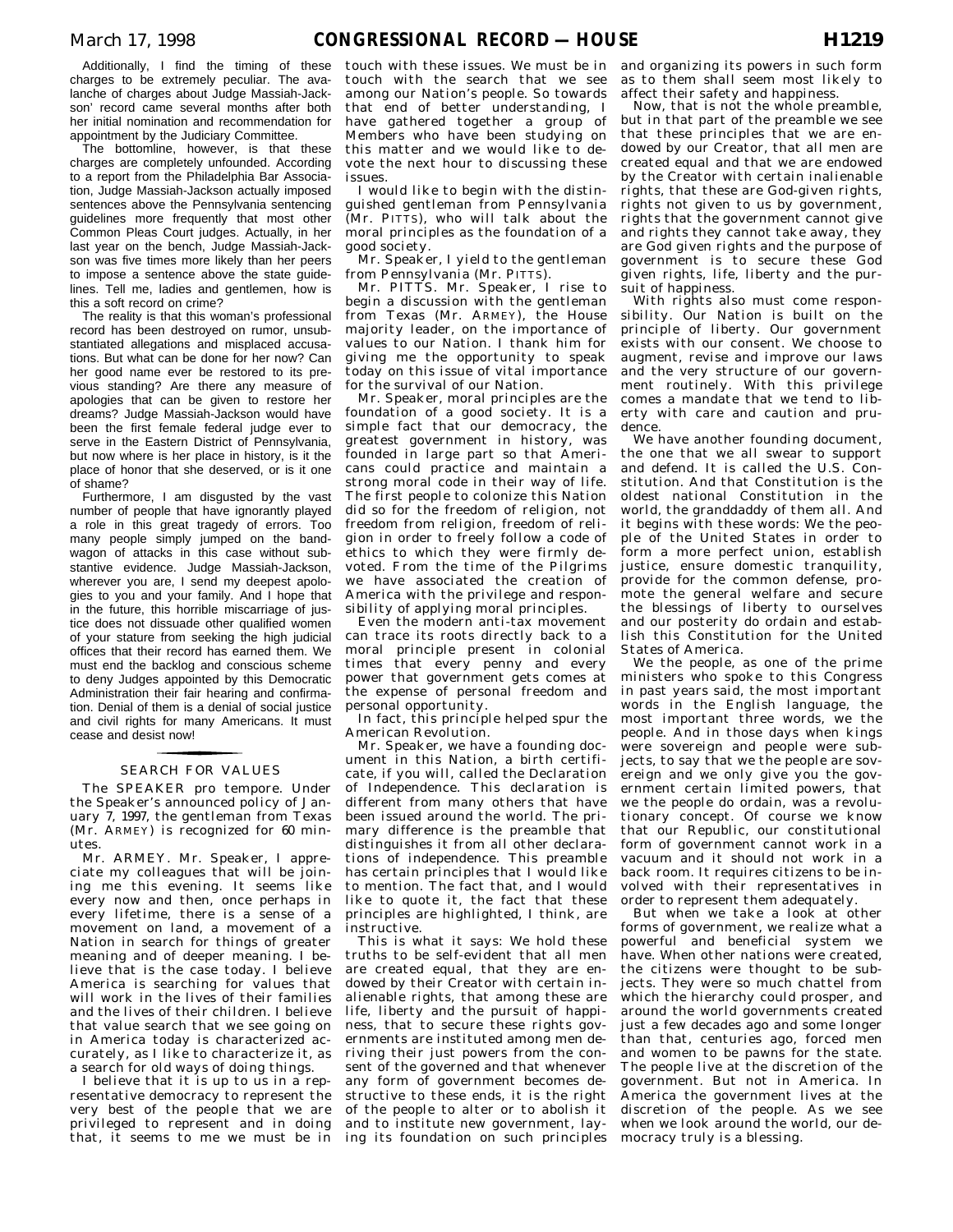Now, it is easy to argue that things have run amok. We have too much taxation. We have an overly large Federal bureaucracy. We have an administration that takes power away from families. It is pretty clear that we have taken the benefits of democracy and used them to support bad policies. But it is not the system that is flawed. It has been a lax approach to following the moral principles which created this Nation and made it strong.

In 1776, in my home State of Pennsylvania, our State Constitution decreed in its preamble, and I quote, we the people of Pennsylvania, grateful to Almighty God for the blessings of civil and religious liberty and humbly invoking his guidance, do ordain and establish this Constitution.

In that same period, the 18th century philosopher Montesquieu wrote, and I quote, the deterioration of every government begins with the decay of principles upon which it was founded. And in current times we have seen that very decay in our moral principles. We have stopped advocating biblical principles upon which this Nation was founded. Instead, we have adopted relativist stances which are far easier to defend, but which are far more difficult for the progress and security of our Nation. Thus we have seen the decay. We live in a society where infidelity is either glamorized in the media or accepted as benign and inconsequential by our politicians.

#### $\Box$  2000

Tonight, 4 out of 10 children who go to bed will go to bed in a home in which their father does not reside in America. Tonight, drug abuse is on the rise among our youth, and child crime is more prevalent today than at any other time in the history of our Nation. As we have walked away from the moral code which binds this Nation together, we see our society fraying at the edges. We must get back to those values that created our Union for the sake of our Union.

George Washington, our first President, was a man of great moral character. It was his capacity for self-discipline and willingness for service to the American Nation which ultimately allowed this Nation to be founded. George Washington said this, and I quote: ''We ought to be no less persuaded that the propitious smiles of heaven can never be expected on a Nation that disregards the eternal rules of order and right which Heaven itself has ordained.''

Washington's message was clear: We as a Nation can thrive by the adherence to a fundamental moral code. It gave Washington the vision to lead us into the era of democracy. Conversely, as we have seen, we as a Nation can fall with the disregard of that code.

This Nation was founded on the premise that fidelity to God was honorable and ought to be encouraged, not hindered, by government. Sadly, we now have portions of the government

fighting alongside elite liberal factions in order to portray faith in God as a radical, irresponsible act.

While the founding fathers used prayer as a guiding influence in their fight for freedom, we now hide behind false legal pretense to deny our responsibility to gain inspiration and direction from prayer. The first act of the very first Continental Congress in 1774 was to pass a resolution as they met in Carpenter's Hall.

They did not meet, the first Continental Congress, in the old statehouse in Philadelphia. They did not want to plot against the Crown on Crown property. They met next door in Carpenter's Hall, 57 men, and their first act was to pass a resolution calling on each session, every day, to begin with prayer, to be led by a local clergyman.

They had heard a false rumor that Boston had been cannonaded. The next day they invited the vicar of Christ Church in Philadelphia, the Reverend John Dushay, to come and lead the prayer. And in those days, when they had prayer, it was not like we have a 1 or 2-minute prayer, his session lasted over 21⁄2 hours. He first read from Psalm 35. And if my colleagues will remember the rumor of Boston being cannonaded, and in the day of slow communication they did not know it was false, and so we can understand his reading.

And John Adams, who was there, wrote to his wife Abigail. There are a lot of letters that they exchanged. And he described this scene, and it is portrayed in a picture on the wall in Carpenter's Hall, if anyone visits there. He said, Washington and Rutledge and Lee, and he named some others on their knees; beside them the old gray pacific Quakers of Philadelphia; and then behind the old pacific Puritans of England, with tears in their eyes. And he ended. "It was enough to melt a heart of stone.'' The first act of the first Congress on their knees in prayer. Something that might be a little foreign to us today.

But heroes like Washington, Adams and Lincoln used their lives to demonstrate their effort to respond to their responsibilities as men of faith. They fought for the concept of freedom with their demonstrations of honor and integrity, and, as a result, a great Nation was born, developed and survived great challenge.

Abraham Lincoln, during a time when our Nation struggled to recreate itself, affirmed his devotion to the core principles begotten by faith. He said, and I quote, ''Intelligence, patriotism, Christianity and a firm reliance on Him, who has never yet forsaken this favored land, are still competent to adjust in the best way all our present difficulty.''

Our Constitution embodies core moral principles. It creates a system where individual effort and integrity are rewarded. In it, men are free to support those with similar moral con-

victions. It rewards those who incorporate their faith-based responsibilities of honesty, hard work, devotion, fidelity and charity. It works to create a system which works for and through morality and responsibility.

The founders of our Nation recognized the importance of faith and honesty in government, requiring officeholders to publicly swear an oath before assuming governmental responsibility. And this was not a simple act of pomp and circumstance. This was a declaration of a bond with their Creator. It was a demonstration that honesty and faith are prerequisites for governing.

According to Sir William Blackstone, who was the great jurist, and he was the one who wrote the commentaries that all lawyers back in those days studied to become attorneys, he said this: ''The belief of a future state of rewards and punishments, the entertaining just ideas of main attributes of the Supreme Being, and a firm persuasion that he superintends and will finally compensate every action in human life, all which are revealed in the doctrines of our Savior, Christ, these are the grand foundations of all judicial oaths, which call God to witness the truth of those facts which perhaps may be only known to Him and the party attesting. All moral evidences, therefore, all confidence in human veracity must be weakened by apostasy, and overthrown by total infidelity. Wherefore, all affronts to Christianity, or endeavors to depreciate its efficacy, in those who once professed it, are highly deserving of censure.''

Mr. Speaker, the freedom to which we owe so many is a direct result of adherence to divinely inspired moral values. These values made us a great Nation. And as we have recently seen, there is an inverted relationship between our Nation's success and its rejection of traditional values. The further we avoid making the tough choices of honesty, fidelity, honor, selfreliance and the incorporation of our faith into our daily lives, the further we slide down the path of relativism.

As we face a new millennium, we must work to come back to those principles. Our Nation cannot afford to slide much further. Redemption can come from reacquainting ourselves with these morals, but this action must occur soon. For the sake of our Union, we cannot wait.

I thank the gentleman for letting me participate tonight and yield back to him.

Mr. ARMEY. I thank the gentleman for his participation. And, Mr. Speaker, the gentleman from Pennsylvania (Mr. PITTS) has set the stage for us. We have a Nation that was founded on the highest of moral principles and faith, as, in fact, expressed and practiced by our Founding Fathers.

And while we all know that we cannot by law make a Nation good, I think it is a very clear fact that if a Nation is to legislate law that reflects the best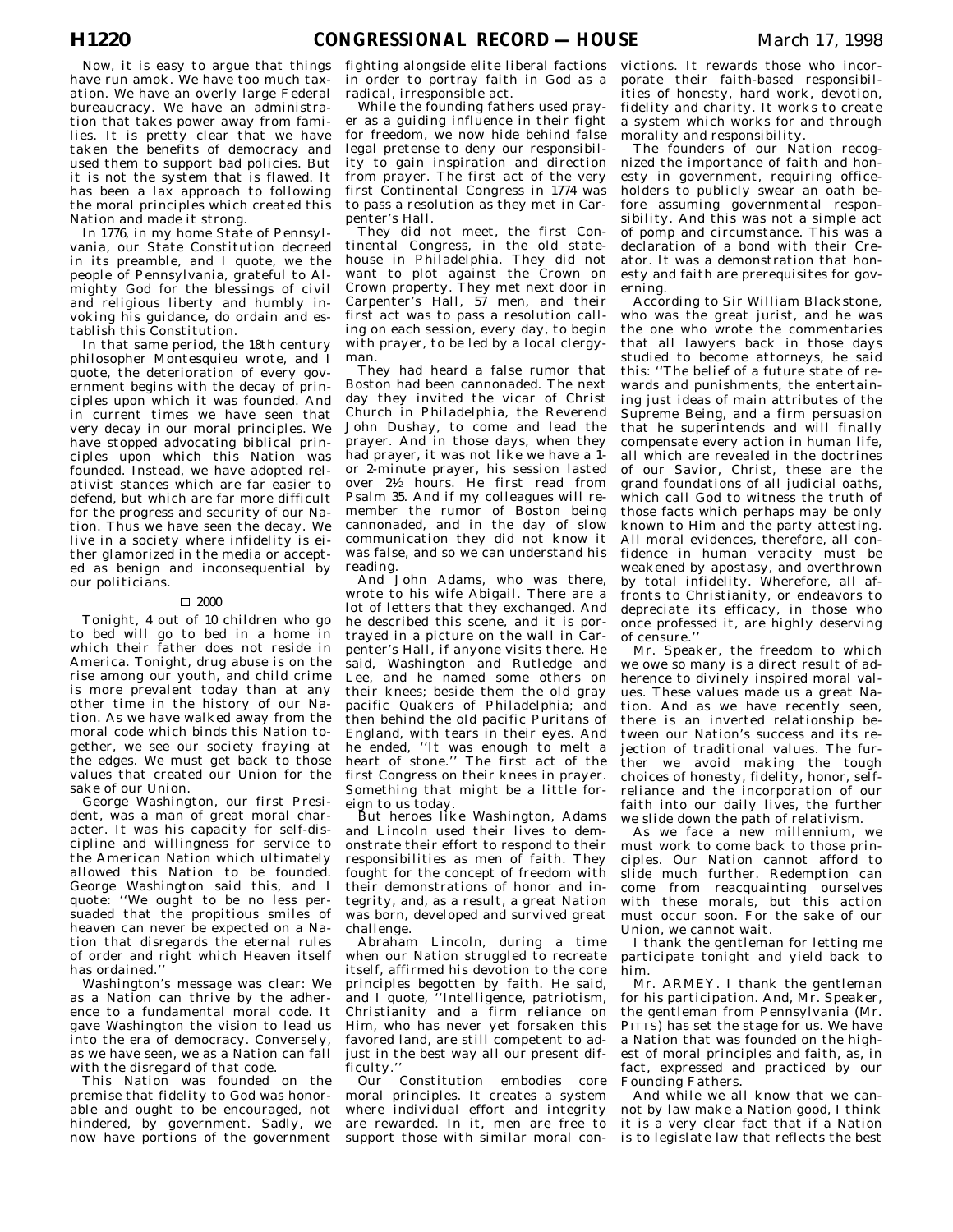of its people, it can do so, and, in doing so, it can encourage those traits of human conduct and behavior, value, morality and belief that are of greatest service to a Nation.

With respect to these questions, of how we might legislate in such a way to be an encouragement to our citizens, we are privileged to have with us tonight the distinguished whip, the gentleman from Texas (Mr. TOM DELAY), who has studied these issues, and studies them well, as we apply them to his critique of legislative offers that come before the body and the decision-making process by which we determine what legislation we should bring forth.

At this time, Mr. Speaker, I yield to my distinguished colleague.

Mr. DELAY. I thank the distinguished majority leader, Mr. Speaker, and I appreciate the gentleman for bringing this special order that I think is so important, particularly in the beginning of this session of Congress.

I really appreciate the presentation done by the gentleman from Pennsylvania (Mr. PITTS). For all of those in the Nation today that are talking about the fact that character does not matter or that what one does in their private life has no affect on their public life, I hope they will go back either to the Internet or to their library and pick up tomorrow's CONGRESSIONAL RECORD and read the presentation by the gentleman from Pennsylvania, because he so eloquently points out the foundation of values to our country and their importance.

I really appreciate this opportunity to join my colleagues and the majority leader this evening in this very, very important discussion. And as we are talking, a friend of the majority leader's and mine is somewhere in the Capitol leading a tour of this Capitol, a gentleman that is vice president of the Texas Republican Party and a fellow by the name of David Barton, who is the symbol of values, particularly Texas values, that represents what we are trying to say here tonight. We are very appreciative to have him here.

I have been asked to discuss with the American people, Mr. Speaker, our legislative agenda and how it reinforces our family values. But we have to first ask the question what are family values? And according to the dictionary, the definition of  $a$  value is something intrinsically valuable and desirable.

Now, most Americans believe that a strong family structure is intrinsically valuable and desirable. This is not a new belief. Indeed, an ancient philosopher once said, the root of the state is in the family. And likewise, the root of the United States lies in the families of the United States. But for too long the family structure has been under attack. It has been under attack from many different quarters.

Today's culture all too often designates the family as the building block of our civilization. As the gentleman from Pennsylvania points out, divorce rates continue to climb in this

country. Child abuse and neglect has become a national epidemic in this country. Drug abuse tears families apart. And the government has become, in many ways, an unwitting accomplice in the process.

The government continues to take more money from middle-class families in the form of taxes and regulations. If we add up local, State and Federal taxes and the cost of regulations, today the average American family is forced to fork over more than 50 percent of its income to the government. That means 50 cents out of every dollar that a family makes today goes to the government.

No wonder it takes one parent to work for the government while another parent works for the family. This puts additional pressure on a two-parent family, and all too often one parent is forced to work to pay off the government while the other works to support the family.

That money pays for two unnecessary things: One is a bloated Washington bureaucracy, and the other is a misguided welfare state that creates a culture of dependency that quite often undermines the family structure in many of our most fragile communities.

We have taken the first step to reverse this process. In the last Congress we reformed the welfare state to give families a hand up rather than a handout. And that welfare law has been a great success. In fact, there are fewer people on welfare today than there were in 1970, and I think that is quite an accomplishment. But we must not rest.

We are committed as a majority in this House to creating conditions that support strong family structures in all our communities. Our legislative agenda has five components:

First, we want to reduce the government burdens put on our families; and we want to eliminate things like the marriage penalty in our Tax Code. Our Tax Code actually has an incentive for divorce. I just feel that that is so ridiculous, and we are going to change it.

Our current labor laws also make it difficult for workers to substitute vacation hours for additional pay. If a mother or father wants to spend more time with their children in lieu of cash, that should be their choice, not the choice of some Federal Government.

We want to give more choices to parents for child care. We want seniors to have more choices for their retirement security. Giving families more choices and ending government policies that take away those choices is a very critical part of our family-friendly agenda.

A second pillar of this agenda comes with our efforts to improve education. Some of our Nation's public schools are getting better and better every day, but many others are getting worse. Parents need to have that option to send their kids to good schools. Good schools are accountable to parents. They maintain discipline. They use their resources wisely. Providing par-

ents with school choice and making those schools face competition are innovative ways to improve education in this Nation.

The majority leader, who is standing here, the gentleman from Texas (Mr. ARMEY), has been a vocal proponent of a D.C. scholarship program that will give parents more choices in this beleaguered school system in Washington, D.C.

#### $\Box$  2015

Now the President has an opportunity by signing this legislation to help at least 2,000 underprivileged kids in the D.C. area to have access to a better education. Making certain that more dollars go to the classroom rather than to Washington education bureaucracy is another important way we can improve education.

My colleague, the gentleman from Pennsylvania (Mr. PITTS), has introduced a bill that does just that. Under committee consideration right now, the Dollars to the Classroom Act block grants 30 Federal education programs and requires that at least 95 percent of those funds go straight to the place that they are needed most, at the kids in the classroom.

We will also be working on providing middle-class parents with a tax-free education IRA. This will give parents the ability to save for their kids' grammar school and secondary school education. I think these are fitting ways to show our commitment to an improved education.

A third pillar of our family-friendly agenda involves the war on drugs. Congressman DENNY HASTERT from Illinois, working with Congressman ROB PORTMAN of Ohio and other Members in our conference, has designed a strategy to put some teeth in our war on drugs. We must not lose another generation to violence and drugs. We need aggressive enforcement of our drug laws, we need better interdiction at our borders, and we should build on the innovative efforts of faith-based programs that have been successful in ending drug addiction.

Protecting the sanctity of life is the fourth pillar of our pro-family agenda. The President vetoed legislation that outlawed the barbaric partial birth abortion procedure. That was a shame. Because, as Senator MOYNIHAN from New York put it, this procedure is very close to infanticide. We will work to override that veto this year, later on this year.

The culture of death that surrounds partial-birth abortion and assisted-suicide laws must be stopped. We should also stop government funding for groups that promote abortions abroad, and we should be exporting policies that celebrate life, not policies that promote death.

The final pillar of this values-based agenda comes with protecting people of faith in America and across the world. All too often people of faith are oppressed and condemned rather than respected and welcomed.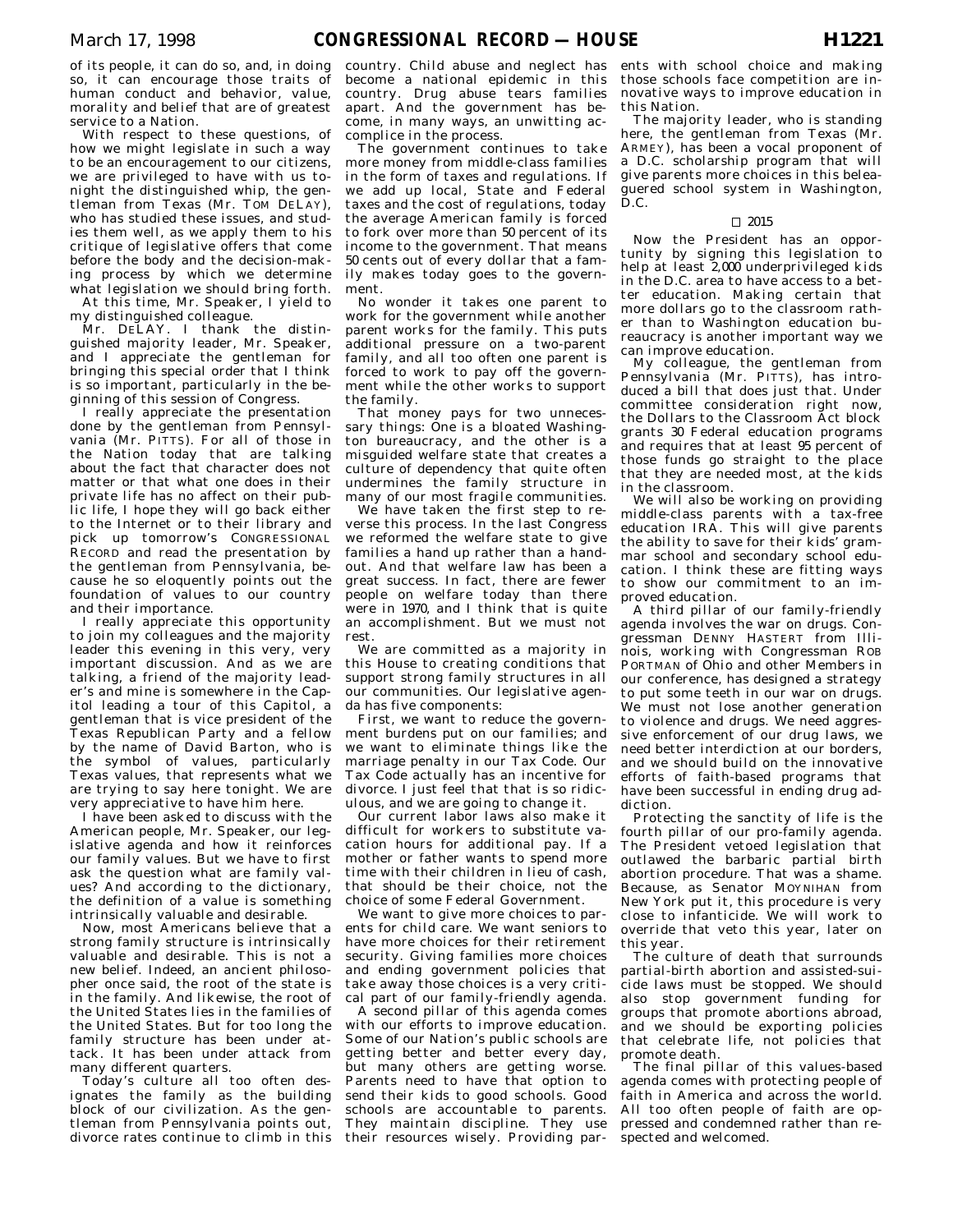One example, of course, is in China. They have persecuted Christians, they have torn down churches, and they have imprisoned peace-loving pastors who only want to promote the gospel. We should continue to put pressure on the Chinese and other governments that practice religious persecution to allow more religious freedom.

We should also end policies in America that unfairly discriminate against people of faith. The courts have changed our Constitution by distorting the original intent of the First Amendment. The First Amendment to the Constitution says, and I quote, Congress shall make no law respecting an establishment of religion or prohibiting the free exercise thereof.

There is no separation of church and state in that statement. That does not mean that the Founding Fathers wanted us to ignore God or to forbid our children to pray. We believe that children should be allowed to pray in our schools. We should talk about the moral basis of our Government. We should be allowed to post the Ten Commandments in Federal buildings.

Moses looks down on this Chamber every day. Right over that door, I am looking at the face of Moses; and he gazes down at the Speaker's chair. We open each of our sessions with a prayer to God. We should not allow the judicial branch to stamp out religious expression in other areas of the government.

My colleague the gentleman from Oklahoma (Mr. ISTOOK) has introduced a religious freedom amendment that reestablishes the people's right to acknowledge God according to the dictates of conscience, and it has been reported out of committee and should see floor action in this session.

So let me just conclude by saying that some liberals have called us the ''do-nothing Congress,'' and maybe we are the ''do-nothing-they-like Congress." But we are a busy Congress, doing the things that support the values of this country, the values that have built this country. And it is wrong to call us a ''do-nothing Congress.'' We are working on a valuebased agenda that will strengthen families into the next century.

I thank the gentleman from Texas (Mr. ARMEY) for yielding me the time. Mr. ARMEY. I thank the gentleman for his comments. I so much appreciate his hard work and his clearly focused understanding on what is indeed of value to the American people.

Mr. Speaker, we are blessed by our creator with certain inalienable rights. Certainly, liberty and personal freedom is the greatest blessing of all; and our Government should be protective of that freedom. But I think anyone who is clear and judicious in the understanding of freedom understands that we really can only be free if we purchase that freedom through the exercise of personal responsibility.

Tonight we have with us Congressman J.D. HAYWORTH of Arizona, who

has studied on this matter a great deal and wants to share with us some of his reflections on the relationship between freedom and responsibility. At this time, I yield the floor to my colleague from Arizona.

Mr. HAYWORTH. Mr. Speaker, I thank the distinguished majority leader.

Mr. Speaker, as we spend time together here in this Chamber tonight and by extension electronically with citizens of this great Nation from coast to coast and beyond, one cannot help but remark on our proud heritage and our history. And I would thank very much not only the majority leader but our colleague from Pennsylvania, where so much of the early history of this Nation took place, and the distinguished Majority Whip for offering his thoughts as well.

Indeed, as the Whip explained, Mr. Speaker, from the vantage point of the Speaker's chair we can see the visage of Moses represented here in this Chamber looking down on these proceedings. And indeed, Mr. Speaker, above the chair where you sit are inscribed the words, ''In God we trust.''

So tonight, Mr. Speaker, and my colleagues and fellow citizens, it is important to reaffirm what it is we believe, to stand and celebrate the notion that we are free in this constitutional republic to worship God according to the dictates of our own conscience.

Indeed, citizens are free to choose not to worship God. But even as we acknowledge that freedom, we must also acknowledge that tremendous history and tremendous responsibility that is inexorably part of the American experience. Here we stand free to express our ideas, our convictions, our philosophies in this Chamber; and citizens around the country are doing it I think tonight in a City Council meeting in Flagstaff, Arizona. Similar meetings may be going on in Fargo, North Dakota, or in Philadelphia, the cradle of our liberty, as our colleague from Pennsylvania pointed out. And undergirding all these notions are firm and solid principles.

I could not help but reflect, as I heard our colleague from Pennsylvania offer his historic observations, of the actions involving our Founders, not only the actions taken to win our independence but subsequently the actions taken at that constitutional convention at what became Independence Hall, actions that were so incredible Catherine Drinker Bowen called the entire proceeding in her great and definitive work the ''Miracle at Philadelphia.'' And from that heritage and from those principles springs the deep convictions of our citizenry.

Polls can never take the place of principles, and yet polling information offers insight into the psyche and indeed the souls of America. And in stark contrast to some of the polling results that have been offered by various media outlets in recent days, there are important things we can see from surveys taken across our country.

A Terence survey reports that 71 percent of Americans polled in this Nation believe that our Nation confronts a moral crisis. Contrast that with only 16 percent of Americans believing there is an economic crisis. So, indeed, even as there are times of economic plenty, citizens of this country are concerned that there are problems with the morality and the fealty and the convictions which we attempt to affirm and uphold each day.

Pew Research Center suggested that a decline in moral values was the top problem facing our Nation, three times higher than economic insecurity.

Indeed, Mr. Speaker, as we come and we celebrate our diversity in the fact that many of us celebrate and worship God according to many different traditions, I know that many of us pray for the wisdom of Solomon, that we might, in taking on these constitutional responsibilities, understand that with freedom comes those responsibilities. And indeed, those unique circumstances the constitutional republic offers us in this role in this Chamber are mirrored by responsibilities that belong to each and every citizen. Other speakers have bemoaned the fact that four out of 10 children in America tonight will go to sleep in a home where their father is not present.

Our distinguished Whip reaffirmed legislative priorities that help affirm the principles that have made this Nation great. We can see this not only in remembering and holding in reverence the words of our Constitution but also on the Nation's bookshelves, as so many Americans seek out supplements, if you will, to scripture on the notion of spirituality.

Annual sales of religious books has topped \$1 billion in this Nation in 1997. The sales increase of these items grows at a dramatic pace, nearly 100 percent over the last 3 years. Indeed, the bestseller that remains number one on every list in this great country remains the Holy Bible. Last year, nearly 30 million Bibles were sold in the U.S., far dwarfing the sales of any other book in our Nation's history.

Indeed, as we stand and celebrate that fact, we cannot help but note that, in this world, as others begin their business day, indeed, across the dateline, as others live in another day temporally, sadly there are areas in this world where that very freedom to pick up Holy Scripture is abridged, where that notion is denied. How more remarkable, then, is this great constitutional republic.

Indeed, even as Americans are concerned about a moral crisis, there are signs that America in general, from Main Street to Wall Street, seeks the help of the supreme creator.

In new technology, matters of faith are leaping to providence. On the Internet, the Christianity on-line web page is named as one of the most popular web sites on America Online.

In my former profession of broadcasting, we have all witnessed the phenomenal success of Dr. Laura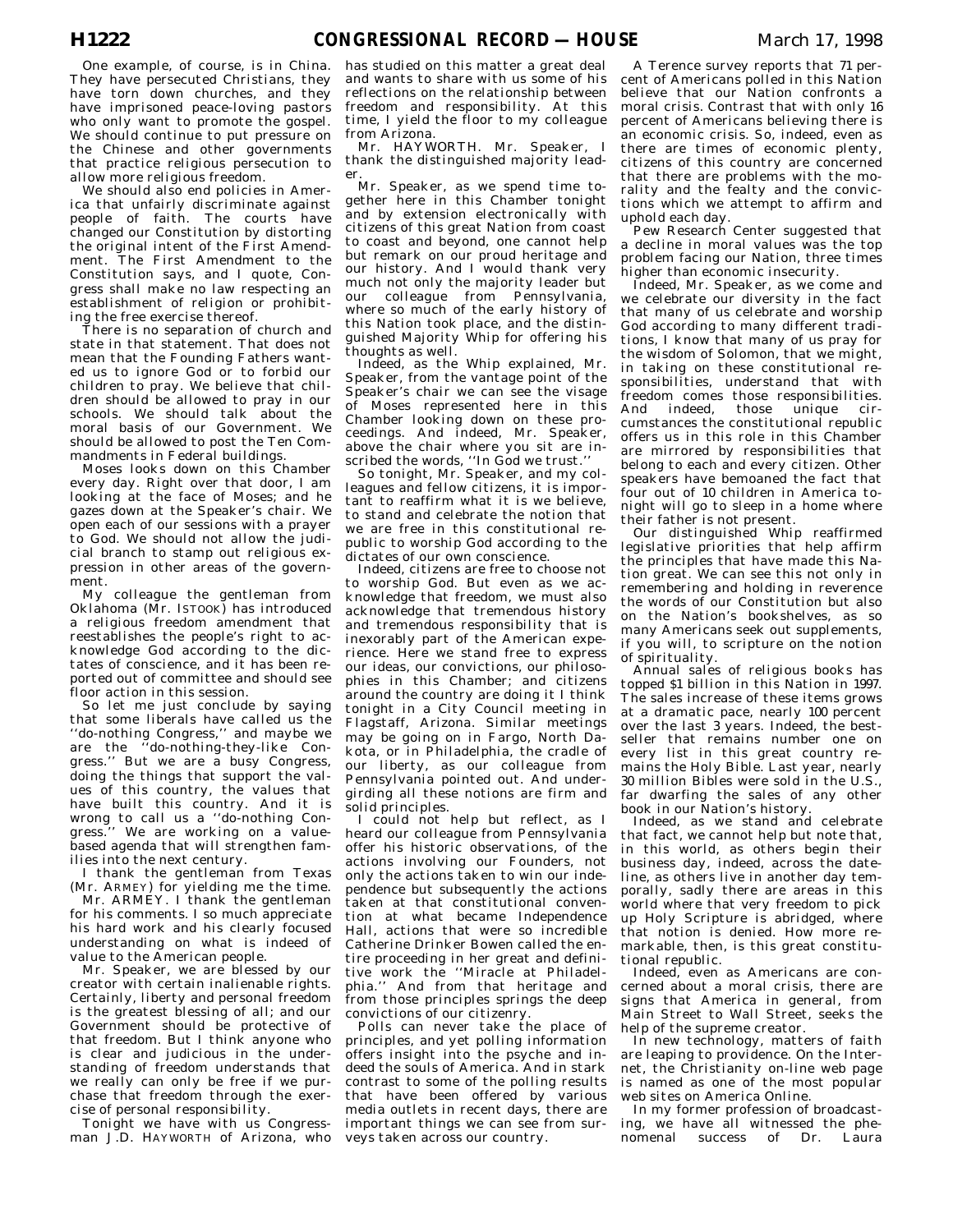Schlessinger who has taken to the airwaves to reaffirm the simple notions of faith and family and fealty to those principles which made us great and to the responsibilities engendered in taking on fatherhood, in taking on marriage, in taking on a leadership position, not only at home but in a fellowship of faith or in a business or, dare I say it, in a position within government.

Mr. Speaker, I have learned a lot in traveling the width and breadth of the Sixth Congressional District of Arizona, an area in square mileage roughly the size of the Commonwealth of Pennsylvania. A message continues to come from my constituents, many of whom had forbearers who came to what was a relatively desolate place at one point in our history, folks with the help of technology and faith literally made the desert bloom. It has given flower to freedom but, with that, a notion that is not peculiar to the West but reaffirmed there that with freedom comes responsibility, and those responsibilities we dare not shirk.

The other note I have heard, Mr. Speaker, from my constituents is this notion that while there are those who say you cannot legislate morality, it is also true that you cannot exercise moral leadership without a firm foundation of moral authority. So that is what we seek.

Even as we celebrate the differences in our religious expressions and backgrounds, even as we celebrate the fact that we will not all speak with one voice on every issue when we come into this Chamber or stand in this well or cast a vote on behalf of those we represent, but we give thanks for the opportunity to be here to be able to worship according to the dictates of our own conscience, to discuss these matters freely and openly, and to have the opportunities to see that we can address the so-called moral crisis with a commitment to seek wisdom, with a commitment in the words of the prophet Micah to do justly, to love mercy, and to walk humbly with our God.

With that, I yield back to our distinguished majority leader.

#### $\square$  2030

Mr. ARMEY. I thank the gentleman for his contribution. It is truly appreciated. Mr. Speaker, we will follow up the distinguished gentleman from Arizona with the distinguished gentleman from Missouri (Mr. TALENT), who will give us further reflections on this subject.

Mr. TALENT. I thank the majority leader for yielding to me. It is always hard to follow my friend from Arizona.

Mr. Speaker, we are a country that has been blessed with great prosperity. With our affluence has come more choices for all the American people. The more choices we have, the more important it is to exercise responsibility along with our freedom. Mr. Speaker, the law does not directly legislate responsibility typically. It does not re-

quire directly that you engage in moral activity. It just says you cannot engage in activity that hurts other people. There is no reason why the law should do that. Typically there are very important consequences that follow socially if you do exercise these choices in an irresponsible or an immoral way.

There is no law, Mr. Speaker, against lying. If you lie too much, you are going to find yourself without any friends. There is no law against borrowing too much. But if you do, you typically end up losing everything. The problem is not that our laws do not, except in very limited areas, legislate responsibility along with freedom; the problem is in the last generation or so, we have allowed government policies to develop that actually detach responsibility from freedom, that actually seduce people into exercising their freedom in a way that is irresponsible because it at least holds out the prospect of immunizing them from the natural and normal consequences that typically follow from making bad choices. We see that in a lot of areas of the law.

The criminal justice system over the last generation developed in a way that tended to treat criminals as if they were the victim and so sent the messages to young people that they were not responsible for their behaviors, that if they did wrong it was because they were the victim of an unjust society. The tax system that punishes savings and investment by taxing it tends to reward people who consume and spend everything that they earn.

And then the subject, the area that I want to discuss tonight very briefly, Mr. Speaker, the welfare system, which is perhaps the best example we have of a system that over the years made it harder and harder for decent people to live honest, responsible lives. Today we are living and they are living with the consequences of that system. Mr. Speaker, in the immediate postwar era in the late 1940s, the poverty rate in this country was around 30 percent. It declined steadily for the 20 years following that until 1965 when it reached 15 percent. It was at that point that the Federal Government declared war on poverty. The Federal Government decided that it was going to help poor people in this country, a natural and good impulse. But it did it by providing the wrong incentives.

Mr. Speaker, there are two programs, if you will, two things that typically over the generations have gotten Americans out of poverty, that has gotten my parents out of poverty, that gets people out of poverty or got their parents out of poverty, because, Mr. Speaker, almost everybody in America either grew up poor or had a parent who grew up poor or at least had a grandparent who grew up poor. So this is not something that most people are not familiar with. Those two things that tend to get people out of poverty the quickest in this country are work and family, typically marriage. The

Federal Government decided in 1965 that it was going to condition a very substantial package of assistance on people doing neither of those things, a package of assistance that grew until it reached \$8,000 to \$15,000 a year in cash and other kinds of benefits, an amount of money that seems very, very large to a person coming from a low income background. What the government said in effect to people was, ''Look, if you don't work, if you get married without having children, we will provide you with a large package of assistance.'' And so we effectively changed the behavior that people would otherwise engage in. If people wanted to get out of poverty in the way my parents did it, that is the way that requires a lot of faith, a lot of work, a lot of long-term thinking, a lot of responsibility. You have to decide that in America, you can make it out by working, make it out by staying in school as long as you can, make it out by raising a family after you have married someone who has made a commitment to doing that. That is one alternative that was available to people from lower incomes. Then the other alternative the government was offering was, ''Now, wait a minute, you can have an apartment of your own, you can have health care, you can have food stamps and you can have walking around money. All you have to do is not get a job and have a child without being married.''

Then we were surprised at the results, Mr. Speaker. The poverty rate in 1965 when the Federal Government declared war on poverty was 15 percent. In 1995, 30 years later, it was still 15 percent. Only we had changed the poverty from something that was transient, that typically went away after a generation, to a situation where people were mired in dependence on the government without the family or neighborhood support that had made it possible for them to get out of poverty. What we got was not a decrease in poverty but a vast increase in the out of wedlock birthrate, from about 6 percent in 1965 to about 32 percent in 1995.

What a sad thing, Mr. Speaker. I talk very often to teen moms. What a sad thing, because if you are 16, 17, 18 years old, you have had a child, you are not married, you have not finished school, you do not have any family support, well, then you really are not going to get out of poverty very quickly probably, and it is heroic that so many young people are trying, notwithstanding the incentives in this system. They wake up after a couple of years and realize that what they were seduced to do is a dead end.

We changed that with an act in 1996 that was aptly called the Personal Responsibility Act of 1996. We are already experiencing the good consequences of that as caseloads around the country are dropping on average 20 to 25 percent, something that has not happened in the postwar era. The system, Mr. Speaker, was such that as my friend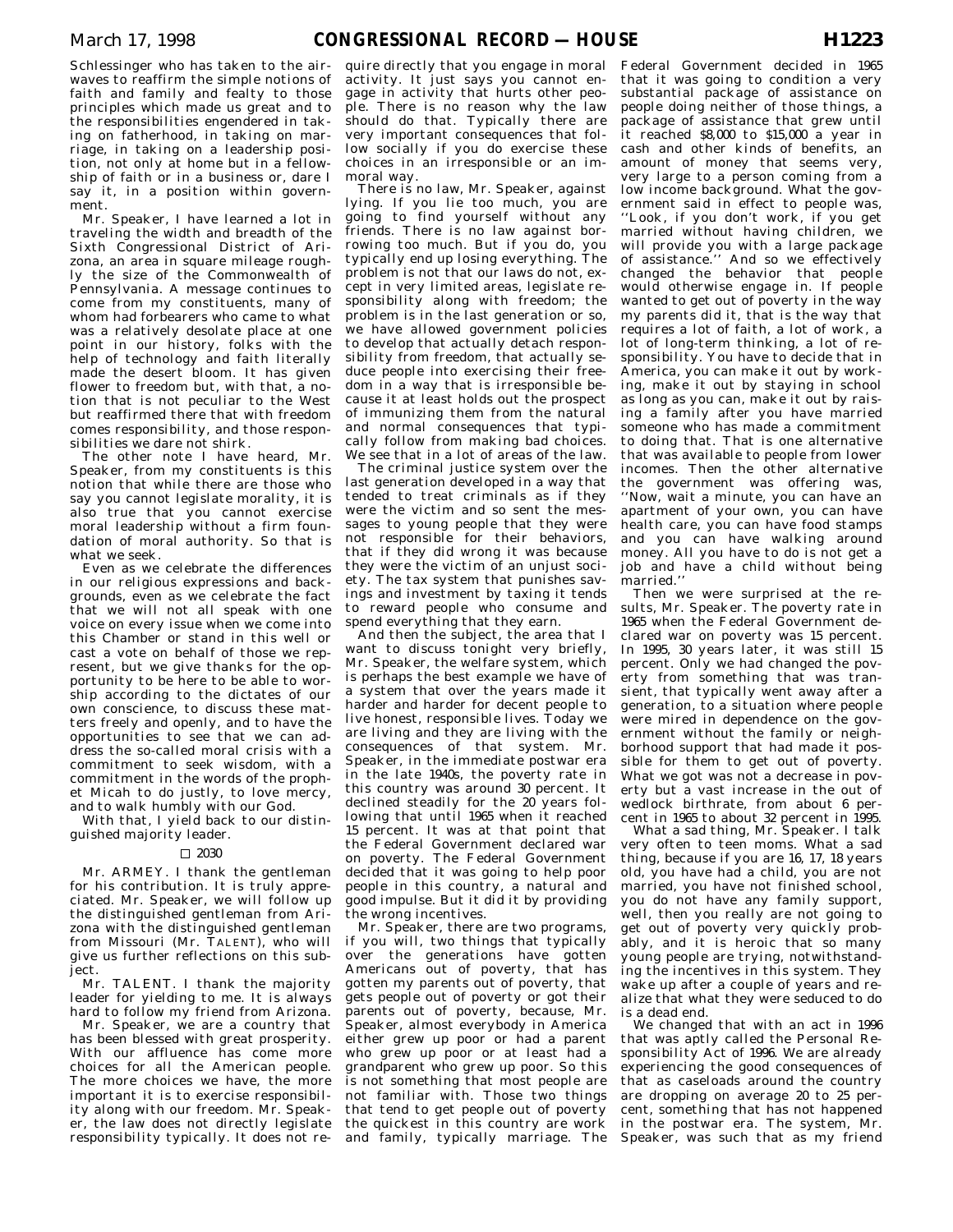the majority leader said one time, ''We need to reform welfare, not because people on welfare are abusing the system but because the system is abusing people on welfare.''

Let me just say, Mr. Speaker, that that bill should be a model of what we try and do and in fact have done in other areas. We have reformed substantially the incentives in the criminal justice system. We have made a start in changing the tax system. We need to continue linking once again the law to responsibility, linking once again the responsibility that people normally have for the decisions that they make. That is the way to rebuild America. That is what we are trying to do here. That is the new consensus that is emerging in Washington. Mr. Speaker, it has been a pleasure to declaim on this subject for a few minutes.

Mr. ARMEY. I thank the gentleman again. Mr. Speaker, here we are. We have had a pretty decent, as we like to say, truck driver's review of a lot of the things very important to the American people. The gentleman from Pennsylvania (Mr. PITTS) came in earlier and talked about the founders of this great Nation, how they were governed by faith, born mostly from our Judeo-Christian traditions; how serious were such words as honor, duty, dignity, respect, decency, morality, ethics, truthfulness, and how much that was the foundation on which this great Nation was built. We have had some look at the character and the nature of the American people. For all our foibles, Mr. Speaker, we really have not as a Nation strayed that far from those wonderful, courageous, devoted, dedicated people that founded this great Nation. We are still fundamentally good people, and we are still fundamentally people that depend upon rules of law and rules of governance around which we might organize ourselves and our personal lives and our relationship to one another. We do look to the government. Then it comes to some of us to be part of the government.

I was struck today, I had for me an incredible privilege. I actually was able to substitute for the Speaker of the House today in the business of swearing in a new Member of our body, 435 people, all of whom are given a trust, a sense of responsibility, a certain amount of confidence and faith and expectation placed in each and every one of us. I suppose maybe we do not stop and think back about how big a deal that is in our lives and how big it can be in the lives of others who have trusted us. I am sure the gentlewoman from California (Mrs. CAPPS) did today on this day of her first day of work as a Member of the Congress of the United States, charged with the responsibility of writing law.

I think what we must do is ask ourselves, what is our responsibility? Who are we and what are we doing here? We look for examples. We in Texas, for example, like to cite our favorite Speaker Sam Rayburn, a man of great sage

advice. We read the history books and we know of other great Speakers. We know of other great Members. We have read Profiles in Courage and we all hope that someday we might be included in the same way. But how do we decide the model that will govern us? What a difficult thing to reconcile the authority and the responsibility placed in us with the fact that what it is we are responsible for is to writing the law by which a Nation of free people will govern itself.

It begins, I believe, with our first knowing the goodness of the American people and first committing ourselves to represent the best of the American people, not their fears and not their doubts and not their reservations or their jealousies or their envies or their angers, but what is truly the best of their hopes and their dreams, their abilities, their contributions, their citizenship and, yes, indeed, their faith. So we look for examples. It is not enough, I believe, for us to be here and be satisfied that the work we do is good. I think we must go beyond that and conduct ourselves in our own personal life either on the job or off such that others that look to those of us that were given this responsibility and this privilege and yes, this authority, will see in us an example of someone that is good, that is at once an example that can be held up before your children and at the same time an encouragement to those children to live out in their lives the best of all that goodness that was placed in each and every one of those precious children by a wonderful God and Creator who had the generosity to create us after His own image.

So where do we look? Let me suggest that we look to that Creator, that most wonderful Creator who must have had his frustrations, do you not suppose, with the children of Abraham, as we read in the Old Testament, as they wandered and they struggled and they were serving and they vacillated between faith and doubt? How many times do you suppose they let their God and their Creator down with their inability to understand or their inability to accept or their inability to practice in their own lives a disciplined faith? Yet He never left them. How many times have we said, you and I, in our own childhood and we have heard it from our own children, have we not, ''Well, if God is so powerful, why doesn't he just stop me from doing those things?''

#### $\Box$  2045

So if I was bad, it must be his fault. But that is what freedom is all about, is it not, giving us both the freedom to do, to choose, and the responsibility that goes with it.

As I read in the Old Testament about the struggle and the search of the children of Abraham and the expressions of hope by their God and their Creator, our God and our Creator, I am struck by something. The Lord God Almighty

looked down on these people searching for a way, and He said, I hope My children will know My laws and obey them so things will go well for them. He did not say, so that they would know My power and know My authority and know I am in command here. His hope was about His children, that they would know His laws and obey them so things would go well with them.

Lord God Almighty did not give us many laws, Mr. Speaker. He gave us a lot of helpful suggestions, many of which can be found in Proverbs, my favorite book of the Bible. So many helpful suggestions, but very few laws. It should not be hard for us to remember them. But Lord God knew His people. He knew the goodness that was in these people. He knew their needs, and He wrote only those laws that were necessary so that a free people, knowing his laws and obeying them, would find that things would go well for them.

Maybe, Mr. Speaker, as we practice the authorities and the responsibilities and the privilege granted to us by people that have elected us to these positions, maybe someday if we are successful, we can draw from that model; we can look back on our careers, we can look at the way we have conducted ourselves as an example before others, and hopefully, as an encouragement before others, and look at our legislative record, and maybe we can say, I hope my children know and obey my laws so things will go well for them. And perhaps, if we can have any confidence, we might in some way emulate that wonderful kindness and great charity given to us by a God who is of such generosity that He would create us humble beings in His own image.

It is a serious matter we have discussed here this evening. We have not done justice to it. We find ourselves leaving this hour's discussion, even after the wonderful contributions given by the gentleman from Pennsylvania (Mr. PITTS); the gentleman from Arizona (Mr. HAYWORTH); the gentleman from Missouri (Mr. TALENT); and the gentleman from Texas (Mr. DELAY), and my own meager offering here, probably with more questions than answers. But are they not great questions, Mr. Speaker? Questions about the goodness of a people in a land that was created by people to do honor to the greatest gift of all, the gift of freedom from Lord God Almighty, our Creator.

#### CONTINUING STATE OF EMER-GENCY IN AFRICAN-AMERICAN EDUCATION

for the control of the control of

The SPEAKER pro tempore (Mr. BURR of North Carolina). Under the Speaker's announced policy of January 7, 1997, the gentleman from New York (Mr. OWENS) is recognized for 60 minutes.

Mr. OWENS. Mr. Speaker, I want to talk about the continuing state of emergency in African American education. I have come here many times to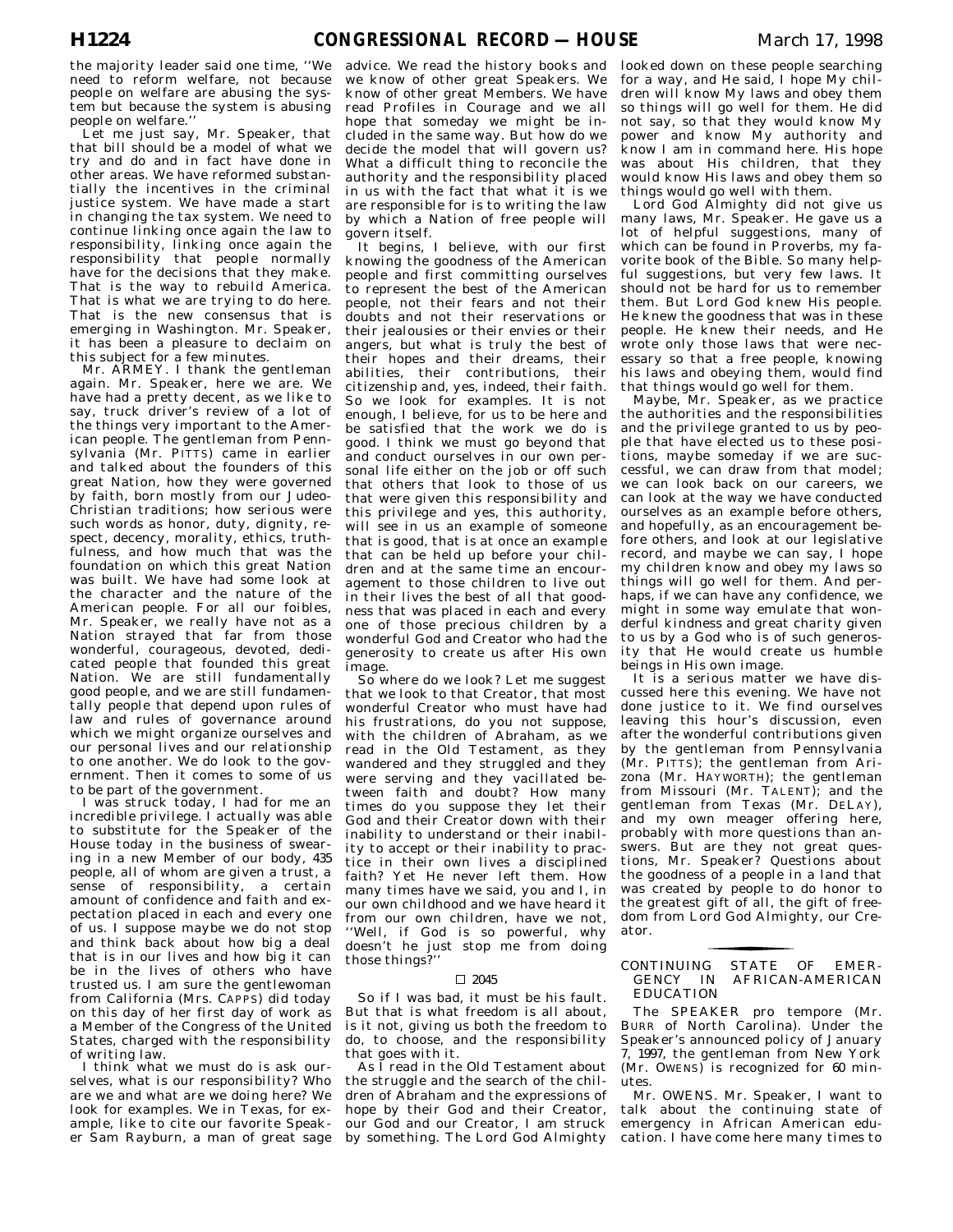talk about education, and I may seem repetitious, but I only come because I do not see enough movement among the decisionmakers at any level to deal with the emergency that we confront in the African American community. I do not see enough movement at the Federal level, I do not see it at the State level, I do not see it at the local level either, and I think that it sort of contradicts the intense feeling of the American people about education. They really want us to make some movements in a more rapid and a more positive way toward resolving some of the problems that our schools face.

Despite the fact that the polls continually show that the American people rank education as a priority problem, there is this slow movement, and the problem faced by the mainstream community is serious enough. However, the problem faced by the African American community, where most of our young people who are school age are concentrated in the big cities of America, in the inner-city communities, they are staggering. The schools in many of our big cities are literally basket cases, and that is no exaggeration.

I do want to punctuate my remarks before I go into a more thorough discussion of the emergency in the African American community, the education emergency, I want to punctuate my remarks with some good news. There is some good news that I would like to share with the people out there whose common sense has helped to make this happen. The common sense of the American people keeps bubbling up and getting to some of our top decisionmakers, and I think that it is finally breaking through to our top decisionmakers that construction, school construction, is at the heart of any effort to improve our schools.

School construction and school repairs and things related to the simple matter of physical safety, and adequate equipment in the schools, those matters are central to any improvement efforts we make. One cannot really seriously talk about reducing class sizes and having a better ratio of students to teachers unless we also build additional classrooms. These are commonsense matters, but there are people who want to move on to reduce the sizes of classes, but they do not want to talk about construction. That costs too much money. They want to deal with a nonsolution.

If we do not have the classrooms, and we talk about funds for more teachers, then that is a nonsolution. More teachers cannot decrease the ratio of students to teachers if they do not have a classroom to go into to teach those students.

So the good news is that at the meeting this afternoon, Vice President GORE announced that on April 8 there will be a national forum on the whole issue of school construction, a national electronic forum. We are going to have a big event here in Washington that

will be broadcast all across the country, and various groups will be meeting, and satellites will tie in some of the discussion.

It is a very important development because it means that as far as the President is concerned, as far as this administration is concerned, they are not slacking, they are not hesitating to go forward with their push to get something accomplished that is significant in school construction in this year.

I was disappointed that it fell off the radar screen last year. Somewhere the negotiations between the President and the majority party in the Congress, construction got lost and was taken off the table. It is quite clear that the President does not intend to take it off the table this time, and one indication of the commitment of this administration to a construction program is the fact that on April 8 there will be a national forum, a national discussion.

Everybody is invited to do something at their own local level. I think Congress at that time will be on recess, but we are invited to do things back in our district, and I certainly plan to make certain that we do something of high visibility in my district to link up with the administration's effort to put construction, school renovation and things related to providing safe physical facilities for our children on the front burner in everybody's mind.

We need to raise the level of awareness still of the voters and the average citizen, but I think they may already be ahead of the decisionmakers in our city councils and the decisionmakers in the State legislature and some of the decisionmakers here in Congress who are still not aware of the fact that this is crucial. Construction and everything related to physical facilities is crucial.

The President's proposal is for \$22 billion in loans. The loan program that was proposed last year has been made better by the fact that the last year's proposal talked of low interest rates and the Federal Government subsidizing so that those low interest rates would be there for the districts that chose to borrow to build schools. This time, the proposal says that there will be no interest rates. In other words, no interest will be charged. The principal is all that the locality will have to pay back. They are going to subsidize through tax credits. The lending institution, a variety of institutions that are going to participate in this process, the lending institution will receive a tax credit which will cover what they would normally be charging in interest, and the Federal Government will be responsible for that tax credit.

This is a proposal that still has to pass. It has the support of the administration and in large part of the Congress, certainly the Democratic Members.

I hope that we can keep a focus on this common-sense agenda. It is a simple matter on the one hand; it does not take a Ph.D., a very high IQ, to understand that we cannot improve education unless the place where the children come to learn is properly equipped, it is safe, conducive to learning, the laboratories have equipment for science courses that are held; there is a library. There are all kinds of things that need to happen.

We need to also consider educational technology, telecommunications equipment, computers and video equipment. All of that is not a luxury anymore. That should be integrated into the whole process of improving our instruction, and those are capital items that ought to be in the fiscal facilities' budgets. Let us keep the common sense on target.

Let us support the effort on April 8 and use it to further pressure our elected officials to move on school construction. They can move in New York City. They have more than \$1 billion surplus. They expect \$1 billion surplus from this year's budget. That surplus should be dedicated partially, certainly, to some aspect of school construction. Maybe New York can show that it cares about its children by first dedicating part of that available \$1 billion surplus to the elimination of coal-burning furnaces.

We have almost 300 schools that have coal-burning furnaces, and we could move to eliminate those coal-burning furnaces. Maybe on April 8 in New York City, we need to highlight this whole matter of the coal-burning furnaces as a way to get it started. New York State has more than \$2 billion in surplus, and that surplus, some part of that could be dedicated to the elimination of the coal-burning schools. There is no reason why the combination of the city surplus funds and State surpluses could not be used right away to eliminate the coal-burning furnaces.

We do not have to wait for the Federal Government, but I am grateful that the Federal Government, under the leadership of President Clinton, is going to remain on target. I hope that out of shame the localities like the State of New York and the City of New York, local governments and State governments all over the country will be shamed into getting out there and taking the lead before the Federal Government comes to our rescue, and I hope that the Federal Government's insistence that something must be done will certainly wake up the citizens to push and pressure and demand that we get some action on this matter of school construction.

#### $\Box$  2100

School construction is at the heart of any improvement, but there are many other things that have to happen.

Tonight I do want to talk about some of the other things that must happen in order to really improve education in general and, specifically, education in the African American schools, schools where most of our African American students are educated.

They still are, by and large, segregated in big cities in the North and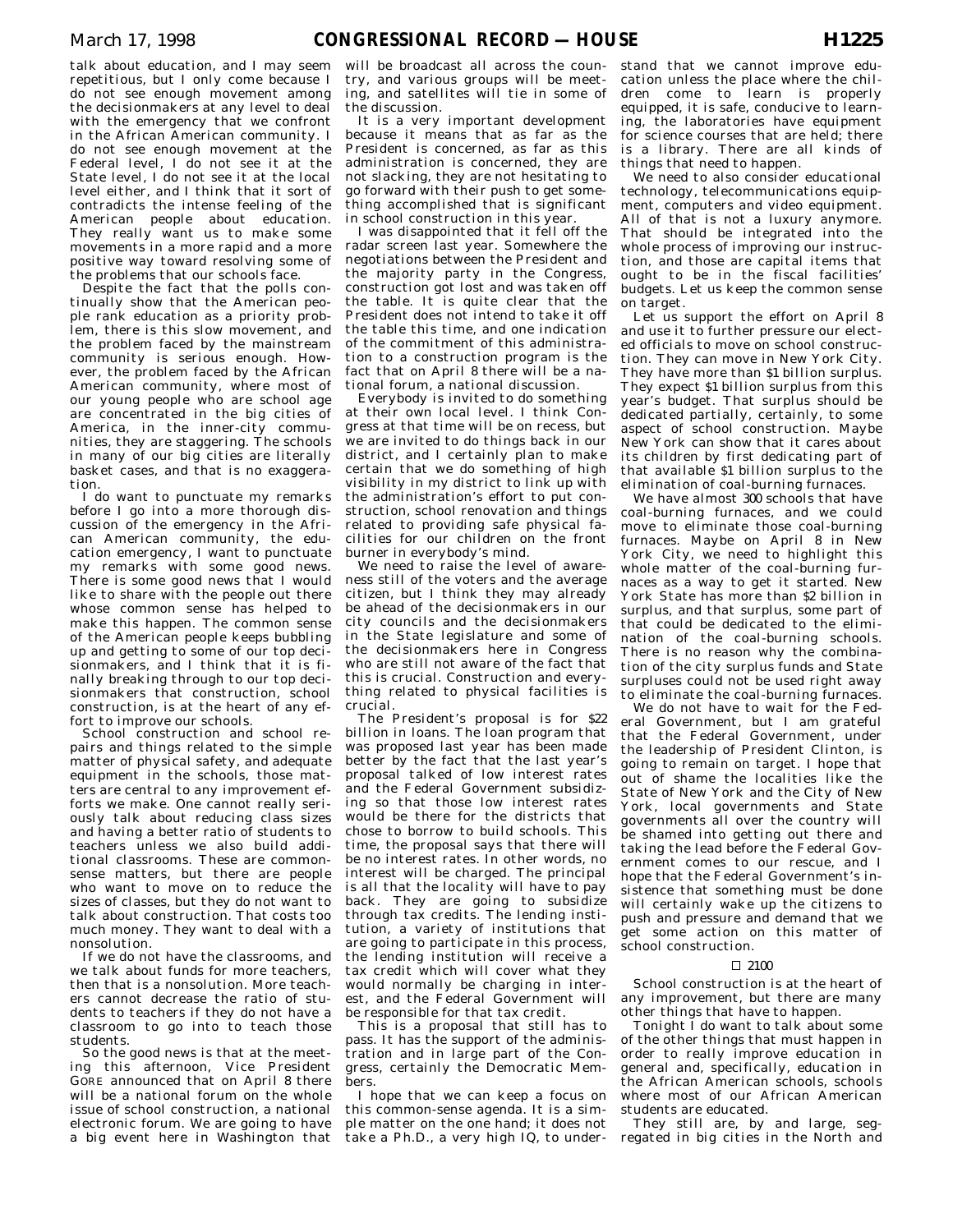far West. The patterns of housing are such and the dwindling commitment to integration is such that most of them are still going to school in segregated schools.

I do not plan to deal with the virtues of segregation versus the evils of segregation, or the virtues of integration versus the evils of integration. I do not care to deal with that tonight. I think that the fact is that the way things have developed, we have large numbers of African American youth in inner city schools, and those schools are in terrible shape.

I want to talk tonight from the base of a lecture that was given by an expert on this subject. I want to use excerpts from that lecture to pinpoint the kinds of things that are happening in African American education across the country.

I heard a presentation by the author of this lecture. I heard the presentation on February 25 at Howard University, where we had a breakfast forum sponsored by the National Commission for African American Education and CRESPAR. CRESPAR is a program funded to help students placed at risk by OERI, the Office of Education, Research and Improvement.

A combination of CRESPAR and the National Commission for African American Education sponsored this forum. This is the first of three forums. There is one each month; and one is going to be held on March 25, also at Howard University; and another will be held in April.

The subject was the state of African American education, and the presenter was Dr. Antoine M. Garibaldi, who is the provost of Howard University. Dr. Garibaldi had previously given a lecture, the annual Charles H. Thompson lecture, on November 5 of last year. This lecture was used as the basis of his excerpts and his summary presentation at the February 25 breakfast forum sponsored by the National Commission for African American Education and CRESPAR.

The contents here, what I am about to read some excerpts from, this total presentation will appear in the Journal of Negro Education in the spring of 1998. I do not know, they do not give the exact publication date, but the contents of this presentation will be there in full. The Journal of Negro Education will have this lecture entitled, ''Four Decades of Progress and Decline: An Assessment of African American Educational Attainment.'' So I am going to read some excerpts from this presentation, which I think is a very good summary.

I also want to utilize the recently published test results from the New York City school system. The New York Times and the Daily News and some other papers carried the results of the reading and math tests for the elementary schools, and this past week they had the results from the middle schools and the high schools also. I have with me the results. I am going to

confine my remarks to the elementary schools and the test results and what that means.

I think New York City and the education system in New York City is an excellent place for case studies, or one big case study. We have a system with 1,100 schools and 1,100,000-plus students, more than 60,000 teachers. It is a fantastic laboratory for education. All kinds of things are going on there. It is a central-policy-making body, but it only makes general policy.

They have 32 community school boards, and they differ in the policymaking bodies that they have. Therefore, the policies and the emphases differ, even though they are under one basic chancellor and one board of education. These differences are very interesting to behold. There are patterns that apply throughout the city to communities that are similar in terms of income and demography, and there are patterns sometimes that are broken, suddenly.

When you see schools that break out of a pattern, it seems to me a good example to go study and find out why you have a high-performing school in an area of great poverty, when most of the schools in areas of great poverty in New York perform very poorly.

The results of the reading and math tests, the test scores, in summary say to me that we have a basket case of a system in many of our districts. Many of our district's education has almost ceased to take place. The scores are so low that you cannot say you are educating anyone. Too many of the districts have those kinds of reading and math scores.

I think that I could venture safely to say that the school system of New York City today, in 1998, is much worse than the school system of New York City was 10 years ago, in 1988. In 1998, it is much worse than it was in 1988. Ten years have been 10 years of decline.

One major reason for this, an obvious reason, is that we pulled the leadership out of our schools. Responding to budget emergencies in the school system, we encouraged the most knowledgeable people, the people with the most experience, to leave the system. To save money, we wrecked the system. No corporation when it downsizes is as foolish as the New York City school system was.

I will not say the school system was foolish. I do not think the teachers and administrators who made those decisions were foolish. It was the city hall and the budget crisis that motivated and pressured the system into taking these tremendous cuts by encouraging the most experienced staff to leave because they had the highest salaries. They had advanced up the ladder and those were the highest salaries.

You can save a lot of money if you get rid of high-salary people and you bring in brand-new people to start at entry level. The problem with people starting at entry level, they have no experience as to how to run schools, as

to how to teach. They need people with experience on top.

That one action, which was really driven by budget considerations, it was the wrong decision. They should have done something else, somewhere else in the budget. The last thing that should have been done was to encourage the leadership to leave the schools.

So we have schools that were not good 10 years ago that are far worse now as a result of many forces, but the major factor is the fact that they pulled out the leadership. They pulled out the best teachers and the best administrators.

We cannot blame this on the top administrator, because we have had three or four top administrators in the position of chancellor in the last 10 years. The present one has been there 2 years, and we cannot really hold him accountable for what has happened. A chancellor in New York City would have to be around for 5 to 10 years before we could really hold him accountable. I hope we can maintain some kind of continuity and the present chancellor will be around long enough to see if that leadership has some continuity and will be able to stabilize the system and stop it from going down more rapidly and also to improve the system.

I also want to speak about some observations that I have in the pending markup of the Higher Education Assistance Act tomorrow. I want to talk about the impact of higher education and what is happening in our colleges, on what is happening in our African American elementary and secondary schools.

I am talking about the state of emergency in African American education. The emergency goes right through with higher education. The number of students in higher education is nothing to brag about. We have an increase, and I am going to talk about that number of African American students in higher education, the number who have graduated, the number getting masters' degrees and Ph.D.s. Those are increasing, but far too slowly.

The number who are going into teaching, who come out of college, is decreasing. The number of African Americans who go into teaching and the percentage of African American teachers in the schools where the greatest number of African American students attend has declined over the years. It has gone down. That is part of the problem.

I want to make some observations about the fact that we are considering the reauthorization of the Higher Education Assistance Act in a markup tomorrow in the Committee on Education and the Workforce. The Committee on Education and the Workforce will be considering this piece of legislation, which is only reauthorized once every 5 years, so it is a critical piece of legislation.

As we go into the 21st century we are making a statement about the role of the Federal Government in higher education. I am not pleased with the kind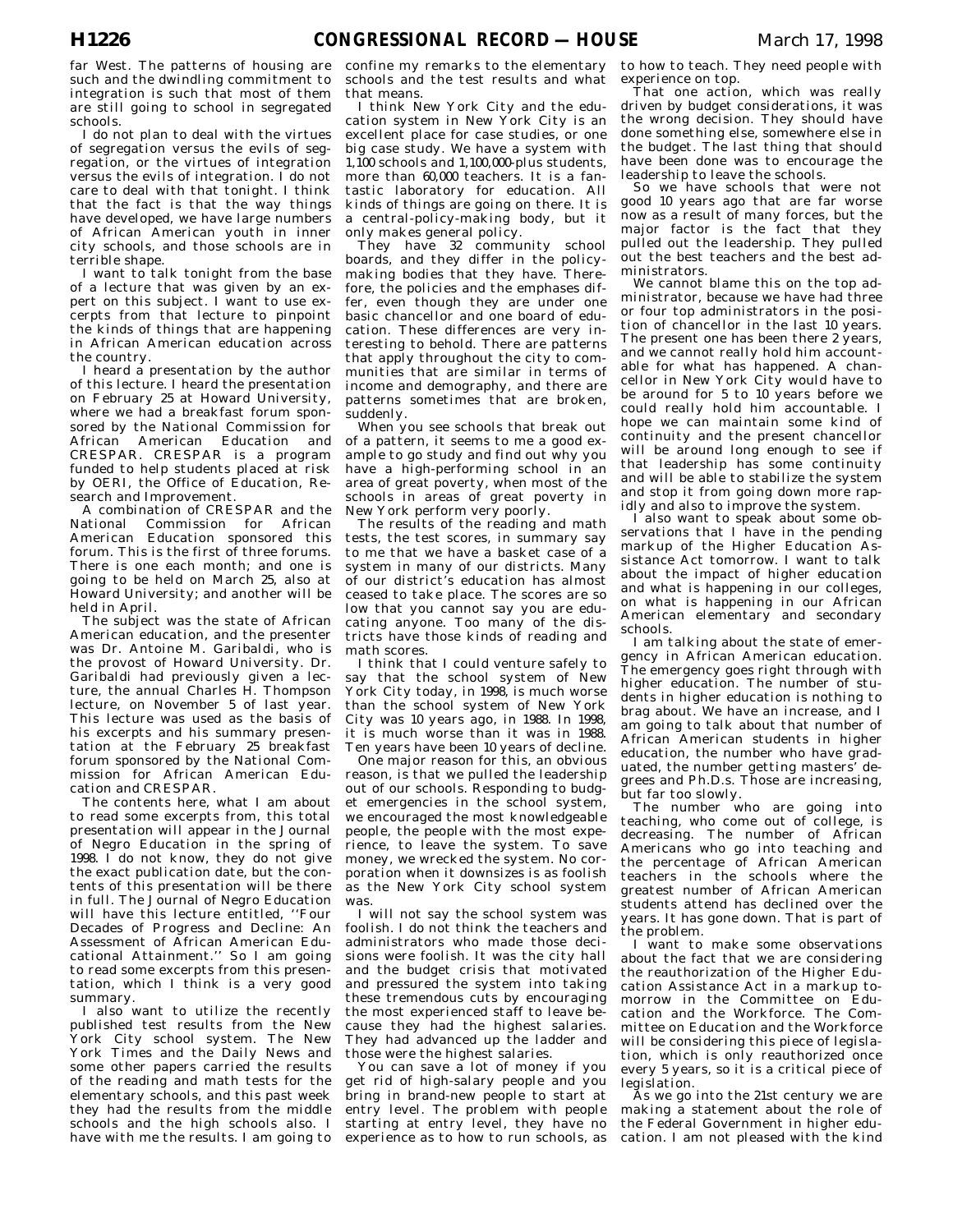of openness of this discussion up to now. I am not pleased with the breadth of the inclusiveness of this discussion.

I have been here in Congress, this is my 16th year. I have gone through two reauthorizations of the Higher Education Assistance Act, and the other two were under our former colleague from Michigan, Representative Bill Ford, who later became the chairman of the Committee on Education and Labor, and Bill Ford was noted for his inclusiveness in the decision-making.

The way he approached the reauthorization was a whole year in advance he began the process. He started the process by sending out the old bill, the existing law, and asking for comments on existing law. A widespread request went out to all the people in the higher education community, asking them to give us their input as to how they would like the existing law changed. He started this process a whole year in advance of the markups.

We had a process where people were involved. We had hearings at the regional level. We had hearings in Washington. We had all kinds of discussions going on in the higher education community, and when we finally came to the process of markup, there was a thorough understanding of what the issues were, a thorough understanding of what was being proposed.

Then the markups went on sometimes for quite a long time. The higher education markup never concluded in one day. It is too great a burden to bear to rush through this process, and I hope we do not rush through it tomorrow.

I think as we approach the year 2000, given the fact that the country now is enjoying one of the greatest eras of prosperity that we have known in this century, given the fact that we do not have to worry about deficits anymore, given the fact that there is no Cold War, given the fact that there are places where there are large numbers of vacancies, job vacancies, especially in the telecommunications and information technology area.

The information and technology area requires higher education beyond high school, generally; and there are a great number of vacancies. They estimate there are as many as  $300,000$  vacancies. I get a different number every day, but it keeps climbing. There are 300,000 vacancies now, and the projection is that this is going to go on for the next 10 years.

We are going to need more and more people who are trained and well-educated with respect to information technology. We are going to need people who are not so well-trained. For every genius, we are going to need some assistance. For the designers for web sites and computer systems and software, we are going to need their helpers.

We are going to need technologists, mechanics, aides in the schools. We are going to need a whole bevy of people to make educational technology work. If

you saddle a teacher with the burden of having to take care of her own educational technology program with no help, the likelihood is they are going to be overwhelmed. So they need technologists in the schools. They need aides in the schools. They are going to need all kinds of people.

I do not think that they have taken into consideration all of the places we are going to need technology workers. It is one item that should be considered as we consider a Higher Education Assistance Act. I will be offering an amendment tomorrow which deals with this.

Finally, I want to end my comments on the continuing state of emergency in African American education by discussing a situation in New York City at another level. We had a problem with our elementary and secondary schools. We now have a problem with our higher education institutions.

The City of New York, CUNY, the City of New York University system, the CUNY system has more than 200,000 students. There are all kinds of junior colleges, senior colleges. It is a huge enterprise; and a large number of the colleges, community colleges and senior colleges, have remedial education programs.

For some reason, the mayor and the Board of Higher Education has declared war on remedial education. Suddenly, remedial education is being treated with great contempt. They have remedial education courses all over the country. I do not know why suddenly in New York remedial education programs are being treated with such great contempt. It is a great mistake.

There is a crusade against remedial education, blindly lashing out and saying it does not belong in the schools and threatening to extract them and put them at the institutes. There is a whole lot of heat being generated about something without very much light. I am going to talk about that as part of my total discussion on the continuing state of emergency in African American education.

I am pleased to see that I have been joined by my colleague, the gentle- $C<sub>a</sub>$ lifornia  $Ms$ . MILLENDER-MCDONALD), who I yield to for a statement.

#### $\square$  2115

Ms. MILLENDER-MCDONALD. I thank the gentleman so much. When I heard the gentleman speak about the emergency state that our education system is in, I had no other recourse but to come to this floor. Let me first thank the gentleman for his unwavering, tireless efforts on behalf of the children of this country because he comes to this floor every night to talk about the conditions of education in this country and until we do something about that, I am sure he is going to continue to come and he is going to pull some of us out. Because we recognize what the state of emergency the education system is in, as I serve on

the National Commission on Teaching and America's Future, I was pleased to hear the President's education initiative that he brought on the night of the State of the Union. And there are two very key components of that education initiative. One is the 100,000 new qualified teachers. We must have qualified teachers to teach our students if they are to engage in this global work force beyond the year 2000.

The second part of that initiative is school construction. We can ill afford to talk about the infrastructure of our roads and bridges and not talk about the infrastructure of our schools. You<br>are absolutely right. They are absolutely right. They are delapidated. They are the worst things that we can provide for our children when we talk about environments that are conducive to learning.

I have gone to a lot of schools, the majority of the schools in my district, but a lot of other schools across this Nation. It is absolutely deplorable that we want to talk about educating our children when we do not put our money where our mouths are in, putting up the funds for the school construction to build the infrastructure for educating our children. It is absolutely unconscionable that we sit in this House and those on the other side of the aisle speak about education and speak about productivity when it comes to businesses but they do not see that it starts in the classrooms. When children have to run for cover when it rains because of leaky roofs, when they are sitting in classrooms and the plaster falls from the walls and from the top of the classroom and they have to run, that is lost productivity in a sense because they are not being trained. Therefore, they are not learning and it impedes those students.

So what you are talking about is absolutely the number one issue in this country. If we are going to talk about education and the quality of education, we must first put our children in classrooms and facilities that are conducive to learning.

I brought some statistics along and I want you to just hear me out here for a second. One-third of all elementary and secondary schools in the United States serving 14 million students need extensive repair or renovation. Now this is what we are talking about.

Mr. OWENS. I am pleased that the gentlewoman has brought these statistics. You are talking about all students. We are talking about the mainstream. I am going to focus on just the African American community, but it is bad in many other places outside the African American community, suburbs and rural as well as in the inner cities.

Ms. MILLENDER-MCDONALD. Absolutely. I come from inner city so I am talking about the schools in the Los Angeles Unified School District, in the Compton School District, in the Long Beach School District. These are urban school districts that I am talking about, with the majority minority students. As we look at the work force in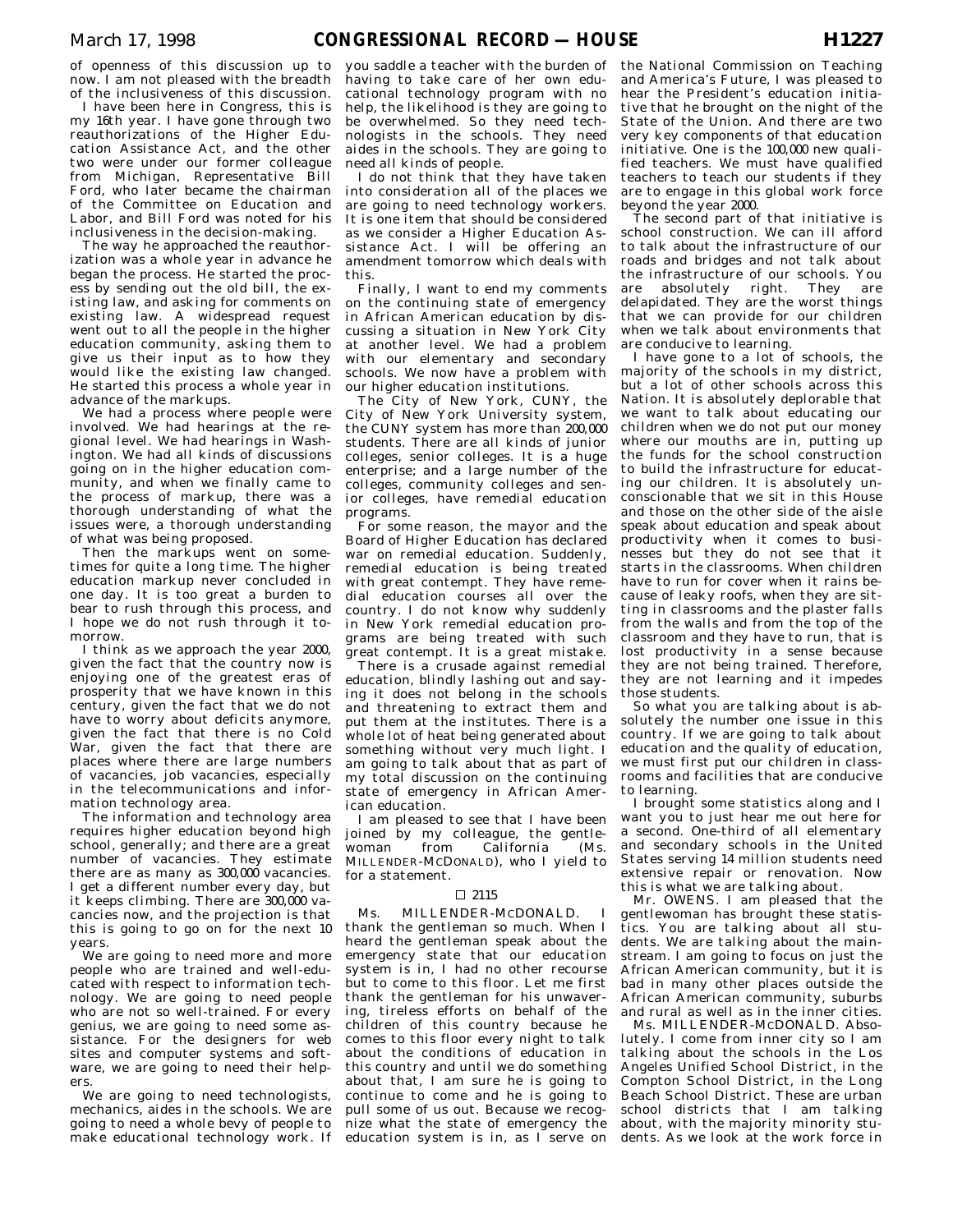the year 2000 and beyond, it will be a majority minority. But we cannot educate kids in these dilapidated schools. That is what we are talking about.

Minority students, African American students, Latinos, Asians and others, they will not be able to move into the 21st century because they will be behind having been impeded by the lack of infrastructure in these schools.

Let me give you some more statistics. Over 60 percent of the Nation's 100,000 public and elementary school facilities need major repair. We are talking about schools across the strata but we are really talking about a lot of the urban schools because that is where the parents are not able to put money into the schools to help, whereas in suburban schools, some suburban schools and some is rural schools. Rural schools and urban schools are pretty much in the same boat. They, too, are witnessing a decline in school facilities that will not be conducive for children and their learning. In 1996, an estimated \$112 billion was needed to repair and upgrade school facilities into a good condition, not excellent condition, which means that the child might come in and something, plaster might fall on them. So when you talk about our African American children, you are talking about schools that are absolutely dilapidated and we should feel badly, we should really feel, talking about feeling ungodly, we should when we ask kids to go to these types of schools to learn. We do not come to this House where the roof is leaking and the plaster is falling. Why should we ask the 50 something million children in this country to be put in that type of environment.

So I am happy tonight that you have come to talk about that and to talk about all of the things that are impeding the quality education, public education that is sorely needed in this country. Public education must be the tool that helps African American children, other minority children to get the head start that they need if we are going to cross this bridge into the 21st century with students and ultimately workers to be prepared for this global work force.

I will defer to the gentleman.

Mr. OWENS. I think you have said public education. I just wanted to make a note here that large numbers of parents in the African American community, when they are interviewed for polls have been indicating that they want to send their children to private schools. The majority party, the Republicans are offering vouchers and scholarships, et cetera, to go to private schools as an answer, a solution to this problem. However, I have no problem with parents who want to send their children to private school if they can get them in. We have the mayor of New York with a scholarship program which provides spaces in private schools for 1000 youngsters. There are 1,120,000 plus youngsters who go to school in New York. So when they put out the indica-

tion that they want applications for the 1000 places, they got 22,000 applications, 22,000 applications for 1000 places. Here in Washington I understand they had a situation where they put out the same thing. There is a scholarship fund that has been set up by the private sector and they got 7000 applications for 1000 different places. Suppose they had more money and could give more tuition scholarships, how many private schools are there that can absorb the youngsters who are attending our public schools? How many are there and how quickly will they run out of space? Many of them have waiting lists for people who can afford to pay. They do not have room for them, let alone people who are coming in on the scholarship basis. So most of our children are going to be educated in public schools. I am all in favor of charter schools and experimenting with charter schools, but the reality is that in the next 10 years most of the children of America, certainly 95 percent of the children who live in the inner city who are African American are going to be educated in public schools. We have to improve public schools. That is the only real solution that is going to help African American students and parents.

Ms. MILLENDER-MCDONALD. And the one real solution to keep America strong, we must invest in public education. Vouchers are not the answer. I can tell you that unequivocally, because when you give the vouchers, you are only giving X amount of dollars, supposedly, for the tuitional fee or tuitional cost of the student going to a private school. But you do not take into consideration the transportation that the parent has to provide for that student to go over there. If that student gets ill, the means by which or the inability of parents to go, to find their way to the school to take the child to what we perceive now, not really any health care facilities at all. The kids are not networking in the community of which they live. As a former educator, I will say to you, I fought the voucher in California and will fight it again because vouchers are not the answer. I am for charter schools, for those experimental types of schools that will allow the local control to be in control of their schools and that is because parents are involved in that process. That is why I am open to that concept. But never to the one that suggests that vouchers will be the answer when vouchers have not and will not be the answer to quality education for students. You are taking them out of their neighborhood environments. You are putting them ofttimes in environments that are more hostile because they do not know anyone and it becomes an isolated environment and then the parents are ill prepared to go and get the child if the child is sick. And so the voucher system is not a system that will work. I submit to you that a lot of our Presidents went to public schools, finished public schools.

Mr. OWENS. We share the same sentiments, but I think you are aware of what is taking place in the African American community, that there are large numbers of parents who have given up on the system and they want, they say they want vouchers. The polls show this. What is happening is our Republican colleagues, by the way, they know that in their districts their constituents do not want vouchers. Their constituents want continued improvement in public schools and they think they have good public schools so their own constituencies are not interested in vouchers. They are going to go out and advocate for the African American parents that they should have vouchers and they are using them as guinea pigs, they are whipping up all of these false promises about what vouchers may produce. And as I pointed out before, when you come to the point where you have the places in the private schools that are all too few and nevertheless they keep pushing the idea that vouchers are the answers to school improvement in America. It is a dogma. They seem blind to the reality and to reason. They go right ahead. But they are parading, there are parading African American parents out to support that argument. Our first duty is to get to the African American parents and leaders, and it is hard to tell them not to give up on the public school system because they have gone through so much and, as I said before, New York, things are getting worse in the public school system. But we have no choice. We have to drive it home. We have no choice. Most of our children are going to be educated in the public school system. We must improve the public education.

Ms. MILLENDER-MCDONALD. Absolutely. I am a product of the private schools, but my father paid for the tuition, not, he did not strip public education funds for me to go to a private school. And so I submit to you for parents who want to pay for the private tuition, so be it. But we can ill afford to have anyone in this body strip the funds from public education to trick parents into going to schools whereby the parents will not be able to continue, first of all, the tuition fee. Tuition fee as we looked at this a couple of years ago when we had that as a proposition on the California ballot was beyond the amounts of money that the voucher system would entitle them to have. So consequently, they would not have enough money to even pay for the tuition, let alone the transportation and all other factors that are embedded in this whole notion of transferring kids from public schools to private schools. I will say to you that I am not for that, but a lot of my parents are not for that; they are African American parents. Maybe it is because we have drilled them quite a bit. We have had sessions with them, and they do understand the ramifications of the issue if in fact they would choose to do that. And they do not choose to have a voucher system.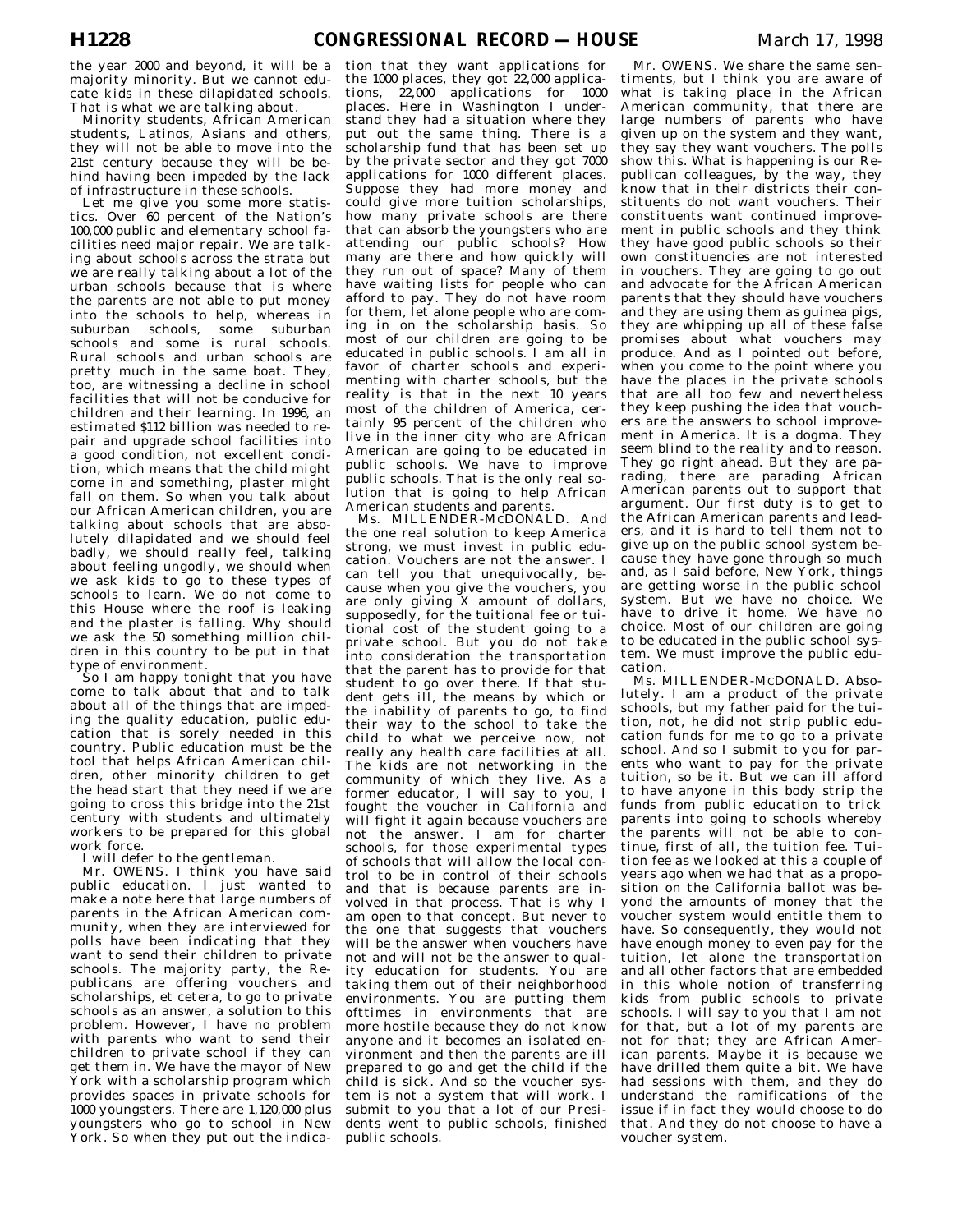Mr. OWENS. Maybe it is because they have excellent leadership in an educator like you. They understand better.

Ms. MILLENDER-MCDONALD. We are trying to educate the masses because I think it is important that we do that. I think we as CBC Members should really do the network and the cross to the school board Members and others to educate our constituencies to let them know that stop before you pick up the wrong plum because that might not be the plum, that might be the plum with the worm in it.

#### $\Box$  2130

We must be careful of folks coming in sheep clothing because it may not be the right thing that is applicable to our child getting a quality education.

I think we can do that. We can do that and should do that expeditiously so that we can provide the type of leadership that African Americans and other minorities need when it comes to this voucher program. We must just turn off from that and start looking at the number of children who must be educated by public schools and get the type of school facilities that will be conducive to these kids and a quality education.

I am just appalled at us still hammering out and staying on this one issue of vouchers and not looking at the crumbling schools, the inferior types of classrooms and schoolhouses that we are asking our children to go to, and yet we are talking about the 21st century and this global work force.

This is why businesspeople are coming now to me asking what can they do to help create the climate in public schools whereby our children can learn and have a quality education. And that is the road that I am going to journey, not this other road.

Mr. OWENS. I think the gentlewoman might be aware, because, after all, she is from California, and that is where Silicon Valley is, she must be aware of this tremendous shortage of information technology workers. And she has probably heard we are going to have on this floor a proposal to amend the immigration bill by the people who were so harsh on immigrants and wanted to keep out immigrants. They are now going to have proposals here asking us to amend it, to bring in more immigrants who have high-technology experience, information technology workers.

They are going to try to solve the problem of the shortage of information technology workers not by increasing the educational opportunities for the people in this country, they are going to bring in immigrants to do that. These anti-immigrant Republicans are going to be leading the fight to get more people in here to take those jobs instead of educating people here already to enable them to qualify for the jobs.

Ms. MILLENDER-McDONALD. The gentleman is absolutely right, I have

heard of that. I think again it is unconscionable that we are talking about bringing folks into a country that has so much to offer and a people who are thirsty for this type of education that we cannot educate our own to provide them the jobs that will be sorely need in the Silicon Valley to all other places where high tech is booming.

So I submit to the gentleman that I hope that we come to our senses before this bill comes and goes off of this floor. What type of message are we sending to our students? I have a science academy with very bright kids coming from low-income families. It is not the top 1, 2 and 5 percent, it is the middle level who are very sharp kids who are going to this academy. They are looking for these jobs in the future. What am  $\tilde{I}$  to tell them when they are making the A's and B's and wanting to go to MIT and others; that I am sorry someone from overseas might come and take their jobs?

I cannot do that, and, therefore, I will be fighting against that bill.

Mr. OWENS. Well, I think we are going to have that opportunity. I thank the gentlewoman for her comments.

Ms. MILLENDER-McDONALD. We thank the gentleman so much for this tonight. I am happy to have had an opportunity to come and share with him my feelings. Again, I thank him so much for being just absolutely a stalwart person in bringing this education issue to the people across this Nation so that they can write us and let us know that they agree with us. They applaud what the gentleman is doing, and I hope he will continue his great work for all our children.

One-third of all elementary and secondary schools in the United States, serving 14 million students, need extensive repair or renovation.

Over 60 percent of the Nation's 110,000 public elementary and secondary school facilities need major repair.

In 1996, an estimated \$112 billion was needed to repair and upgrade school facilities to a ''good'' condition.

Many schools do not have the physical infrastructure to take advantage of computers and other technology needed to meet the challenges of the next century.

I am a former school teacher for the Los Angeles Unified School District in California.

In California, 87 percent of the schools report a need to upgrade or repair on-site buildings to good overall condition.

Seventy-one percent of all California schools have at least one inadequate building feature, and of these building feature problems: 40 percent are the roofs; 42 percent are exterior walls and windows; 41 percent are plumbing; 41 percent are heating, ventilation, and air conditioning; and 37 percent of schools do not even have sufficient capability to use computers.

Currently, 25 percent of schools are too small or overcrowded and the Department of Education predicts that the Nation will need 6,000 more schools by the year 2006.

Mr. OWENS. Mr. Speaker, I thank the gentlewoman. I think most people

understand that I am not a fanatic. I am not an extremist. I am not coming repeatedly talking about the same subject because I have some kind of mental infirmity. I just think that our children, our grandchildren will be very disappointed in us if we do not take advantage of this opportunity we have at this moment in American history.

We have no evil empire to fight. We have the highest prosperity levels that we have had in this century. If we do not invest in education now, when will we do it? Are we going to let these opportunities that are opening up go by without making an effort to have a match between the opportunities and the youngsters who are in this country right now?

I am going to hasten on, and instead of doing the entire set of excerpts that I was going to do from Mr. Garibaldi's presentation, I am going to just read his abstract and go on to the other points I want to make.

As I said before, this is a presentation to deal with the ''State of African American Education.'' I am reading from Dr. Antoine M. Garibaldi, Provost, Howard University, who gave this lecture on November 5th, 1997, at the 18th annual Charles H. Thompson lecture, and it is going to be published in the Journal of Negro Education. I heard him give his summary comments at a breakfast forum sponsored by the National Commission for African American Education at Howard University.

To quote from Mr. Garibaldi, ''Even though significant progress has been made in attendance and degree attainment in elementary and secondary schools, college, graduate and professional schools, data shows that there has also been a pattern of regression with respect to African Americans' educational attainment and achievement over the last four decades. This mixed assessment, however, must be placed in an appropriate context and be used to improve further those conditions that are impairing the performance of African American students.

'Additionally, the presentation will highlight positive trends such as high graduation rates from high school, improved performance on selected tests on educational measures, successful school programs, successful students, the continued contributions of historically black colleges and universities to baccalaureate, graduate and first professional degree production, and to the preparation of African American teachers, to name just a few.

'Specific recommendations are also offered to raise the level of student performance, i.e. more rigorous curricula, higher educational standards and higher expectations for students, higher expectations by teachers, increased involvement by parents and the vigorous support of communities and nonprofit organizations.

''Many challenging issues and questions are also cited to demonstrate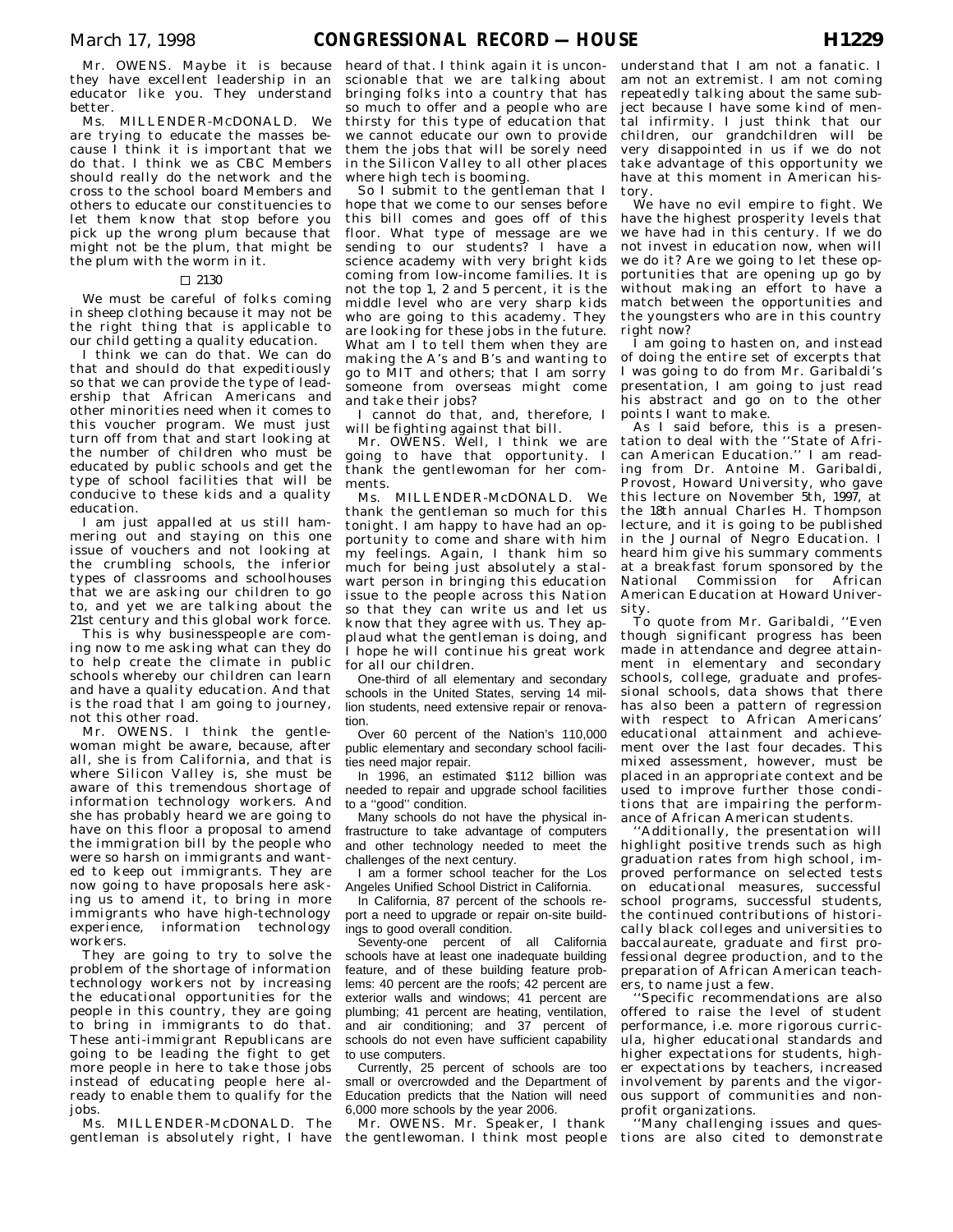that serious work is needed to reduce the many inequities that still exist in the schools attended by African American students.''

Now, Mr. Garibaldi is an ex-professor. He was a professor at Xavier University at one time. He has been in the field for a long time, and he has accumulated quite a bit of firsthand experience, but he also uses very good sources, as he demonstrates in this presentation, in his thorough knowledge of the state of African American education.

I am going to ask a lot of this be introduced into the RECORD without my reading it all, because the time is going rapidly. But I do want to begin by just pointing out that under elementary and secondary educational attainment, Mr. Garibaldi notes the following: ''Over the last four decades, African Americans have made tremendous gains in elementary and secondary educational attainment, and significant increases in high school completion rates began in the 1970s. In 1975, high school completion rate for 18- to 24 year-old African Americans was only 64.8 percent compared to 83 percent for whites and 80.8 percent overall. In 1995, however, 18- to 24-year-old African Americans' high school completion rate was 76.9 percent, which was a 12 percent increase over the 20-year period. But the high school graduation data for African Americans are even better for 25- to 29-year-olds between 1975 and 1995; in 1975, 71 percent graduated from high school compared to 86.5 percent in 1995.''

He goes on in a later passage to say, ''While African Americans' high school completion rates provide one barometer of educational attainment, performance on national assessments are needed to determine how much learning has been actually achieved. Thus, the best collection of national comparative data is the National Assessment of Educational Progress, NAEP, a congressionally-mandated project of the U.S. Department of Education's National Center for Education Statistics. Since 1969, NAEP has periodically assessed students' proficiency in academic achievements in science, reading, mathematics and writing in public and nonpublic schools, with the specific purpose of evaluating the condition and progress of education in the Nation.''

He goes on to talk about performances in mathematics and reading and writing of African American students and students overall, showing that there have been some impressive gains by African American students, but they still fall far short, especially when we come to the SAT scores over the years. There is still a great gap between the achievements of white students and African American students who take the SAT test.

There is a section which I think is important to bring to my colleagues' attention in this presentation which talks about the impact of poverty on

urban schools: ''Earlier in this article great concern was expressed about the increasing segregation of many of the Nation's public schools. Of special significance here is the fact that most of the schools attended by nonwhite youth are located in urban areas. While this has been known for some time, numerous perceptions about the quality of these schools are fueled by unsubstantiated anecdotal comments. But a July 1996 report by the U.S. Department of Education on how poverty relates to the characteristics of students in urban, rural and suburban schools in the 1980s has made several notable comparisons in describing the students' school experiences, their school achievement, the expectations of their parents and other related factors.

''In this study, which is entitled Urban Schools, The Challenge of Location and Poverty, the methodology controlled for the extent of poverty and three types of school locations. The school locations that were examined included urban, suburban and rural areas, and the level of poverty in each school was defined by the percentage of students who received free or reduced-priced lunches. Thus, more balanced comparisons were able to be made on each factor even though more low-income students attended urban schools.

''The following highlights of the study's major findings show more clearly how factors of school location and the level of poverty in those schools directly and indirectly affect school performance. Urban, suburban and rural public schools with high poverty concentrations, 40 percent or more, were more likely to have larger minority student populations than schools with low levels of poverty. Additionally, urban public schools with higher concentrations of poverty enrolled larger numbers of minority students than high-poverty rural and suburban schools.

''Sixty-nine percent of students who attended high-poverty urban public schools, for example, were minorities, compared to enrollment of 26 percent minorities at low-poverty schools. Similarly, at suburban schools, 56 percent of the students in high-poverty schools were minorities, but only 10 percent of students at low-poverty suburban schools are minorities. Additionally, high-poverty rural public schools enrolled 35 percent minority students compared to only 9 percent at low-poverty schools.

Thus, most African Americans and other minority students not only attend urban schools, but the schools also have the highest concentrations of students from families with low economic backgrounds.''

In other words, to summarize, no matter where African American students go to school, they are usually attending schools with a large poverty population. There is a correlation. The percentage of African Americans who are poor is quite great. It is much

greater than the percentage of the overall population who are poor.

I am not going to read any further, but I do want to submit for the RECORD additional pages from this lecture, which is entitled Four Decades of Progress and Decline in the Assessment of African American Educational Attainment.

In the section that I just read, they mentioned poverty as a correlation with low achievement. I want to take a few minutes to talk about the scores of the students in the public schools of New York City, the elementary schools. There was a report, as I said before, in all the newspapers. The New York Times did something which was unusual. They took the poverty level of the school in the same manner in which the study that was cited here in Mr. Garibaldi's presentation. They chose the number of students who received school lunches as an indicator of the poverty of the school.

Therefore, the prosperity of the school is indicated by just the reverse, the number who do not qualify indicate the income level. They chose that figure, and in their presentation of the results of the reading and math tests for New York City Schools, they added the income for each school, the income level, meaning the number of students who do not qualify for school lunches.

If the income was 2.5, that meant that all of the other students did qualify; 97.5 percent qualified for school lunches.

#### $\Box$  2145

So the income level after 2.5 means that 97 percent of the students were poor, and in certain districts you have this tremendous concentration of poverty.

The New York Times also went one step further and they chose to measure the performance of schools with a certain poverty level in New York City with schools who would have the same poverty level than the rest of the State, the same income level, not just poverty but those with high income were measured, too; and they have put another column in here called Reading Performance. And just certain quick observations.

One of the highest income areas in the city, Staten Island, happened to be one the lowest performing areas. When you compare the performance of the students in Staten Island, which has an overall level of 58.9 million, meaning 58.9 percent of all of the students in Staten Island have incomes which disqualify them for school lunch programs, many of the schools have income levels which rate as high as 84 and 85 percent, I think 86 percent, very high income levels; and, nevertheless, it was one of the areas that scored lowest when you compared the performance of the students in those schools with the performance of students at the same income level in other parts of the State.

So Staten Island I might note, as I have before, has a serious problem. And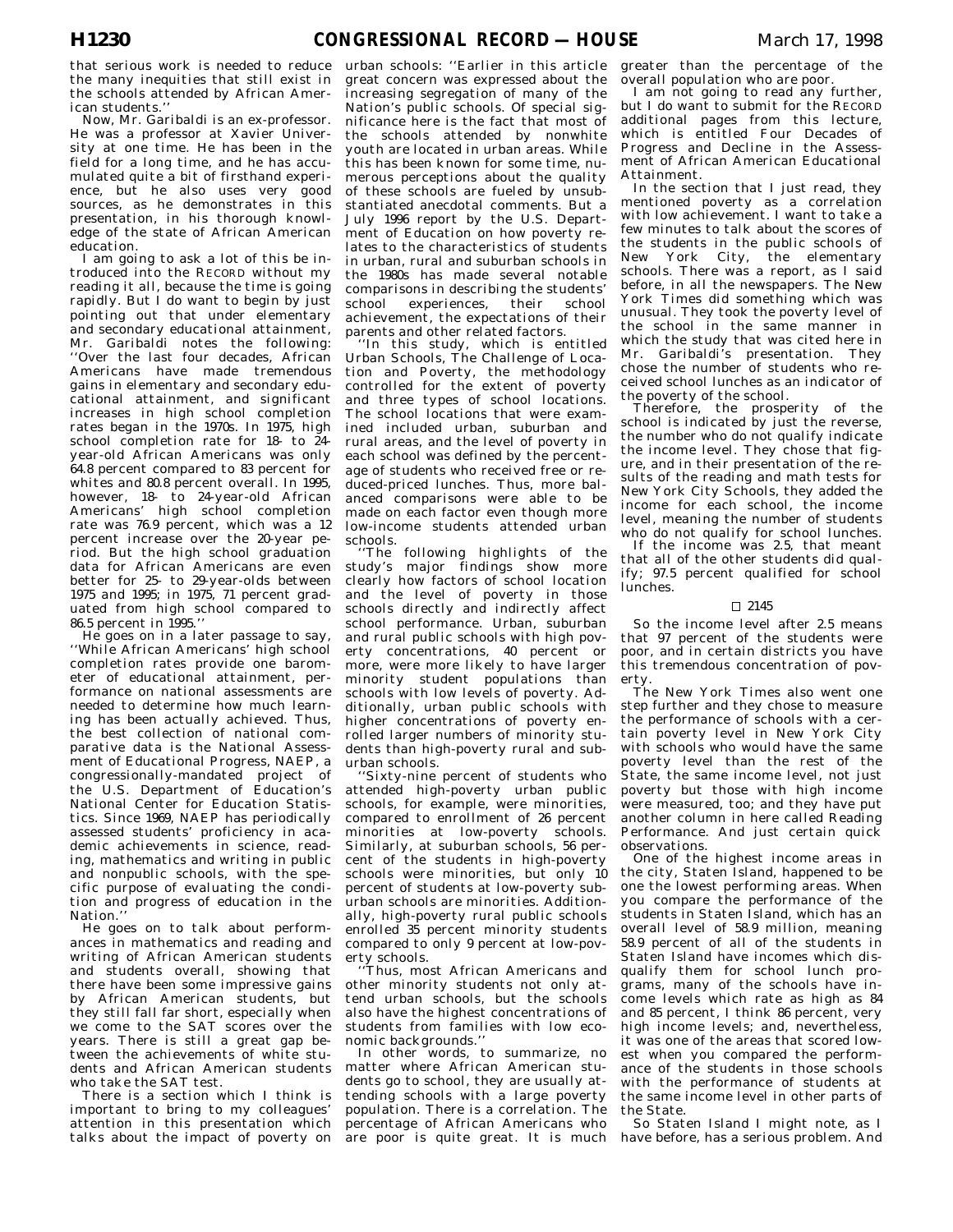this barometer is a very interesting one that brings out the fact that we may have some serious problems in the way administrators and teachers and the system is conducting itself beyond poverty.

However, poverty is still the major problem in the majority of the districts in New York City. The correlation between the reading scores and poverty is there in school after school except, in every district, one or two schools, despite the low poverty level, they stand out as having extraordinary performance. Which means that despite the fact that there is a close correlation between poverty and low performance, it can be overcome. And it is important that an attempt be made to overcome it and pinpoint at the schools that are performing well, we should pinpoint what factors allow them to overcome the poverty.

I am going to just deal with District 23, which is one of the school districts. We have 32 districts in New York. District 23 is located in Brownsville, a large concentration of low-income housing projects. The overall income level in District 23 is the lowest in the City, just about, 8.3. Only 8.3 of the students have incomes so high that they do not qualify for school lunch programs. That means that 91 percent of the students are poor, they qualify for the school lunches, and a great deal would have to be done to overcome that.

Finally, I am running out of time so I want to mention that, in dealing with the problems faced by areas like Brownsville District 23, we are going to need teachers in large quantities. We are going to have to do something unusual. The Higher Education Assistance Act that we are discussing tomorrow needs to focus on teacher training and ways to deal with that problem, just as it needs to focus on information technology workers.

We have a TRIO program which has been over the years a program that works very well. The TRIO program produces students from low-income areas who were able to qualify for college admission, and they have a record of outstanding achievement. We need to look at the TRIO program in terms of the authorization level. We need to double, go so far as to double the authorization. Because from one end of the spectrum to the other, both sides of the aisle agree that the TRIO program, which consists of upward-bound programs, talent search programs, and some others, they work. If they work, we need to consider doubling the amount of appropriations and doubling the size of those programs in order to deal with the problem of poverty and the poverty relation to education if we are going to get students come out of the poverty areas and able to go to college and qualify to get the jobs that are available.

Finally, we certainly do not want a crusade against remedial education in our colleges in New York. Education

adds value to everybody who gets it, and remedial education as a part of the process will add value to the people who are in our City and enable them to go on to qualify for some of the jobs that are available and become productive in our society, thus lessening the kind of expenditure you have to make to support them.

Mr. Speaker, I insert the following for the RECORD:

[Pre-publication manuscript to be published in the Journal of Negro Education, Spring 1998]

(Antoine M. Garibaldi, Ph.D., Howard University)

THE STATE OF AFRICAN AMERICAN EDU-CATION—A PRESENTATION TO THE NATIONAL COMMISSION FOR AFRICAN AMERICAN EDU-CATION

#### (By Antoine M. Garibaldi, Ph.D., Howard University) **ABSTRACT**

This presentation<sup>1</sup> is based on an assessment of African American educational attainment—from the elementary grades to first-professional degrees—over the last four decades. Even though significant progress has been made in attendance and degree attainment in elementary and secondary schools, college, graduate and professional schools, data show that there has also been a pattern of regression with respect to African Americans' educational attainment and achievement over the last four decades. This mixed assessment, however, must be placed in an appropriate context and be used to improve further those conditions that are impairing the performance of African American students. Additionally, the presentation will highlight positive trends such as higher graduation rates from high school, improved performance on selected tests and educational measures, successful school programs, successful students, the continued contributions of Historically Black Colleges and Universities to baccalaureate, graduate, and first-professional degree production, and to the preparation of African American teachers, to name just a few. Specific recommendations are also offered to raise the level of student performance, i.e., more rigorous curricula, higher educational standards and expectations for students, higher expectations by teachers, increased involvement by parents, and the vigorous support of communities and non-profit organizations. Many challenging issues and questions are also cited to demonstrate that serious work is needed to reduce the many inequities that still exist in the schools attended by African American students.

These ''re-segregated'' enrollments have not occurred by accident; rather, they are partly the result of the out-migration of whites from urban to suburban school districts and the ineffective implementation of court orders designed to increase school integration in the late 1960's and 1970's. In spite of the 1954 Brown decision, it is discomforting to realize that in 1997 many of the schools attended by African Americans are still ''inherently unequal.''

#### ELEMENTARY AND SECONDARY EDUCATIONAL ATTAINMENT

Over the last four decades, African Americans have made tremendous gains in elementary and secondary educational attainment; and significant increases in high school completion rates began in the 1970's. In 1975, the high school completion rate for 18- to 24-year old African Americans was only 64.8 percent, compared to 83 percent for whites and 80.8 percent overall. In 1995, however, 18- to 24 year old African Americans' high school completion rate was 76.9 percent, a 12 percent increase over the twenty year period.

TABLE 3—HIGH SCHOOL COMPLETION RATES FOR 18- TO 24-YEAR-OLDS: 1975 AND 1995

| Year         | African-<br>Americans | Whites       | Overall        |
|--------------|-----------------------|--------------|----------------|
| 1975<br>1995 | 64.8%<br>76.9%        | 83%<br>81 9% | 80.8%<br>80.8% |

Source: Carter, D.J. and Wilson, R. (1997). Minorities in Higher Education: Fifteenth Annual Status Report, 1996–97. Washington, DC: Americans Council on Education.

But the high school graduation data for African Americans are even better for 25 to 29 year olds between 1975 and 1995: in 1975, 71 percent had graduated from high school, compared to 86.5% in 1995 (Carter and Wilson, 1997).

TABLE 4—HIGH SCHOOL COMPLETION RATES FOR 25- TO 29-YEAR-OLDS: 1975 AND 1995

| Year | African-<br>Americans | Whites         |
|------|-----------------------|----------------|
| 1995 | 71%<br>86.5%          | 84.4%<br>87.4% |

Source: Carter, D.J. and Wilson, R. (1997). Minorities in Higher Education: Fifteenth Annual Status Report, 1996–1997. Washington, DC: American Council on Education.

Not only are these gains remarkable, but the data also confirm that more African Americans have obtained an education over the last three decades as a result of expanded educational opportunities and a variety of special programs (such as Head Start, Title 1/Chapter 1, etc.) for African American and other disadvantaged students.

While African Americans' high school completion rates provide one barometer of educational attainment, performance on national assessments are needed to determine how much learning has actually been achieved. Thus, the best collection of national comparative data is the National Assessment of Educational Progress (NAEP)—a congressionally mandated project of the U.S. Department of Education's National Center for Education Statistics. Since 1969, NAEP has periodically assessed students' proficiency and academic achievement in science, reading, mathematics, and writing in public and nonpublic schools, with the specific purpose of evaluating the condition and progress of education in the nation. This national database assesses student performance in reading, mathematics and the sciences at 9, 13 and 17 years of age, and in grades 4, 8, and 11 for the writing assessment. More recent assessments since 1990, however use grades 4, 8, and 11 as the baseline of comparison. Before presenting the twenty-eight year trend data for African American and white students, it is useful to cite NAEP's recently released summary statement of all students' overall performance since the tests were first administered in 1969.

''In general, the trends in science and mathematics show early declines or relative stability followed by improved performance. In reading and writing, the results are somewhat mixed; although some modest improvement was evident in the trend reading assessments, few indications of positive trends were evident in the writing results'' (Campbell, Voelkl, & Donahue, 1997).

#### TRENDS IN NAEP MATHEMATICS SCALE SCORES: 1973–1996

On the NAEP mathematics test, 17-year old white and black students had declining scores between 1973 and 1978, but both increased their performance between 1978 and 1996, with black students showing the most

Footnotes at end of article.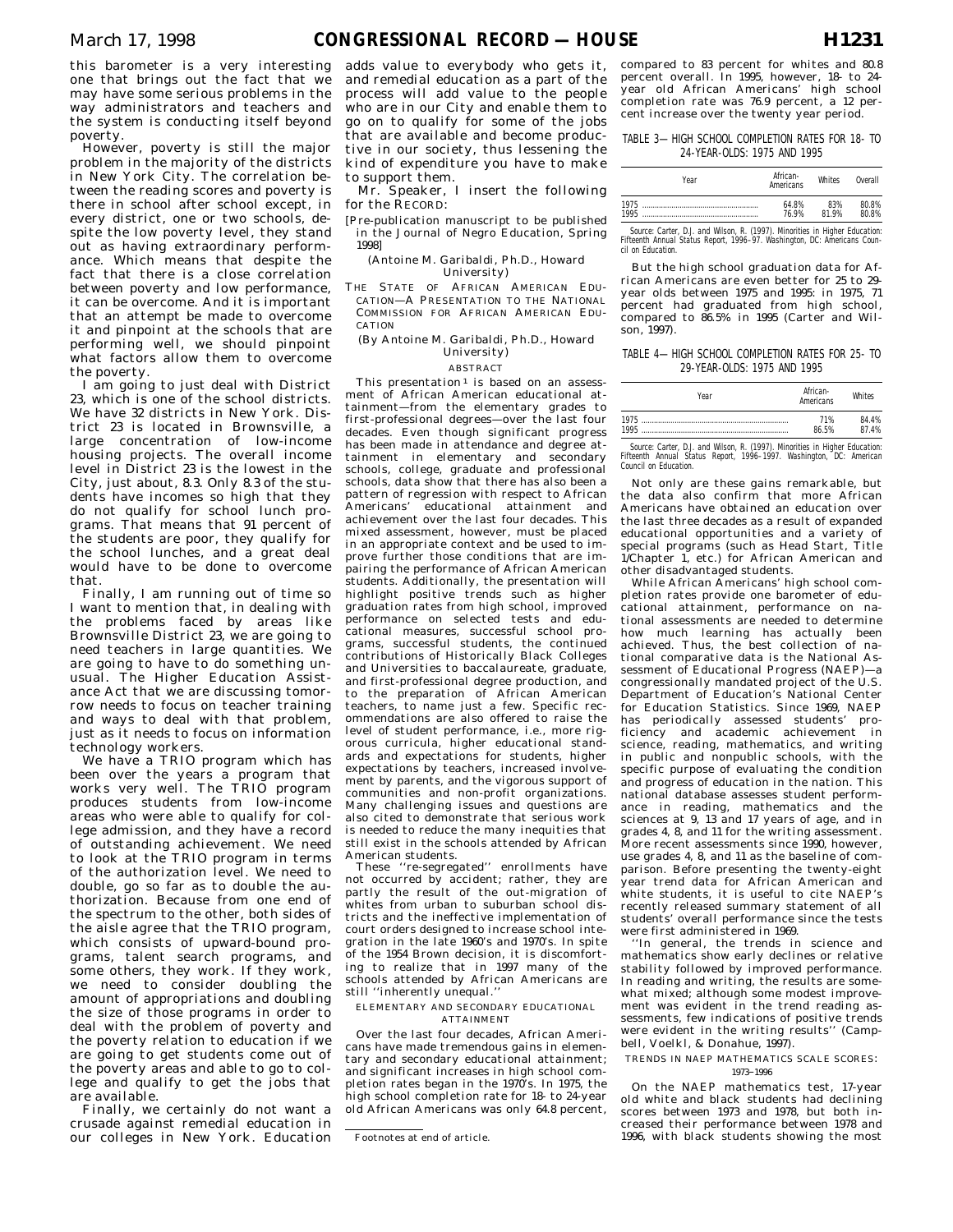growth. The mathematics scores of white and black 9- and 13-year old students also consistently increased throughout the assessment period. However, while black and white students' mathematics scores increased between 1973 and 1996, the scores of white students were at least 25 points higher than their black counterparts in each age group.

TRENDS IN NAEP READING SCALE SCORES: 1971– 1996

The NAEP reading scores for each of the three age groups of white students increased slightly during the 1971–1996 assessment period. African Americans' scores also increased between 1971 and 1988, but fluctuated between 1988 and 1996. Thus, while both groups' performance showed modest improvement on this key educational measure, white students' scores averaged 30 points higher than those of their black counterparts in each age group.

TRENDS IN NAEP WRITING SCALE SCORES: 1984– 1996

On the NAEP writing tests between 1984 and 1996, both white and black students performed poorly. The scores of white students who were in the 11th-grade decreased consistently over the assessment period; and eighth-grade and fourth-grade white students' scores fluctuated over the twelve year period. Black students' writing scores also fluctuated at all grade levels. Fourth-grade black students' 1984 score was identical to the 1996 score, while both 8th and 11th-grade black students' 1996 score was slightly lower than their 1984 score. White 11th-grade and 8th-grade students and black 11th-grade students demonstrated an ability to write clearly. But black 8th-grade students and white 4th-grade students demonstrated vague and unclear writing skills. As was the case in the previous assessments, white students' average scores in writing were at least 22 points higher than their black counterparts in each age group.

#### TRENDS IN NAEP SCIENCE SCALE SCORES: 1969– 1970

The average NAEP science test scores for 17-year old black and white students decreased from 1969 to 1982, but steadily increased from 1982 through 1996. The scores for white 9- and 13-year old students decreased slightly from 1969 to 1977, but increased moderately from 1977 through 1996. African American students' scores for this group also declined during the early 1970's, but increased noticeably through 1996. Even though the scores of African American 9- and 13-year old students increased more over the duration of the assessment period, the scores were not higher than that of their white counterparts in 1996. Between 1969 and 1996, the average score of white students was 47 points higher than that of black students.

#### 1997 ACT/SAT PERFORMANCE

The preceding NAEP data indicate that there have been both trends of progress and decline in all American students' performance in the four core subject areas of reading, math, science and writing. And those less than proficient signs of performance are unfortunately, but expectedly, reflected on other national educational measures, such as the verbal and mathematical scales of the College Board's Scholastic Achievement Test, and on the English, mathematics, reading, and science reasoning sections of the ACT, Inc.'s American College Test. In 1997, for example, the average SAT score of all students was 1016 on a total scale of 1600. Asian American students obtained the highest average score of 1056; White students were next with a score of 1052; American Indian students had an average score of 950; Hispanic students had a score of 934, followed

by Mexican Americans with 909, and Puerto Rican students with an average score of 901. African American students had the lowest average score of 857.

*Table 5—1997 Average SAT Test Scores* Asian-American students .................. 1056

| White students                 | 1052 |
|--------------------------------|------|
| National average               | 1016 |
| Hispanic students              | 934  |
| African-American students      | 857  |
| Source: The College Board 1997 |      |

Source: The College Board, 1997. The patterns of performance were similar on the ACT: average overall performance was 21.0 (out of a total score of 36); Asian American and White students had the same average score of 21.7; American Indian and Hispanic students had scores of 19; Mexican American students scored 18.8; and African American students had the lowest average score of 17.1 (Selingo and Fiore, 1997).

*Table 6—1997 Average ACT Test Scores*

| Asian-American students | 21.7 |
|-------------------------|------|
|                         | 21.7 |
| National average        | 21   |
|                         | 19   |
|                         |      |
| Source: ACT, Inc. 1997. |      |
|                         |      |

While one of the signs of progress with respect to these tests is that there have been increasingly more test-takers, especially among minority groups<sup>2</sup> staff from both or-<br>ganizations that develop and administer these tests have expressed their concern about the lower standardized test performance of students who cite that they have high grades in high school. To this issue, Donald M. Stewart, President of the College Board, has emphatically stated that:

''Educators who give high grades for average or below-average performance promote a hollow, 'just good enough' attitude that is detrimental to students and society'' (Selingo and Fiore, 1997).

Grade inflation and social promotion are unconscionable practices that should be eliminated at every school site to assure that students have a realistic assessment of both their abilities and performance. Additionally, schools must assume more responsibility and require students to take more academic and college-bound courses in junior and senior high schools. The latter recommendation is a necessity for schools with large numbers of African American and other non-white students given the evidence which shows that many of these students are more likely to take lower level courses in the core subject areas (i.e., English, Mathematics, Sciences, etc.) rather than college prep courses (Braddock, 1990; Oakes, 1985, 1986; Irvine, 1990).

#### THE IMPACT OF POVERTY ON URBAN SCHOOLS

Earlier in this article, great concern was expressed about the increasing segregation of many of the nation's public schools. Of special significance here is the fact that most of the schools attended by non-white youth are located in urban areas. While this has been known for some time, numerous perceptions about the quality of these schools are fueled by unsubstantiated anecdotal comments. But a July 1996 report by the U.S. Department of Education on how poverty relates to the characteristics of students in urban, rural and suburban schools in the 1980's has made several notable comparisons in describing the students' school experiences, their school achievement, the expectations of their parents, and other related factors. In this study, Urban Schools: The challenge of location and poverty (U.S. Dept. of Education, 1996), the methodology controlled for the extent of poverty in the three types of school locations. The school locations that were examined included urban, suburban and rural areas, and the level of

poverty in each school was defined by the percentage of students who received free of reduced price lunches. Thus, more balanced comparisons were able to be made on each factor even though more low income students attended urban schools. The following highlights of the study's major findings show more clearly how factors of school location and the level of poverty in those schools directly and indirectly affect school performance.

RACE, POVERTY LEVELS AND SCHOOL LOCATIONS

Urban, suburban and rural public schools with high poverty concentrations (i.e., 40 percent or more) we more likely to have larger minority student populations than schools with low levels of poverty (i.e., 5 percent or less).3 Additionally, urban public schools with high concentrations of poverty enrolled larger numbers of minority students than high poverty rural and suburban schools. Sixty nine percent of students who attended high poverty urban public schools, for example, were minorities, compared to enrollments of 26 percent minorities at low poverty schools. Similarly, at suburban schools, 56 percent of the students at high poverty schools wee minorities; but only 10 percent of students at low poverty suburban schools were minorities. Additionally, high poverty rural public schools enrolled 35 percent minority students compared to only 9 percent at low poverty schools (U.S. Dept. of Education, 1996). Thus, more African American and other minority students not only attend urban schools, but the schools also have the highest concentrations of students from families with low economic backgrounds.

STUDENT ACHIEVEMENT, POVERTY LEVELS AND SCHOOL LOCATIONS

The level of poverty at schools was an important variable when examining students' academic achievement. Students who had the lowest levels of achievement on standardized tests were more often enrolled at high poverty public schools, while students who performed at higher achievement levels attended schools with lower levels of poverty. However, when the schools' poverty levels were controlled for, the results percent of the graduates of the nation's public schools had taken a geometry course.4 At suburban schools, 73 percent of students had enrolled in a geometry course, compared with 57 percent of urban students. And 60 percent of students who attended high poverty schools had taken geometry compared with nearly 74 percent of students at low poverty schools. However, when the study controlled for the level of poverty, there was no statistical difference among urban, rural or suburban students who had enrolled in a geometry course. To raise the educational achievement of all students, advanced placement as well as college-prep courses such as Algebra and geometry, biology, chemistry, three years of English and other core subjects must be offered so that students will be prepared for college even if they elect not to attend a four-year college or university.

AFRICAN AMERICAN COLLEGE ENROLLMENT AND ATTAINMENT

Given the increases in African American high school graduation around the 1970's, it would not have been unreasonable to expect a larger share of African Americans to attend and graduate from college. In 1975, the college-going rate for all Americans was 36.2 percent, compared to a rate of 32.8 percent for African Americans (Carter and Wilson, 1997). But in 1995, the proportion of African American high school graduates who were enrolled in college decreased by almost two percentage points to 34.4 percent, compared to a national average that increased six percent to 42 percent.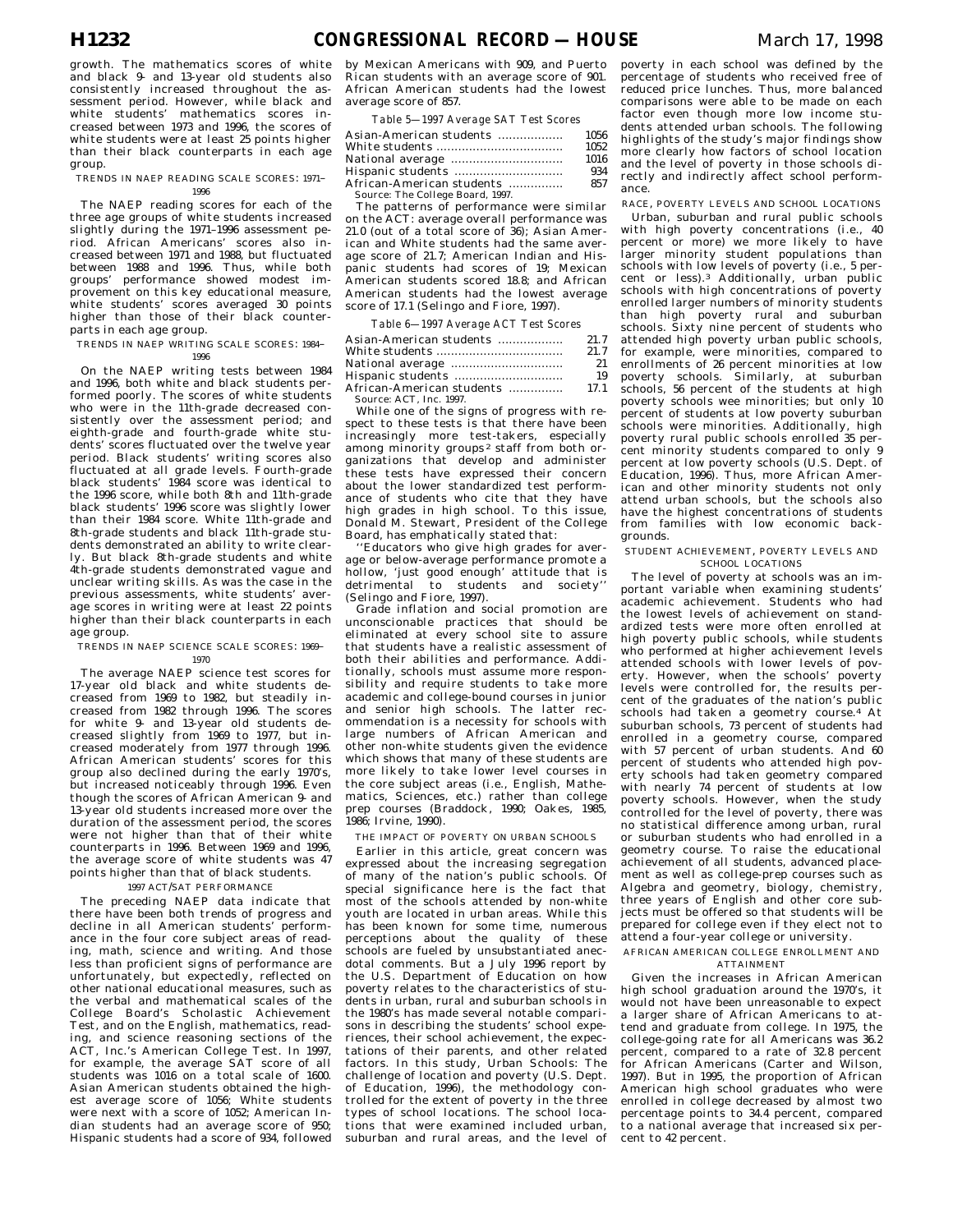#### TABLE 8—COLLEGE-GOING RATE OF HIGH SCHOOL GRADUATES: 1975 AND 1995

| Year               | Overall      | African-<br>Americans |
|--------------------|--------------|-----------------------|
| 1995               | 36.2%<br>42% | 32.8%<br>34 4%        |
| .<br>$\sim$<br>. . |              | . .                   |

Source: Carter, D. and Wilson, R. (1997). Minorities in Higher Education. Fifteenth Annual Status Report, 1996–1997. Washington, DC: American Council on Education.

While college enrollment statistics have fluctuated since the peak year of the mid 1970's when slightly more than one million African American students (1,033,000) were attending college, almost one and a half million (1,400,000) African Americans were enrolled in college in 1995 (Hoffman, Snyder and Sonneberg, 1996). Despite the increase of almost four million more African American students in college between 1976 and 1995, the ratio of those attending four-year and twoyear institutions did not change; 59 percent attended four-year institutions compared to 41 percent who were enrolled at two-year colleges and universities.5 Thus, the larger number of black students in college in the 1990's cannot be viewed as a major gain since a significant amount are enrolled in twoyear institutions. Furthermore, much of the growth in postsecondary attendance by blacks over the last twenty years is due to a sizable increase of African American women who enrolled in college.

#### TABLE 9—1994 AND 1995 COLLEGE ENROLLMENT OF AFRICAN-AMERICANS BY GENDER

|      | Year | Males   | Females | Total     |
|------|------|---------|---------|-----------|
| 1994 |      | 550.000 | 899.000 | 1.449.000 |
| 1995 |      | 556.000 | 918.000 | 1.474.000 |

Source: Carter, D. and Wilson, R. (1997). Minorities in Higher Education. Fifteenth Annual Status Report, 1996–1997. Washington, DC: American Council on Education.

#### POSTSECONDARY DEGREE ATTAINMENT

The best way to determine whether any gains in college access have been realized for African Americans over the last two decades is by reviewing the amount of degrees received during this period. Regrettably though, the data show that there has not been consistent annual increases in some of the degree categories since 1976. More African Americans, for example, received baccalaureate degrees in 1976 and 1981 than in 1985. In 1976 and 1981, African Americans received an average of slightly more than 59,000 bachelor's degrees (59,122 and 60,673 baccalaureate degrees, respectively), or about 6.5% of the total degrees awarded, compared to 57,473 undergraduate degrees in 1985, or 5.9% of the total (Carter and Wilson, 1989). Thus, the 1981 and 1985 totals for African Americans at the baccalaureate level showed a decline in both the number and percentage of degrees awarded when compared to 1976. In the 1990's, however, the percentage increased from 6% of the total awarded in 1991 (65,341 degrees) to a high of 7.2% in 1994 (83,576).<sup>6</sup>

| TABLE 10—BACCALAUREATE DEGREES AWARDED TO       |  |
|-------------------------------------------------|--|
| AFRICAN-AMERICANS FOR SELECTED YEARS: 1976-1994 |  |

| Year | African-American<br>baccalaureate de-<br>grees | Percent of total<br>degrees awarded |
|------|------------------------------------------------|-------------------------------------|
|      | 59.122                                         | 6.5                                 |
|      | 60.673                                         | 6.5                                 |
|      | 57.473                                         | 5.9                                 |
|      | 65.341                                         | 6                                   |
|      | 83.576                                         | 72                                  |

Source: Carter, D.J. and Wilson, R. Minorities in Higher Education: Eighth Annual Status Report, 1997. Washington, DC: American Council on Education.

As has been mentioned earlier, the gains by African Americans at the bachelor's degree level are primarily attributed to the significant increases by black women who

completed their undergraduate studies. In 1976, for example, the number of African American women who received baccalaureate degrees was 33,489, compared to 25,026 that were awarded to African American men—a difference of almost 8,000 degrees. Ten years later, African American women received 34,056 undergraduate degrees compared to 22,499 that were awarded to African men—or roughly 11,000 more (Gordon and Brown, 1990). In 1994, the gap was even wider as 22,000 more African American women received baccalaureate degrees (52,928 versus 30,648) than did men. This pattern of almost 20,000 more bachelor's degrees awarded to African American women has been consistently occurring since the early 1990's.

#### TABLE 11—1976, 1986 AND 1994 BACCALAUREATE DEGREES AWARDED TO AFRICAN-AMERICANS BY GENDER

| Year         | Black male bac-<br>calaureate | Black female<br>baccalaureate | Difference                |
|--------------|-------------------------------|-------------------------------|---------------------------|
| 1976<br>1986 | 25.026<br>22.499<br>30.648    | 33.489<br>34.056<br>52.928    | 8.463<br>11.557<br>22,280 |

Source: (1) Gordon, P. and Brown, P. (1990). Degrees conferred in institutions of higher education, by race and sex 1976–77 through 1986–87. Na-<br>tions of higher education, by race and sex 1976–77 through 1986–87. Na-<br>tiona

Overall increases of black baccalaureate recipients were partly due to the rising number of undergraduate awards made by historically black colleagues and universities. In 1985, HBCUs awarded 16,326 bachelor's degrees; between 1991 and 1994, HBCUs awarded an average of almost 21,000 degrees to African Americans.7 Thus, HBCUs annually accounted for approximately 28% of all undergraduate degrees to African Americans between 1985 and 1994, compared to the late 1970's and early 1980's when they accounted for between 35% and 32% of all black bachelor's degrees.8 Nevertheless, this is still a favorable sign that HBCUs, which represent barely three percent of all American colleges and universities, continue to enroll and graduate a significant number of students even though African American students have much more access to other institutions of higher education.

*Table 12—Baccalaureate degrees awarded to African Americans by HBCUs for selected years: 1985–1994*

| Year | <b>HBCU</b> baccalaureates                            |
|------|-------------------------------------------------------|
|      |                                                       |
|      | 17.930                                                |
|      | 19.693                                                |
|      | 22.020                                                |
|      |                                                       |
|      | Source: Hoffman, C., Snyder, T. and Sonneberg, B.     |
|      | (1996). Historically Black Colleges and Universities: |
|      | 1976-1994. National Center for Education Statistics.  |

TABLE 15—FIRST-PROFESSIONAL DEGREES AWARDED TO AFRICAN-AMERICANS FOR SELECTED YEARS: 1977–1994

| Year | First-professional<br>degrees awarded | Percent of total<br>awarded annually |
|------|---------------------------------------|--------------------------------------|
| 1977 | 2.536                                 |                                      |
|      | 2.836                                 |                                      |
| 1981 | 2.931                                 |                                      |
|      | 3.029                                 | 43                                   |
|      | 3.575                                 | 5                                    |
|      | 4.100                                 | 5.5                                  |
|      | 4 4 4 4                               | 59                                   |

Source: Carter, D. and Wilson, R. (1997). Minorities in Higher Education Fifteenth Annual Status Report, 1996–1997. Washington, DC: American Council on Education.

#### CONCLUSION

Based on all of the data that have been presented—from the elementary grades to first-professional degrees, it is fair to say that there has been both progress and regression with respect to African Americans' educational attainment and achievement over the last four decades. This mixed assess-

ment, however, should not be viewed as a sign of discouragement; rather it should be used as a source of motivation to improve further those conditions that require immediate attention. Additionally, it is imperative that positive trends such as higher graduation rates from high school, improved performance on selected tests and educational measures, successful school programs, successful students, the continued contributions of Historically Black Colleges and Universities to baccalaureate, graduate, and firstprofessional degree production, and to the preparation of African American teachers, to name just a few signs, must be constantly emphasized. At the same time, however, it is necessary that those negative indicators which can be improved are addressed; more rigorous curricula, higher educational standards and expectations for students, higher expectations by teachers, increased involvement by parents, and so forth.

It may not be as easy to change the segregated composition of the public schools where so many African Americans are currently enrolled, or the numbers of students who come from poor backgrounds in those schools, but it is possible to exercise our civic duty and inquire what can be done to reduce class sizes, to sustain reading and mathematics performance beyond the fourth grade, to offer more college prep and advanced placement courses, and to provide comprehensive career counseling for students. Furthermore, it is our responsibility to find out why there are few gifted and talented programs in public schools, why African Americans account for almost 30 percent of all students in special education classes, and why more students do not achieve at higher levels of proficiency on various subject matter tests. It is also our obligation to resolve why 41% of African American college students are attending two-year institutions, why 350,000 more African American women than men are attending college today compared to a difference of 200,000 up to 1984, and why little, if any, gains are being made at the doctoral level. These are indeed challenging issues and questions which signal that serious work is needed to reduce the many inequities that still exist in the schools attended by African American students. Change and real growth are possible, but hope must be supported by commitment to standards, carefully designed educational programs, systematic action and the realization that success is within reach. With the belief and conviction that the glass of ''educational opportunity'' is half full, we can help to fulfill the dreams of those numerous African American parents who expect their children to attend college and be productive citizens in the 21st Century.

#### **FOOTNOTES**

1This presentation is based on the 18th Annual Charles H. Thompson lecture—Four Decades of Progress. . . and Decline: An Assessment of African American Educational Attainment—delivered at Howard University in November 1997. The lecture will be published in the Winter 1997/Spring 1998 issue of The Journal of Negro Education (Vol. 66, No. 1–2). 2Minority students accounted for 32 percent of those who took the SAT in 1997 compared to 22 per-

cent in 1987. And 60 percent of the 1997 freshmen (959,301 students) took the ACT, compared to 817,076 in 1990.

3 In this study, 40 percent of urban students at-tended schools with poverty concentrations of 40 percent or more, and only 12 percent of urban students attended low poverty schools. However, only 10 percent of suburban students and 25 percent of rural students attended high poverty schools; and 36 percent of suburban students attend low poverty .<br>schools.

4 Geometry was chosen by NAEP because the patterns for students who had enrolled in this course were similar to those for students who had taken science, foreign language and other advanced courses.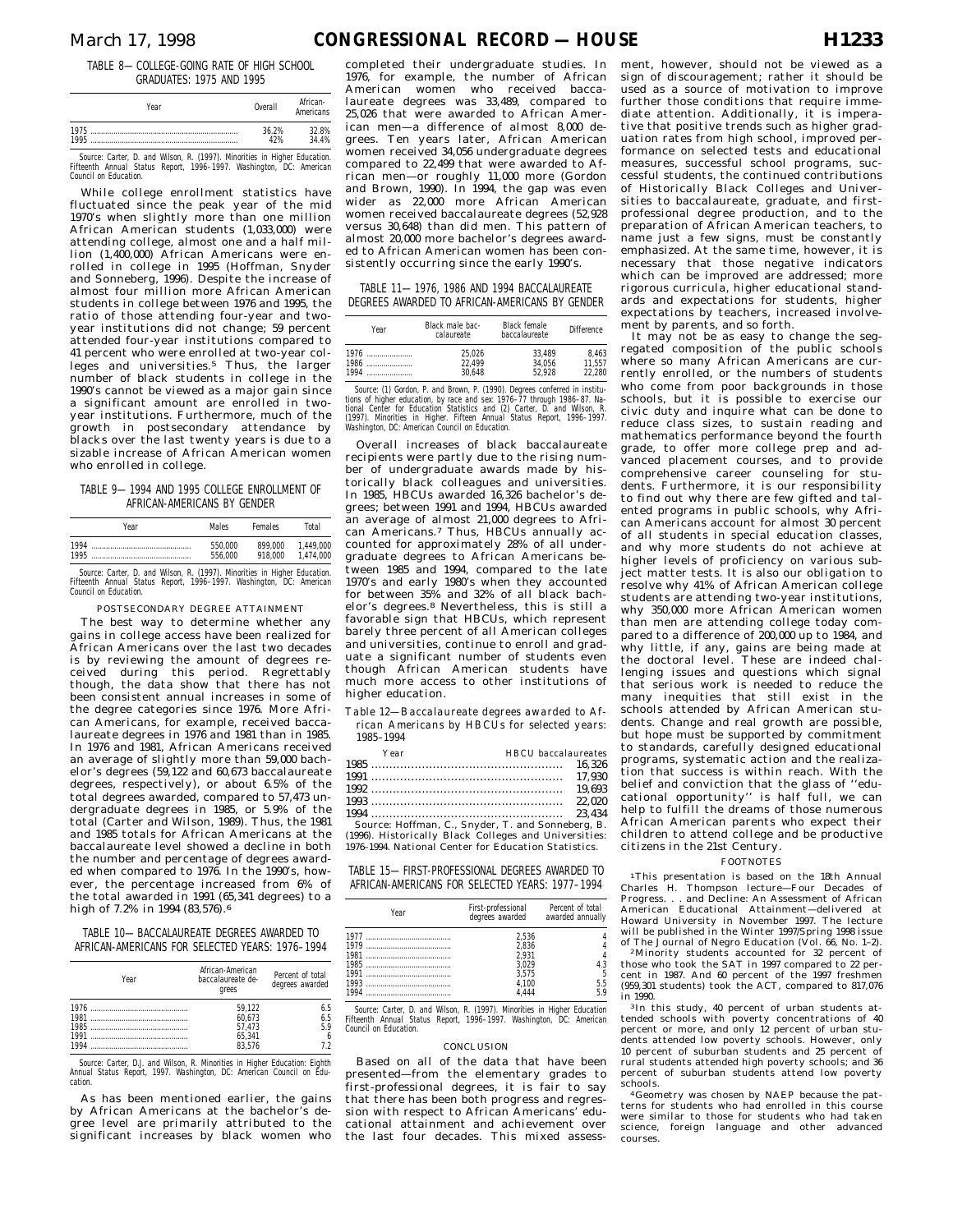5 In 1976, almost 604,000 African American students attended four-year institutions, and a little more than 429,000 attended two-year institutions. In 1995, almost 834,000 African American students attended four-year institutions and 614,000 were enrolled at two-year institutions.<br><sup>6</sup> African American baccalaureates rose to 72,346 in

1992, or 6.4% of the total, and 77,782 in 1993, or 6.7% of the total.

7The annual number of bachelor's degrees awarded to African Americans by HBCUs for 1991, 1992, 1993 and 1994 were 17,930, 19,693, 22,020, and 23,434, respectively.

8 In 1977 and 1981, African Americans received 58,515 and 60,673 bachelors degrees, respectively. HBCUs awarded 20,754 and 19,556 degrees to African Americans, respectively, or 35% and 32% of the total (Gordon and Brown, 1990).

#### LEAVE OF ABSENCE for the control of the control of

By unanimous consent, leave of absence was granted to:

Mr. CRANE (at the request of Mr. ARMEY) for today, on account of official business.

Mr. RUSH of Illinois (at the request of Mr. GEPHARDT) for today, on account of official business.

Mr. DAVIS of Illinois (at the request of Mr. GEPHARDT) for today, on account of official business.

Mr. YATES (at the request of Mr. GEP-HARDT) for today, on account of physical reasons.

Mr. TURNER (at the request of Mr. GEPHARDT) for today, on account of official business in the district.

Mr. MARTINEZ (at the requezt of Mr. GEPHARDT) for today and Wednesday, March 18, on account of an unexpected emergency.

Mr. DIAZ-BALART (at the request of Mr. ARMEY) for today, on account of illness.

#### SPECIAL ORDERS GRANTED for the control of the control of

By unanimous consent, permission to address the House, following the legislative program and any special orders heretofore entered, was granted to:

(The following Members (at the request of Mr. HINCHEY) to revise and extend their remarks and include extraneous material:)

Mrs. TAUSCHER, for 5 minutes.

Ms. NORTON, for 5 minutes.

Ms. DELAURO, for 5 minutes.

Mr. PALLONE, for 5 minutes.

Ms. JACKSON-LEE of Texas, for 5 minutes.

(The following Members (at the request of Mr. UPTON) to revise and extend their remarks and include extraneous material:)

Mr. ISTOOK, for 5 minutes, today.

Mrs. MORELLA, for 5 minutes, March 18.

Mrs. JOHNSON of Connecticut, for 5 minutes, March 18.

Mr. MICA, for 5 minutes, today.

Ms. ROS-LEHTINEN, for 5 minutes, March 18.

#### EXTENSION OF REMARKS for the control of the control of

By unanimous consent, permission to revise and extend remarks was granted to:

(The following Members (at the request of Mr. HINCHEY) and to include extraneous matter:)

- Mr. KIND.
- Mr. KILDEE.
- Mr. RAHALL.
- Mr. TRAFICANT.

Mr. STOKES.

- Mr. KANJORSKI.
- Ms. VELÁZQUEZ.
- Mr. HAMILTON.
- Mr. PAYNE.
- Mr. DAVIS of Illinois.

Mr. KLINK.

Mr. MANTON.

Mrs. LOWEY.

Ms. EDDIE BERNICE JOHNSON of Texas.

Mr. CARDIN.

Mr. TOWNS.

Ms. MCCARTHY of Missouri.

Mr. STARK.

Mrs. MCCARTHY of New York.

Mr. DEUTSCH.

Mr. FARR of California.

(The following Members (at the request of Mr. UPTON) and to include extraneous matter:)

Mr. SOLOMON.

Mr. OXLEY.

Mr. SUNUNU.

Mr. FAWELL.

Mr. LEWIS of California.

Mr. GINGRICH.

Mr. SAXTON.

Mr. RILEY.

Mr. GOODLING.

Mr. MCKEON.

Mrs. MORELLA.

Mr. COLLINS.

(The following Members (at the re-

quest of Mr. OWENS) and to include extraneous matter:)

Mr. SABO.

Mr. HALL of Ohio.

Mr. SMITH of New Jersey.

Mr. LANTOS.

Mr. ROEMER.

- Mr. KANJORSKI.
- Mr. HINOJOSA  $f.A.$

#### ADJOURNMENT

Mr. OWENS. Mr. Speaker, I move that the House do now adjourn.

The motion was agreed to; accordingly (at 9 o'clock and 45 minutes p.m.) the House adjourned until tomorrow, Wednesday, March 18, 1998, at 10 a.m.

#### OATH OF OFFICE OF MEMBERS, RESIDENT COMMISSIONER, AND DELEGATES

for the control of the control of

The oath of office required by the sixth article of the Constitution of the United States, and as provided by section 2 of the act of May 13, 1884 (23 Stat. 22), to be administered to Members, Resident Commissioner, and Delegates to the House of Representatives, the text of which is carried in 5 U.S.C. 3331:

''I, A B, do solemnly swear (or affirm) that I will support and defend the Constitution of the United States against all enemies, foreign and domestic; that I will bear true faith and allegiance to the same; that I take this obligation freely, without any mental reservation or purpose of evasion; and that I will well and faithfully discharge the duties of the office on which I am about to enter. So help me God.''

has been subscribed to in person and filed in duplicate with the Clerk of the House of Representatives by the following Members of the 105th Congress, pursuant to the provisions of 2 U.S.C. 25:

Honorable LOIS CAPPS, Twenty-second District, California. for the control of the control of

#### EXECUTIVE COMMUNICATIONS, ETC.

Under clause 2 of rule XXIV, executive communications were taken from the Speaker's table and referred as follows:

8050. A communication from the President of the United States, transmitting a report on Detargeting Russian Strategic Missiles, pursuant to Public Law 105—85, section 1301; to the Committee on National Security.

8051. A letter from the Assistant to the Board of Governors, Federal Reserve System, transmitting the System's final rule—Electronic Fund Transfers [Regulation E; Docket No. R–1002] received March 16, 1998, pursuant to 5 U.S.C. 801(a)(1)(A); to the Committee on Banking and Financial Services.

8052. A letter from the Director, Regulations Policy and Management Staff, Department of Health and Human Services, transmitting the Department's final rule—Code of Federal Regulations; Authority Citations; Technical Amendment [Docket No. 97N–0365] received March 17, 1998, pursuant to 5 U.S.C. 801(a)(1)(A); to the Committee on Commerce.

8053. A letter from the Director, Office of Regulatory Management and Information, Environmental Protection Agency, transmitting the Agency's final rule—Approval and Promulgation of Implementation Plans; California State Implementation Plan Revision, South Coast Air Quality Management District [CA–169–0065; FRL–5974–6] received March 16, 1998, pursuant to 5 U.S.C.  $801(a)(1)(A);$  to the Committee on Commerce.

8054. A letter from the Director, Office of Regulatory Management and Information, Environmental Protection Agency, transmitting the Agency's final rule—National Emission Standards for Hazardous Air Pollutants and Control Techniques Guideline Document for Source Categories: Aerospace Manufacturing and Rework Facilities [AD-FRL–5978– 4] (RIN: 2060–AE02) received March 13, 1998, pursuant to 5 U.S.C. 801(a)(1)(A); to the Committee on Commerce.

8055. A letter from the Director, Office of Regulatory Management and Information, Environmental Protection Agency, transmit-ting the Agency's final rule—Technical Amendments to Clean Air Act Interim Approval of Operating Permits Program; Commonwealth of Virginia; Correction of Effective Date Under Congressional Review Act (CRA) [FRL–5983–7] received March 16, 1998, pursuant to 5 U.S.C. 801(a)(1)(A); to the Committee on Commerce.

8056. A letter from the Director, Office of Regulatory Management and Information, Environmental Protection Agency, transmitting the Agency's final rule—Approval and Promulgation of Implementation Plan; Illinois [IL167–1a; FRL–5978–8] received March 16, 1998, pursuant to 5 U.S.C. 801(a)(1)(A); to the Committee on Commerce.

8057. A letter from the Director, Office of Regulatory Management and Information, Environmental Protection Agency, transmitting the Agency's final rule—Approval and Promulgation of State Plans for Designated Facilities and Pollutants; Kansas; Control of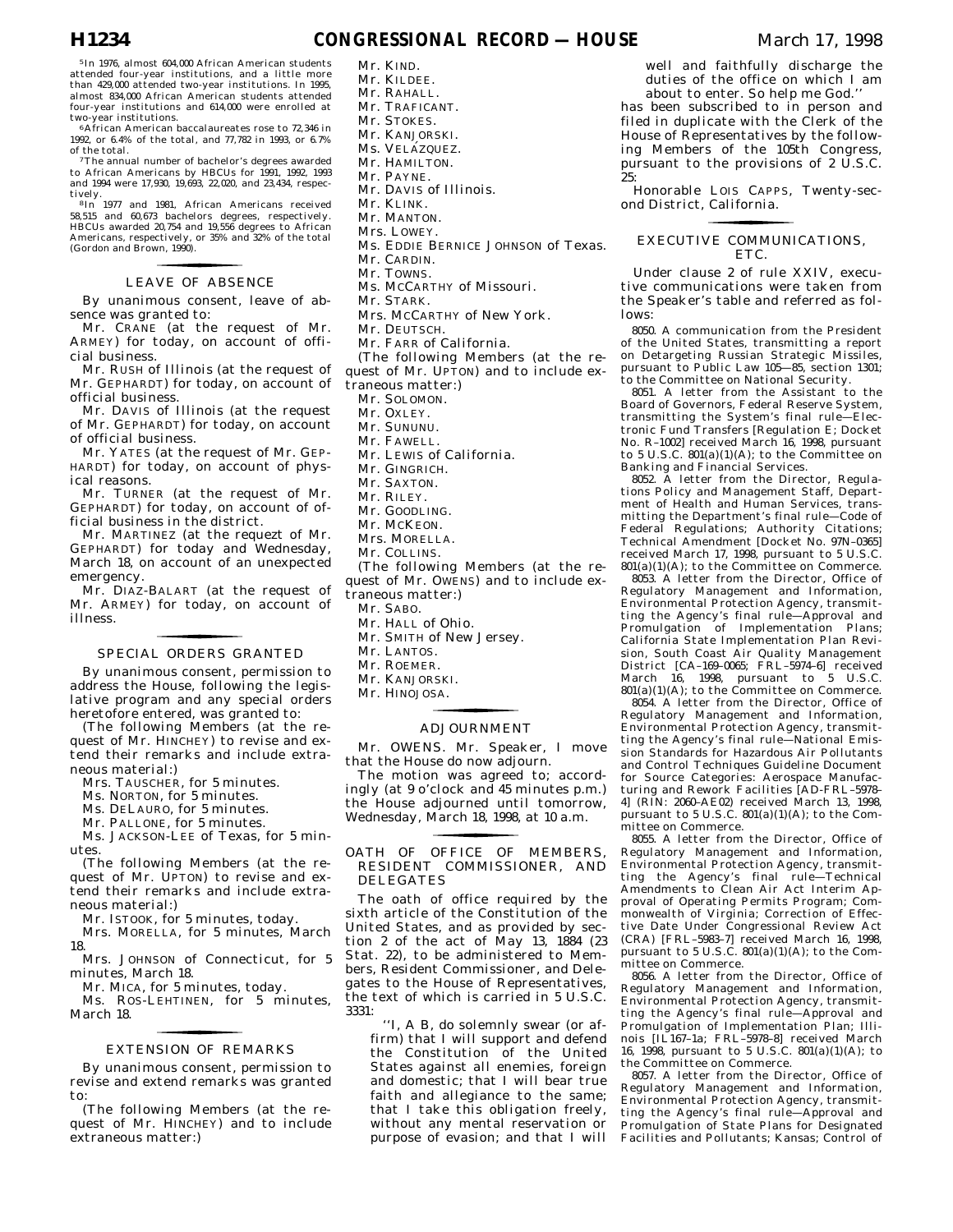Landfill Gas Emissions from Existing Municipal Solid Waste Landfills [KS 044–1044a; FRL–5979–7] received March 16, 1998, pursuant to 5 U.S.C. 801(a)(1)(A); to the Committee on Commerce.

8058. A letter from the Director, Office of Regulatory Management and Information, Environmental Protection Agency, transmitting the Agency's final rule—Approval and Promulgation of Implementation Plans; and Designation of Areas for Air Quality Planning Purposes; State of Iowa [IA 040–1040 (a); FRL–5980–2] received March 16, 1998, pursuant to 5 U.S.C. 801(a)(1)(A); to the Committee on Commerce.

8059. A letter from the Director, Office of Regulatory Management and Information, Environmental Protection Agency, transmitting the Agency's final rule—Approval and Promulgation of Implementation Plans; Ohio [OH112–1a; FRL- 5976–9] received March 16, 1998, pursuant to 5 U.S.C. 801(a)(1)(A); to the Committee on Commerce.

8060. A letter from the Deputy Secretary, Securities and Exchange Commission, transmitting the Commission's ''Major'' final rule—New Disclosure Option for Open-End Management Investment Companies (RIN: 3235–AH03) received March 16, 1998, pursuant to 5 U.S.C.  $801(a)(1)(A)$ ; to the Committee on Commerce.

8061. A letter from the Deputy Secretary, Securities and Exchange Commission, transmitting the Commission's ''Major'' final rule—Registration Form Used by Open-End Management Investment Companies (RIN: 3235–AE46) received March 16, 1998, pursuant to 5 U.S.C. 801(a)(1)(A); to the Committee on Commerce.

8062. A letter from the Acting Director, Office of Sustainable Fisheries, National Oceanic and Atmospheric Administration, transmitting the Administration's final rule— Fisheries of the Exclusive Economic Zone Off Alaska; Deep-water Species Fishery by Vessels using Trawl Gear in the Gulf of Alaska [Docket No. 971208297–8054–02; I.D. 031098A] received March 16, 1998, pursuant to 5 U.S.C.  $801(a)(1)(A)$ ; to the Committee on Resources.

8063. A letter from the Acting Director, Office of Sustainable Fisheries, National Oceanic and Atmospheric Administration, transmitting the Administration's final rule— Fisheries of the Exclusive Economic Zone Off Alaska; Sablefish Managed Under the IFQ Program [I.D. 030298A] received March 14, 1998, pursuant to 5 U.S.C. 801(a)(1)(A); to the Committee on Resources.

8064. A letter from the Director, Office of Sustainable Fisheries, National Oceanic and Atmospheric Administration, transmitting the Administration's final rule—Fisheries of the Exclusive Economic Zone Off Alaska; Species in the Rock Sole/Flathead Sole/ ''Other Flatfish'' Fishery Category by Vessels Using Trawl Gear in Bering Sea and Aleutian Islands [Docket No. 971208296–7296– 01; I.D. 030498D] received March 16, 1998, pursuant to  $5$  U.S.C.  $801(a)(1)(A)$ ; to the Committee on Resources.

8065. A letter from the Deputy Assistant Administrator for Fisheries, National Oceanic and Atmospheric Administration, transmitting the Administration's final rule— Fisheries of the Exclusive Economic Zone Off Alaska; Bering Sea and Aleutian Islands; Final 1998 Harvest Specifications for Groundfish [Docket No. 971208298–8055–02; I.D. 112097B] received March 16, 1998, pursuant to 5 U.S.C. 801(a)(1)(A); to the Committee on Resources.

8066. A letter from the Director, Federal Bureau of Investigation, transmitting the Bureau's final rule—Implementation of Section 104 of the Communications Assistance for Law Enforcement Act—received March 16, 1998, pursuant to 5 U.S.C. 801(a)(1)(A); to the Committee on the Judiciary.

#### REPORTS OF COMMITTEES ON PUBLIC BILLS AND RESOLUTIONS

Under clause 2 of rule XIII, reports of committees were delivered to the Clerk for printing and reference to the proper calendar, as follows:

Mr. GOODLING: Committee on Education and the Workforce. H.R. 2864. A bill to require the Secretary of Labor to establish a program under which employers may consult with State officials respecting compliance with occupational safety and health requirements; with an amendment (Rept. 105–444). Referred to the Committee of the Whole House on the State of the Union.

Mr. GOODLING: Committee on Education and the Workforce. H.R. 2877. A bill to amend the Occupational Safety and Health Act of 1970; with an amendment (Rept. 105–445). Referred to the Committee of the Whole House on the State of the Union.

Mr. GOODLING: Committee on Education and the Workforce. H.R. 3096. A bill to correct a provision relating to termination of benefits for convicted persons (Rept 105–446). Referred to the Committee of the Whole House on the State of the Union.

Mr. STUMP: Committee on Veterans' Affairs. H.R. 3039. A bill to amend title 38, United States Code, to authorize the Secretary of Veterans Affairs to guarantee loans to provide multifamily transitional housing for homeless veterans, and for other purposes; with amendments (Rept. 105–447). Referred to the Committee of the Whole House on the State of the Union.

Mr. STUMP: Committee on Veterans' Affairs. H.R. 3213. A bill to amend title 38, United States Code, to clarify enforcement of veterans' employment rights with respect to a State as an employer or a private employer, to extend veterans' employment and reemployment rights to members of the uniformed services employed abroad by United States companies, and for other purposes; with amendments (Rept. 105–448). Referred to the Committee of the Whole House on the State of the Union.

Mr. HASTINGS of Washington: Committee on Rules. House Resolution 388. Resolution providing for consideration of the bill (H.R. 2870) to amend the Foreign Assistance Act of 1961 to facilitate protection of tropical forests through debt reduction with developing countries with tropical forests (Rept. 105– 449). Referred to the House Calendar.

Mr. TALENT: Committee on Small Business. H.R. 3412. A bill to amend and make technical corrections in title III of the Small Business Investment Act; with an amendment (Rept. 105–450). Referred to the Committee of the Whole House on the State of the Union.

#### PUBLIC BILLS AND RESOLUTIONS for the control of the control of

Under clause 5 of Rule X and clause 4 of Rule XXII, public bills and resolutions were introduced and severally referred, as follows:

By Mr. DOOLITTLE (for himself, Mr. YOUNG of Alaska, Mr. SMITH of Oregon, Mrs. CHENOWETH, Mr. RIGGS, Mr. HERGER, Mr. RADANOVICH, Mr. POMBO, and Mr. THOMAS):

H.R. 3467. A bill to address the protection of the California spotted owl and its habitat in the Sierran Province of Region 5 of the Forest Service through the use of an interim management direction consistent with the requirements of existing public land management and environmental laws and by setting a date certain for the completion of a final environmental impact statement for the management of the California spotted owl; to the Committee on Resources.

By Mr. BARR of Georgia:

H.R. 3468. A bill providing that certain intermodal transportation facilities not be exempt from local zoning ordinances; to the Committee on Transportation and Infrastructure.

By Mr. CARDIN: H.R. 3469. A bill to amend the Public Health Service Act, the Employee Retirement Income Security Act of 1974, and the Internal Revenue Code of 1986 to require that group and individual health insurance coverage and group health plans provide for external appeals in the case of adverse determinations involving experimental treatment, significant costs, or a serious medical condition; to the Committee on Commerce, and in addition to the Committees on Education and the Workforce, and Ways and Means, for a period to be subsequently determined by the Speaker, in each case for consideration of such provisions as fall within the jurisdiction of the committee concerned.

By Mr. STARK (for himself, Mr. BROWN of Ohio, Mr. GEPHARDT, Mr. RANGEL, Mr. DINGELL, Mr. BECERRA, Mr. BOR-SKI, Mr. BROWN of California, Mr. CARDIN, Mr. CHRISTENSEN, Mrs. CLAY-TON, Mr. COYNE, Ms. DELAURO, Mr. DEUTSCH, Mr. DOOLEY of California, Mr. ENGEL, Mr. FALEOMAVAEGA, Mr. FARR of California, Mr. FILNER, Mr. FRANK of Massachusetts, Mr. FROST, Mr. GONZALEZ, Mr. GREEN, Mr. HASTINGS of Florida, Mr. HINCHEY, Mr. HOYER, Mr. JEFFERSON, Ms. EDDIE BERNICE JOHNSON of Texas, Mr. KENNEDY of Massachusetts, Mr. KEN-NEDY of Rhode Island, Ms. KIL-PATRICK, Mr. KLECZKA, Mr. KUCINICH, Mr. LAFALCE, Mr. LANTOS, Mr. LEWIS of Georgia, Mr. MALONEY of Connecticut, Mr. MARKEY, Mr. MATSUI, Mr. MCDERMOTT, Mr. MCGOVERN, Mr. MCHALE, Mr. MEEHAN, Mr. MEEKS of New York, Mr. MENENDEZ, Mr. MIL-LER of California, Mr. MOAKLEY, Mr. MURTHA, Mr. NADLER, Mr. OLVER, Mr. PALLONE, Mr. PASCRELL, Ms. PELOSI, Mr. RAHALL, Mr. RUSH, Mr. SANDLIN, Mr. SCHUMER, Mr. SERRANO, Mr. STOKES, Mr. STUPAK, Mr. TIERNEY, Mr. TOWNS, Mr. UNDERWOOD, Mr. WAXMAN, Mr. WEYGAND, Mr. WISE, Ms. WOOLSEY, Mr. YATES, Mr. OBER-STAR, and Ms. NORTON):

H.R. 3470. A bill to amend title XVIII of the Social Security Act and the Employee Retirement Income Security Act of 1974 to improve access to health insurance and Medicare benefits for individuals ages 55 to 65 to be fully funded through premiums and antifraud provisions, and for other purposes; to the Committee on Ways and Means, and in addition to the Committees on Commerce, and Education and the Workforce, for a period to be subsequently determined by the Speaker, in each case for consideration of such provisions as fall within the jurisdiction of the committee concerned.

By Mr. STARK (for himself and Mr. BROWN of Ohio):

H.R. 3471. A bill to amend titles XI and XVIII of the Social Security Act to combat waste, fraud, and abuse in the Medicare Program; to the Committee on Ways and Means, and in addition to the Committees on Commerce, and the Judiciary, for a period to be subsequently determined by the Speaker, in each case for consideration of such provisions as fall within the jurisdiction of the committee concerned.

By Mr. COOK:

H.R. 3472. A bill to amend the Bank Protection Act of 1968 for purposes of facilitating the use of electronic authentication techniques by financial institutions, and for other purposes; to the Committee on Banking and Financial Services.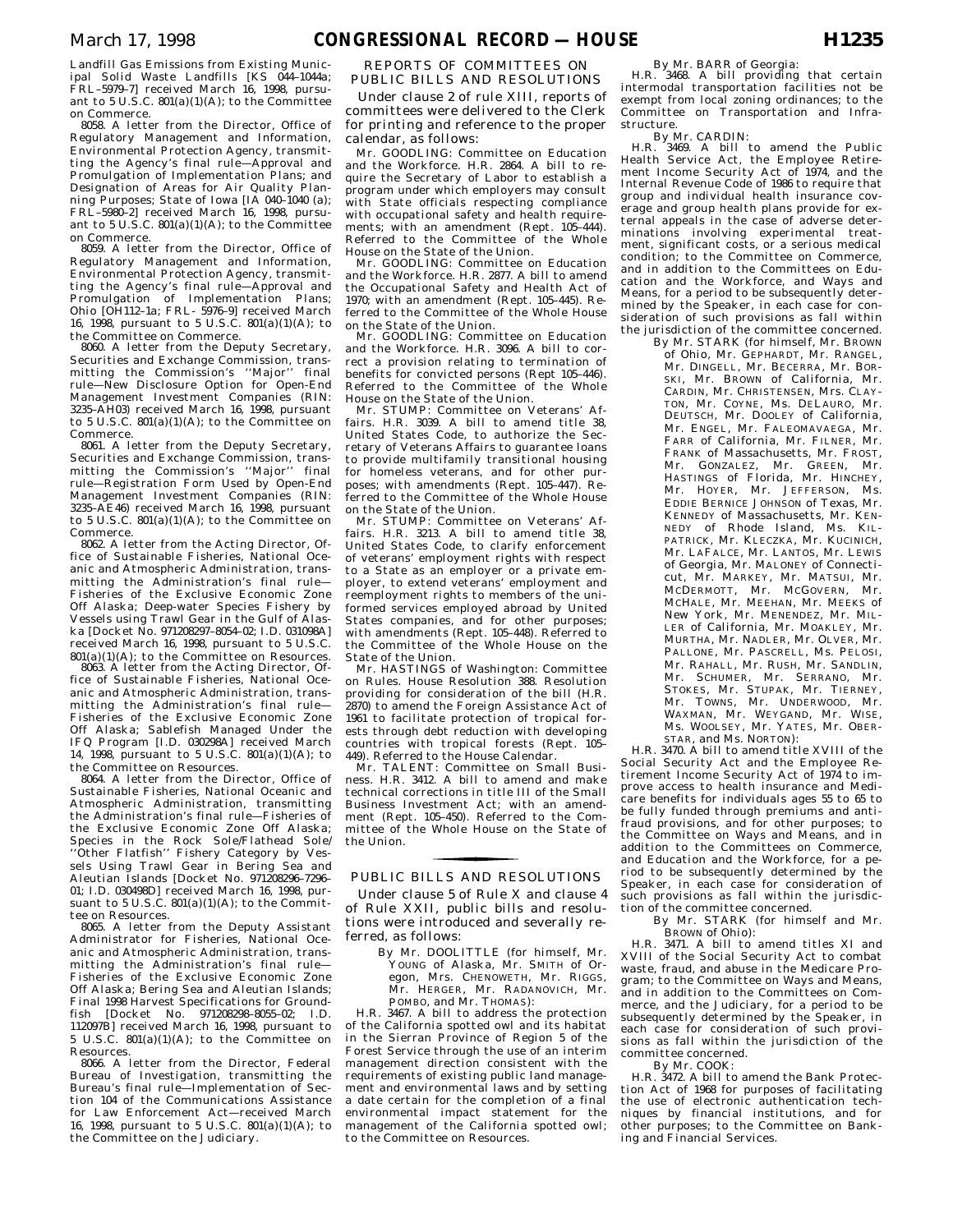By Mr. FAWELL (for himself, Mr. GOODLING, Mr. MCKEON, Mr. AN-

DREWS, Mr. ROEMER, and Mr. PETRI): H.R. 3473. A bill to amend the Age Discrimination in Employment Act of 1967 to allow institutions of higher education to offer faculty members who are serving under a contract or arrangement providing for unlimited tenure, benefits on voluntary retirement that are reduced or eliminated on the basis of age, and for other purposes; to the Committee on Education and the Workforce.

By Mr. FAZIO of California (for himself, Mr. GEPHARDT, Mr. BONIOR, Mr. PALLONE, Mr. SAWYER, Mr. MEEHAN, Mr. ACKERMAN, Mr. ALLEN, Mr. BECERRA, Mr. BLUMENAUER, Mr. BOS-WELL, Mr. BROWN of California, Ms.<br>DECETTE, Mr. DELAHUNT, Ms. Mr. DELAHUNT, Ms. DELAURO, Mr. FALEOMAVAEGA, Mr. FARR of California, Mr. FORD, Mr. HINCHEY, Mr. KENNEDY of Massachusetts, Mr. LAFALCE, Mr. LAMPSON, Mr. LANTOS, Mr. LEVIN, Mr. LEWIS of Georgia, Mr. LIPINSKI, Mr. MATSUI, Ms. MCCARTHY of Missouri, Mr. MCGOVERN, Mr. MCHALE, Mr. MINGE, Mr. NADLER, Ms. NORTON, Mr. OBER-STAR, Mr. OLVER, Mr. POMEROY, Ms. ROYBAL-ALLARD, Mr. SERRANO, Mr. SHERMAN, Mr. STOKES, Mrs.<br>TAUSCHER, Ms. VELAZQUEZ, Mr. VELAZQUEZ, WEXLER, Ms. WOOLSEY, Mr. UNDER-WOOD, and Mr. YATES):

H.R. 3474. A bill to help parents keep their children from starting to use tobacco products, to expose the tobacco industry's past misconduct and to stop the tobacco industry from targeting children, to eliminate or greatly reduce the illegal use of tobacco products by children, to improve the public health by reducing the overall use of tobacco products, and for other purposes; to the Committee on Commerce, and in addition to the Committees on Ways and Means, the Judiciary, and Education and the Workforce, for a period to be subsequently determined by the Speaker, in each case for consideration of such provisions as fall within the jurisdiction of the committee concerned.

By Mrs. JOHNSON of Connecticut:

H.R. 3475. A bill to amend the Internal Revenue Code of 1986 to allow a deduction for the health insurance costs of all individuals who are not eligible to participate in employersubsidized health plans; to the Committee on Ways and Means.

By Mr. LEVIN:

H.R. 3476. A bill to reform the financing of Federal elections; to the Committee on House Oversight, and in addition to the Committees on Ways and Means, Education and the Workforce, Government Reform and Oversight, and the Judiciary, for a period to be subsequently determined by the Speaker, in each case for consideration of such provisions as fall within the jurisdiction of the committee concerned.

By Mr. MATSUI:

H.R. 3477. A bill to suspend temporarily the duty on a certain drug substance used in the formulation of HIV Antiviral Drug; to the Committee on Ways and Means.

By Mr. MCINNIS (for himself, Mr. REDMOND, Mr. HEFLEY, Mr. BOB SCHAFFER, Mr. DAN SCHAEFER of Col-

orado, and Mr. SKEEN): H.R. 3478. A bill to amend the Colorado Ute Indian Water Rights Settlement Act to provide for a final settlement of the claims of the Colorado Ute Indian Tribes, and for other purposes; to the Committee on Resources.

By Mr. MCKEON (for himself, Mr. GOODLING, and Mr. CASTLE):

H.R. 3479. A bill to provide for the implementation of recommendations of the National Commission on the Cost of Higher Education, and for other purposes; to the Committee on Education and the Workforce. By Mr. MOLLOHAN:

H.R. 3480. A bill to reduce temporarily the duty on ethylene/tetrafluoroethylene copolymer (ETFE); to the Committee on Ways and Means.

By Mr. ROEMER:

H.R. 3481. A bill to require the Occupational Safety and Health Administration to recognize that electronic forms of providing MSDSs provide the same level of access to information as paper copies; to the Committee on Education and the Workforce.

By Mr. WAXMAN:

H.R. 3482. A bill to designate the Federal building located at 11000 Wilshire Boulevard in Los Angeles, California, as the ''ABRAHAM Lincoln Federal Building''; to the Committee on Transportation and Infrastructure.

By Mr. FRANKS of New Jersey:

H. Con. Res. 244. Concurrent resolution calling on the Government of Cuba to extradite JoanneChesimard from Cuba to the United States; to the Committee on International Relations.

By Mr. KING of New York (for himself, Mr. GILMAN, Mr. MANTON, Mr. NEAL of Massachusetts, and Mr. WALSH):

H. Con. Res. 245. Concurrent resolution expressing the sense of Congress that the settlement of the decades-long conflict in the North of Ireland should address a number of specific issues in order to foster a just and lasting peace; to the Committee on International Relations.

By Mrs. MORELLA (for herself, Mr. SAWYER, Mrs. MALONEY of New York, Mr. SHAYS, Mr. HILLIARD, Mr. FILNER, Mr. BALDACCI, Mr. RAHALL, Mr. CARDIN, Mrs. JOHNSON of Connecticut, Ms. PELOSI, Mr. PASCRELL, Mr. ENGEL, and Mr. DINGELL):

H. Con. Res. 246. Concurrent resolution expressing the sense of the Congress with respect to the collection of demographic, social, and economic data as part of the 2000 decennial census of population; to the Committee on Government Reform and Oversight.

By Mr. BOEHNER:

H. Res. 386. A resolution electing the Honorable Richard K. Armey of Texas to act as Speaker pro tempore; considered and agreed to.

By Mr. HOYER (for himself, Mr. GEJDENSON, Ms. KILPATRICK, Mr. MOAKLEY, Mr. FROST, Mr. HALL of Ohio, and Ms. SLAUGHTER):

H. Res. 387. A resolution prohibiting the payment of any amount from the reserve fund established for unanticipated expenses of committees without the approval of the House; to the Committee on Rules.

#### PRIVATE BILLS AND RESOLUTIONS for the control of the control of

Under clause 1 of Rule XXII,

Mr. RANGEL introduced A bill (H.R. 3483) to provide for the liquidation or reliquidation of certain entries; which was referred to the Committee on Ways and Means.

#### ADDITIONAL SPONSORS for the control of the control of

Under clause 4 of rule XXII, sponsors were added to public bills and resolutions as follows:

H.R. 4: Mr. EHRLICH.

H.R. 96: Mr. HASTINGS of Washington.

H.R. 198: Mr. SMITH of Oregon.

H.R. 230: Mr. CUNNINGHAM.

H.R. 306: Mr. KUCINICH.

H.R. 457: Mr. FOLEY and Mr. GILMAN.

H.R. 687: Mr. FALEOMAVAEGA and Ms. FURSE..

- H.R. 758: Mr. FOSSELLA.
- H.R. 773: Mr. FRANK of Massachusetts.
- H.R. 814: Mr. SHERMAN.
- H.R. 979: Mr. JONES, Mr. DICKEY, Mr. SHAYS, Mr. MCHALE, Mr. GREENWOOD, Mr.
- WATKINS, Mr. DOYLE, Mr. PAUL, and Ms. DELAURO.
- H.R. 981: Ms. ROYBAL-ALLARD.
- H.R. 983: Ms. SANCHEZ.
- H.R. 1126: Mr. MCDERMOTT and Mr. WAX-MAN.
- H.R. 1166: Mrs. LOWEY.
- H.R. 1173: Mr. KLINK, Mr. COYNE, and Mrs. CLAYTON.
- H.R. 1215: Ms. ROYBAL-ALLARD.
- H.R. 1231: Mr. STARK.
	- H.R. 1261: Mr. MCDADE and Mr. BLILEY.
- H.R. 1369: Mr. ENSIGN.
- H.R. 1375: Ms. VELAZQUEZ, Mr. COX of California, Mr. JACKSON, Mr. FORBES, Mr. MEEKS
- of New York, and Mr. FARR of California.
- H.R. 1401: Mr. RIGGS, Mr. DOOLEY of Cali-
- fornia, and Mr. MILLER of California.
- H.R. 1505: Mr. KENNEDY of Massachusetts and Mr. HASTINGS of Florida.

H.R. 1525: Mr. GREEN.

- H.R. 1531: Mr. SHERMAN and Mr. FORBES.
- H.R. 1595: Mr. SHADEGG.
- H.R. 1601: Mr. KUCINICH, Mr. EVANS, Mr. LANTOS, and Mr. THOMPSON.
	- H.R. 1605: Mr. MCGOVERN and Mr. PALLONE.
	- H.R. 1614: Mr. KLUG.
	- H.R. 1656: Mr. BOSWELL and Mr. CLYBURN.
- H.R. 1689: Mr. CANNON, Mr. REDMOND, Ms. VELAZQUEZ, Mr. LANTOS, Mrs. MORELLA, and
- Mr. ARCHER.
- H.R. 1704: Mr. CONDIT.
- H.R. 1732: Mrs. TAUSCHER.
- H.R. 1788: Ms. JACKSON-LEE, Mr. LANTOS, and Mr. WEXLER.
	- H.R. 1872: Mr. NEAL of Massachusetts.
- H.R. 2019: Mr. JEFFERSON, Mr. MCCRERY, and Mr. COOKSEY.
- H.R. 2020: Mr. MALONEY of Connecticut, Mr. ALLEN, Ms. DEGETTE, and Mr. DELAHUNT.
	- H.R. 2023: Mr. CLYBURN and Mr. LUTHER.
	- H.R. 2321: Mr. DAVIS of Illinois.
	- H.R. 2380: Mr. EHRLICH.
- H.R. 2400: Mr. SCARBOROUGH and Mr. FOSSELLA.
- H.R. 2431: Mr. CHRISTENSEN and Mr. LEWIS of Georgia.
- H.R. 2454: Mr. ROTHMAN, Mr. MARTINEZ, and Mr. NADLER.
- H.R. 2457: Mr. MARTINEZ and Mr. NADLER.
- H.R. 2500: Mr. KLECZKA Mr. GRAHAM. and Mr. LIPINSKI.
- H.R. 2509: Mr. CUNNINGHAM, Mr. CALVERT, Mr. FOLEY, Mr. BOUCHER, and Mr. BARCIA of Michigan.
- H.R. 2525: Mr. BLAGOJEVICH.

H.R. 2549: Mr. FROST, Mrs. THURMAN, Mr. FILNER, and Mr. SHERMAN.

- H.R. 2568: Mr. SOUDER.
- H.R. 2609: Mr. JONES.

H.R. 2635: Mr. DAVIS of Illinois, Mr. STU-

PAK, Mr. MILLER of California, Mr. GILMAN, Ms. DEGETTE, Mr. TRAFICANT, Mr. BLUMENAUER, Mr. WAXMAN, Mr. KLECZKA,

Mr. LAHOOD, and Mr. ALLEN.

H.R. 2670: Mrs. ROUKEMA, Mr. FRANK of Massachusetts, Mr. MCGOVERN, Mr. GOSS, and Mr. ACKERMAN.

H.R. 2733: Mr. STEARNS, Mr. GEJDENSON, Mr. ADAM SMITH of Washington, Mr. GOODE, Mr. JONES, Mr. SPENCE, Mr. HOBSON, Mr. FORD, Mr. SABO, Mr. BISHOP, Mr. EDWARDS, Ms. DANNER, Mr. JENKINS, Mr. HUTCHINSON, Mr. HINCHEY, Mr. HASTINGS of Florida, Ms. PRYCE of Ohio, Mr. GOODLATTE, Ms. PELOSI, Ms. DEGETTE, Mrs. LOWEY, Mr. ADERHOLT, Mr. BARR of Georgia, Mr. CHRISTENSEN, Mr. MARTINEZ, Mr. KLECZKA, Mr. GRAHAM, Mr.

- H.R. 2695: Mr. BERMAN and Mr. MATSUI.
- H.R. 2701: Mr. MASCARA.
- H.R. 2714: Mr. FATTAH.
- H.R. 2723: Mr. TIAHRT.
- H.R. 2728: Mr. PORTER.